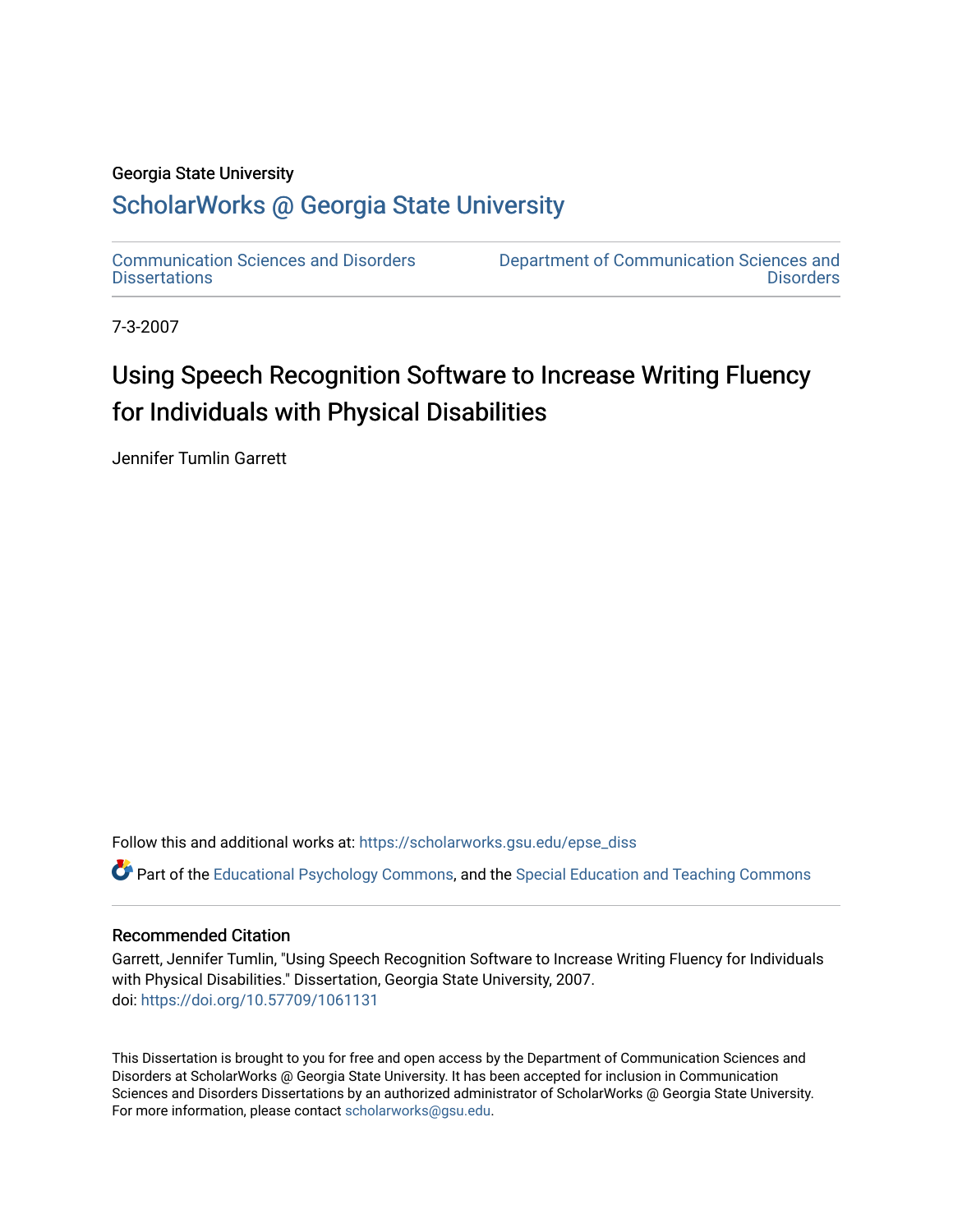## ACCEPTANCE PAGE

This dissertation, USING SPEECH RECOGNITION SOFTWARE TO INCREASE WRITING FLUENCY FOR INDIVIDUALS WITH PHYSICAL DISABILITIES by JENNIFER TUMLIN GARRETT, was prepared under the direction of the candidate's Dissertation Advisory Committee. It is accepted by the committee members in partial fulfillment of the requirements for the degree Doctor of Philosophy in the College of Education, Georgia State University.

The Dissertation Advisory Committee and the student's Department Chair, as representatives of the faculty, certify that this dissertation has met all standards of excellence and scholarship as determined by the faculty. The Dean of the College of Education concurs.

\_\_\_\_\_\_\_\_\_\_\_\_\_\_\_\_\_\_\_\_\_\_\_\_\_\_\_\_ \_\_\_\_\_\_\_\_\_\_\_\_\_\_\_\_\_\_\_\_\_\_\_\_\_\_\_\_

\_\_\_\_\_\_\_\_\_\_\_\_\_\_\_\_\_\_\_\_\_\_\_\_\_\_\_\_ \_\_\_\_\_\_\_\_\_\_\_\_\_\_\_\_\_\_\_\_\_\_\_\_\_\_\_\_

Kathryn Wolff. Heller, Ph.D. Paul A. Alberto, Ph.D. Committee Chair Committee Member

Linda Fowler, Ph.D Laura D. Fredrick, Ph.D. Committee Member Committee Member

Colleen M. O'Rourke, Ph.D. Committee Member

\_\_\_\_\_\_\_\_\_\_\_\_\_\_\_\_\_\_\_\_\_\_\_\_\_\_\_\_

\_\_\_\_\_\_\_\_\_\_\_\_\_\_\_\_\_\_\_\_\_\_\_\_\_\_\_\_

\_\_\_\_\_\_\_\_\_\_\_\_\_\_\_\_\_\_\_\_\_\_\_\_\_\_\_\_

\_\_\_\_\_\_\_\_\_\_\_\_\_\_\_\_\_\_\_\_\_\_\_\_\_\_\_\_

Date

Peggy L. Gallagher, Ph.D. Chair, Department of Educational Psychology and Special Education

Ronald P. Colarusso, Ed.D. Dean, College of Education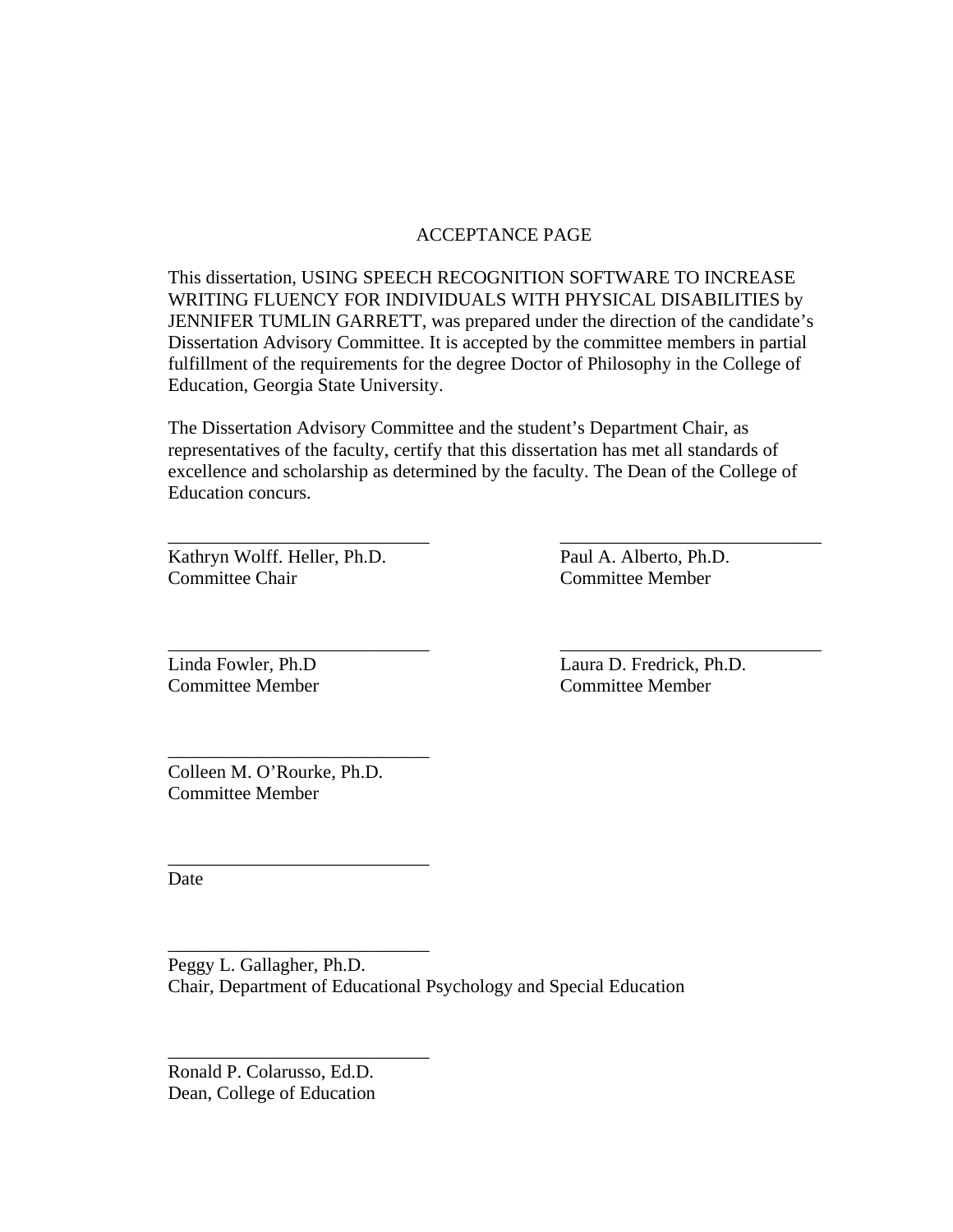## AUTHOR'S STATEMENT

By presenting this dissertation as a partial fulfillment of the requirements for the advanced degree from Georgia State University, I agree that the library of Georgia State University shall make it available for inspection and circulation in accordance with its regulations governing materials of this type. I agree that permission to quote, to copy from, or to publish this dissertation may be granted by the professor under whose direction it was written, by the College of Education's director of graduate studies and research, or by me. Such quoting, copying, or publishing must be solely for scholarly purposes and will not involve potential financial gain. It is understood that any copying from or publication of this dissertation which involves potential financial gain will not be allowed without my written permission

Jennifer Tumlin Garrett

 $\overline{\phantom{a}}$  ,  $\overline{\phantom{a}}$  ,  $\overline{\phantom{a}}$  ,  $\overline{\phantom{a}}$  ,  $\overline{\phantom{a}}$  ,  $\overline{\phantom{a}}$  ,  $\overline{\phantom{a}}$  ,  $\overline{\phantom{a}}$  ,  $\overline{\phantom{a}}$  ,  $\overline{\phantom{a}}$  ,  $\overline{\phantom{a}}$  ,  $\overline{\phantom{a}}$  ,  $\overline{\phantom{a}}$  ,  $\overline{\phantom{a}}$  ,  $\overline{\phantom{a}}$  ,  $\overline{\phantom{a}}$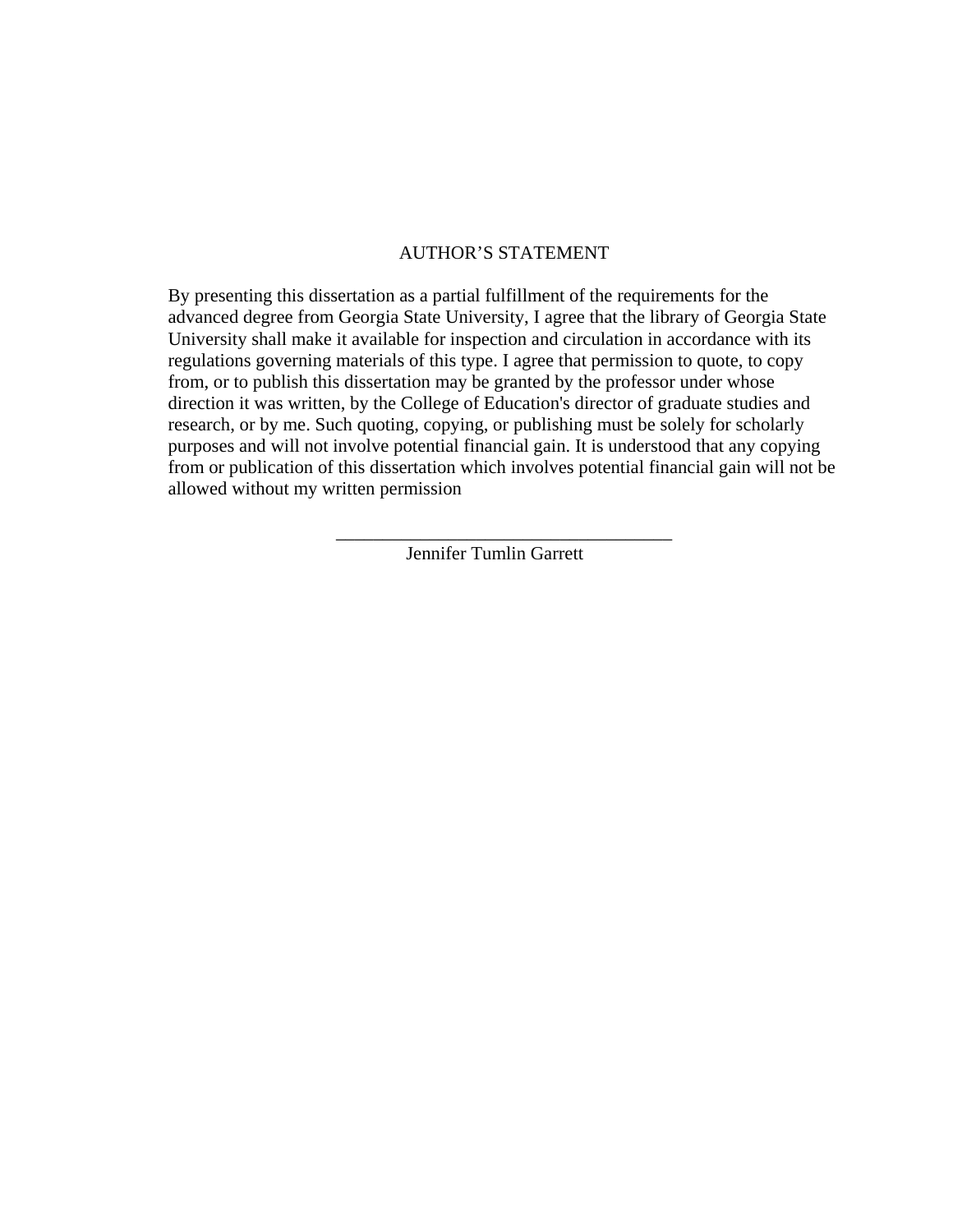## NOTICE TO BORROWERS

All dissertations deposited in the Georgia State University library must be used in accordance with the stipulations prescribed by the author in the preceding statement. The author of this dissertation is:

> Jennifer Tumlin Garrett  $609$  N  $6<sup>th</sup>$  Street Rochelle, IL 61068

The director of this dissertation is:

Dr. Kathryn Wolff Heller Department of Educational Psychology and Special Education College of Education Georgia State University Atlanta, GA 30303 - 3083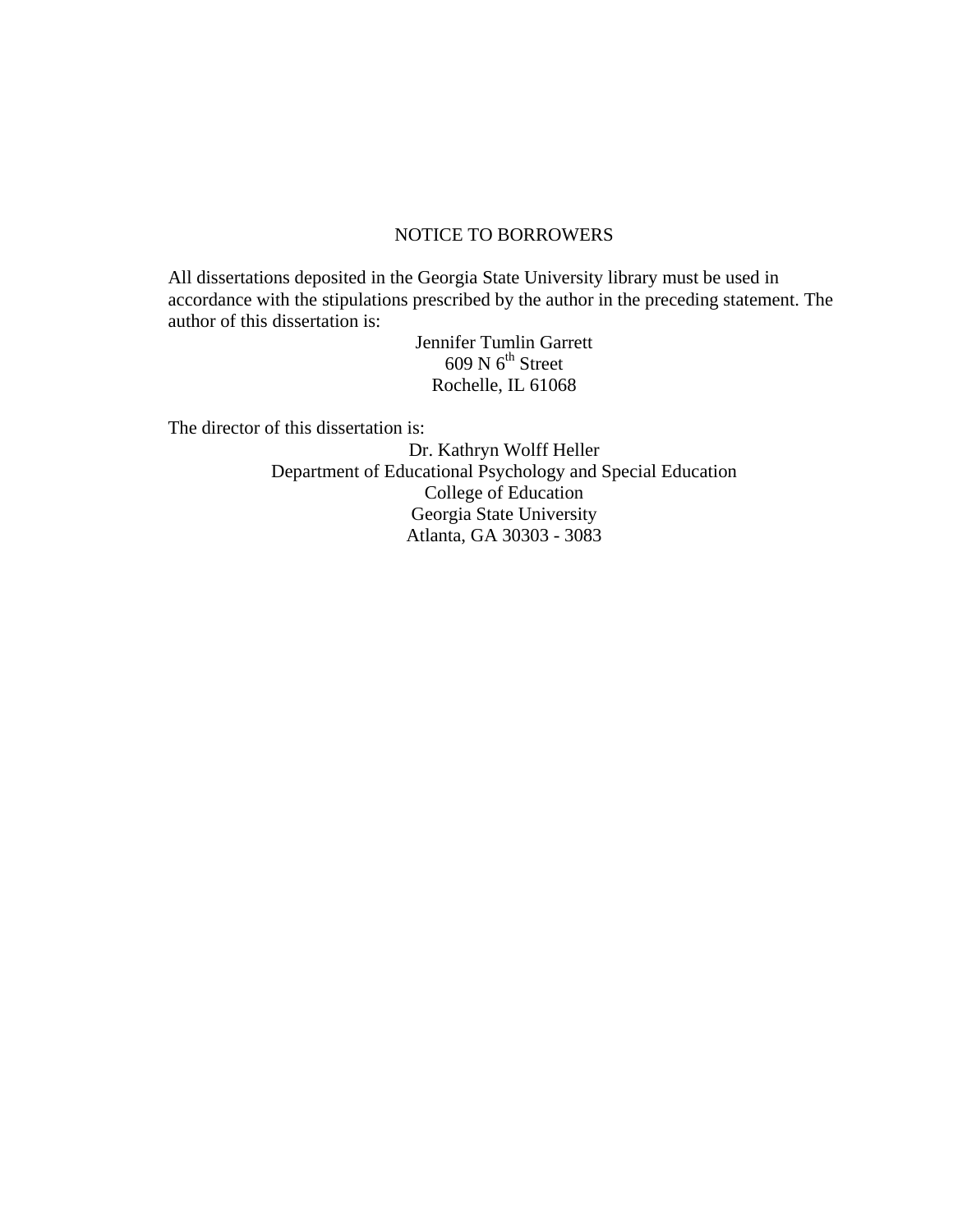# **VITA**

## Jennifer Tumlin Garrett

| <b>ADDRESS:</b> | $609$ N. $6^{th}$ Street          |
|-----------------|-----------------------------------|
|                 | Rochelle, IL 61068                |
|                 | 815-562-2524                      |
|                 | Email: jennifertgarrett@yahoo.com |

## EDUCATION:

| Ph.D. | 2007 Georgia State University               |
|-------|---------------------------------------------|
|       | Education of Students with Exceptionalities |
| M.Ed. | 1998 Georgia State University               |
|       | Multiple and Severe Disabilities            |
| BSEd. | 1994 University of Georgia                  |
|       | <b>Mental Retardation Education</b>         |

## PROFESSIONAL EXPERIENCE:

| 2006 to present | Learning and Behavioral Specialist Teacher, Middle |
|-----------------|----------------------------------------------------|
|                 | School and High School, Math, Social Science, and  |
|                 | Technology                                         |
|                 | Rochelle Township High School, Rochelle, IL        |
| $2004 - 2005$   | <b>Instructional Lead Teacher</b>                  |
|                 | Cobb County Schools, Wheeler High School           |
| $2001 - 2006$   | <b>Graduate Research Assistant</b>                 |
|                 | Georgia State University                           |
| $1998 - 2004$   | Orthopedic Impairments Teacher, Grades 9-12        |
|                 | Cobb County Schools, Wheeler High School           |
| $1996 - 1998$   | <b>Special Education Department Chair</b>          |
|                 | <b>Gwinnett County Schools, Dyer Elementary</b>    |
| $1994 - 1998$   | Intellectual Disabilities Teacher, Grades K-1      |
|                 | <b>Gwinnett County Schools, Dyer Elementary</b>    |
|                 |                                                    |

## PROFESSIONAL SOCIETIES AND ORGANIZATIONS*:*

| 1993 - $present$ | Council for Exceptional Children                       |
|------------------|--------------------------------------------------------|
| $1998$ – present | ISAAC – The International Society for Augmentative and |
|                  | <b>Alternative Communication</b>                       |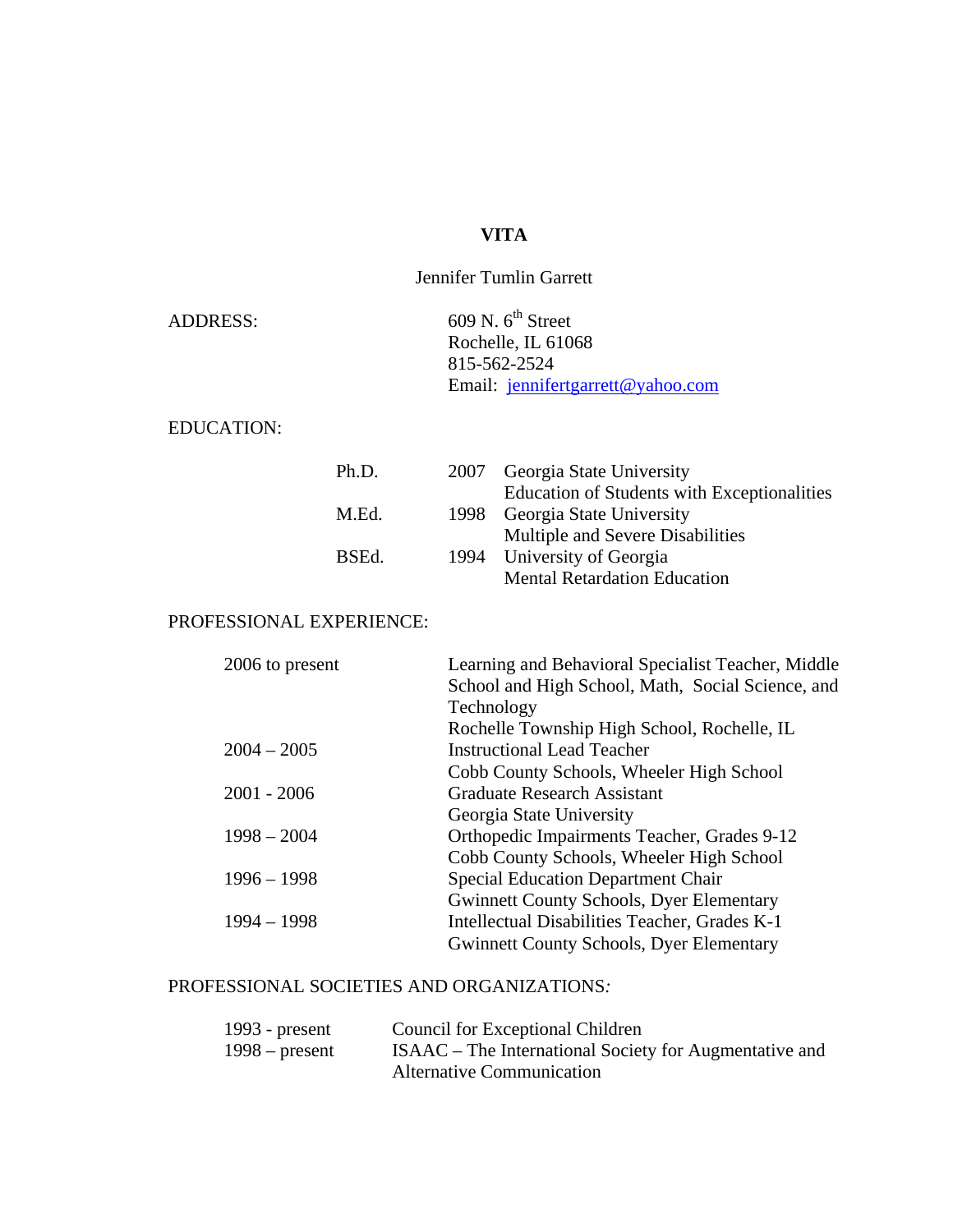### PRESENTATIONS AND PUBLICATIONS:

- Heller, K.W., Coleman-Martin, M.B., & Tumlin Garrett, J. (2007). Adapting environments and using technology. In R.P. Colarusso & C.M. O'Rourke (Eds.), *Special education for all teachers* (4<sup>th</sup> ed.). Dubuque, IA: Kendall Hunt.
- Heller, K.W. & Tumlin Garrett, J. (2006). Cerebral palsy. In K.W. Heller, P.A. Alberto, P. Forney, S. Best, & M. Schwartzman (Eds.), *Understanding Physical health and multiple disabilities.*  $(2^{nd}$  ed.). Manuscript submitted for publication.
- Tumlin, J., & Mezei, P. (2005, April). *Using word prediction to increase typing fluency and decrease spelling errors*. Poster session presented at the Council for Exceptional Children National Conference, Baltimore, MD.
- Tumlin, J., Heller, K. W. (2004). Using word prediction software to increase typing fluency with students with physical disabilities. *Journal of Special Education Technology*, *19* (3), 5-14.
- Heller, K. W., & Tumlin, J. (2004). Using expanded individualized healthcare plans to assist teachers of students with complex healthcare needs. *Journal of School Nursing, 20,* 150-160.
- Heller K. W., Coleman-Martin, M. B., & Tumlin, J. J. (2003). Adapting environments and using technology. In R. P. Colarusso & C.M. O'Rourke (Eds.), *Special education for all teachers*. (3rd ed), (402-437). Dubuque, IA: Kendall Hunt.
- Tumlin, J. (2003). Making inclusion work essay. In R. M. Gargiulo (Ed.), *Special education in a contemporary society: An introduction to exceptionality* (pp. 574- 575). Belmont, CA: Wadsworth/Thomson Learning.
- Heller, K.W., Swinehart-Jones, D., Coleman-Martin, M., & Tumlin, J. (2002). *Overview of the Bureau for Students with Physical and Health Impairments*. Poster session presented at Georgia Legislators' Event, Atlanta, GA.
- Heller, K. W., Fredrick, L. D., Tumlin, J., & Brineman, D. G. (2002). Teaching decoding for generalization using the nonverbal reading approach. *Journal of Physical and Developmental Disabilities, 14,* 19-35*.*
- Heller, K.W., & Tumlin, J. (2002, April). *Teaching decoding for generalization using the Nonverbal Reading Approach*. Paper presented at the Council for Exceptional Children National Conference. New York, NY.
- Tumlin, J. (1997). *Low-tech solutions for low-incidence students*. Paper presented at the Council for Exceptional Children State Conference, Macon, GA.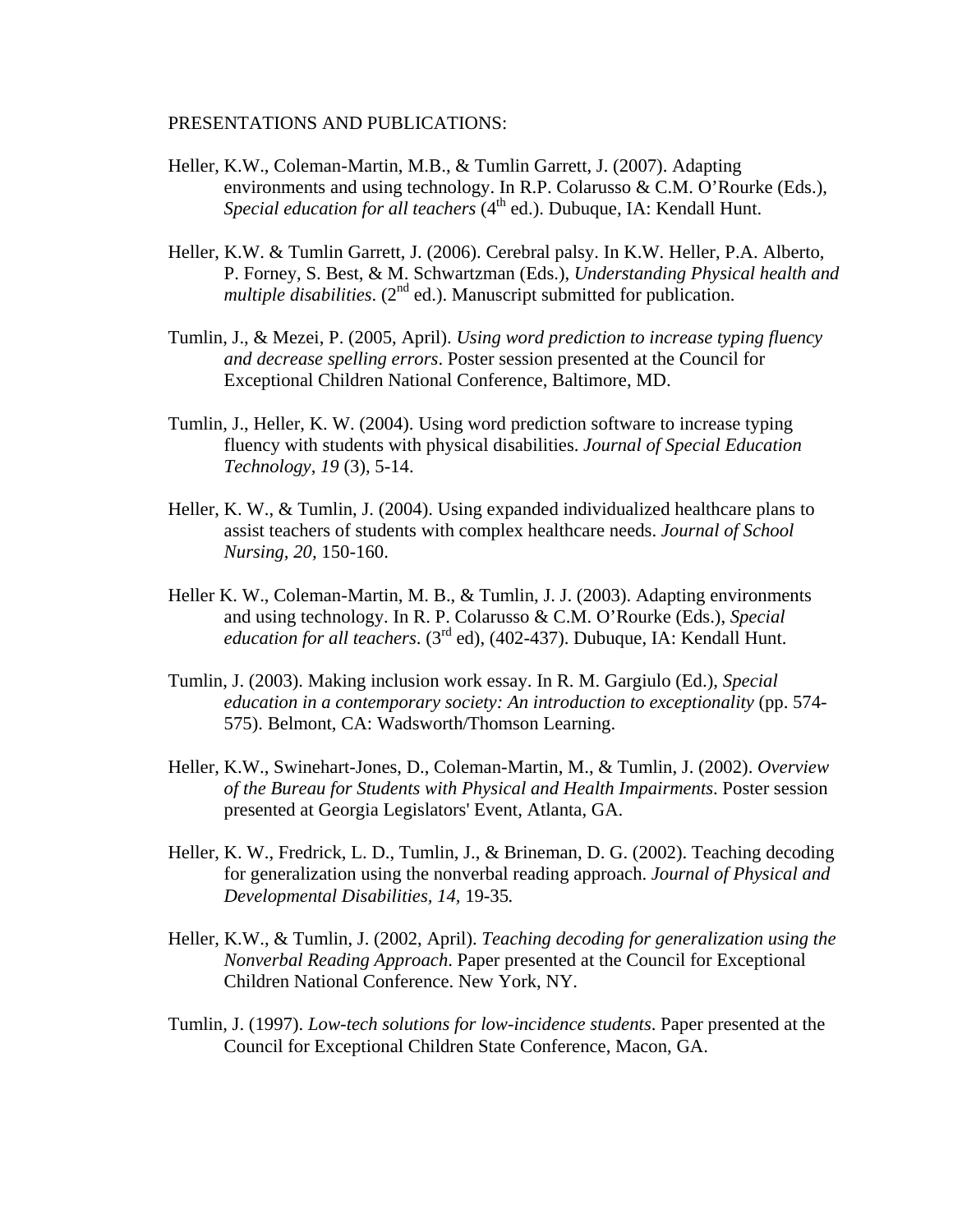### ABSTRACT

## USING SPEECH RECOGNITION SOFTWARE TO INCREASE WRITING FLUENCY FOR INDIVIDUALS WITH PHYSICAL DISABILITIES by Jennifer Tumlin Garrett

 Writing is an important skill that is necessary throughout school and life. Many students with physical disabilities, however, have difficulty with writing skills due to disability-specific factors, such as motor coordination problems. Due to the difficulties these individuals have with writing, assistive technology is often utilized. One piece of assistive technology, speech recognition software, may help remove the motor demand of writing and help students become more fluent writers. Past research on the use of speech recognition software, however, reveals little information regarding its impact on individuals with physical disabilities. Therefore, this study involved students of high school age with physical disabilities that affected hand use. Using an alternating treatments design to compare the use of word processing with the use of speech recognition software, this study analyzed first-draft writing samples in the areas of fluency, accuracy, type of word errors, recall of intended meaning, and length. Data on fluency, calculated in words correct per minute (wcpm) indicated that all participants wrote much faster with speech recognition compared to word processing. However, accuracy, calculated as percent correct, was much lower when participants used speech recognition compared to word processing. Word errors and recall of intended meaning were coded based on type and varied across participants. In terms of length, all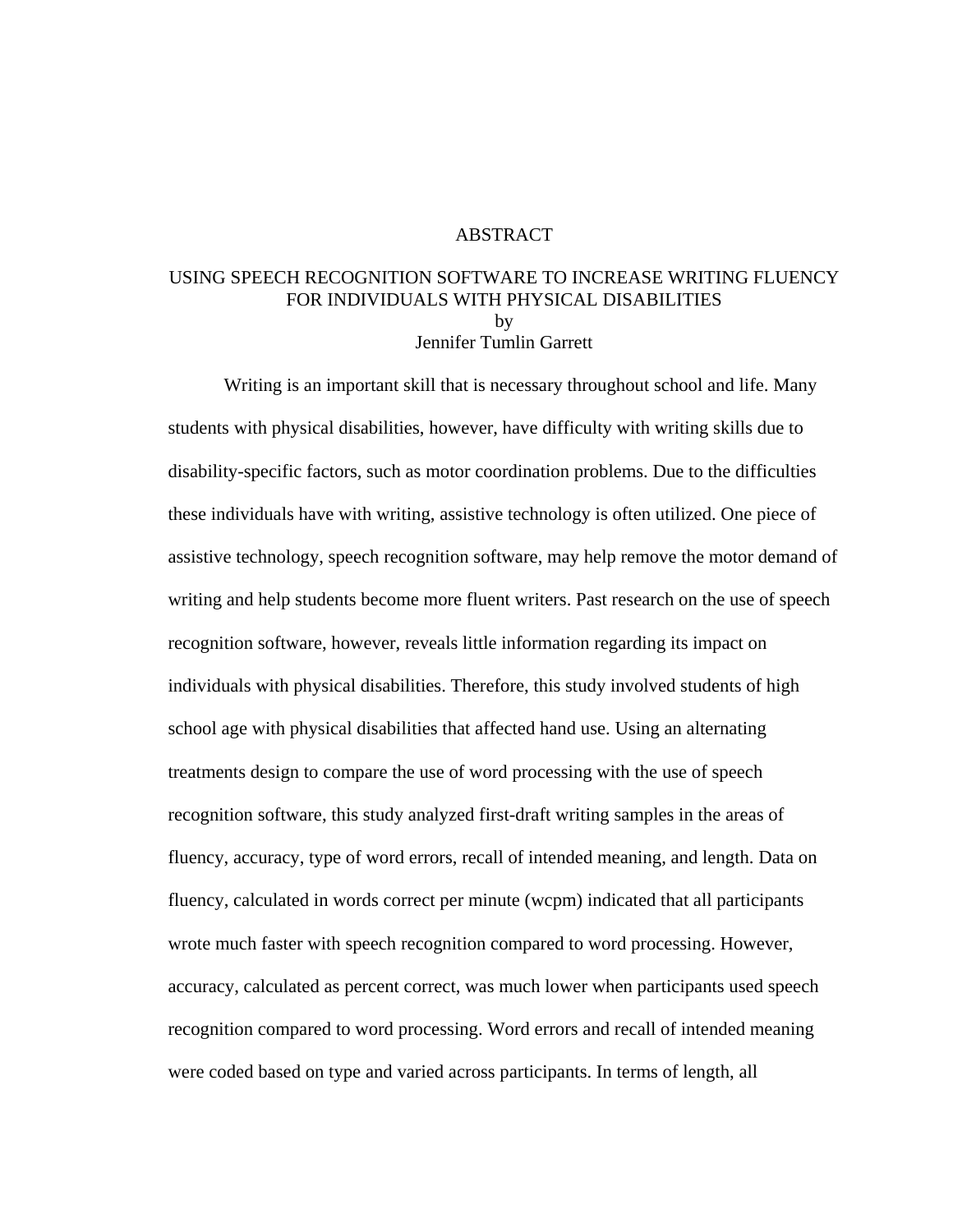participants wrote longer drafts when using speech recognition software, primarily because their fluency was higher, and they were able, therefore, to write more words.

 Although the results of this study indicated that participants wrote more fluently with speech recognition, because their accuracy was low, it is difficult to determine whether or not speech recognition is a viable solution for all individuals with physical disabilities. Therefore, additional research is needed that takes into consideration the editing and error correction time when using speech recognition software.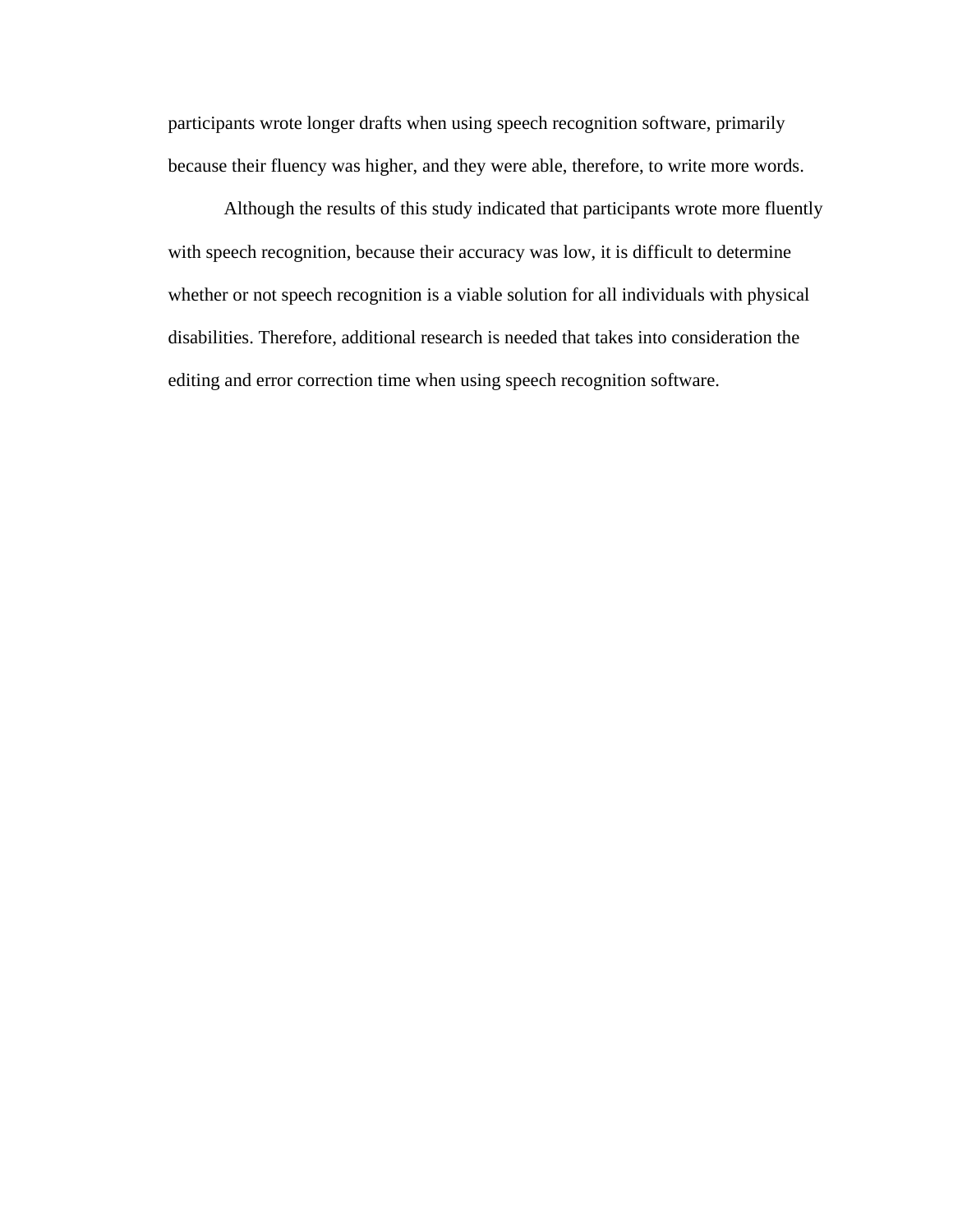## USING SPEECH RECOGNITION SOFTWARE TO INCREASE WRITING FLUENCY FOR INDIVIDUALS WITH PHYSICAL DISABILITIES

by Jennifer Tumlin Garrett

A Dissertation

Presented in Partial Fulfillment of Requirements for the Degree of Doctor of Philosophy in Education of Students with Exceptionalities in the Department of Educational Psychology and Special Education in the College of Education Georgia State University

> Atlanta, GA 2007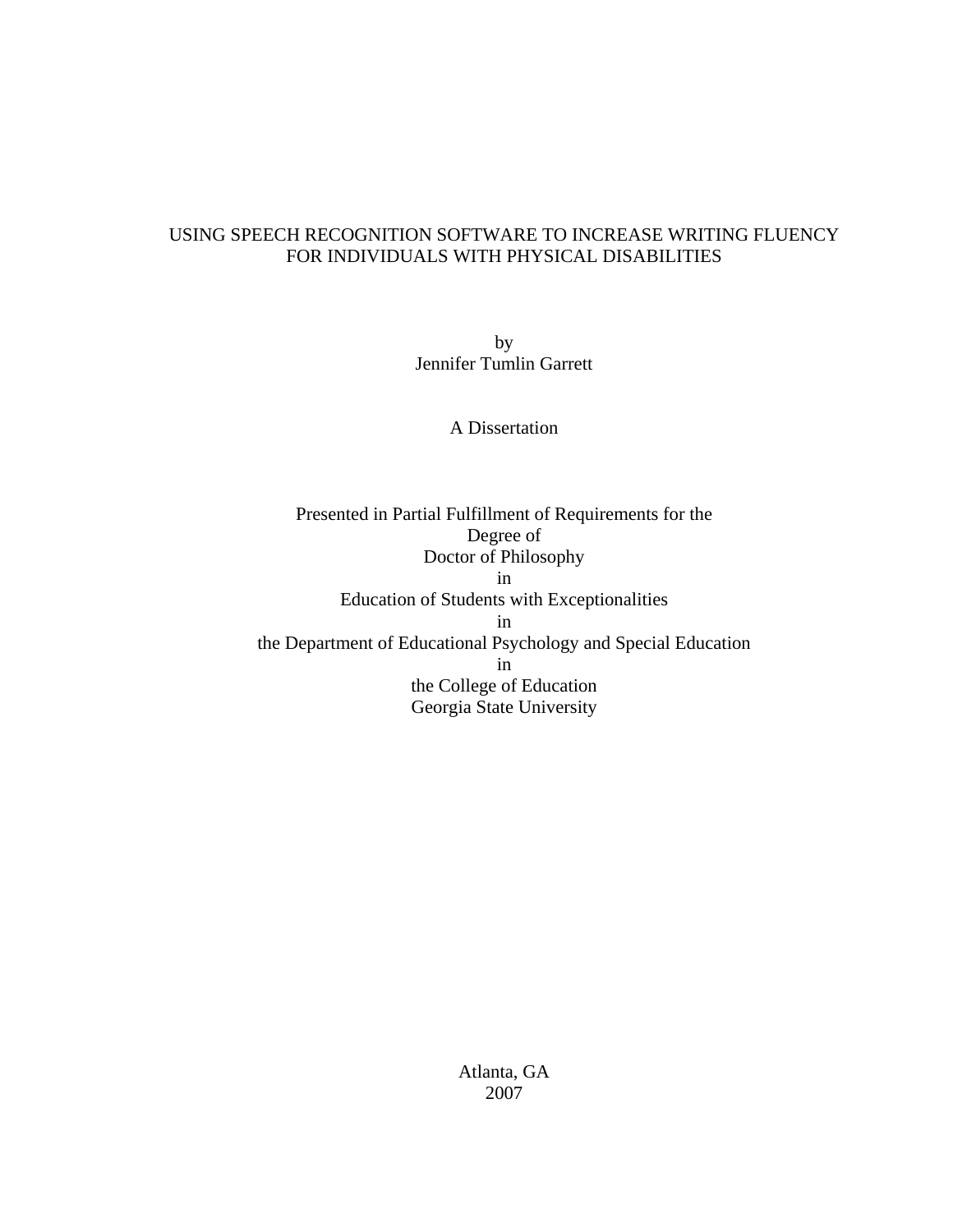Copyright by Jennifer Tumlin Garrett 2007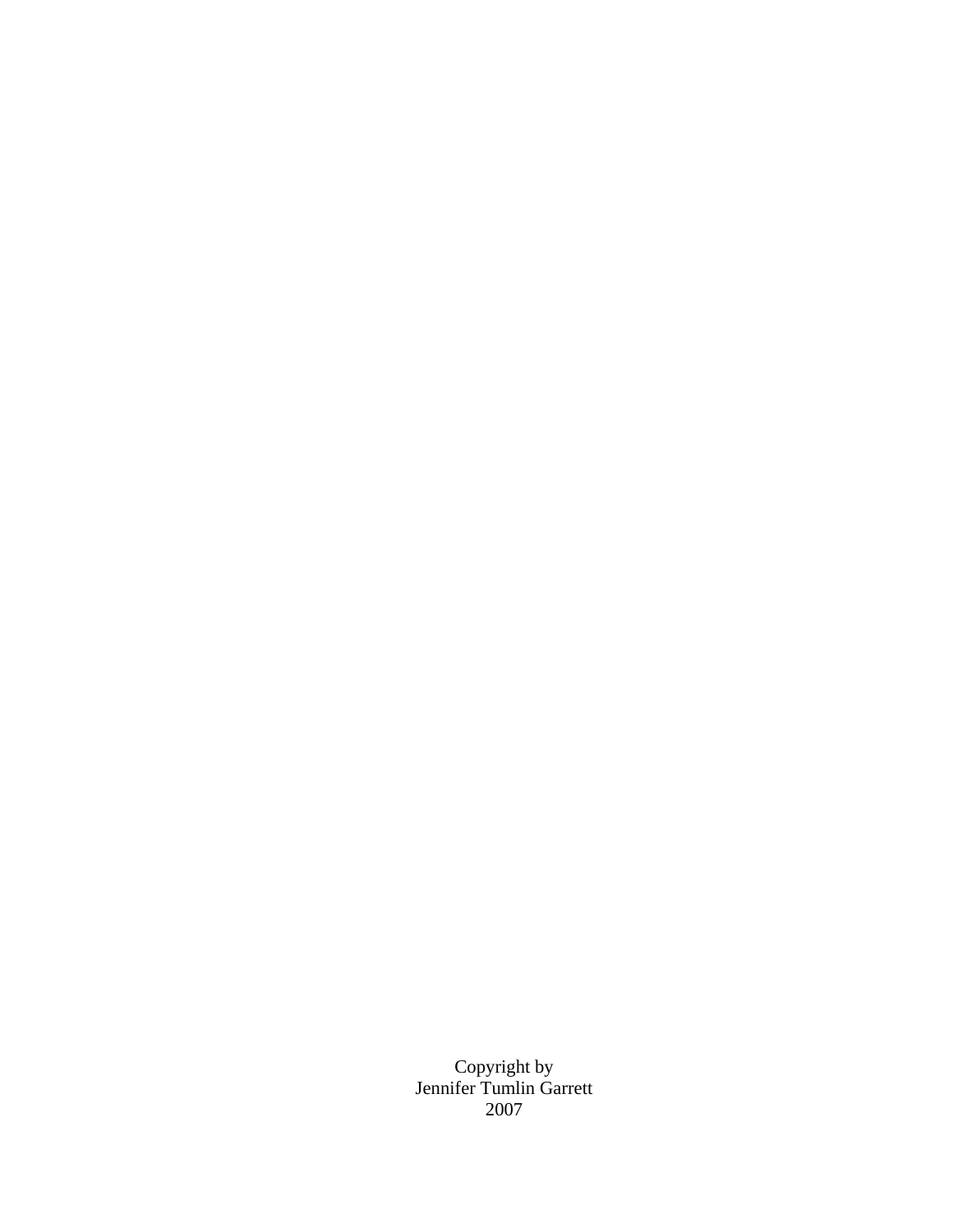#### ACKNOWLEDGEMENTS

 I cannot imagine that I would have been able to achieve my goal of obtaining my Ph.D. without the help and support of a number of people over the last several years. Dr. Kathy Heller was not only an outstanding professor, advisor, and dissertation committee chair, but also an incredible mentor. Her professionalism, work ethic, and knowledge inspire me, and I have grown so much by merely being associated with her. Thank you, Dr. Heller. I also would not have been able to complete my dissertation without the help and support of my other committee members, Drs. Paul Alberto, Laura Fredrick, Colleen O'Rourke, and Linda Fowler. The amount of feedback and input that you all gave me was much-needed and resulted in a project that was both exciting and worthwhile. Thank you all.

 In addition to my committee, a number of fellow students were extremely helpful to and supportive of me thorough this process. First, if it was not for Doug McJannet, I never would have entered the Master's program at Georgia State. He stated what now seems to be the obvious, that the orthopedic impairments program would be a good fit for me, and he certainly was correct. Thanks, Doug, for your life-changing idea. I don't know where I would be if not for your suggestion. Peter Mezei was also instrumental in helping me complete the program. He was my go-to person in Atlanta once I moved away and helped with logistics and made sure I reached all of my deadlines. In addition to that, Peter was a great person to collaborate with, because he thinks with such clarity and depth. Thanks for all of your help, Peter. So many other fellow students helped me along the way, including Mari Beth Coleman-Martin, Dawn Swinehart-Jones, David Cihak, and many others. I also need to extend appreciation to Cobb County Schools for allowing me to grow as a teacher in the district and to return to collect data.

 Finally, I would like to thank my close friends and family who supported me throughout the program. I am grateful for the encouragement of people like my friend Sharon Hunt; my parents, Beth and Bill; my sister, Tracy; and my husband, Mike. I never would have made it without you all. Thank you, Mike for supporting me during my year off and for being patient as I extended my graduation date more than once. And to my sister Natalie, you were the biggest inspiration in my life. The 30 years I had with you made me who I am today, and there's not a day that goes by that I do not think of the influence that you have had on me. And finally, to Julianne, although I'll never be able to tell you, had it not been for your existence, I probably still would be trying to finish school. Your short presence within me helped me to set my goals, meet my deadlines, and become Dr. Jennifer Tumlin Garrett. Thank you, and I love you. I truly have been blessed with wonderful people in my life.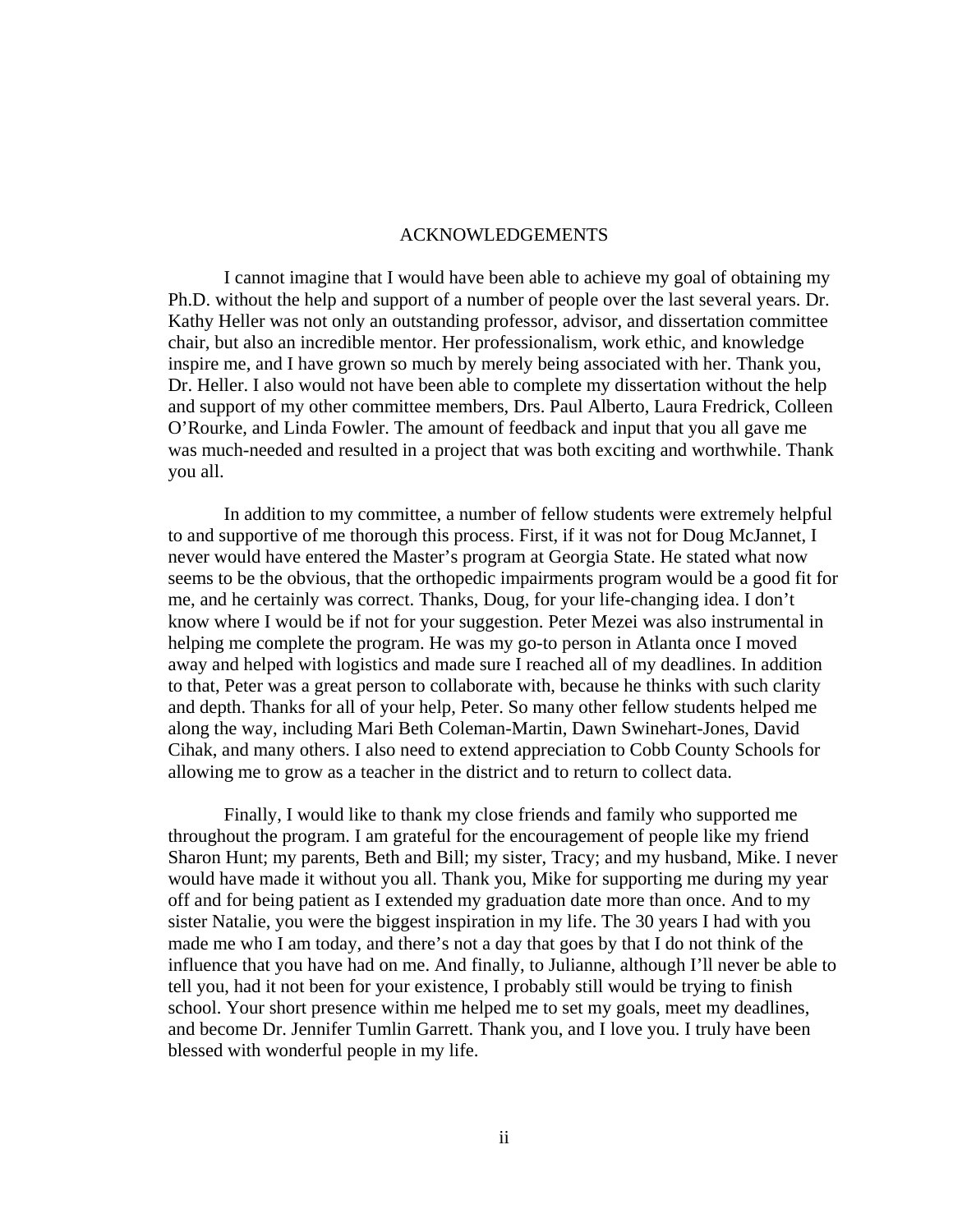## TABLE OF CONTENTS

|                |                                                                                  | Page |
|----------------|----------------------------------------------------------------------------------|------|
|                |                                                                                  |      |
| Chapter        |                                                                                  |      |
| $\mathbf{1}$   | WRITING FLUENCY FOR INDIVIDUALS WITH PHYSICAL                                    |      |
|                |                                                                                  |      |
|                |                                                                                  |      |
|                |                                                                                  |      |
|                |                                                                                  |      |
| $\overline{2}$ | USING SPEECH RECOGNITION SOFTWARE TO INCREASE<br>WRITING FLUENCY FOR INDIVIDUALS |      |
|                |                                                                                  |      |
|                |                                                                                  |      |
|                |                                                                                  |      |
|                |                                                                                  |      |
|                |                                                                                  |      |
|                |                                                                                  | 118  |
|                |                                                                                  |      |
|                |                                                                                  |      |
|                |                                                                                  |      |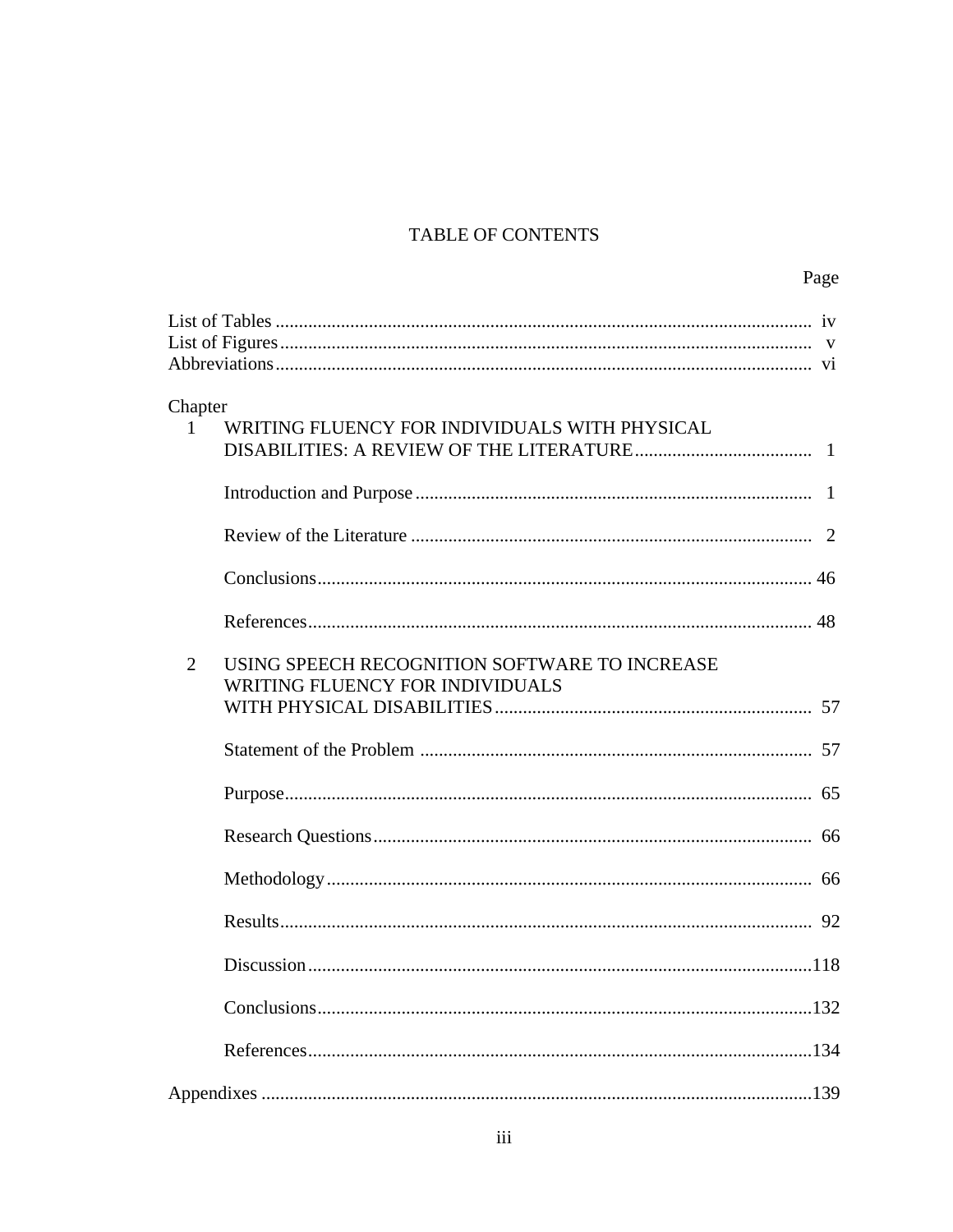# LIST OF TABLES

| Table          | Page |
|----------------|------|
|                |      |
|                |      |
|                |      |
| $\overline{4}$ |      |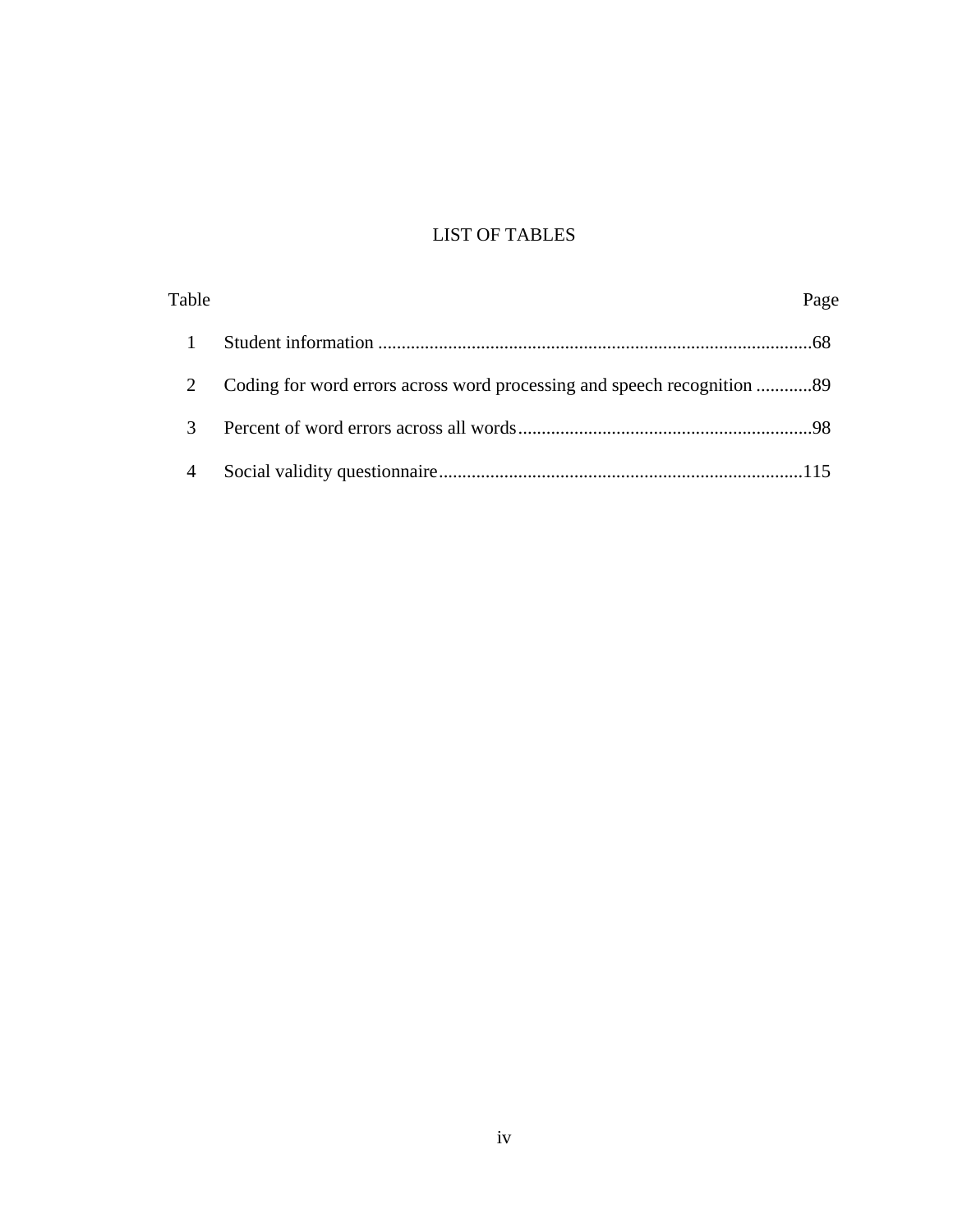# LIST OF FIGURES

| Figure | Page |
|--------|------|
|        |      |
|        |      |
| 3      |      |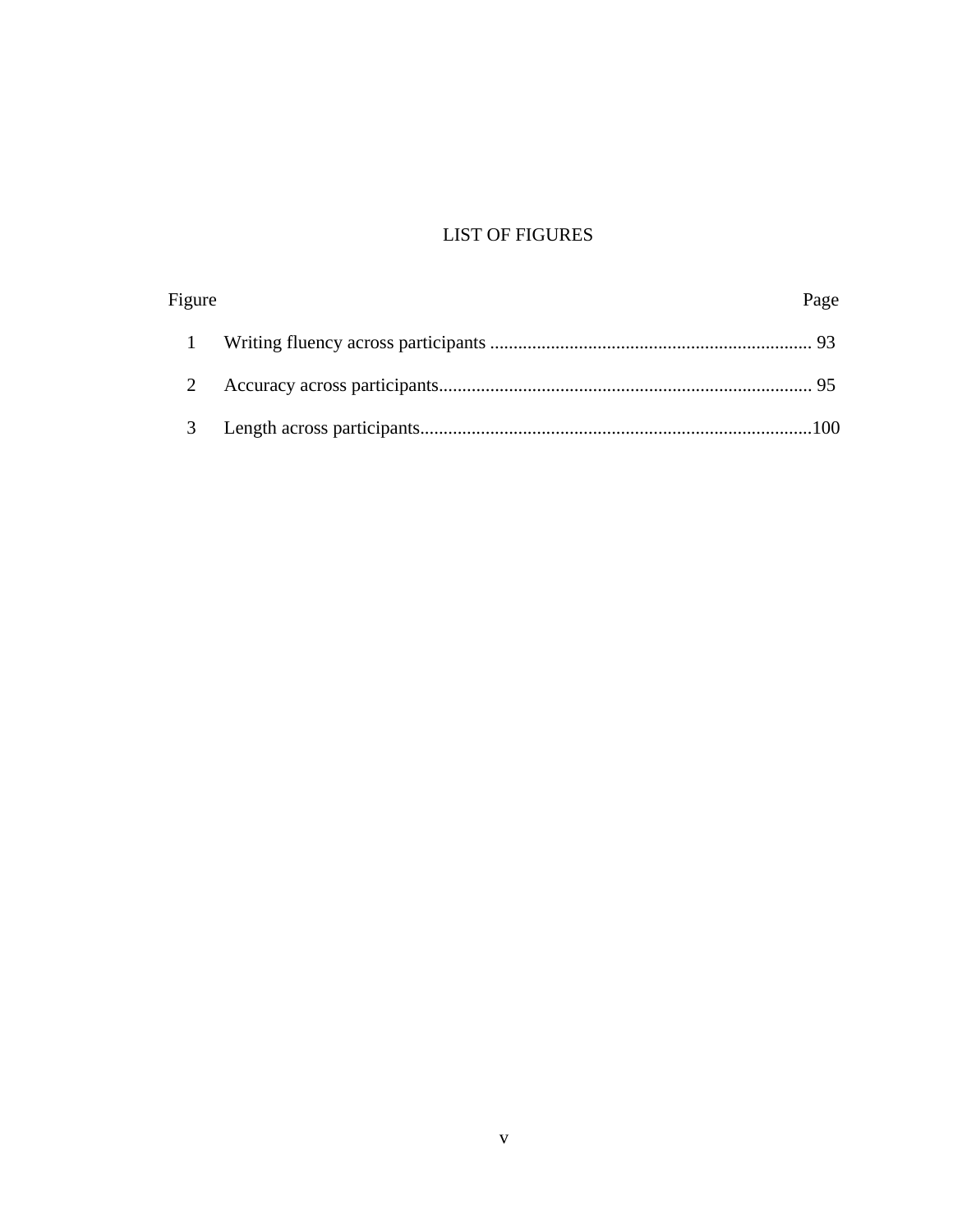## ABBREVIATIONS

- AT Assistive Technology
- CP Cerebral Palsy
- LD Learning Disabilities
- MD Muscular Dystrophy
- MID Mild Intellectual Disabilities
- OI Orthopedic Impairments
- SMA Spinal Muscular Atrophy
- wcpm Words Correct per Minute
- MDVP Multi-Dimensional Voice Program (Kay Elemetrics, 1993)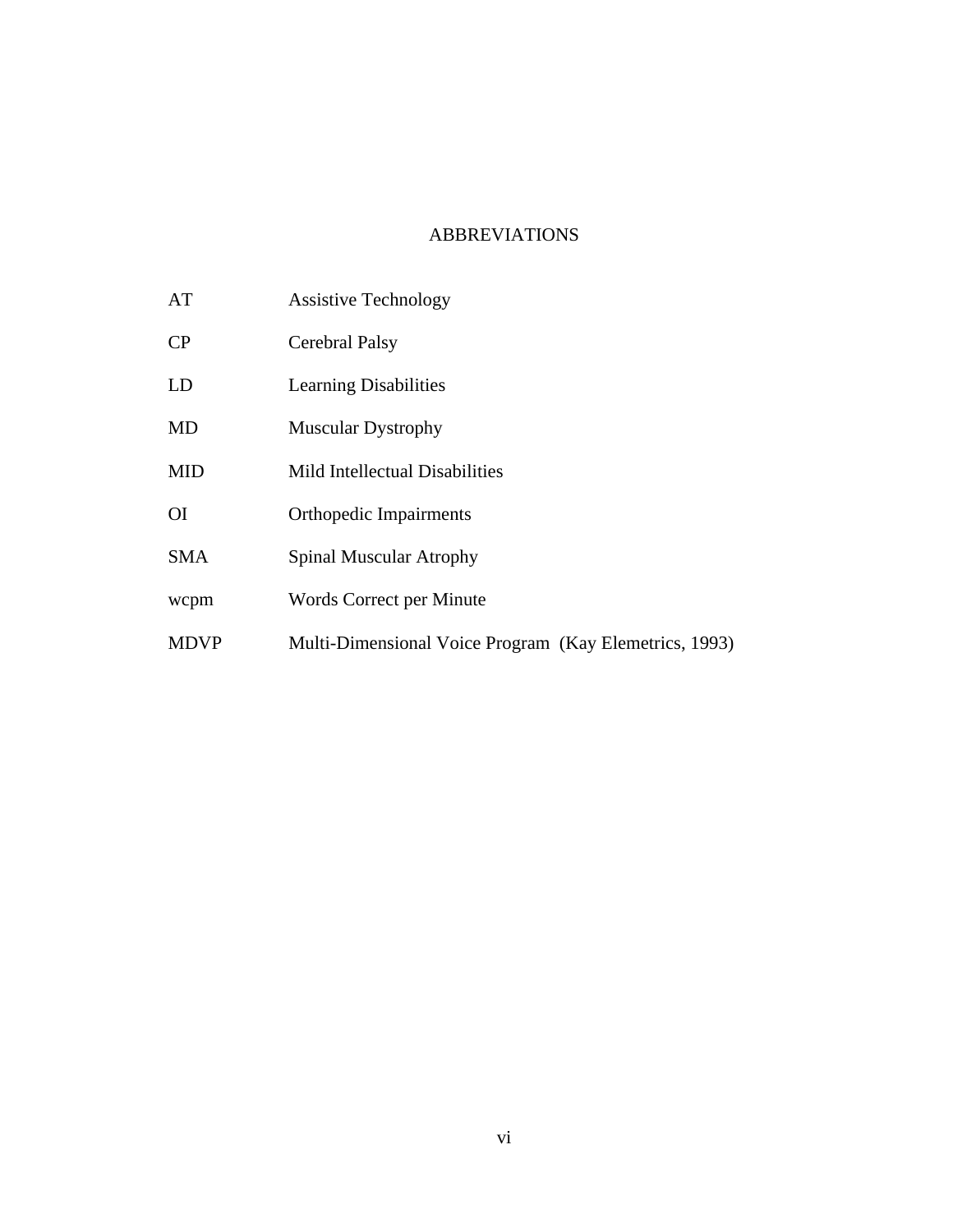### CHAPTER 1

# WRITING FLUENCY FOR INDIVIDUALS WITH PHYSICAL DISABILITIES: A REVIEW OF THE LITERATURE

#### Introduction and Purpose

 Writing is an important skill to acquire not only in school but also in life. It allows individuals to communicate their thoughts in a nonvocal format. For individuals who are nonverbal, it allows them to demonstrate understanding and intelligence. Writing is also an important skill in the school environment, in the community, and in the workplace. However, individuals with physical disabilities often have problems in academic areas, such as writing, due to a number of interactional factors.

 Students with physical disabilities have difficulties writing efficiently due to decreased motor control in their hands. Handwriting is often not an option, and typing rate can be extremely slow. Writing accuracy also can be affected due to poor spelling performance (Sandberg, 2001) and extraneous motor movements, which can cause unintended keystrokes (Best, Heller, & Bigge, 2005). Because individuals with physical disabilities often are unable to write by hand, their only option for written output may be using a word processor. There are many ways that word processors can provide better access for individuals with physical disabilities. However, despite having the word processor set up for modified access, motor problems that affect the typing speed of individuals with physical disabilities may make word processing an inefficient option for producing written output. The use of different types of assistive technology, such as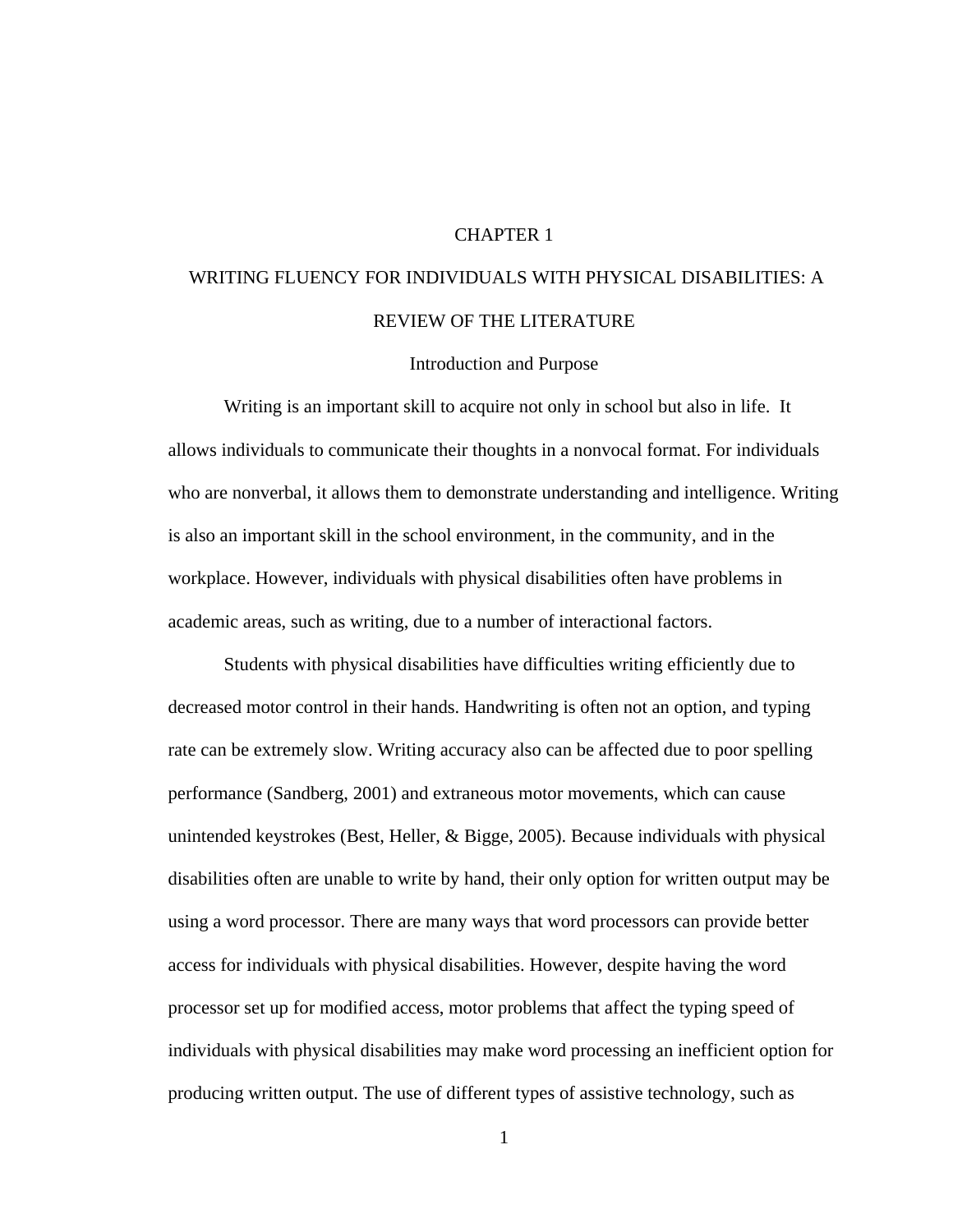speech recognition software, may increase speed because it is activated by voice and is therefore hands-free. Because users do not have to concern themselves with spelling using speech recognition, accuracy also may improve. However, due to the high level of recognition accuracy needed to effectively use speech recognition, more errors may be produced.

The purpose of the review of the literature, therefore, is to examine the impact of physical disabilities on writing and the applicability of using speech recognition software as a possible intervention and strategy to improve writing output for this population. Issues of speed of entry, accuracy rates, and production of errors will be discussed. Because the research base that includes individuals with physical disabilities is limited, research from the learning disabilities field will be discussed due to the fact that individuals with physical disabilities and learning disabilities can experience similar barriers to writing.

#### Review of the Literature

#### *Types of Physical Disabilities that Affect Writing*

 Several types of physical disabilities exist that may have a negative impact on writing. Therefore, this paper will refer to any orthopedic impairment, as defined below, as a physical disability or physical impairment. In Georgia, the term orthopedic impairment:

Refers to students whose severe orthopedic impairments affect their educational performance to the degree that the student requires special education. This term may include: (1) Impairment caused by congenital anomalies, e.g., deformity or absence of some member. (2) Impairment caused by disease, e.g., poliomyelitis or bone tuberculosis. (3) Impairment from other causes, e.g., cerebral palsy, amputations, and fractures or burns that cause contractures. [refer to 34 CFR 300.7 (8)]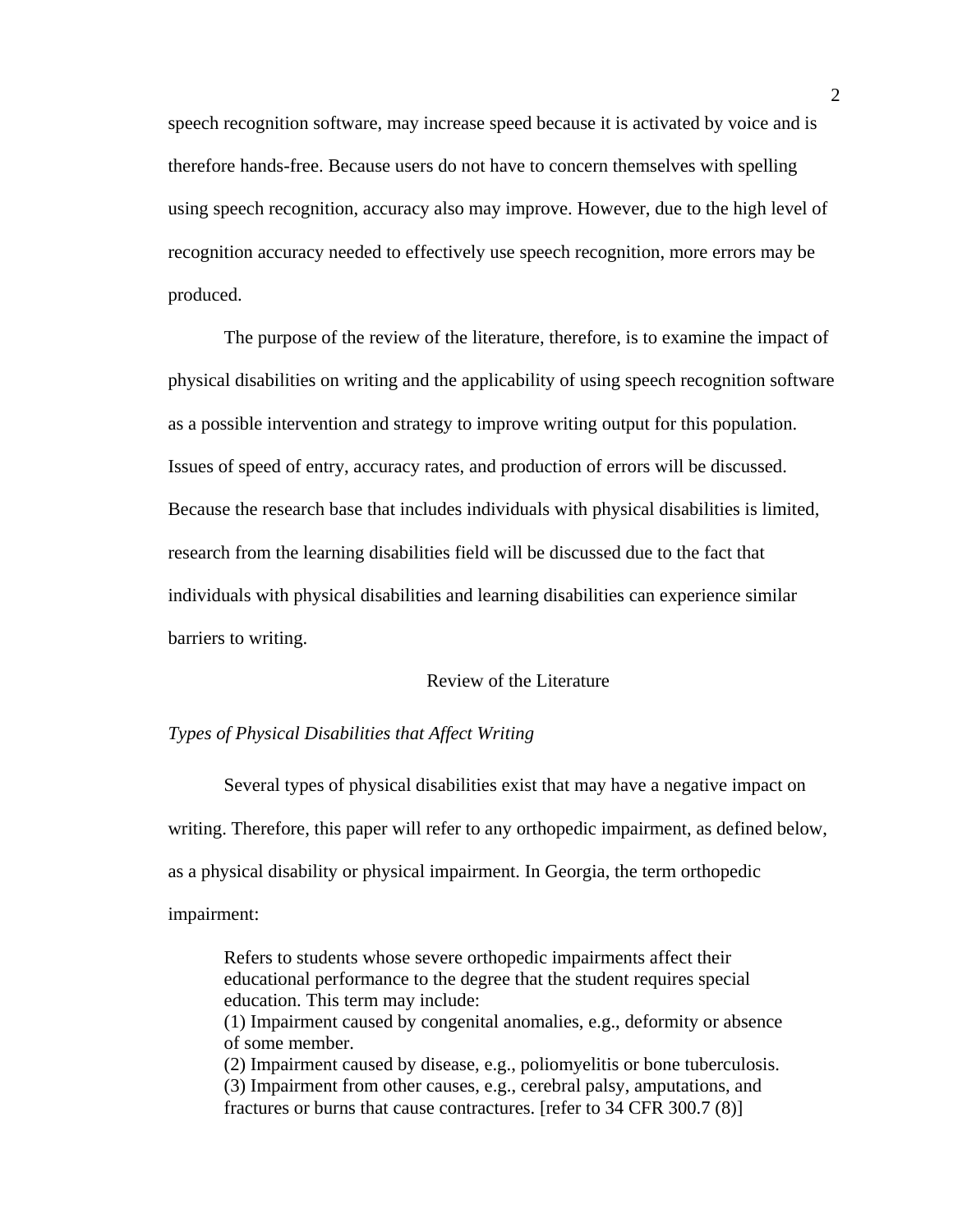Secondary disabilities may be present, including, but not limited to, visual impairment, hearing impairment, communication impairment and/or intellectual disability.([http://public.doe.k12.ga.us/DMGetDocument.aspx/exceptional\\_](http://public.doe.k12.ga.us/DMGetDocument.aspx/exceptional_eligibility_oi.pdf?p=4BE1EECF99CD364EA5554055463F1FBBF5D074D5FB1F2CAEB3B63B3ECB220CDD26C2114F3C57D8D25C69F04B76A08C8D&Type=D) [eligibility\\_oi.pdf?p=4BE1EECF99CD364EA5554055463F1FBBF5D074](http://public.doe.k12.ga.us/DMGetDocument.aspx/exceptional_eligibility_oi.pdf?p=4BE1EECF99CD364EA5554055463F1FBBF5D074D5FB1F2CAEB3B63B3ECB220CDD26C2114F3C57D8D25C69F04B76A08C8D&Type=D) [D5FB1F2CAEB3B63B3ECB220CDD26C2114F3C57D8D25C69F04B76](http://public.doe.k12.ga.us/DMGetDocument.aspx/exceptional_eligibility_oi.pdf?p=4BE1EECF99CD364EA5554055463F1FBBF5D074D5FB1F2CAEB3B63B3ECB220CDD26C2114F3C57D8D25C69F04B76A08C8D&Type=D) [A08C8D&Type=D\)](http://public.doe.k12.ga.us/DMGetDocument.aspx/exceptional_eligibility_oi.pdf?p=4BE1EECF99CD364EA5554055463F1FBBF5D074D5FB1F2CAEB3B63B3ECB220CDD26C2114F3C57D8D25C69F04B76A08C8D&Type=D)

This term includes such common conditions as cerebral palsy, spina bifida, muscular dystrophy, and spinal muscular atrophy.

One of the most common physical disabilities is cerebral palsy. Cerebral palsy refers to "a nonprogressive disorder of voluntary movement caused by damage to the motor centers of the brain before or during birth or within the first few years of life" (Heller, Alberto, Forney, & Schwartzman, 1996, p. 390). Specific motor issues such as movement patterns, tone, and muscle control are commonly abnormal. In addition to the motor problems that cerebral palsy can cause, there are often associated conditions, such as difficulties in the area of cognition and learning, speech and communication, and vision. All of these factors can have a tremendous impact on the functioning of the individual and must be considered when assessing and providing writing activities for individuals with cerebral palsy.

Problems with fine motor coordination are common with cerebral palsy. Often, these motor patterns can lead to contractures, or shortening of the muscles (ligaments) (Best et al., 2005). Spastic cerebral palsy often results in fingers, wrists, and elbows being in flexion (Heller et al., 1996) and abnormal muscle tightness in the arms, hands, and fingers (Best et al.). This can adversely affect fine motor coordination. Handwriting and keyboarding can be difficult for individuals whose fine motor control is affected due to the inability to control fine motor movements.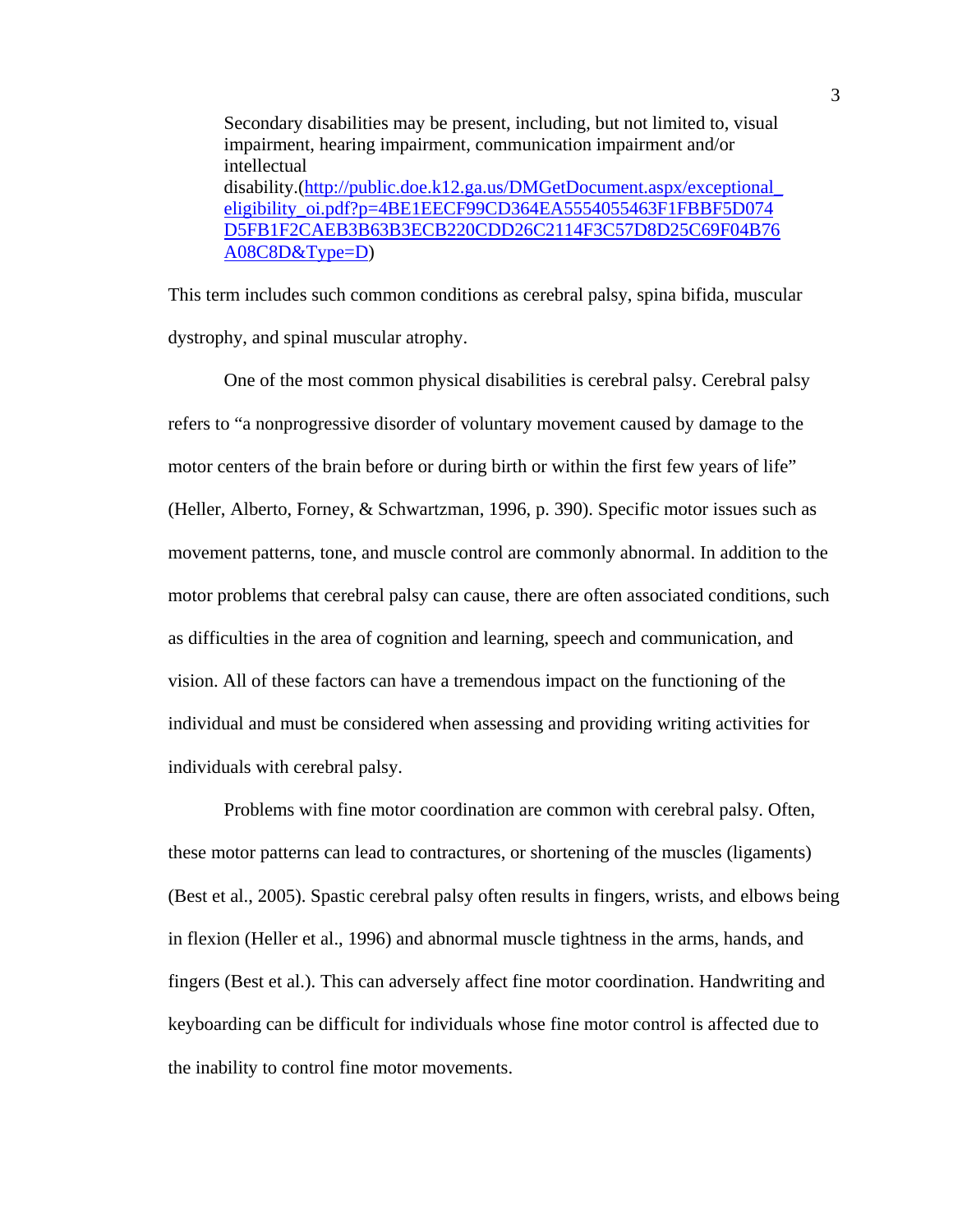Lack of coordination and range of motion may cause an individual with athetoid cerebral palsy to have difficulty writing due to uncontrolled, nonpurposeful movements with variable tone (Best et al., 2005). Also, these individuals often have a limited range of motion and cannot access the same range of their environment as those with typical motor patterns (Best et al.). Posture is often affected, so proper positioning of materials can be important. Due to these abnormal motor patterns, fine motor work can be more difficult. Reaching the desired target, whether it is for handwriting or keyboarding, can be a challenging and inefficient task for individuals with cerebral palsy and can negatively affect writing.

Cognitive and learning issues also can affect individuals with cerebral palsy (Best et al., 2005; Heller et al., 1996). Individuals with cerebral palsy can have a range of cognitive levels, from gifted to severe or profound mental retardation. However, there is a higher incidence of mental retardation with more severe forms of cerebral palsy. Learning also can be affected, and individuals with cerebral palsy often can have visual or auditory processing difficulties. Cognitive and learning issues related to cerebral palsy can affect an individual's writing. Whether it is collecting and organizing thoughts or the processing time it takes, or just getting words down on paper or on the computer screen, individuals with cognitive or leaning problems in addition to cerebral palsy can experience difficulty writing.

Speech impairments also are common with all types of cerebral palsy (Kotler & Thomas-Stonell, 1997) and can impact writing. Speech is often affected due to motor coordination issues. If the individual cannot physically write due to cerebral palsy, then dictating and describing what he wants to say is often an accommodation. However, often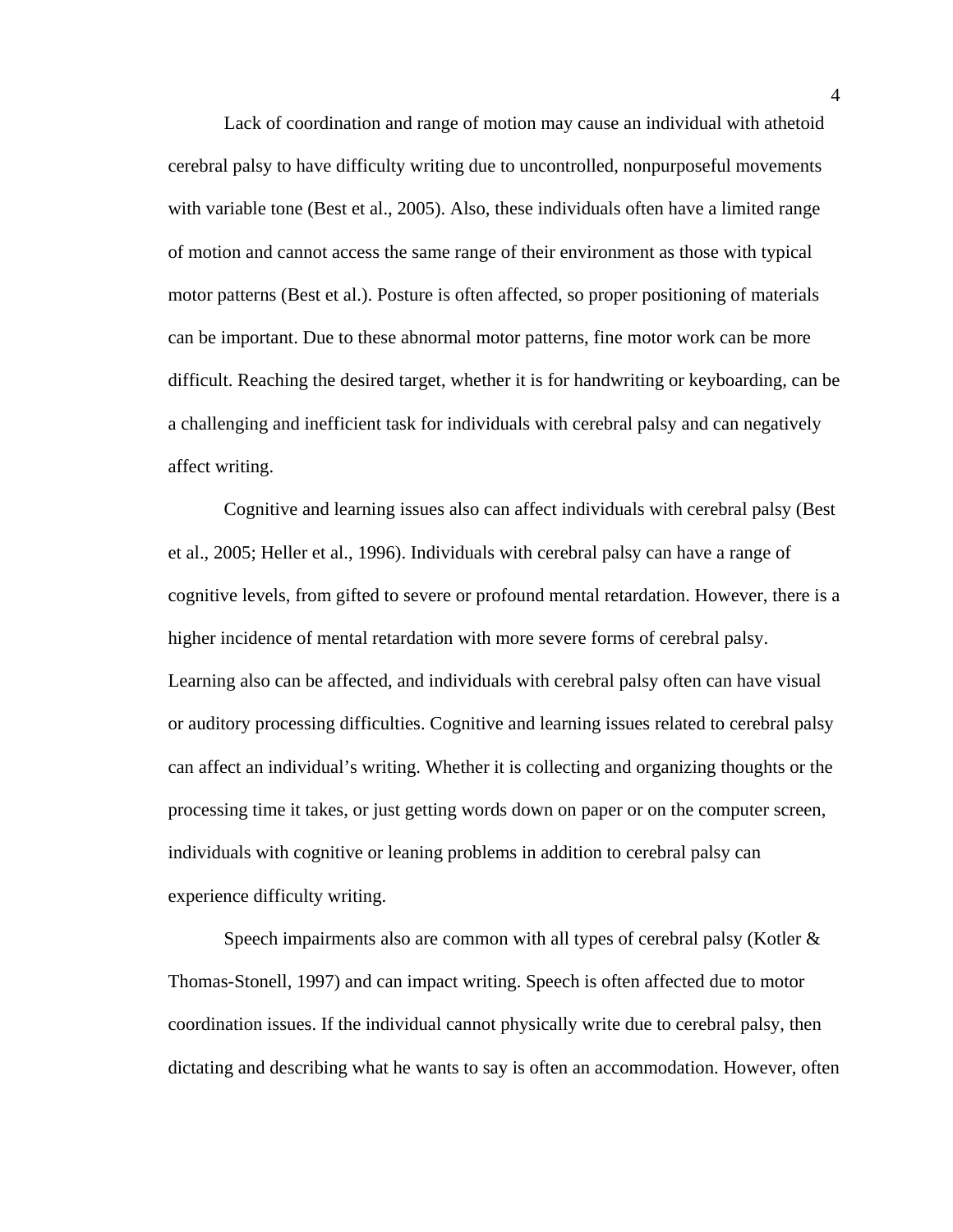speech and communication issues can get in the way of the individual expressing what he wants to say, thus affecting the individual's ability to produce written work.

There are also a number of additional impairments that must be considered when working with individuals with cerebral palsy. For example, the impact of having visual impairments in addition to cerebral palsy can have an impact on the individual's functioning in his environment. Vision issues secondary to cerebral palsy may affect an individual's ability to write. If the individual has difficulty seeing the output, he might need writing accommodations.

Another common physical disability is spina bifida. Spina bifida is characterized by an outpouching of the spine and subsequent lack of normal nerve functioning, which affects muscles, skin sensation, and body systems, including hand functioning (Shaer, 1997). Learning problems often accompany spina bifida and can include problems in the areas of visual-perceptual skills, organization, attention, and memory (Shaer). Often, language also is impaired and is characterized by cocktail speech, excessive speech, and use of jargon clichés (Heller et al., 1996). Despite the complications from spina bifida, two-thirds of individuals with spina bifida have normal intelligence. The other portion of the population often has varying levels of cognitive ability, often falling in the range of mild mental retardation (Heller et al.). Consequently, unrealistic demands are placed on the individual because of apparent normal language abilities (Heller et al.).

Due to paralysis and decreased hand functioning, adaptations for writing are often necessary. These can include reducing the length of the assignment, choosing alternative assignments, and choosing a different mode of output of the assignment, such as producing work on the computer. Still, due to hand functioning issues, individuals with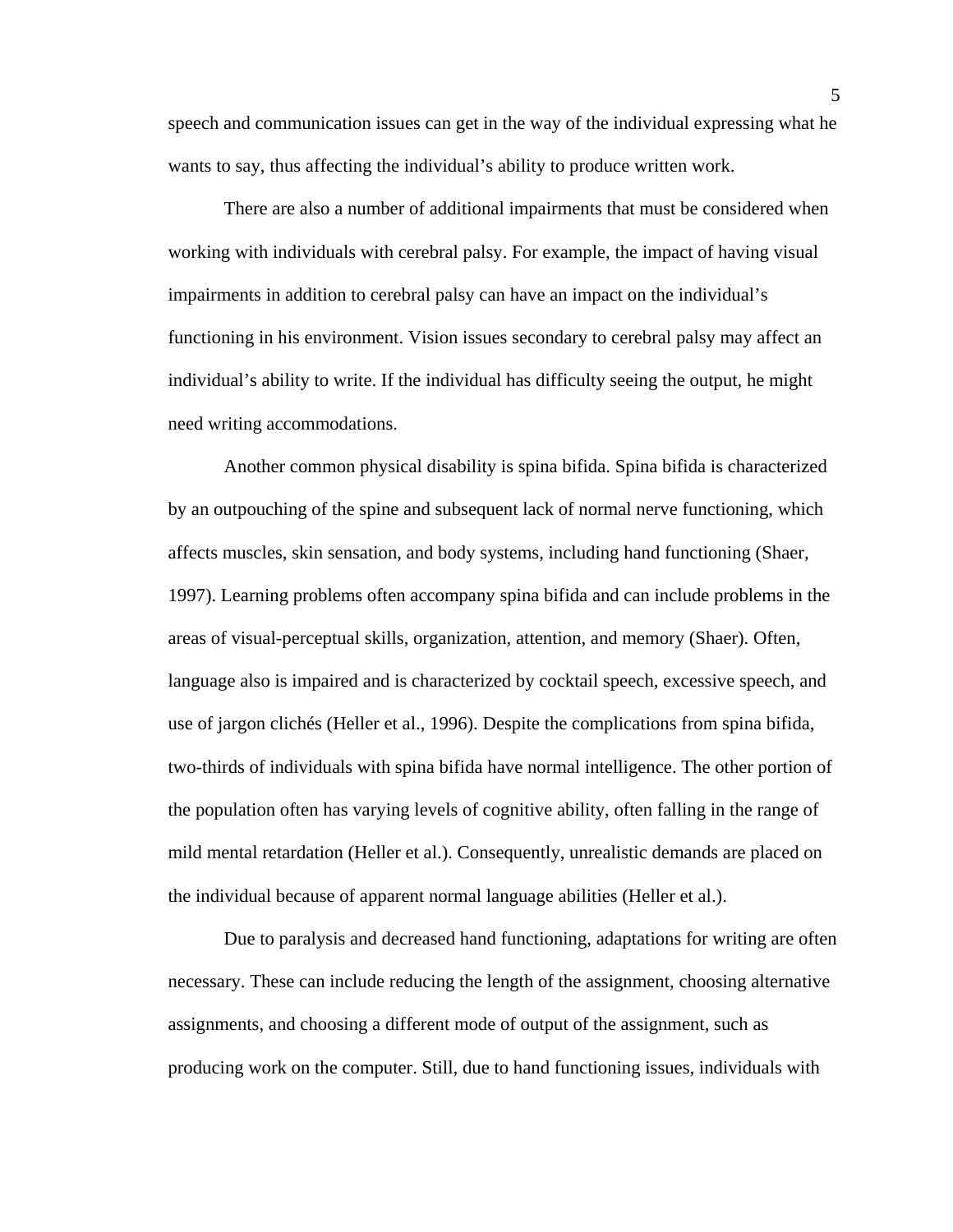spina bifida may complete work more slowly despite accommodations. Barnes, Dennis, and Hetherington (2004) noted that "even [individuals with spina bifida] with average intellectual skills, are slow writers" and that "the brain anomalies associated with [spina bifida] affect finger function as well as motor planning…, and persistent deficits in these domains could disrupt writing skills in both childhood and adulthood" (p. 656). Additional writing adaptations may be needed when perceptual issues accompany spina bifida.

 Another type of physical disability that may impact writing is degenerative diseases. Diseases such as muscular dystrophy (MD) and spinal muscular atrophy (SMA) gradually get worse over time and can result in more complex physical needs in the educational environment as time progresses. Due to limitations in muscle functioning caused by MD, contractures occur, limiting motor movement and range of motion. Along with the weakness in muscles comes issues of coordination as well. As the disease progresses, motor functions such as writing, positioning, and fine motor movement often become difficult. In addition to the motor issues, individuals with muscular dystrophy frequently deal with fatigue. Medical issues also can limit an individual's participation in academic activities. However cognition is not affected (Heller et al., 1996).

Spinal Muscular Atrophy (SMA) is another degenerative disease that, like muscular dystrophy, is characterized by progressive weakness. However the root of SMA begins in the nerves (anterior horn cells in the spinal cord) and ends up affecting muscle strength (Heller et al., 1996). The muscles deteriorate because they are not being used. When the nerves are not transmitting messages to the muscles, they atrophy because they never receive the signal to be used. Therefore, muscles atrophy and individuals with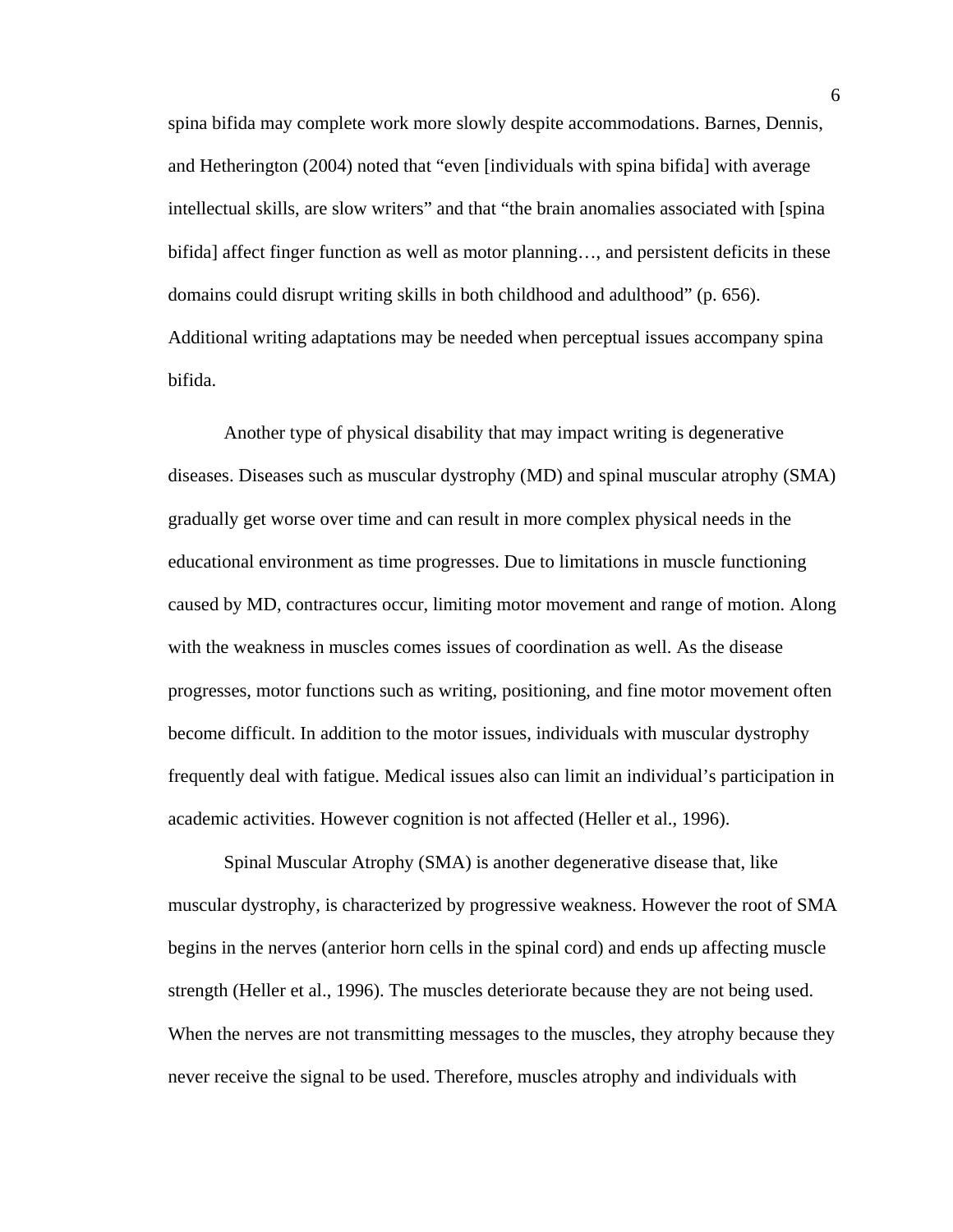SMA have decreased muscle tone (Heller et al.). As with MD, as the disability progresses, so does the loss of muscular function. Again, communication and cognition are not affected, but often individuals have trouble physically accessing the environment. Because of loss of muscular functioning, writing can be difficult and often, assistive technology is necessary.

## *Specific Characteristics Affecting Writing Process*

Despite the differences of these various physical disabilities, most individuals with physical disabilities share several common characteristics that can impact writing. According to Heller and Swinehart-Jones (2003), if a student has an orthopedic impairment, he may have difficulty with physical access. However, if the disability is health-related, problems related to fatigue and endurance may be present. Individuals with more severe degrees of disability typically will have more complex issues than those with less severe forms of the same disability. Common functional limitations associated with physical disabilities that affect academic performance and writing can include motor limitations, restricted communication, fatigue and endurance limitations, health factors, experiential and conceptual development deficits, neurocognitive impairments, and interactional effects of additional disabilities (Heller & Swinehart-Jones).

Individuals with physical disabilities obviously have difficulty with movement, which can impact their ability to interact with and manipulate school materials. Motor issues may affect the writing of individuals by decreasing speed due to decreased or uncontrolled movements. Motor movements also can affect accuracy of handwriting or typing. An individual with cerebral palsy, for example, may try to type a desired key and hit another key by mistake. Due to the decreased motor control, it may be difficult for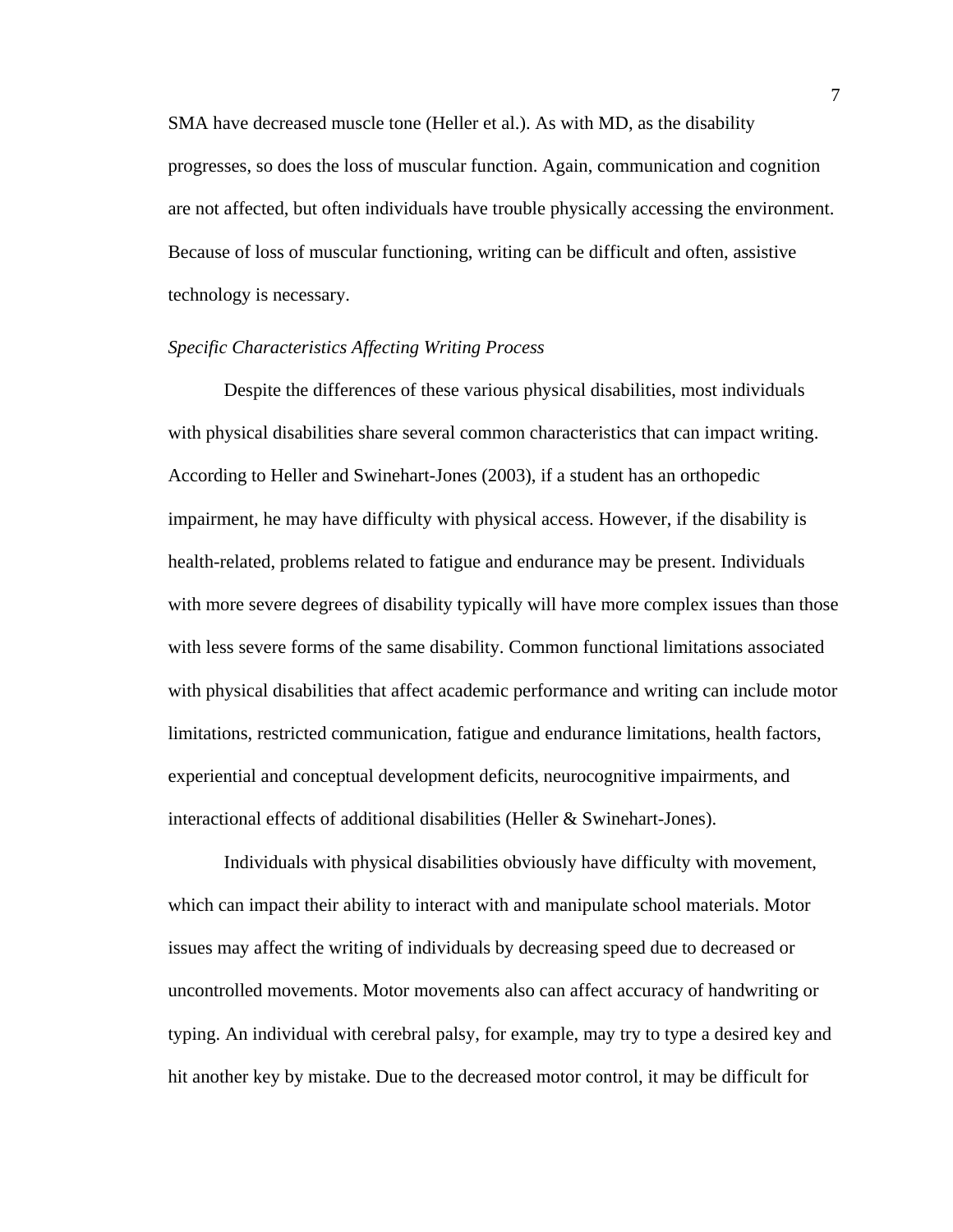individuals with physical disabilities to use standard classroom equipment (Heller  $\&$ Swinehart-Jones, 2003), and assistive devices are necessary. Because of these motor limitations, individuals with physical disabilities often need modifications to their materials and school environment in order to ensure their participation in school and their environment. Without modifications, students can become passive or non-participants in their environment and can be deprived of important learning activities and opportunities (Heller, 2003).

 Restricted communication can be a negative factor when writing. Dysarthria is common with individuals with cerebral palsy and can create issues with writing. Many individuals with dysarthria have restricted vocabulary due to inability to interact in conversations effectively (Heller & Swinehart-Jones, 2003). Individuals with spina bifida often have cocktail speech, where they repeat commonly used phrases that do not always fit the context of the conversation. They may therefore lack the ability to write on an expanded topic. Individuals with MD may experience decreased muscle control in the mouth as well as enlarging of the tongue, which can impact speaking.

Other functional effects that a physical disability may have on an individual that impact writing include fatigue, endurance, and pain (Heller, 2003). Because it takes some individuals extra effort to move and plan movements, they often fatigue or tire easily or quickly. They may not be able to sustain long periods of activity without a break and therefore may not be able to produce large quantities of writing due to the amount of effort it takes. Because they often focus so much on the physical act, concentrating on what they are writing can be affected. Also, because they often use alternative ways of typing, such as typing with one hand or using a mouth stick, fatigue must be monitored.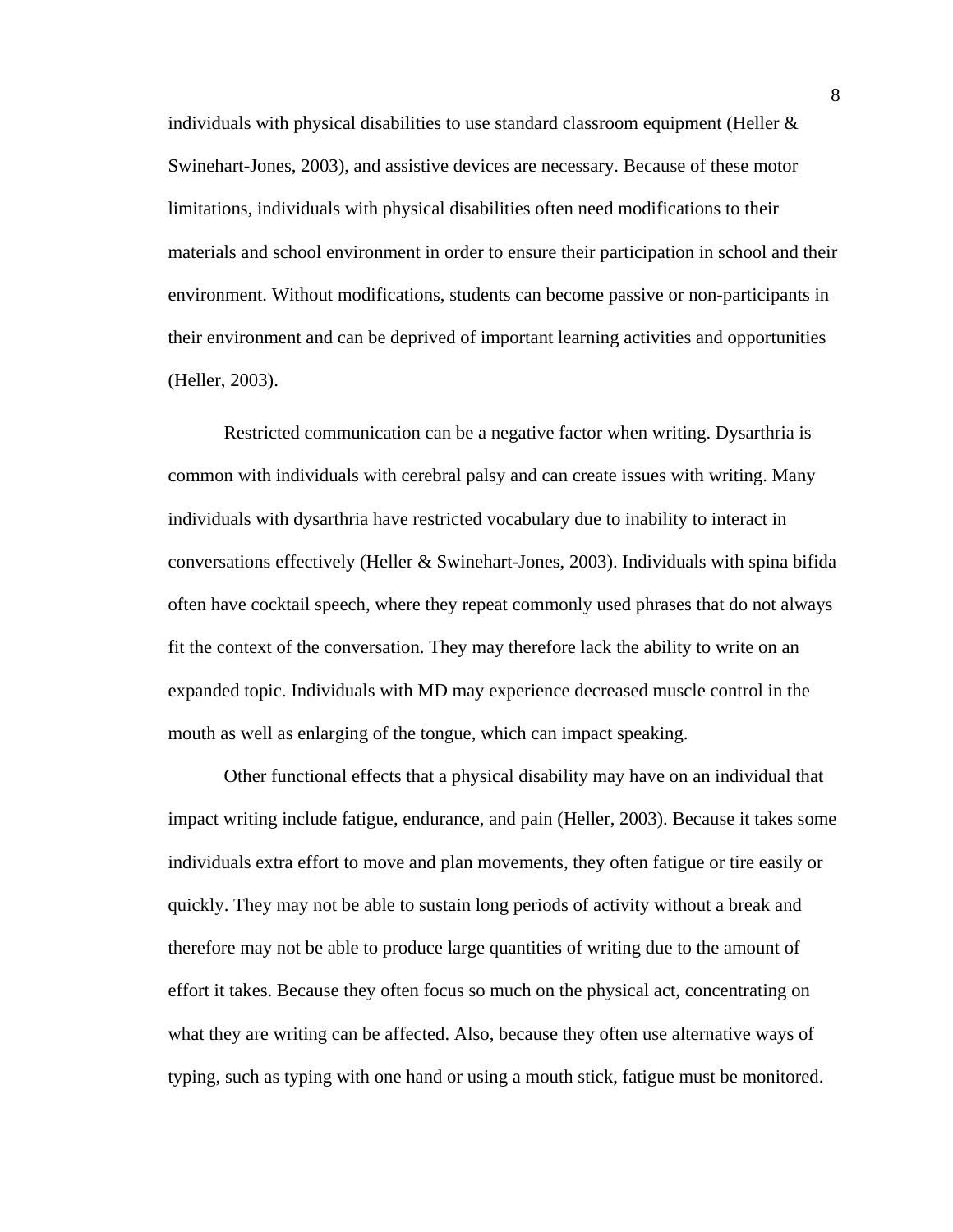Individuals with physical disabilities also can experience visual fatigue. Many times, individuals with physical disabilities are not touch typists and must oscillate from looking at the keyboard to looking at the screen. Having to visually track what they are writing can cause visual and physical fatigue. The size of the font for the output must be considered to reduce visual fatigue as much as possible (Heller & Swinehart-Jones, 2003).

Pain often accompanies physical disabilities, which again, can impact concentration and interaction in the environment. Because of the physical impact of physical disabilities, students may miss portions of classes or the school day or multiple school days due to their disabilities. Absenteeism can be due to many factors, including seizures, fatigue, pain, illness, or having to perform physical procedures. Missing class or portions of a lesson can have a negative impact, and students fall farther behind. It is difficult to catch up because these individuals frequently need extended time to complete the same task as their non-disabled classmates, and this includes make-up work as well (Heller, 2003).

Another factor in academic performance is that of experience. Experience can affect the writing of individuals with physical disabilities in two ways. First, lack of conceptual experiences due to limited motor responses and limited ability to explore the environment can limit one's understanding and conceptualization of the surrounding world. Because in many cases the individuals have not been able to interact with their environment physically, they often lack experiences or concepts that are introduced in school. This can result in misconceptions and misinterpretations and can have an effect on the ideas from which they base their writing. The second way that experience can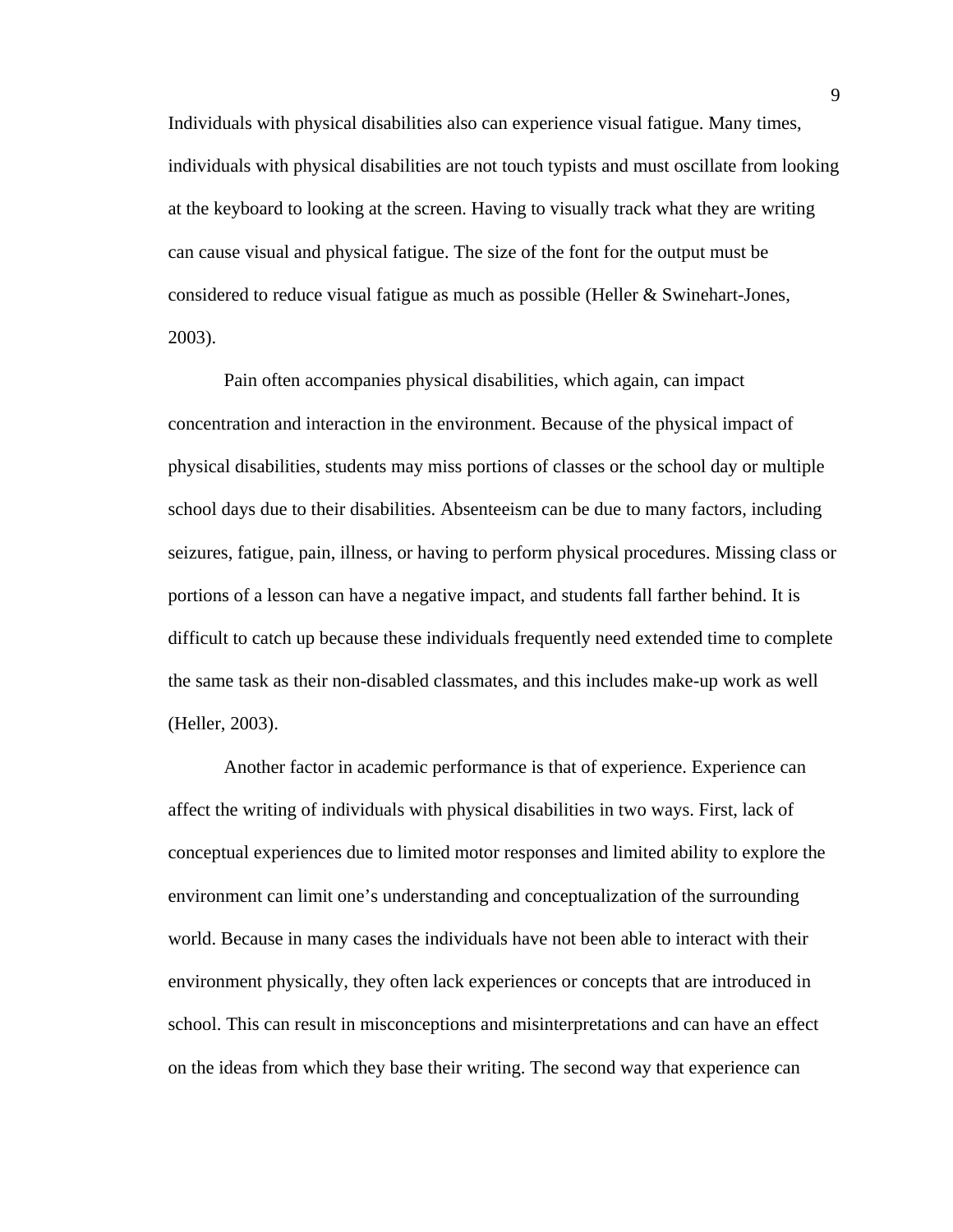negatively affect individuals with physical disabilities can be in their school experience. Often, students with physical disabilities are not educated in the same way as their nondisabled peers. This can be due to a number of factors, including teacher training, reduced expectations, fatigue, absenteeism, medical factors, lack of creativity and ingenuity of educators, motivation, and behavior. These students may not have had sufficient writing instruction and therefore may struggle when attempting writing assignments. The environment in which the student is educated is therefore important, and effective modifications should be made (Heller, 2003). All of these factors can lead to an ineffective educational experience for individuals with physical disabilities (Heller).

Cognitive demands of writing can also impact individuals with physical disabilities. With individuals with physical disabilities, just the physical planning of writing or typing (motor planning) can cause an unbalanced cognitive load. Transcribing each letter into a physical format can be cognitively taxing. Having to think about spelling, mechanics, and syntax also can be a barrier (Bereiter & Scardamalia, 1987; MacArthur, 1999a; Sandberg, 2001). The amount of attention and concentration it takes to find or type a key may interfere with the rehearsal needed to keep the content in working memory (Baddeley & Wilson, 1985). Due to working memory issues, thoughts can be easily lost, and the individual can have difficulty remembering sentences, words, phrases, and spelling of what he wants to write. All of these cognitive factors can have a negative impact on the writing of individuals with physical disabilities (Bereiter & Scardamalia; Heller & Swinehart-Jones, 2003; Sandberg).

Individuals with physical disabilities often have additional impairments. In terms of learning issues, often there are other associated learning difficulties with individuals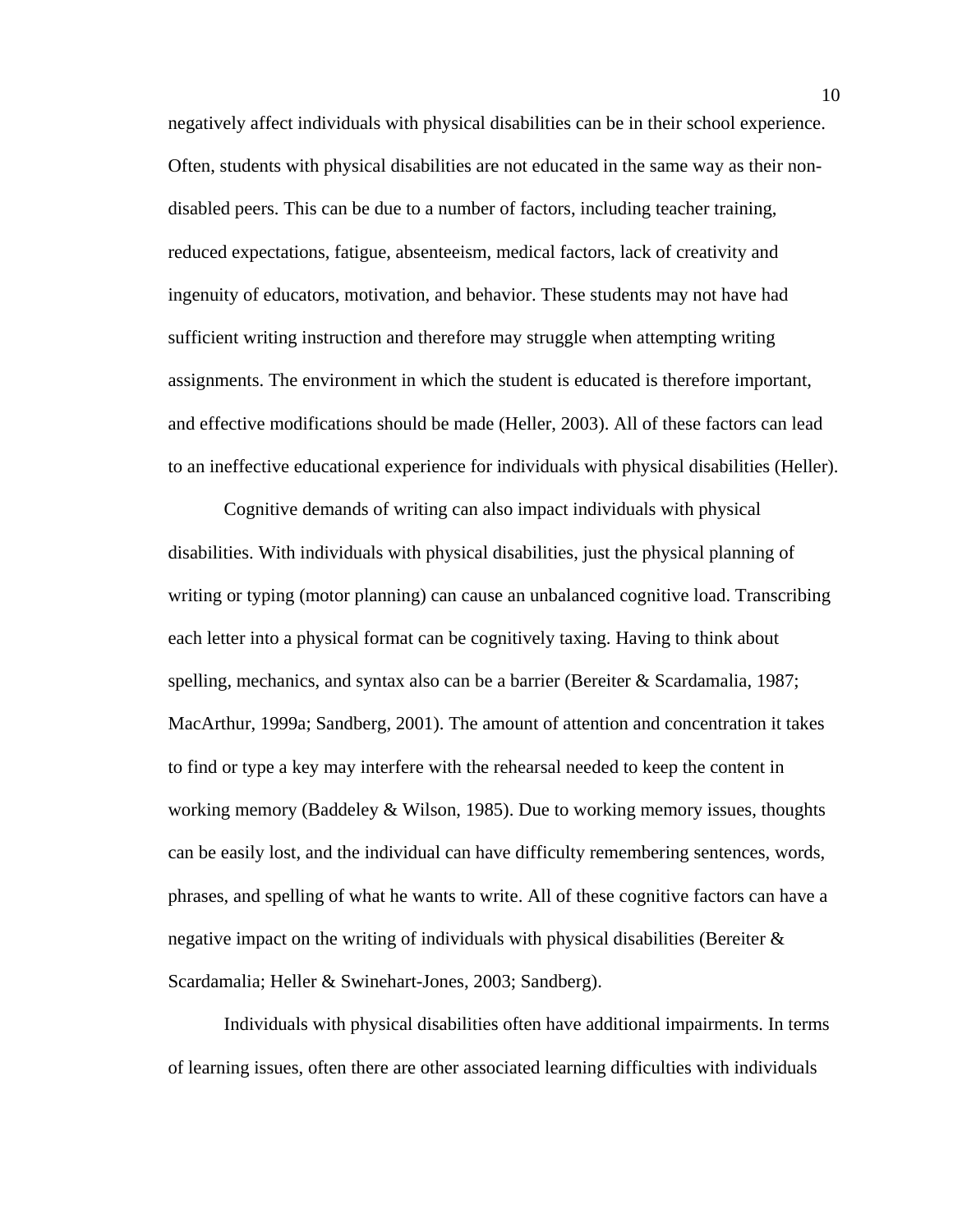with physical disabilities. Mental retardation, developmental delays, and learning disabilities can accompany various physical disabilities. These learning issues obviously affect students' participation and success in school. Because of these learning issues, specialized instructional strategies as well as an adapted or enhanced curriculum are sometimes necessary to effectively teach individuals with physical disabilities. Vision impairments as a secondary impairment also can have a tremendous impact on individuals' writing and participation in academic activities. For example, an individual with physical disabilities and vision loss might not be able to read a standard textbook or be able to see what the teacher is writing on the board. This can have a negative impact on not only *how* the individual learns but also *what* the individual learns.

 Psychosocial and environmental factors, such as motivation, self-concept and self-esteem, and behavioral and emotional functioning also must be considered. Some individuals may have limited social interaction or distorted social interaction. How a student feels about himself also can impact his education. Low self-esteem can be common. For example, an individual with muscular dystrophy or spinal muscular atrophy may feel depressed about the loss of physical function. This depression may affect motivation to engage in academic activities such as writing.

 All of these functional, psychosocial, and environmental factors can have a tremendous impact on the education of individuals with physical disabilities. Depending on the type and the extent of the physical disability, writing ability may be affected. *Writing* 

*Writing processes.* Flower and Hayes (1981) formulated the cognitive processes of writing and characterized writing as thinking processes in which writers organize their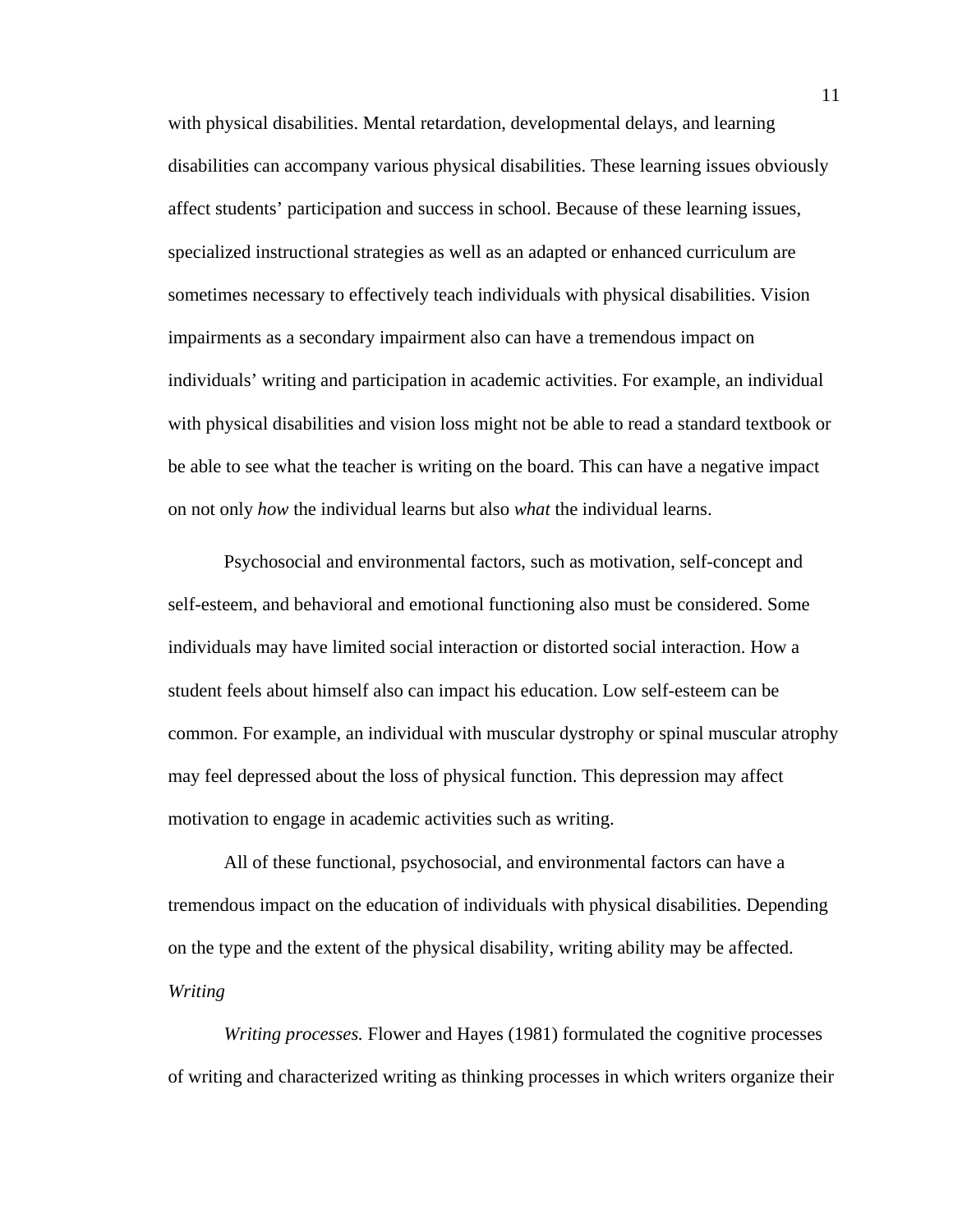thoughts as they construct their composition. They suggested that writers utilize the following processes when writing: planning, sentence generation, and revision. They noted that during the revising process, planning and generation also occur (Flower & Hayes; Hayes & Flower, 1987). Flower and Hayes described prewriting as the time the writer spends before putting words on paper. Writing includes producing a product, and rewriting is rewording the composition. They stated that writers pan and revise constantly as they write and that the stages of writing overlap (Flower & Hayes). Male (2003) described the process approach to writing in a similar manner, adding a sharing/publication stage. In alignment with Flower and Hayes, Male (2003) agreed that these processes are not linear; rather they are cyclical and interactive.

Planning involves idea generation and organization (Hayes & Flower, 1987) and is viewed as the most important process of writing (Reece  $\&$  Cumming, 1996). Planning involves retrieval and shaping of knowledge (Hayes & Flower). Pre-writing, which includes brainstorming and planning, is a time in which the student may generate ideas about which to write. In this stage, the student may think of ideas, discuss ideas with a teacher or peer, write down thoughts, utilize a graphic organizer, or create an outline. For individuals with physical disabilities, motoric difficulties can be seen in the pre-writing process. Therefore it is important that they have an effective means of physically organizing information, such as writing notes, creating outlines, or rehearsing what they plan to compose. Otherwise, thoughts and ideas can be lost in the planning stage.

In the next stage, the student writes a first draft. During the writing stage, not only do individuals have to determine how the text should be organized and structured, they also have to choose the words and phrases to generate sentences that clearly and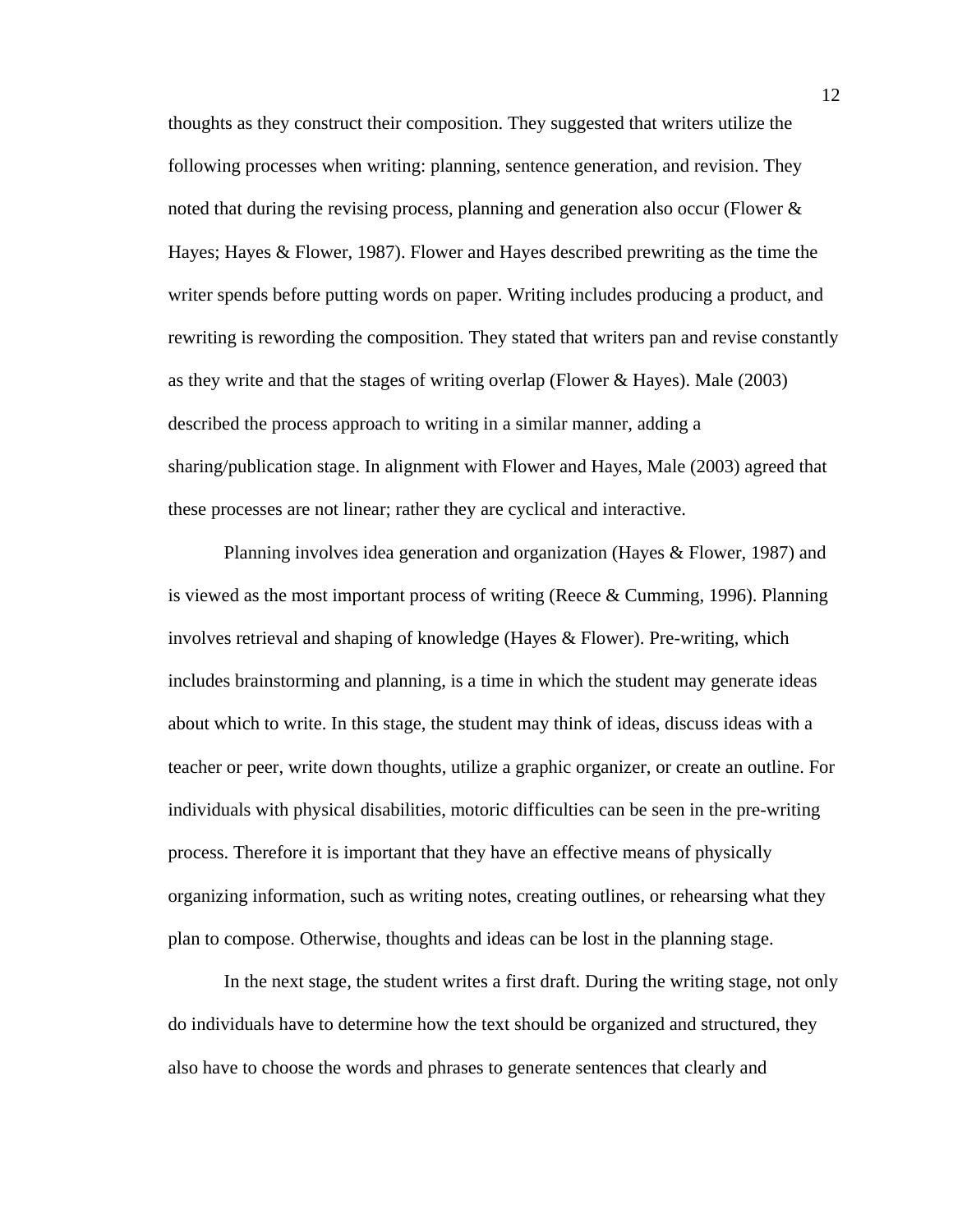accurately communicate what they are trying to convey (Dale, 1999). During draft writing, sentence generation occurs, and the writer forms the plans into formal sentences. As multiple sentences are generated, the writer is producing a draft (Hayes & Flower, 1987). Even when writing a first draft, the writer is always evaluating while generating based on his goal for writing and may revise his plan, affecting word choice, sentence order, or many other aspects of the composition. Strum and Koppenhaver (2000) discussed that because of the cognitive demands on writing, it is important for writers to compose multiple drafts.

Finally, the process of reviewing involves evaluating and revising what has been written. In this stage, the student usually expands upon the draft, corrects errors, reorganizes thoughts, and adds or removes segments of what was written in the draft.

*Writing strategies.* One of the strategies to promote composition of a written product is to concentrate first on getting the desired content on paper in a draft format and then on revising the draft, making necessary corrections. For example, Kellogg (1996) described a writing strategy in which the writer would plan and generate text without monitoring it for errors or reformatting. After the initial draft was completed, the writer would read the draft and begin the editing process. However, other writing strategies exist in which writers devote much attention to editing as they write their draft and therefore produce a polished and complete document (Kellogg). Rhodes, Dudley-Marling, and Mowder (1986) described a strategy for increasing writing fluency using a draft format that they called free writing. In free writing, which also can be combined with journal writing, writers were timed, typically for five to ten minutes. The writers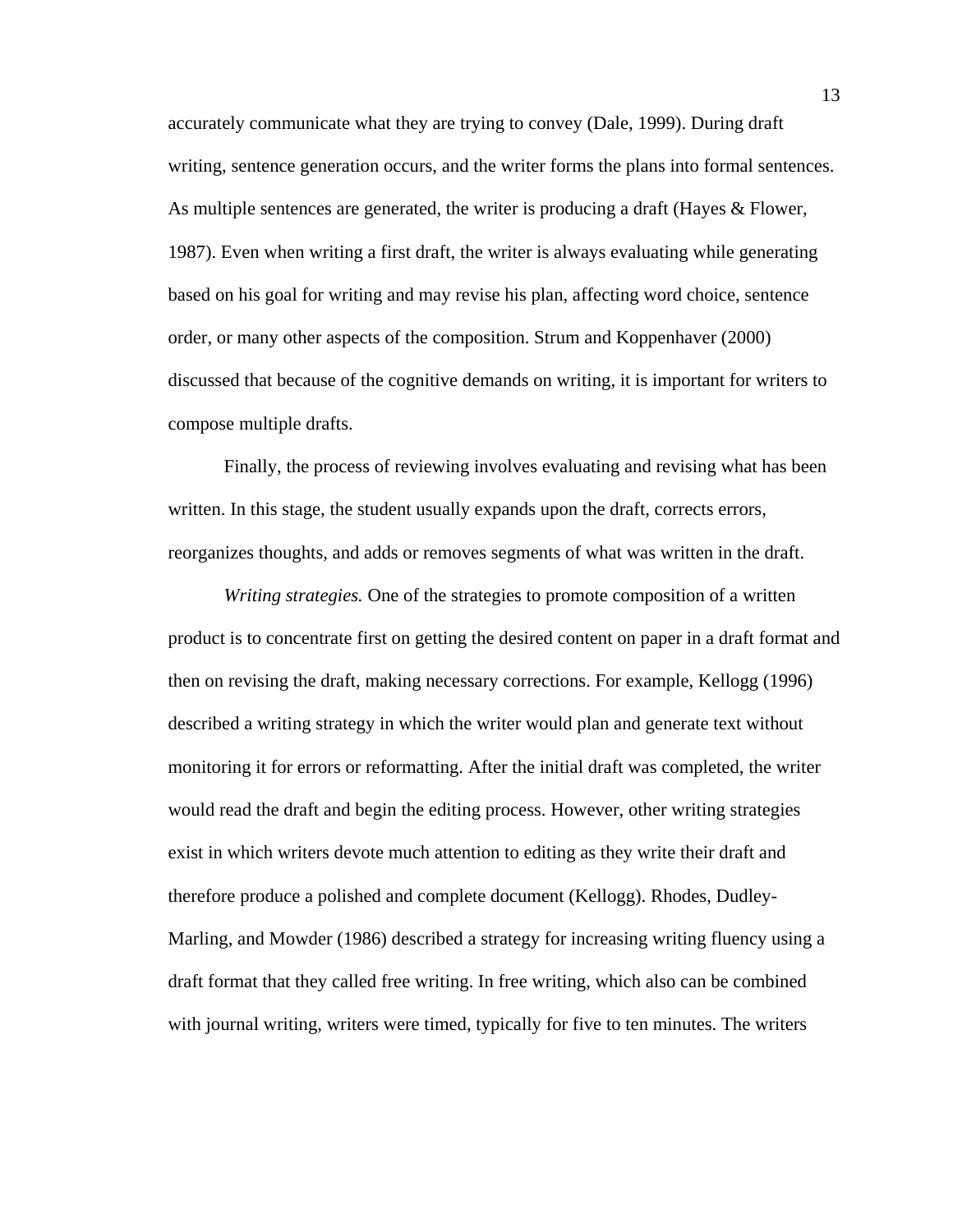simply wrote about anything that occurred to them and did not stop to edit or make any corrections.

*Effects of working memory.* Due to the complexity of writing, working memory is involved heavily in all stages of writing. In order to understand better the impact that memory processes have on writing, a review of the Information Processing Theory (Atkinson & Shiffrin, 1968) is necessary. In Atkinson and Shiffrin's dual store model of memory, the central executive system regulates the flow of information through different phases of information processing. Information is sent first to the sensory register, where it spends only a few seconds. The information in the sensory register is either lost or is transferred to short-term memory, otherwise known as working memory. In working memory, information is held for under one minute and either needs to be used or moved to long-term memory. Information that does not transfer from working memory to longterm memory is forgotten. In order to move information from working memory to longterm memory, the individual must attend to the information in order to sufficiently process it.

Working memory can hold five to nine units of information at one time, although the amount of information in each unit can vary and affects the storage capacity. Consequently, some of the capacity of working memory may be devoted to cognitive processing, therefore leaving less room for information storage. Working memory consists of a visuospatial sketchpad, which is for retention of visual material. Working memory also consists of the phonological loop where auditory information is stored through constant repetition (Baddeley & Wilson, 1985). Repeating information, known as maintenance rehearsal, keeps information in working memory and is often accomplished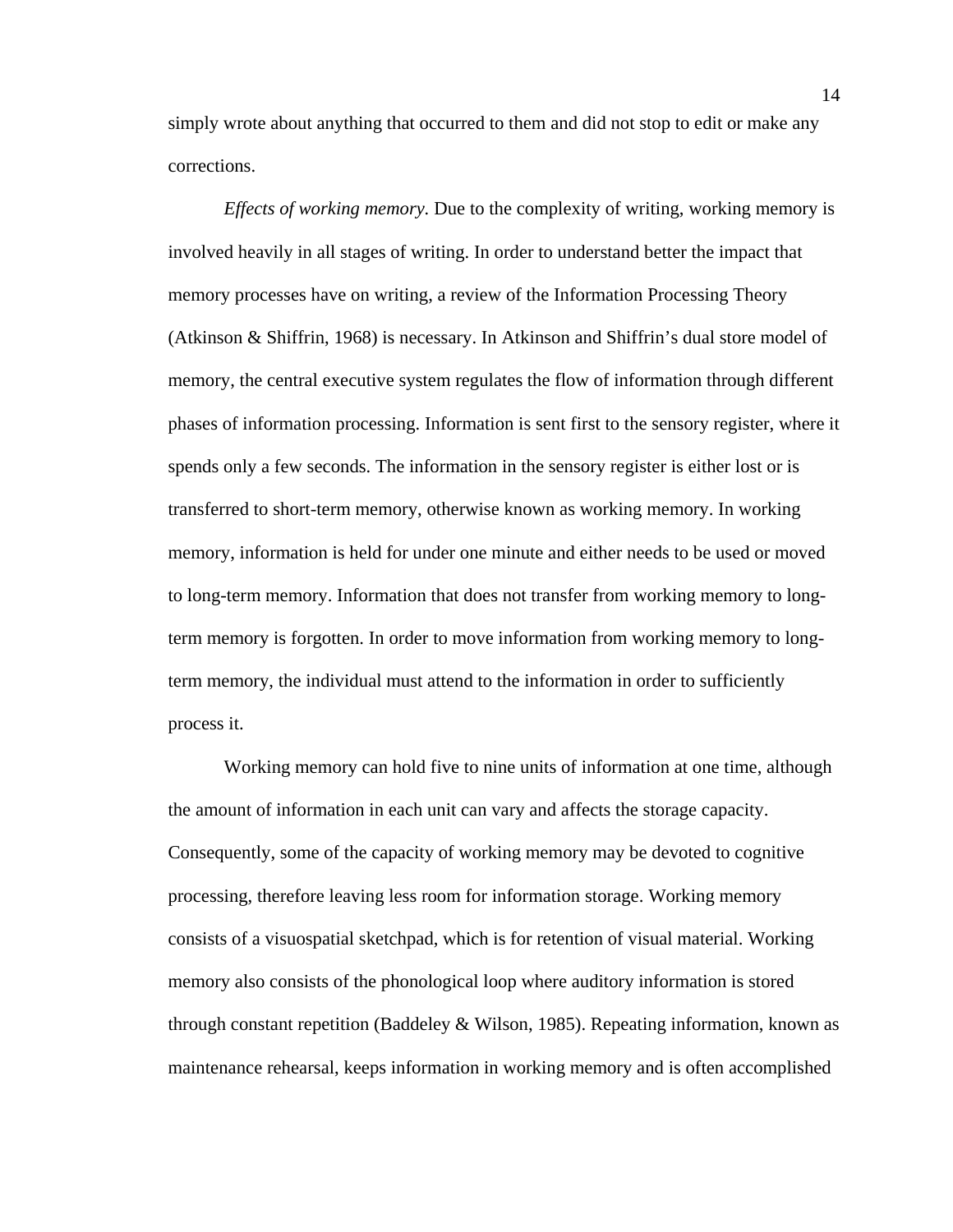through subvocal rehearsal. Information disappears once the rehearsal stops. Decay and interference also can cause information in working memory to disappear or to be replaced by other information. Organizational processes that can help working memory include chunking, or placing like information together (Atkinson & Shiffrin, 1968). Planning prior to writing may help individuals chunk and organize their information better (Bereiter & Scardamalia, 1987; Honeycutt, 2003; Reece & Cumming, 1996).

Working memory has implications in the transcription process, the act of generating text (Barnes et al., 2004; Berninger, 1999), and editing (Kellogg, 1996). The concept of cognitive load on working memory is related to activity interference, with low-level activities interfering with higher-level activities (Bourdin & Fayol, 2000). For example, if handwriting and spelling, which should be low-level activities, interfere with the production of cohesive text, which is a higher-level activity, interference is occurring in working memory, causing additional strain to the central executive system. As Bourdin and Fayol stated, "the graphomotor component interferes with textual production" (p. 185). Writing utilizes resources and therefore increases the load on working memory. Therefore, individuals do not have as many working memory resources for planning and writing (Bourdin & Fayol).

Kellogg (1996) suggested that typing and handwriting are not as taxing on the central executive system when the skills are well-practiced. In their experiment, Bourdin and Fayol (2000) tested the hypothesis that working memory load is increased when primary tasks, such as recall, are paired with secondary tasks, such as drawing, tapping, or sorting. They found this to be true for younger children as opposed to older children because older children had "at least partially automated graphic transcription" (Bourdin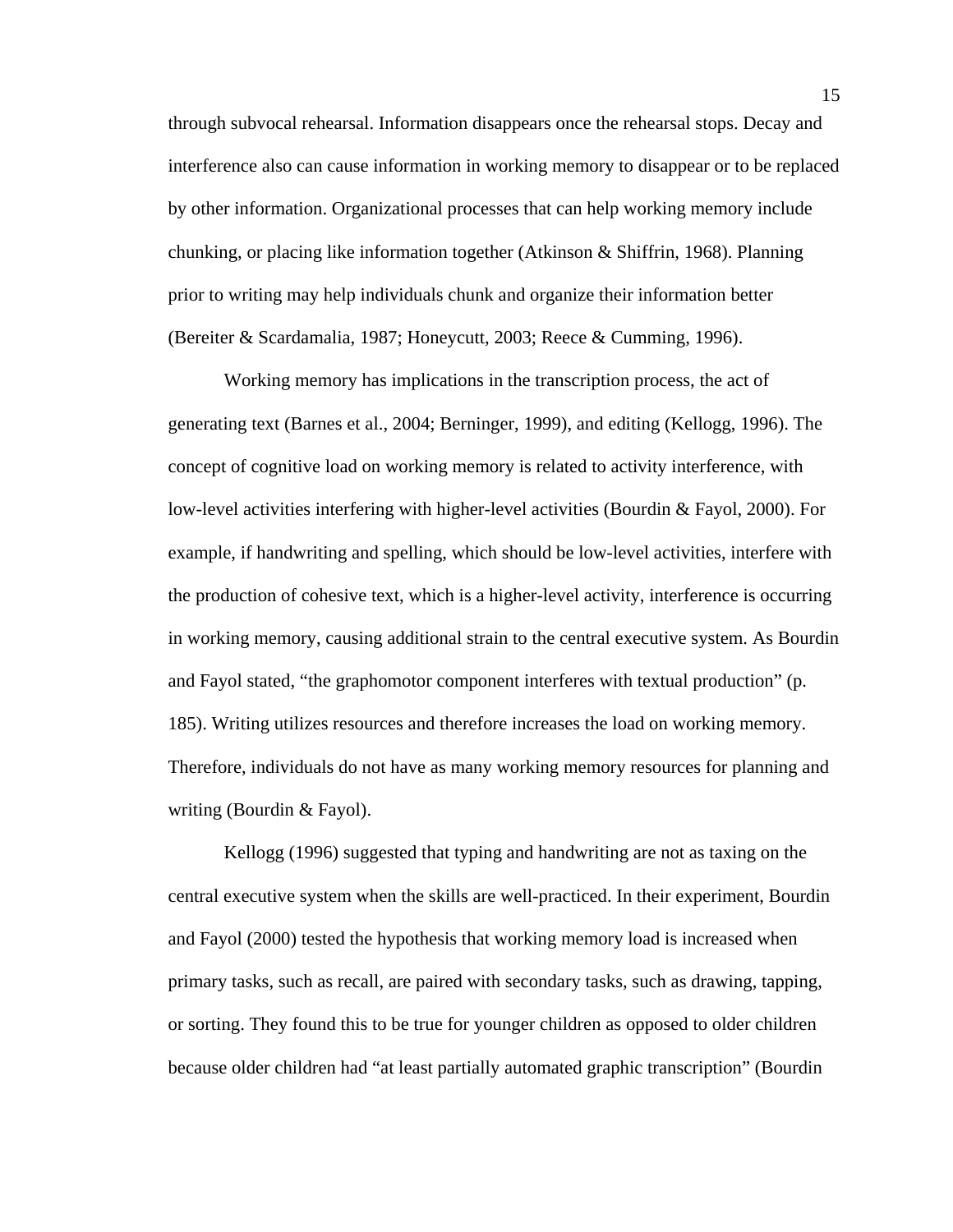& Fayol, p. 192). Graham and Harris (2000) indicated that if writers are not fluent or efficient with transcription, it can be taxing on attention. Additionally, having to attend to transcription, considered a lower level of skill, can interfere with content generation (Graham, 1990). Moreover, Flower and Hayes (1981) indicated that the process of translating or transcribing ideas into written words can be a burden that may overwhelm working memory. They stated, "if the writer must devote conscious attention to demands such as spelling and grammar, the task of translating can interfere with the more global processes of planning what one wants to say" (Flower & Hayes, p. 373).

The implications of working memory concerns for individuals with physical disabilities are that they often do not have automated graphic transcription (Bourdin & Fayol, 2000) due to their motor limitations, and because of this, there may be additional strain on working memory. Handwriting, typing, or spelling is not necessarily a low-level task due to the motor and learning issues that these individuals often experience. Therefore, the physical act of transcribing their thoughts could have a tremendous impact on the working memory load. Because individuals with physical disabilities have to devote so much physical energy and attention to the motor act of typing or handwriting, the central executive system is highly taxed.

Finally, the most significant demand on working memory, Kellogg (1996) described, is when editing, not when reading the writing. Therefore, it is more taxing on working memory for writers to edit as they compose as opposed to editing and then revising later. Editing while composing adds just one more layer to burdens on working memory (Kellogg).

16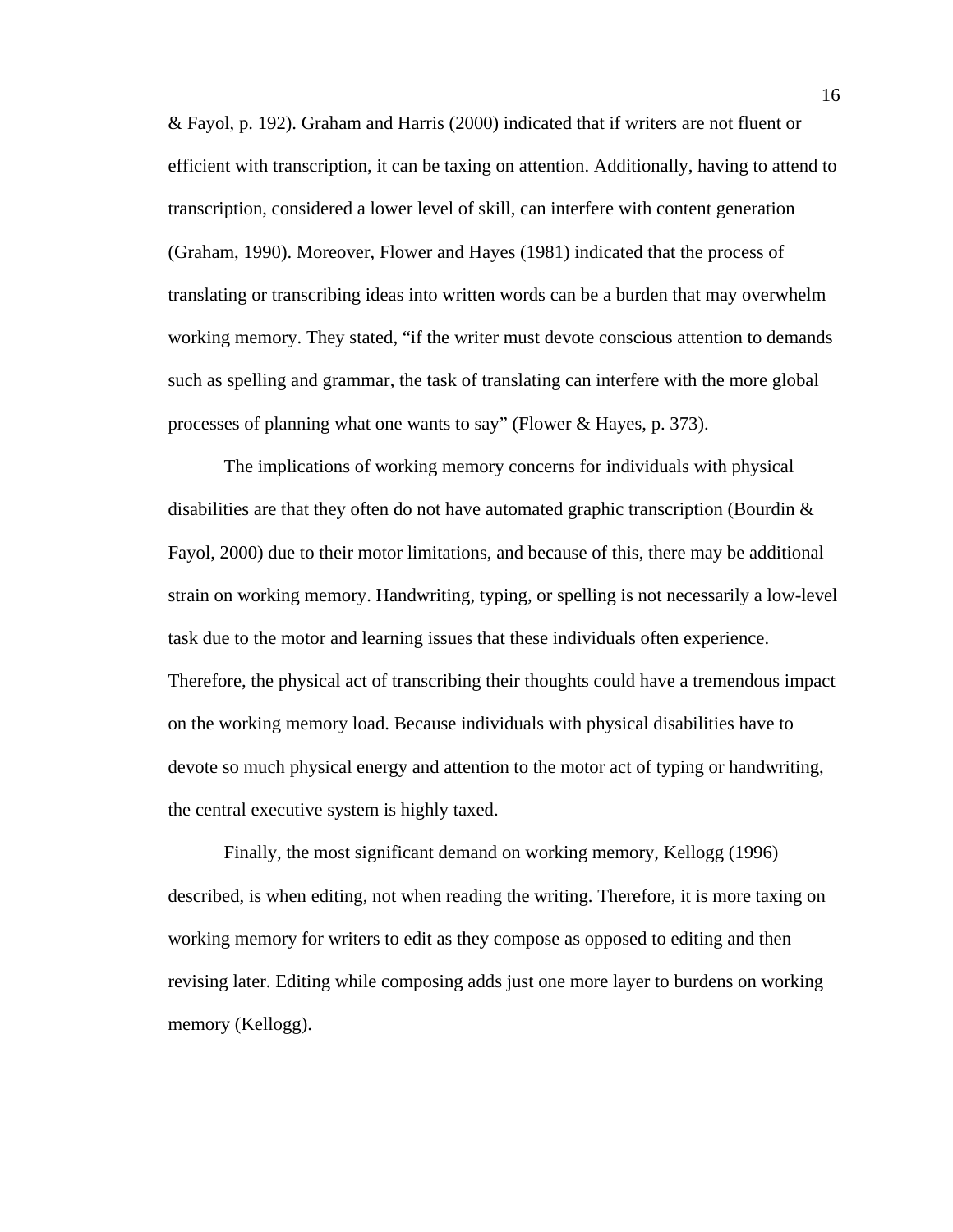Bourdin and Fayol (2000) discussed that children from ages six to nine produced more coherent and elaborate texts orally as opposed to in written format. However, they reported that once individuals reached the age of 9 or 10, the opposite was true, with written texts becoming more coherent and elaborate than oral ones. Often, younger children's texts are choppier because they go from idea to idea and compose without planning the entire text. Bourdin and Fayol hypothesized:

that the greater or lesser degree of efficiency of certain low-level operations (orthography, graphic activity, etc.) modulates the quantity of resources available and thus has an indirect impact on the quantity and quality of the written compositions. We postulate that the children allocate less attention to conceptual planning because they have to devote attentional resources to the management of certain low-level activities specific to writing (e.g., spelling, handwriting). This conception is consistent with a capacity theory of writing. (p. 184)

Reece and Cumming (1996) found that higher quality work was produced when the writers planned prior to writing. Because writers did not have to pay attention to spelling, punctuation, handwriting, and other distracters when dictating, there were more cognitive resources that they could allocate to the other processes of writing, such as planning, composing, and revising. Reece and Cumming also found quality increased when planning involved using an outline prior to composing. Finally, Graham and Harris (2000) stated that when writers dictated their work, they did not have to deal with the transcription process, which removed the mechanical demands of writing. Consequently, their quantity, in terms of length, and quality improved.

*Speed and accuracy issues.* Due to interference of motor planning issues with working memory and the writing process, it is important that students with physical disabilities use the most efficient method for text input. Efficiency can be measured by speed and accuracy. One way to examine speed and accuracy is to target the draft phase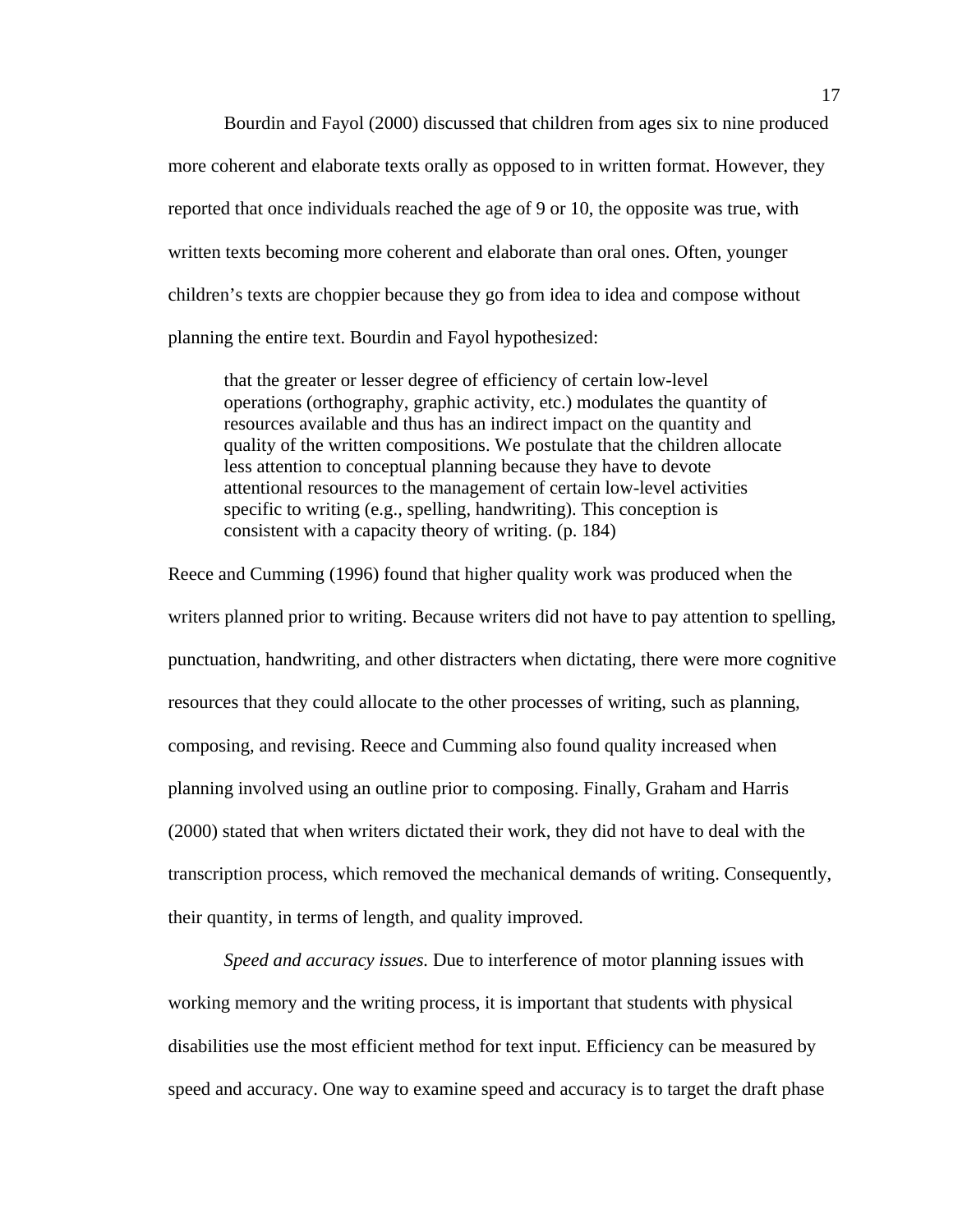of writing. Lewis, Graves, Ashton, and Kieley (1998) analyzed three minute writing samples for speed and accuracy for students without disabilities and students with learning disabilities. The researchers analyzed first drafts of writing samples for writing speed and accuracy. First drafts were selected for analysis because the focus of the study was text input, not the revising and editing stages of writing. Students were given a prompt based on the classroom writing program. Speed was reported in number of characters per minute. Errors were analyzed in terms of mechanics, spelling, and syntax. The number of errors per 100 words was reported. The pre-test consisted of both groups using handwriting only. The post-test consisted of five out of the six groups using different treatments on the computer (e.g., systematic keyboarding instruction, alternative keyboard, word processing alone, word prediction, and word prediction with speech). The results indicated that speed was faster during the pre-test for students with learning disabilities, with all students using handwriting. The word prediction with speech group had the largest decrease in speed between pre-test and post-test, and the word prediction alone group had the least amount of decrease in speed compared to handwriting. The traditional handwriting group's speed was virtually unchanged from pre-test to post-test. When compared to students without disabilities, students with learning disabilities had a slower speed at both pre-test and post-test. The writing accuracy of the students with learning disabilities, however, improved from pre-test to post-test. The authors speculated that the students with learning disabilities were able to identify their errors better on the computer screen as opposed to their handwriting. Other authors have noted that the neat copy that the computer produces can be advantageous for individuals with learning disabilities (MacArthur & Shneiderman, 1986).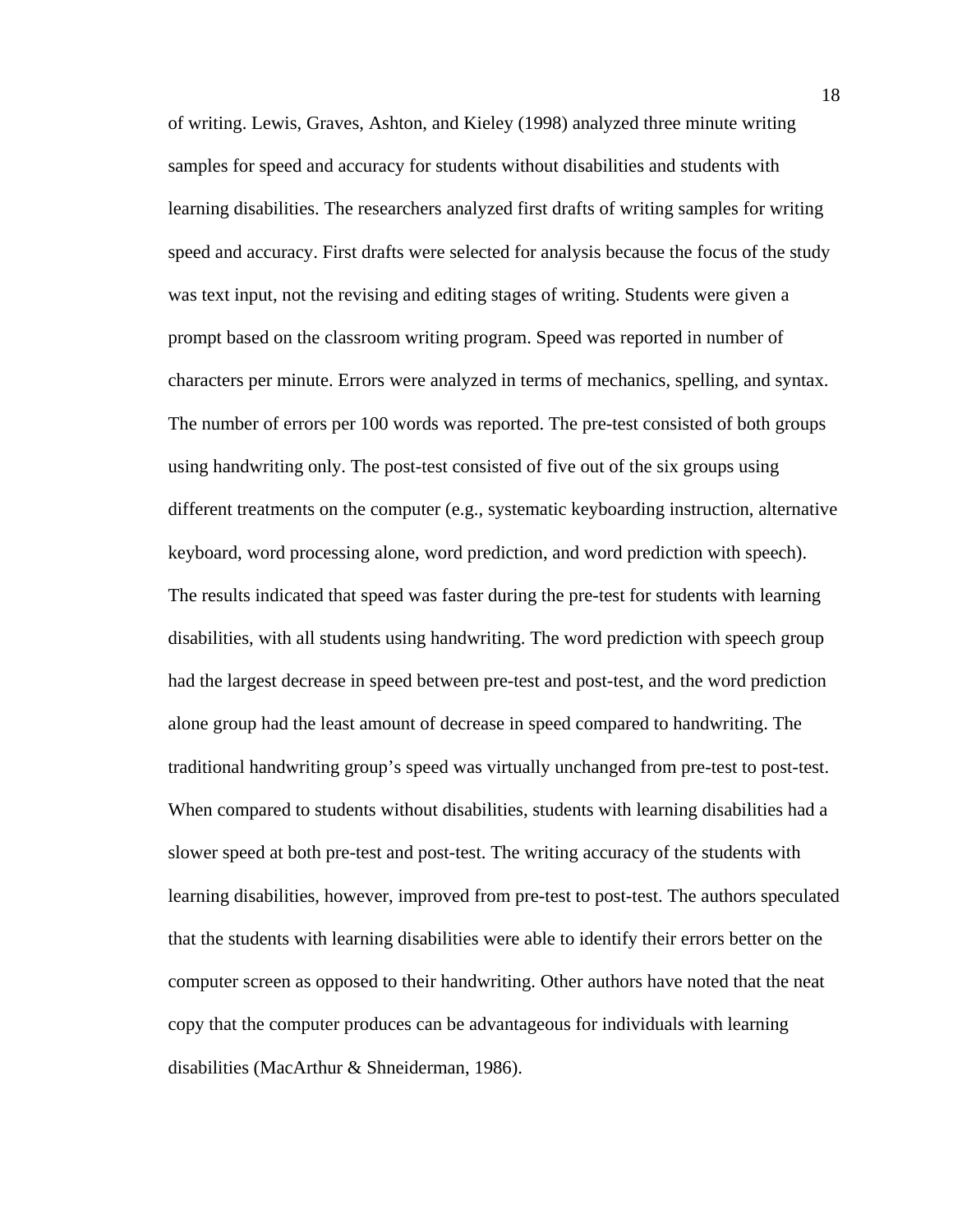The standard writing process may be difficult for students with physical disabilities when there are speed and access issues. A slower speed may result in less written material and less revising that is needed. DuBois, Klemm, Murchland, and Ozols (2004) utilized parent and teacher surveys to discuss and analyze the handwriting of students with hemiplegia cerebral palsy. They noted that students with physical disabilities are typically expected to keep up with the general curriculum and with their peers; however, their handwriting speed often holds them back and causes them to fall behind when completing written activities. The motor dysfunction typical for individuals with hemiplegia often causes abnormal muscle tone, spasticity, an increase in fatigue, and slower movement, thus making handwriting difficult. Based on 72 questionnaires from parents and teachers about the handwriting of children with hemiplegia cerebral palsy ages  $8 - 13$ , DuBois et al. found that 75% of the parents indicated handwriting problems in their children and 69% of the teachers indicated handwriting difficulties. The surveys assessed areas of functional writing, organization of writing, speed, and neatness. In the area of speed, parents indicated that 52% of their children had difficulties with speed; teachers indicated 42%. It was noted that some students experienced frustration due to the time it took them to write and because they fatigued while handwriting. Other findings of interest indicated that one-third of the students experienced pain when writing, posture was an issue during the handwriting task, children often engaged in atypical pencil grasps, and fatigue and tiring occurred frequently during longer writing sessions. Almost two-thirds of the children were said to have difficulties with neatness.

Because of difficulty with handwriting for students with physical disabilities and its impact on speed and accuracy, it has been suggested students type their assignments.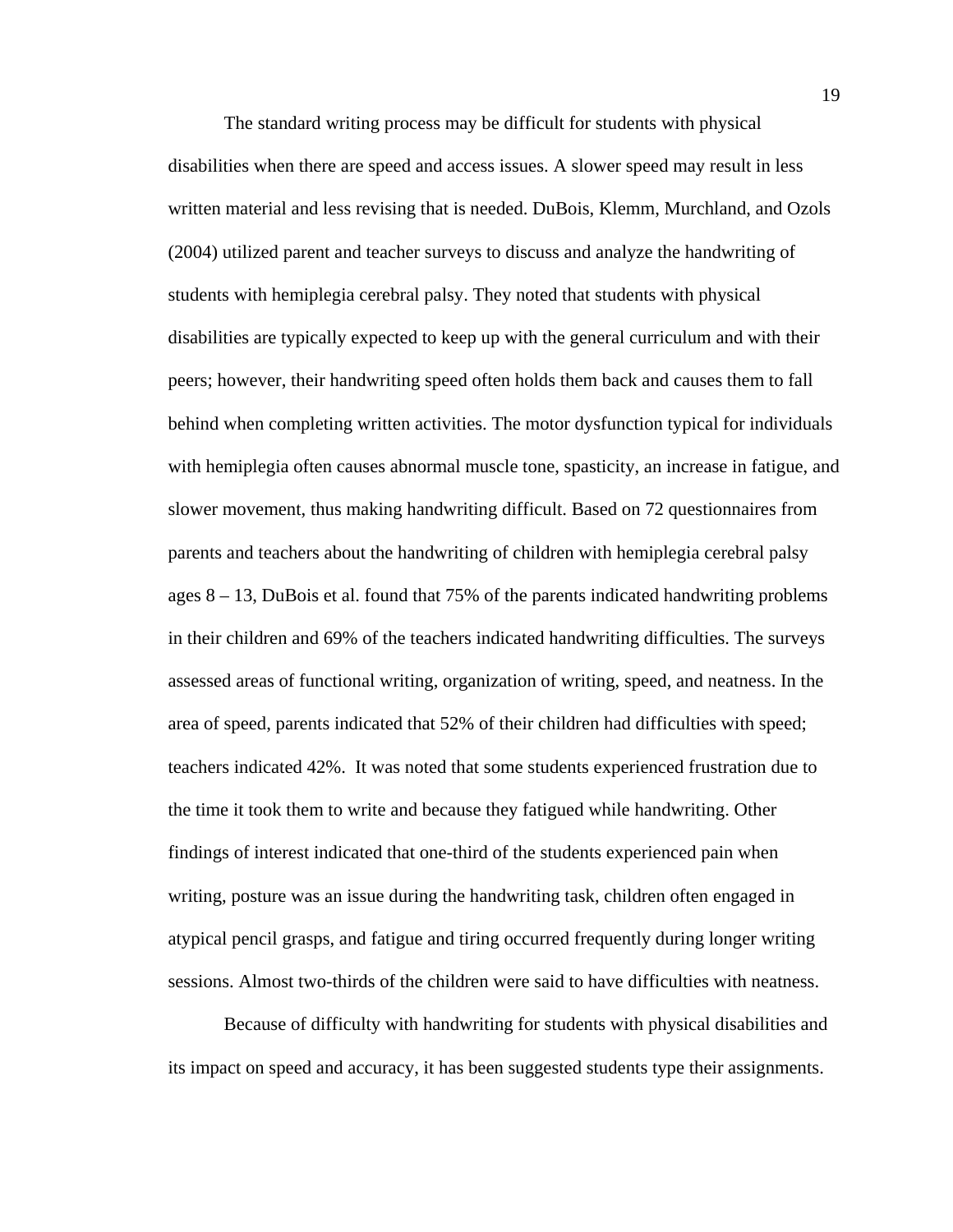Other modifications may include giving extended time to complete assignments and reducing the length of the assignment (Heller, 2003). This could lead to students completing tests or assignments over two days, writing fewer or shorter assignments, or using a laptop computer or assistive technology in class (Heller). Additional types of modifications and assistive technology are available.

#### *Modifications and Assistive Technology*

Fortunately, many assistive technology adaptations exist that can assist in circumventing writing problems (Bruce, Edmundson, & Coleman, 2003). Making accommodations for writing is important, because long papers are difficult to produce. These assistive technology solutions range from no-tech to high-tech. Low-tech adaptations are often necessary to help the individual compensate for the physical disability in the educational environment. Some adaptations can be as simple as modifying writing or simply changing how individuals hold their pencils. Different types of writing instruments, such as markers or felt-tipped pens can be used in order to change the amount of resistance the writer experiences on the paper. For others, building up writing instruments to provide a better grasp can help. Sometimes, it is necessary to use a different body part, such as toes, to hold writing instruments and to write.

Modifications to paper also can be made. Paper guides, such as typoscopes also can be used to define writing boundaries. Dark or raised lines on the paper can provide the writer with clearly defined boundaries. Positioning of the paper is also important. Sometimes, simply altering the angle or placement of the paper can help, and slant boards are often used. Stabilization of the paper is sometimes necessary and can be accomplished by using tape or placing the paper on a non-slip surface, such as Dycem.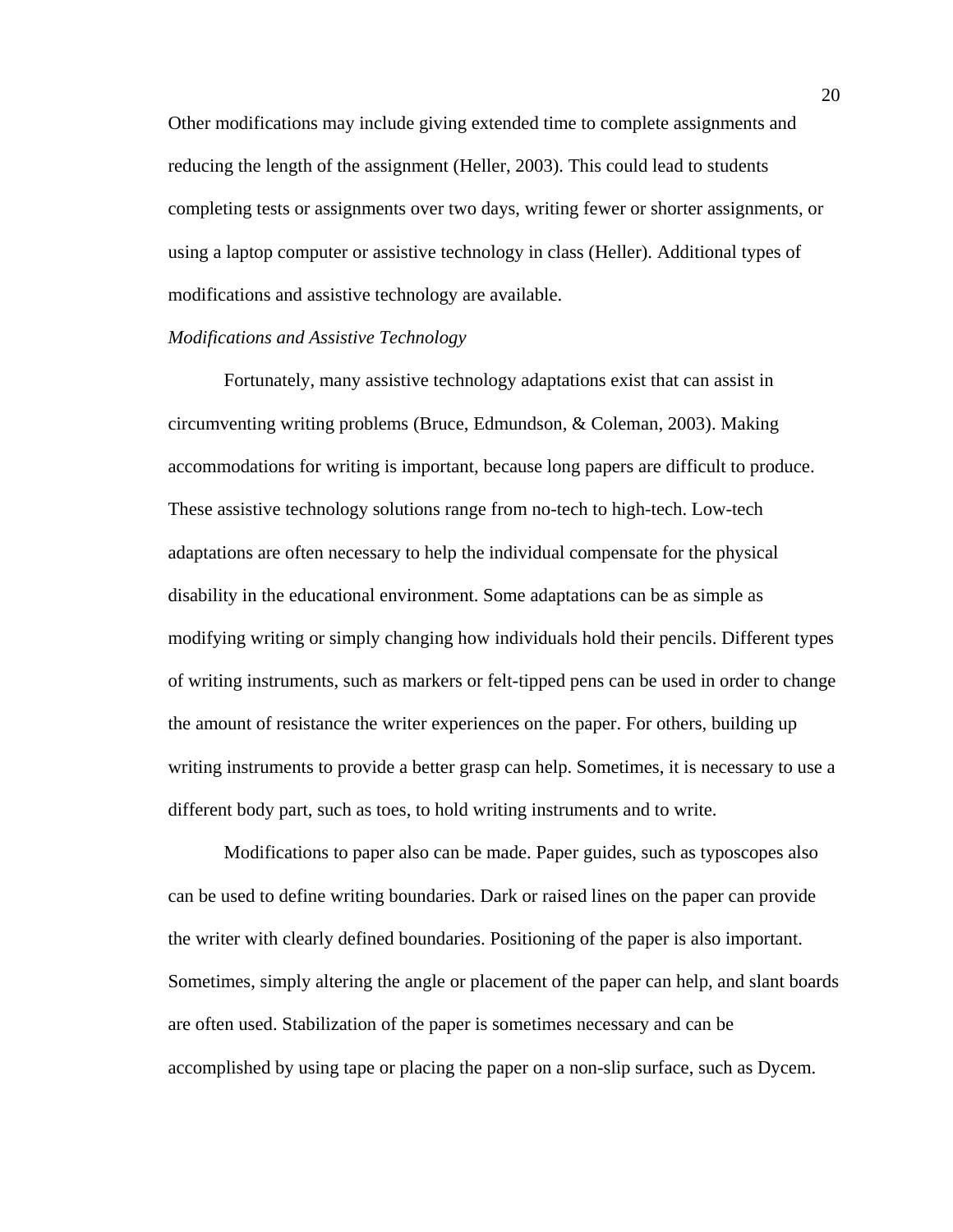Finally, the size of the paper is important and should be within the writer's range of motion.

Some writers may need to use the computer due to illegible handwriting or lack of ability to write. Most individuals without disabilities utilize the direct select method of keyboarding (i.e., they make contact with the keys on the keyboard, typically using all ten fingers). However, individuals with physical disabilities may need modifications for direct select, such as using a mouth stick on a standard keyboard. If direct select is not possible, alternate methods of selection, such as scanning, are available. For students with motor problems who cannot use the standard keyboard, adapted computer keyboards can be used. Alternate keyboards are available, such as IntelliKeys, mini keyboards, and onscreen keyboards. Other adaptations may be necessary such as enlarging keyboard letters, using keyguards, using a TouchWindow, and using specialized software to enhance rate, such as word or letter prediction. Accessibility options also can be changed easily, making changes to the repeat rate or using sticky keys for users who cannot use two hands simultaneously. Solutions as simple as changing keyboard layout (such as DVORAK), using one-handed keyboards, using switches, or using different pointer devices (such as a mouth stick) are available. Audio taping responses instead of inputting directly (Best et al., 2005) or utilizing spell check and grammar check for editing may be helpful. Finally, word processing, word prediction, dictation, and speech recognition may provide better writing access for some individuals with physical disabilities.

*Word processing*. Word processing is of little value without specific instruction (MacArthur, Schwartz, & Graham, 1991). Male (2003) suggested the following writing instructional strategies for using word processing: provide sufficient time; use a variety of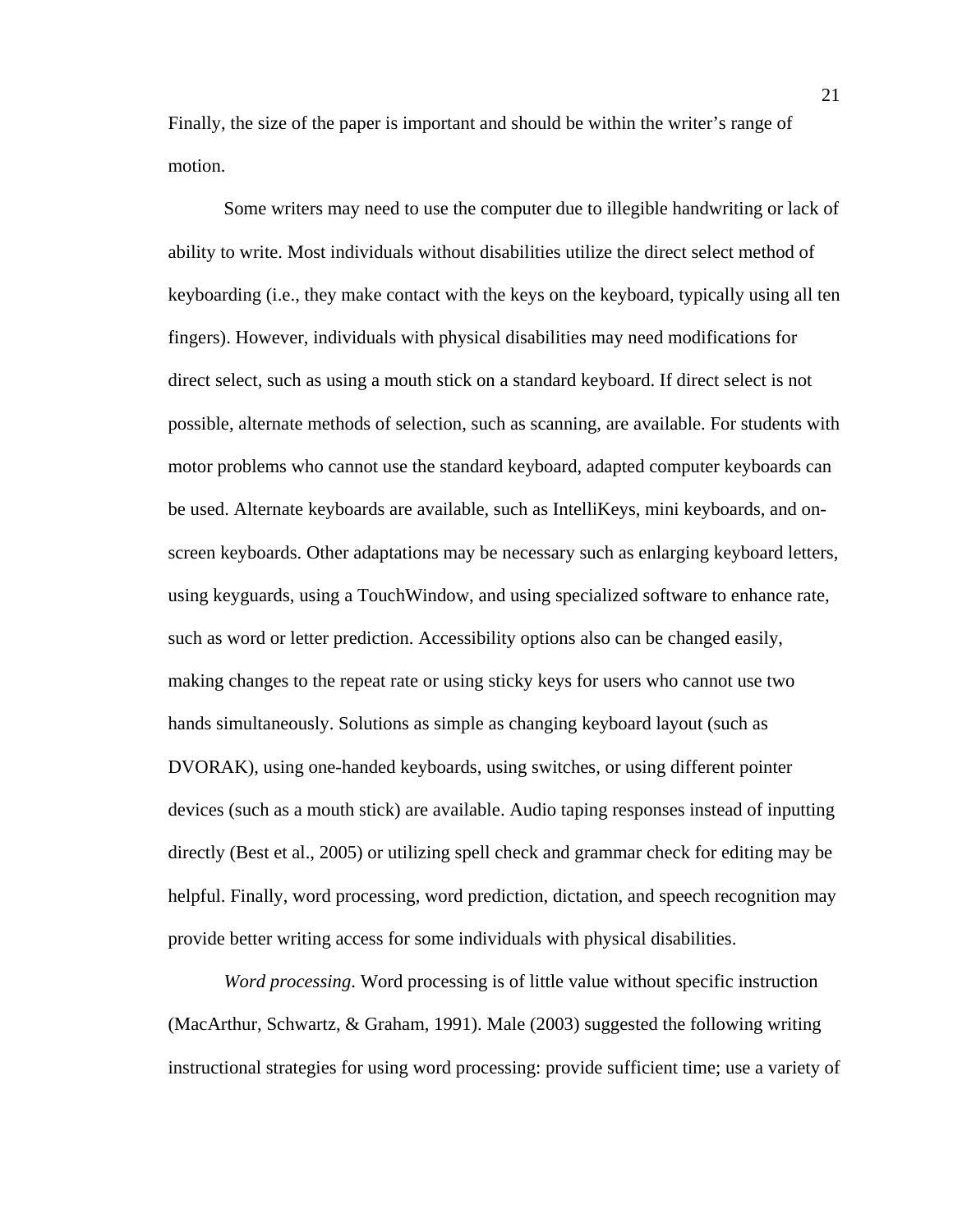writing tasks (e.g., narratives, journaling, problem solving, compare/contrast); create an environment of writing; integrate writing activities across all academic subjects; provide opportunities to practice keyboarding and basic writing tasks (e.g., paragraph construction); and do not over-emphasize errors. Instead, offer suggestions for improvements in just a few areas.

When trying to determine useful features of word processing, it is necessary to determine the size of the print and whether or not certain features will be enabled or disabled (e.g., speech synthesis, grammar check, spell check). Teacher prompts are important because they initiate the process of writing. How the student will access the computer is also important. Will he or she utilize the standard keyboard or need an adapted keyboard? Can the individual utilize the standard mouse or will he or she need to utilize switches or a touch screen? Male (1997) reported that at times, it is useful to have the teacher type for a student when the student is

unable to type fast enough to get his or her ideas down or when the student is stuck. Teachers can type short phrases on the computer, based on what the child says aloud, which the student can then expand into complete sentences. (p. 94)

 A review of the research on word processing yielded mixed results (Bangert-Drowns, 1993; Male, 1997). MacArthur and Shneiderman (1986) indicated that word processing has three benefits that can potentially affect the way individuals write. The benefits include the ability to produce a neat copy of their work, which in turn, elicits perceptions of quality. They stated that the neat output can increase motivation. Second, word processing allows for easy editing and revision. Finally, it takes away the physical aspect of handwriting, which can reduce the physical demand and aid in the transcription process, circumventing the mechanical aspects of writing (Graham, 1990; MacArthur &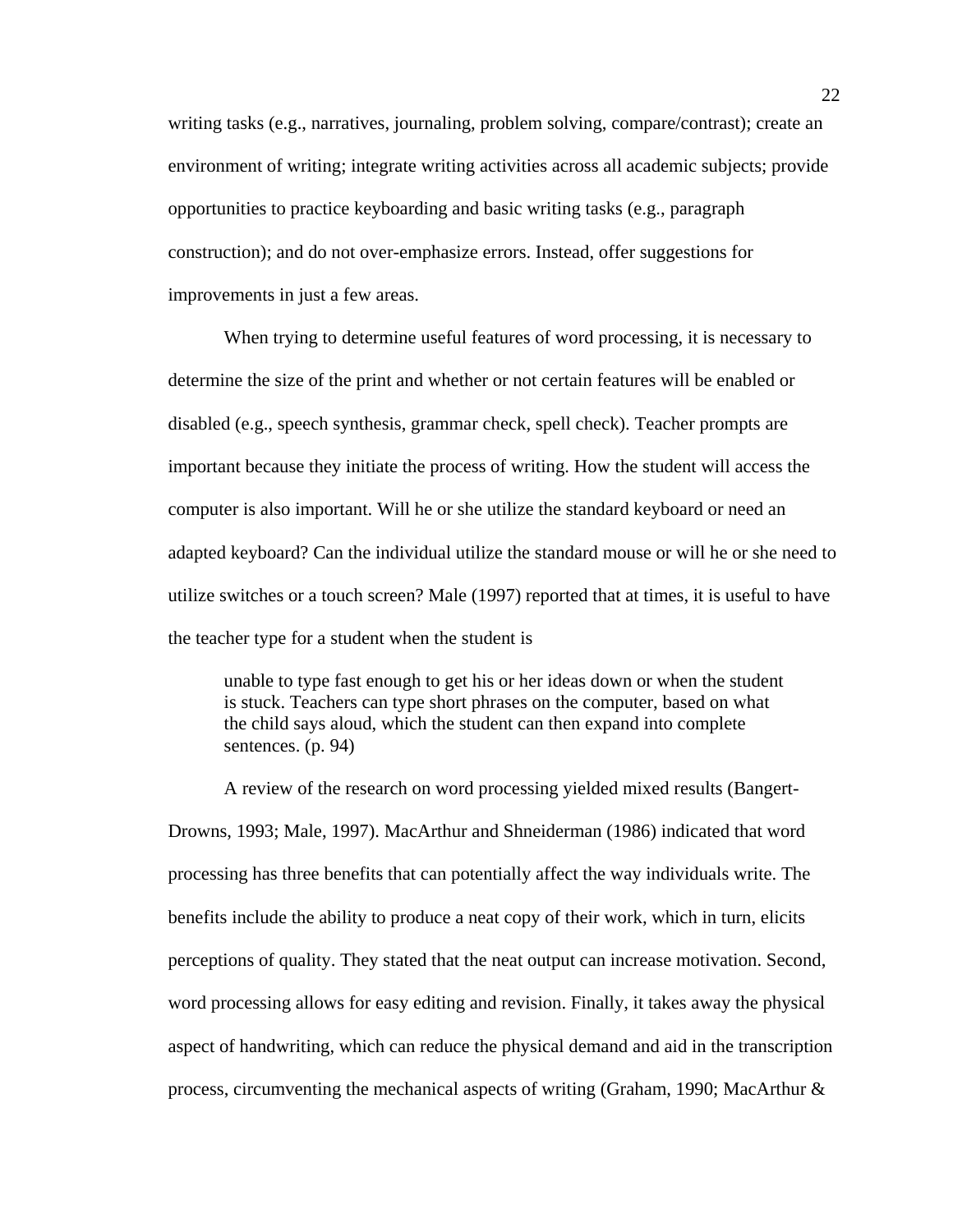Graham, 1987). However, MacArthur and Shneiderman cautioned that students must have some keyboarding skills and knowledge of basic functions, such as editing and commands, of the word processor in order to utilize it successfully.

 MacArthur, Schwartz, and Graham (1991) discussed advantages to typing, in that it is easier and neater than handwriting for students with fine motor problems. They recommend that students should be able use correct fingering while looking at the keyboard (MacArthur et al.). Students should also be able to type as fast or faster as they write by hand (Best et al., 2005; MacArthur et al.). After one school year of participating in the Computers and Writing Instructive Project (CWIP), which consisted of a process approach to writing, word processing instruction, and strategy instruction, 180 students with learning disabilities, in comparison to the control group, improved on quality of narrative and informative writing, increased the number of words, and decreased the percentage of spelling errors (MacArthur et al.).

 Lifshitz (1999) taught 25 individuals with mild mental retardation word processing skills using two different instructional techniques: task analysis and cognitive processes. Word processing skills taught included basic functions, including letter and punctuation keys, use of action keys, including spacebar, enter, delete, backspace and error keys, and use of commands, such as moving and copying text and saving and printing. Participants were taught the letter keys by copying familiar texts. They began typing only two-letter words and slowly increased word length, then moved to typing sentences, and finally, moved to typing paragraphs. While typing the texts, the participants were taught to use the spacebar accurately. The commands of moving text were then taught. The results showed that regardless of whether the participants were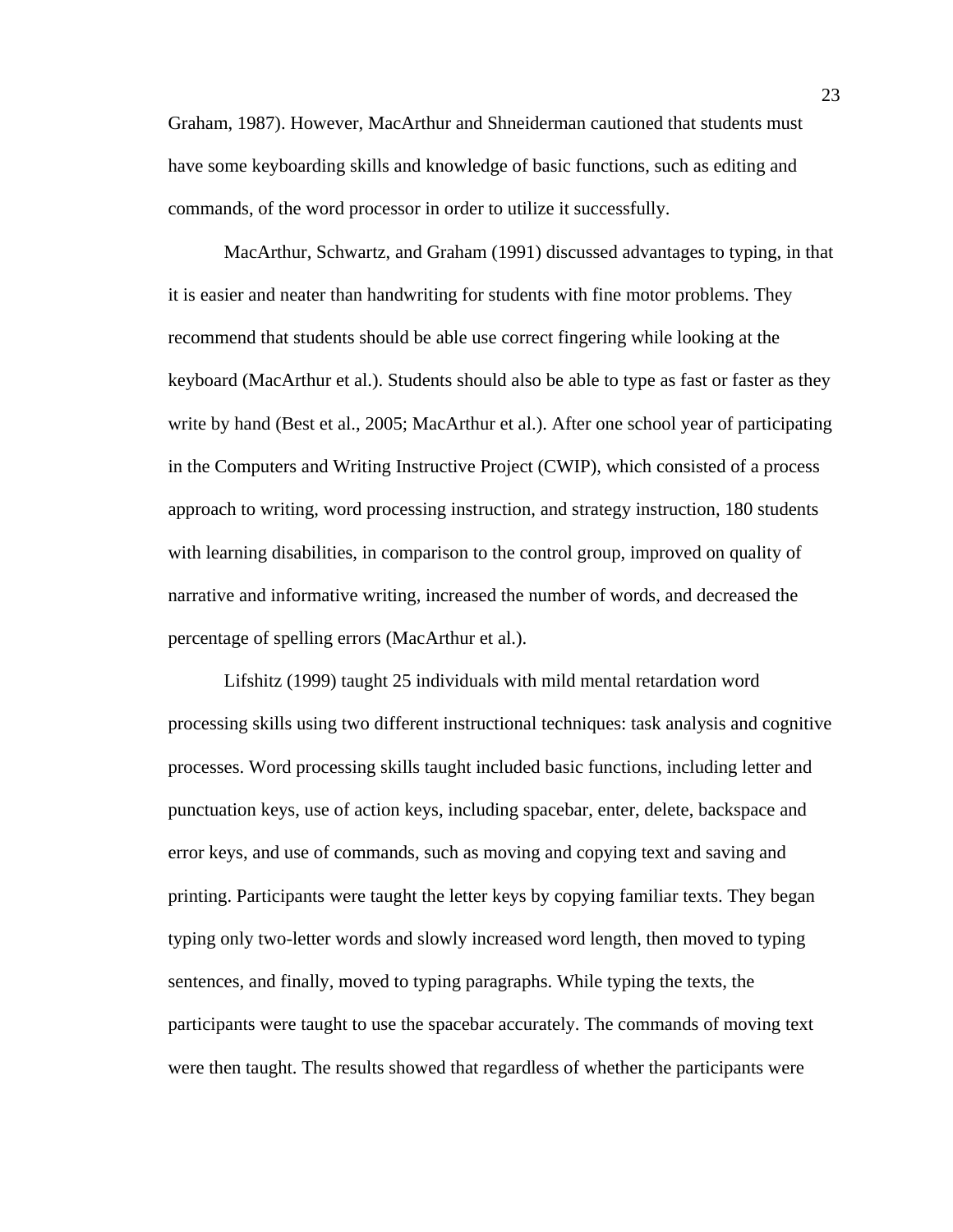taught through task analysis or cognitive processes, they were able to type simple text. However, when learning to use the enter and spacebar keys, the use of cognitive processes to teach the skills was more effective. Only a few participants were able to successfully use the move commands. This study demonstrated that individuals with mental retardation can learn basic word processing skills effectively but may be limited in their understanding of higher-level functions and commands (Lifshitz).

Langone and Willis (1994-1995) found that when comparing word processing with paper and pencil for teaching writing skills to children with learning disabilities in elementary school, individual differences accounted for the effectiveness of both strategies. As cited in Hetzroni and Shrieber, (2004) Margalit and Roth (1989) found that word processing could help improve the writing of children with learning disabilities and mild intellectual disabilities in elementary school once they learned keyboarding skills.

MacArthur and Graham (1987) and MacArthur and Shneiderman (1986) indicated that through the use of word processing, problems associated with handwriting and spelling were no longer present, and this, in turn, could lead to motivation for writing. The word processor allowed students to edit and spell-check the product and to present a legible document.

 Hetzroni and Shrieber (2004) investigated the effects of word processing on the writing of students with writing difficulties. All participants had learning disabilities and had difficulty with spelling, legibility, and copying text. The authors reported that the participants had basic knowledge of typing and were able to perform basic word processing tasks. Percentage of spelling errors (number of errors divided by total number of words, not including repeated mistakes) and total number of words regardless of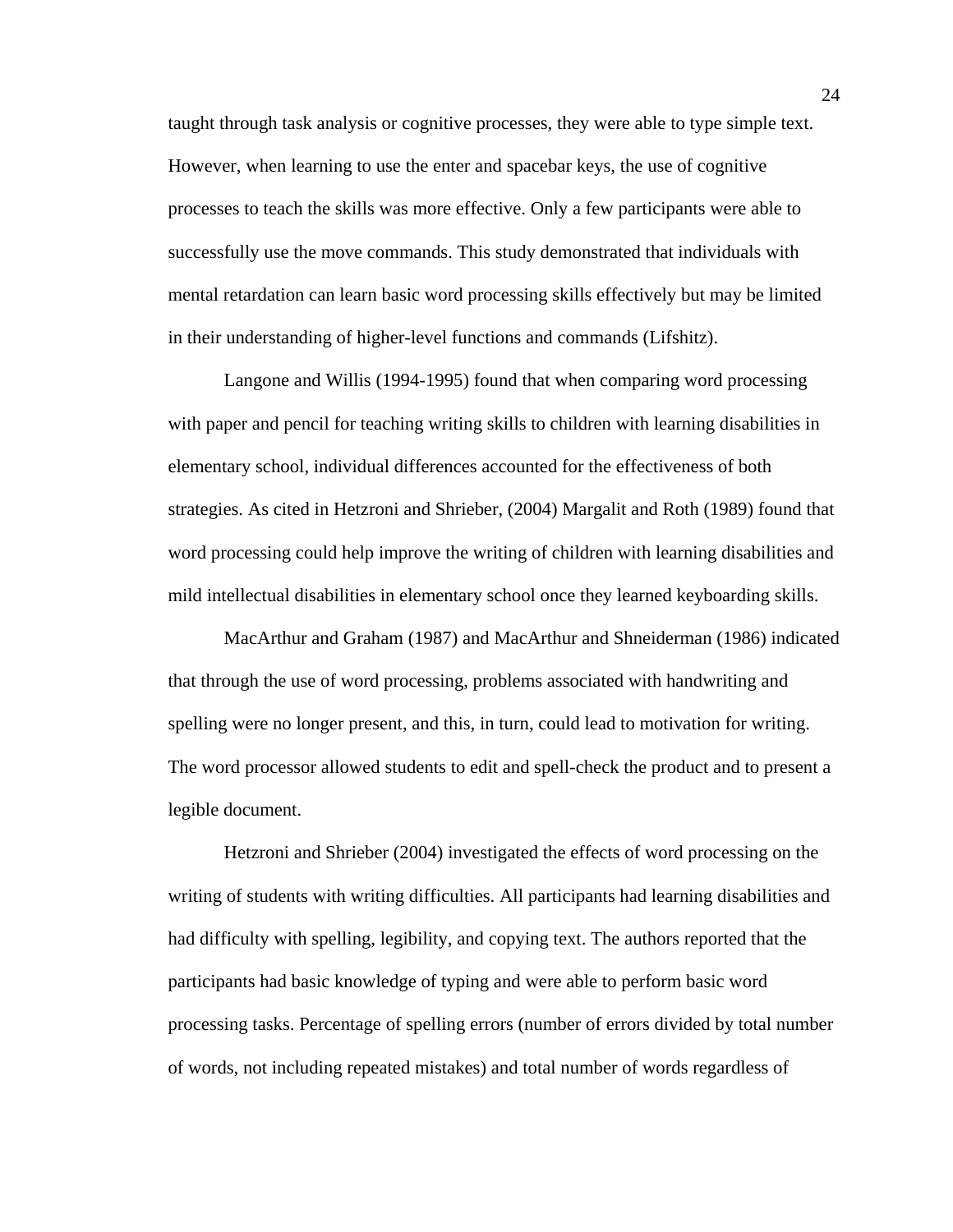spelling errors were of interest. All three participants made fewer spelling mistakes using word processing, and two out of three participants consistently wrote a higher total number of words when using word processing. Participants were able to use the spellcheck feature on the word processor. Because the product on word processing was more legible, students were able to read their own writing better when using the word processing product as opposed to the handwritten product. The authors noted that the red line under the spelling errors helped students become aware of spelling mistakes. When they returned to handwriting, they initially searched the document more thoroughly for spelling mistakes, but because there was no visual reminder, they soon stopped searching as the session progressed. It was found that word processing increased the readability of the product and might, therefore, lead to greater motivation and confidence when writing.

Englert, Wu, and Zhao (2005) noted the advantage of technology, stating that "technology can be used *to offload some of the cognitive work* from the inexperienced writer onto the computer, just as a calculator might be used to offload some of the cognitive demands on students in mathematics" (p. 185). Another advantage of the use of technology is the accessibility of spelling assistance. Many word processors provide spell-checking assistance, which can have a positive impact on the output of the user's writing. In their study, Englert et al. taught students to utilize a web-based program to write detailed narratives. In one condition, the researchers scaffolded the assignment based on topic and structure. The program also offered a text-to-speech function, which was utilized. Another condition, the unscaffolded condition, did not allow students free access to prompts and help during their writing. Finally, there was a paper and pencil condition in which students wrote. Papers were scored for quality, readability, and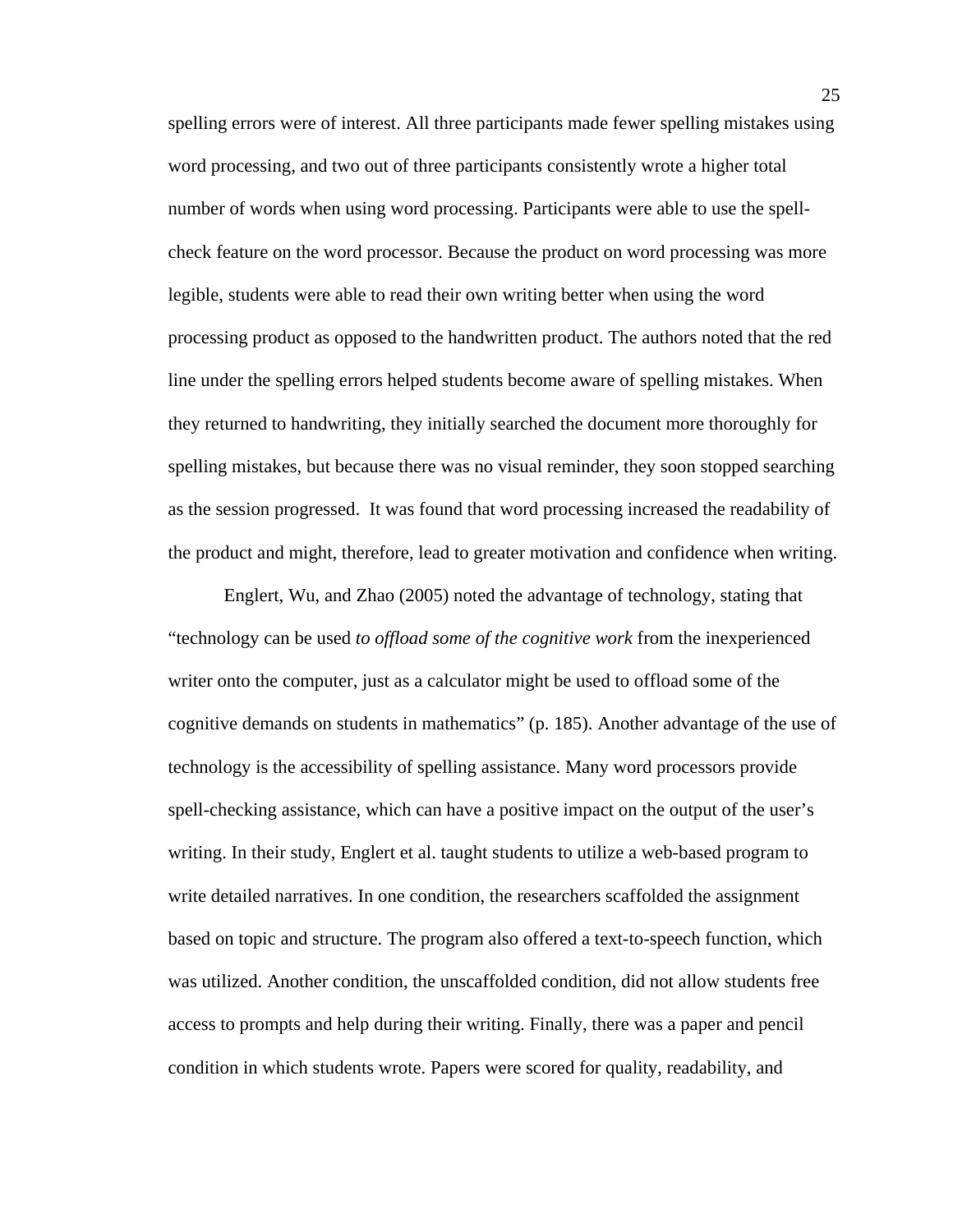productivity (word counts and line counts). The results indicated that the scaffolding helped with text structure, but the length did not vary much among conditions.

Outhred (1989) assessed the creative writing of children with learning disabilities. She compared the stories written by hand with stories written using the word processor in the areas of story length and misspellings. Over time, the length of the stories increased in both the handwriting condition and the word processing condition. However, the students who had the shorter handwritten stories wrote more when using the word processor. In the area of spelling, students with low rates of spelling errors on handwritten stories made approximately the same number of spelling errors when using the word processor. Again, however, students who had severe spelling problems in the handwriting condition (60% errors) made fewer errors when using the word processor (30% errors). The results indicated that the word processor could be a positive choice for students who have severe spelling problems or who are concerned with the mechanics of writing and therefore produce less handwritten output.

*Word prediction*. Another solution that may help students circumvent spelling problems and slow rate of production using a standard or alternate keyboard is word prediction software. Word prediction software was developed to help reduce the number of keystrokes it takes to type a word and works in the following way. When the student types the first letter of a word, a list of numbered words appears in a separate window on the screen. If the word the student is trying to type is on the list, the student can select the word by typing the corresponding number or by clicking on the word with the mouse. If the word is not on the list, the student continues to type, and the list of potential words changes accordingly. When the student types a period or presses enter, the words from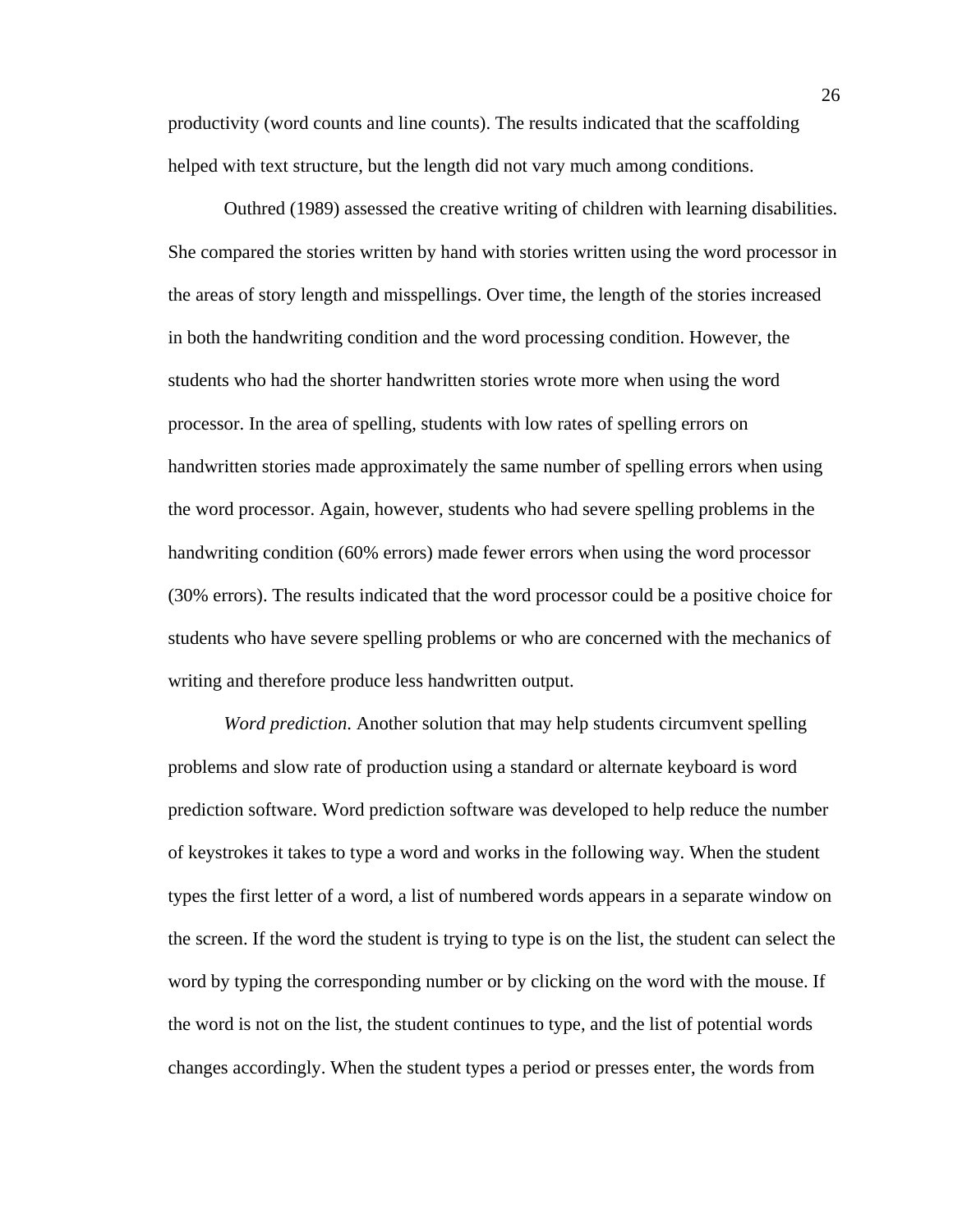the word prediction screen transfer to the selected word processor. Options such as predict ahead and flexible spelling are features that also are available. Predict ahead works when the user selects a word from the list or types a word and enters a space. Before typing the first letter of the next word, a list of predicted next words appears. Newer versions of word prediction software have flexible spelling, so if the student types a letter that the word does not begin with, but that has a similar sound, the word may appear in the list (e.g., student types f-o- and the word "phone" appears on the list). Some word prediction programs can learn new words that the user inputs (Lewis et al., 1998). Because of the many features of word prediction software, it could be a helpful tool for writing for some individuals.

 There are potential benefits and limitations to using word prediction software. MacArthur (1999a) stated that "word prediction software was originally developed for individuals with physical disabilities to reduce the number of keystrokes required to type words" (p. 178). Because the user theoretically can press fewer keys to type a word, students who have motor problems or who are slow typists potentially can increase their typing rate. It also has the potential to help students with spelling because they do not have to type or spell the entire word (MacArthur, 1998b, 1999b; Merbler, Hadadian, & Ulman, 1999; Mezei, & Heller, 2004). Additionally, MacArthur (2000) suggested that word prediction software could be beneficial for students who had poor handwriting or whose spelling was so poor that they could not read their work. Other benefits include expanding vocabulary (MacArthur, 1999a, 1999b). There are limitations, however, including difficulty of use (MacArthur, 1999b), the amount of time it takes to scan the list for the correct word (Golden, 2001), and the potential that the student will have to type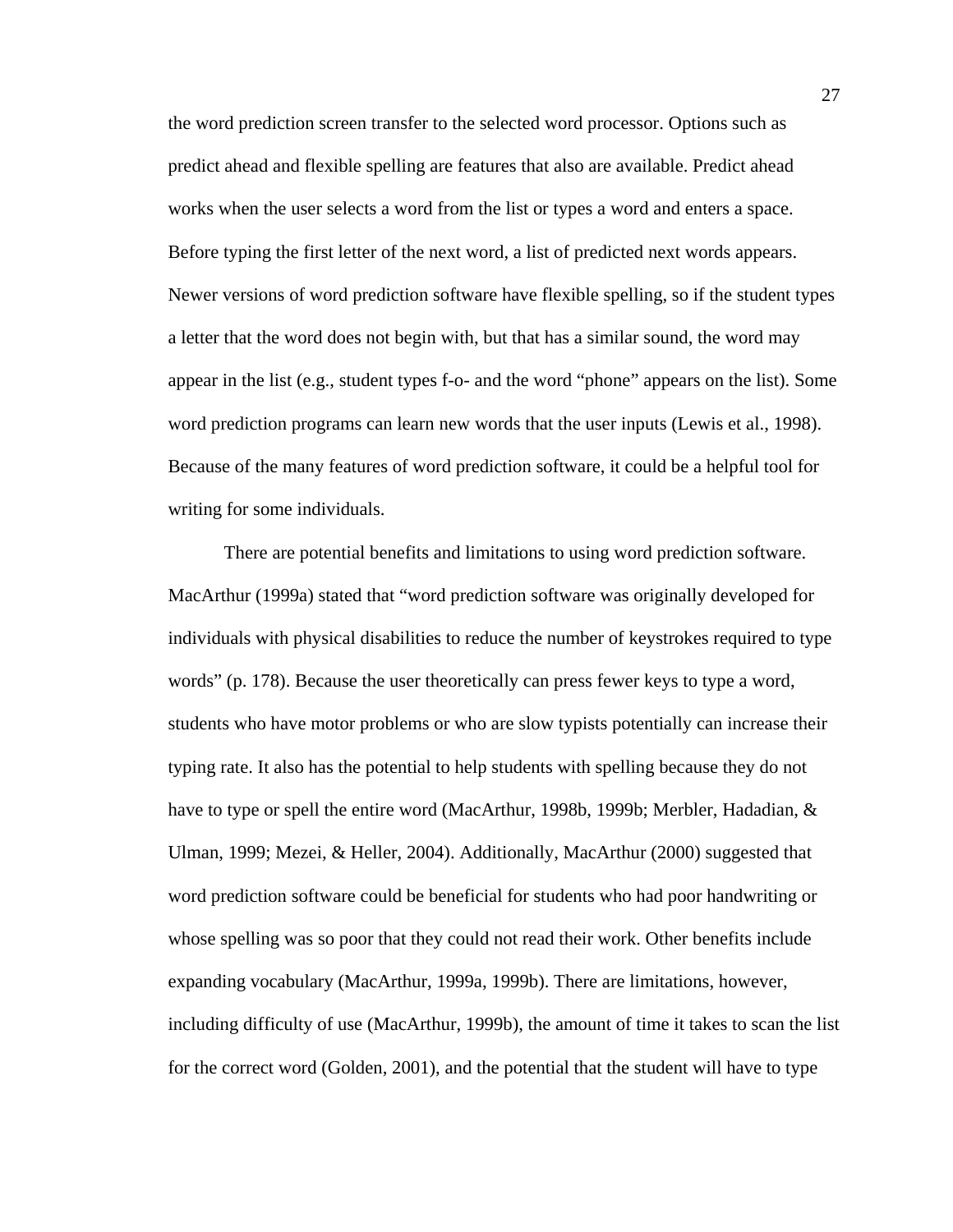the whole word because it does not appear in the list, taxing both the physical component of writing as well as spelling. Consequently, it could take effort for some students to type using word prediction software. The possibility also exists that the students might choose the wrong word simply because it is available in the list.

 A number of researchers have performed studies on the use of word prediction software. Many of these studies have included participants with learning disabilities. Lewis et al. (1998) assessed the writing of students with learning disabilities and found that they could handwrite the fastest and use word prediction the second fastest. They were slowest using word processing. Lewis et al. reported that teachers believed that word prediction actually slowed down the typing rate for more advanced typists. However, Lewis et al. also discussed that students may have had slower typing rates using word processing and word prediction because of lack of practice and keyboard familiarity. They recommended more typing practice for the students with learning disabilities. However, for students with physical disabilities, more typing practice may not help because these students may never be able to increase their typing rate due to motor issues.

In another study with students with learning disabilities, the typing rate of the student who had the highest words per minute rate and good knowledge of the keyboard and keyboarding skills decreased when using word prediction software (Golden, 2001). Golden discussed that the time to search the word prediction list could have impeded the student's ability to type faster, thus decreasing typing speed.

 In relationship to spelling, MacArthur (1999b) found that only one out of three students with learning disabilities spelled better with word prediction. However, when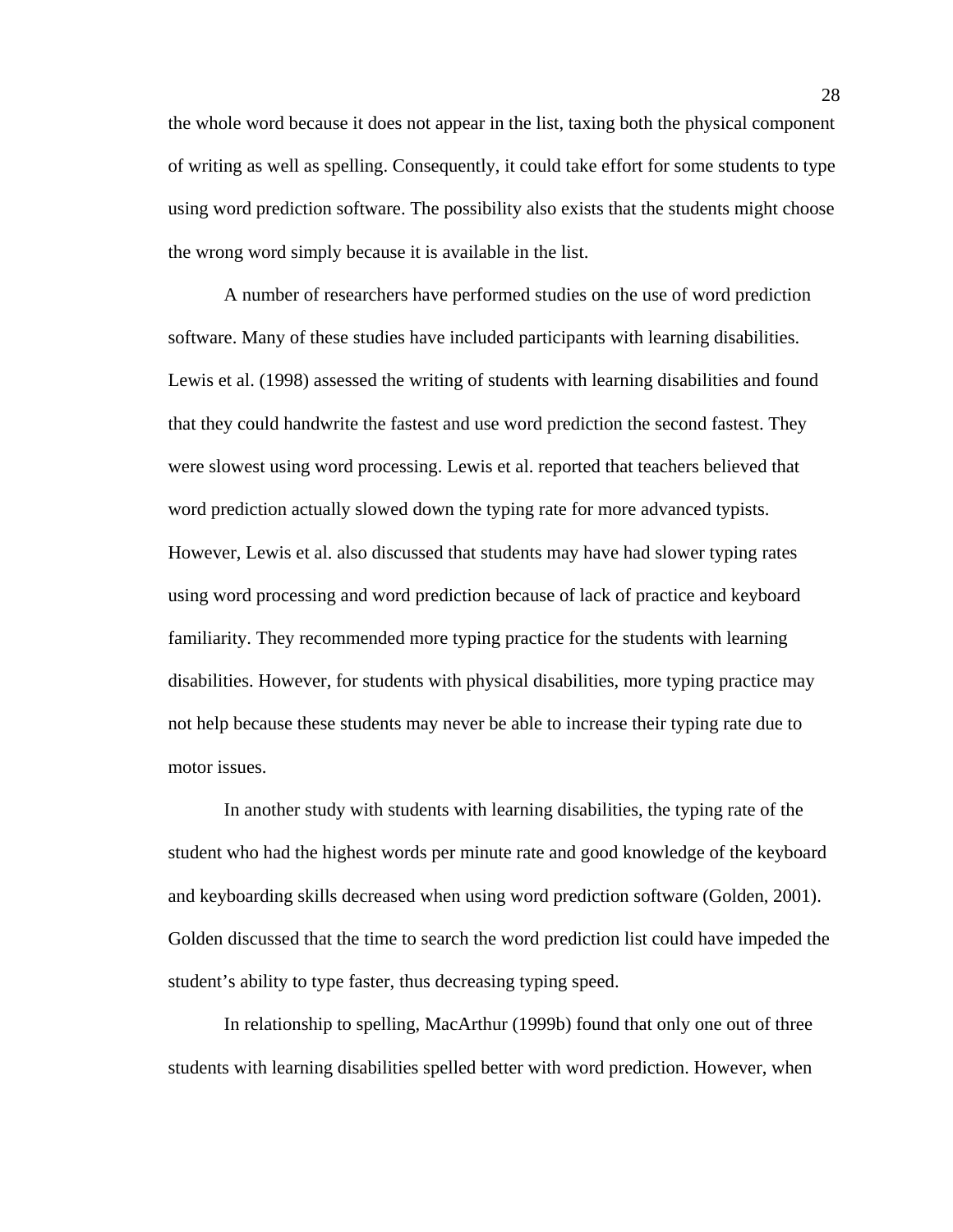given a more advanced writing task that called for the use of more complex words, two out of three students improved their spelling using word prediction. MacArthur (1999b) noted, however, that the word prediction software was difficult to use and required significant demands on attention. In another study, however, all four participants with learning disabilities significantly increased their correctly spelled words (MacArthur, 1998b).

Finally, Tumlin and Heller (2004) conducted a study with individuals with physical disabilities using word prediction software. Tumlin and Heller found that the two students with the most severe physical disabilities showed improvement in rate (words per minute) when using word prediction software compared to word processing alone. One student showed no difference in rate, and the fourth student decreased in rate when using word prediction software. The student who decreased in rate had the fastest baseline typing rate. However, Mezei and Heller (2004) found that for individuals with physical disabilities, typing rate increased from word processing to word prediction for three students with physical disabilities, and all of the participants decreased their spelling errors.

 The mixed results of the use of word prediction software indicate that individual characteristics can influence the success of the use of assistive technology. As these studies suggest, word prediction performance can rely on several factors. Student characteristics such as the amount of time it takes to press a key (keypress time) and the amount of time it takes for a student to search the word prediction list can influence writing rate (Koester & Levine, 1997, 1998). For students with physical disabilities, the keypress time will be the factor that is most divergent from students with other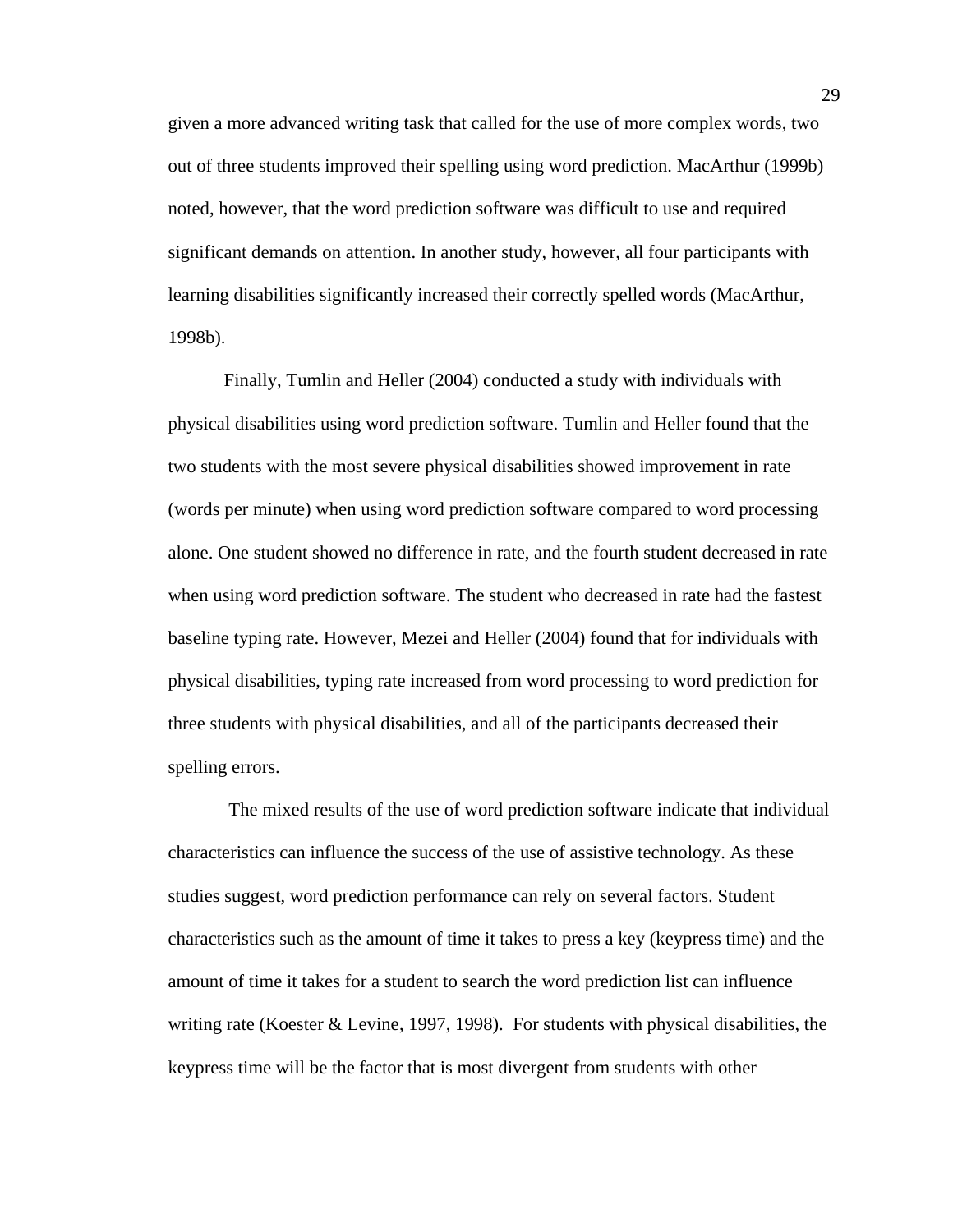disabilities. Because word prediction has yielded mixed results, especially for individuals with higher initial typing rates, other solutions must be considered.

*Dictation*. Some students have such severe physical disabilities that their production rate is very slow when using word processing, even with enhancements. When individuals have difficulty with writing due to access issues, dictation is an option (MacArthur, 1999a, 2000). Reece and Cumming (1996) offered an increase in speed of production as an advantage to any form of dictation. De La Paz (1999) noted that dictating is faster than writing or typing because people speak at a rate of 125 to 160 words per minute, write 15 to 25 words per minute, and depending on typing abilities, typically type at a rate somewhat faster than writing. Therefore, dictation can be quite efficient. De La Paz and Graham (1997) indicated that dictation can not only affect the speed of writing but also the amount of work produced and the quality of the dictated product. In their study, they found that advanced organization training paired with dictation had a positive effect on the quality of the writing. De La Paz and Graham found when comparing dictation to handwriting, dictation had a higher entry rate and the students produced longer, more complete, more cohesive, and quantitatively better essays. They also found that dictation was 250% faster than handwriting. Graham (1990) and MacArthur and Graham (1987) found that students with learning disabilities were able to compose longer, higher quality papers when using dictation instead of handwriting or word processing. MacArthur and Graham found that dictation was nine times faster than handwriting and twice as fast as word processing when assessing the writing of fifth and sixth grade students with learning disabilities. Finally, Bereiter and Scardamalia (1987) reported that when removing the mechanics of writing through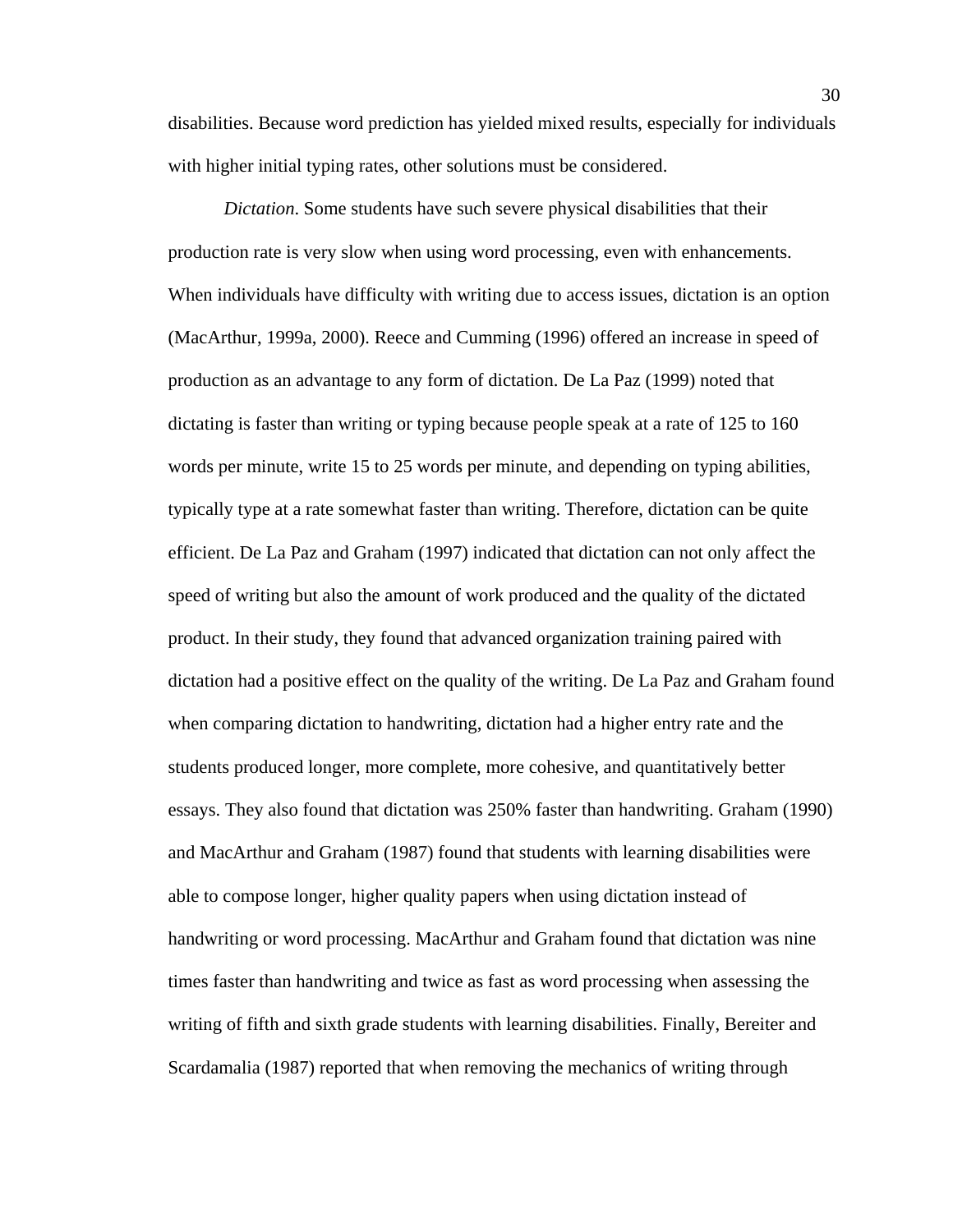dictation, students with learning disabilities wrote 163% more when using normal dictation to a transcriber.

Dictation removes the transcription process and consequently keeps the student from having to worry about the mechanics of writing (MacArthur, 1999a, 1999b). Possible reasons for the success of dictation could be that the cognitive demands of handwriting and /or typing along with the mechanics may get in the way of the fluency and quality of the writing (Wetzel, 1996). Limitations to dictation include that it takes tremendous teacher time and develops dependence in the dictator (MacArthur, 1999a, 1999b).

## *Speech Recognition Systems*

Another solution for writing is speech recognition software. Instead of relying on another person, speech recognition systems take the burden off of using human transcribers and allow students to independently dictate work (Higgins & Raskind, 1995). Hux, Rankin-Erickson, Manasse, and Lauritzen, (2000) and Rosen and Yampolsky (2000) discussed that due to motor constraints, the hands-free speech recognition system is attractive. It has been suggested that students with physical disabilities could benefit from using speech recognition due to motor difficulties (Duhaney & Duhaney, 2000).

*Description of speech recognition software.* Speech recognition is a separate program loaded onto a computer that allows the user to speak instead of type. Using a microphone, the user dictates directly into the computer. The user must complete training so the software can create voice files and thus recognize the specific user's speech patterns. Once training is complete, the user speaks into the microphone and the words are transcribed onto the screen. The spoken words appear in print anywhere the cursor is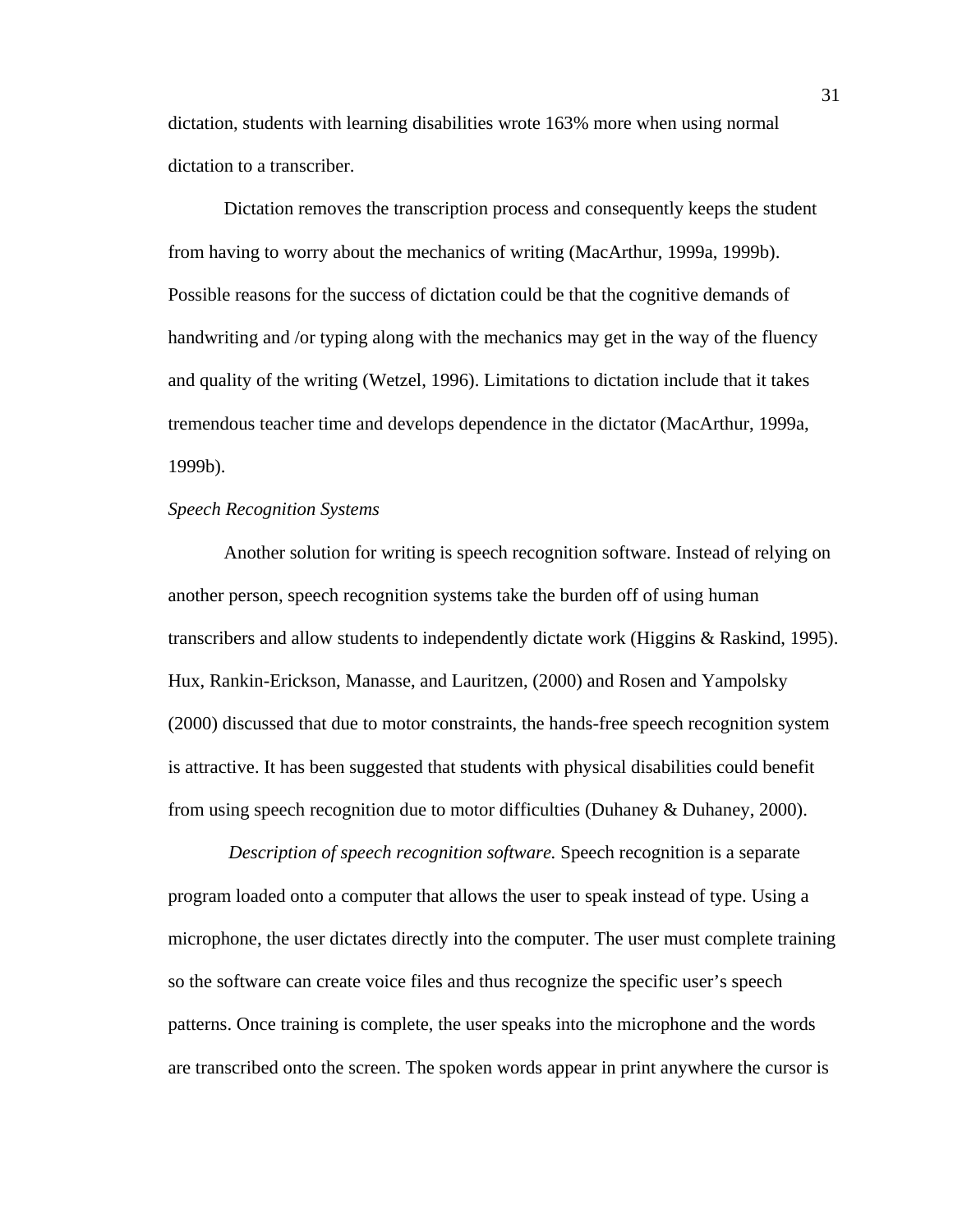located. The user can open a word processor along with speech recognition software and use all of the features of word processing with his voice.

 Not only does speech recognition software transcribe the spoken words into print, it also allows the user to navigate the computer and execute commands. For example, if the user wants to save the file, instead of having to navigate through the saving process with the mouse or keyboard, the user can use speech commands, specific to the speech recognition software, to save the document. Speech recognition software users also can navigate through documents by speaking commands such as, "move to next line" or "move to end of paragraph." Capitalization and formatting is also possible using speech recognition software, using commands such as "cap that" and "copy that." Speech recognition users can access computer functions such as creating documents, letters, and memos, working on spreadsheets, sending e-mail messages, working on the Internet, and starting programs and opening menus. Users also can dictate into handheld recorders for later transcription. Speech recognition software allows users many different ways to create, navigate, and format documents hands-free. The use of the mouse and keyboard in addition to speech recognition software might be helpful or necessary (Karat, Horn, Halverson, & Karat, 2000). However, if using the keyboard or mouse is not an option, the user can use voice commands.

 Many speech recognition programs offer some of the features discussed previously, but there are a number of different types of speech recognition programs that warrant discussion. There are three different types of speech that can be used with various speech recognition programs: discrete-utterance, connected word, and continuous speech (Goette & Marchewka, 1994; Koester, 2001). Discrete speech requires the user to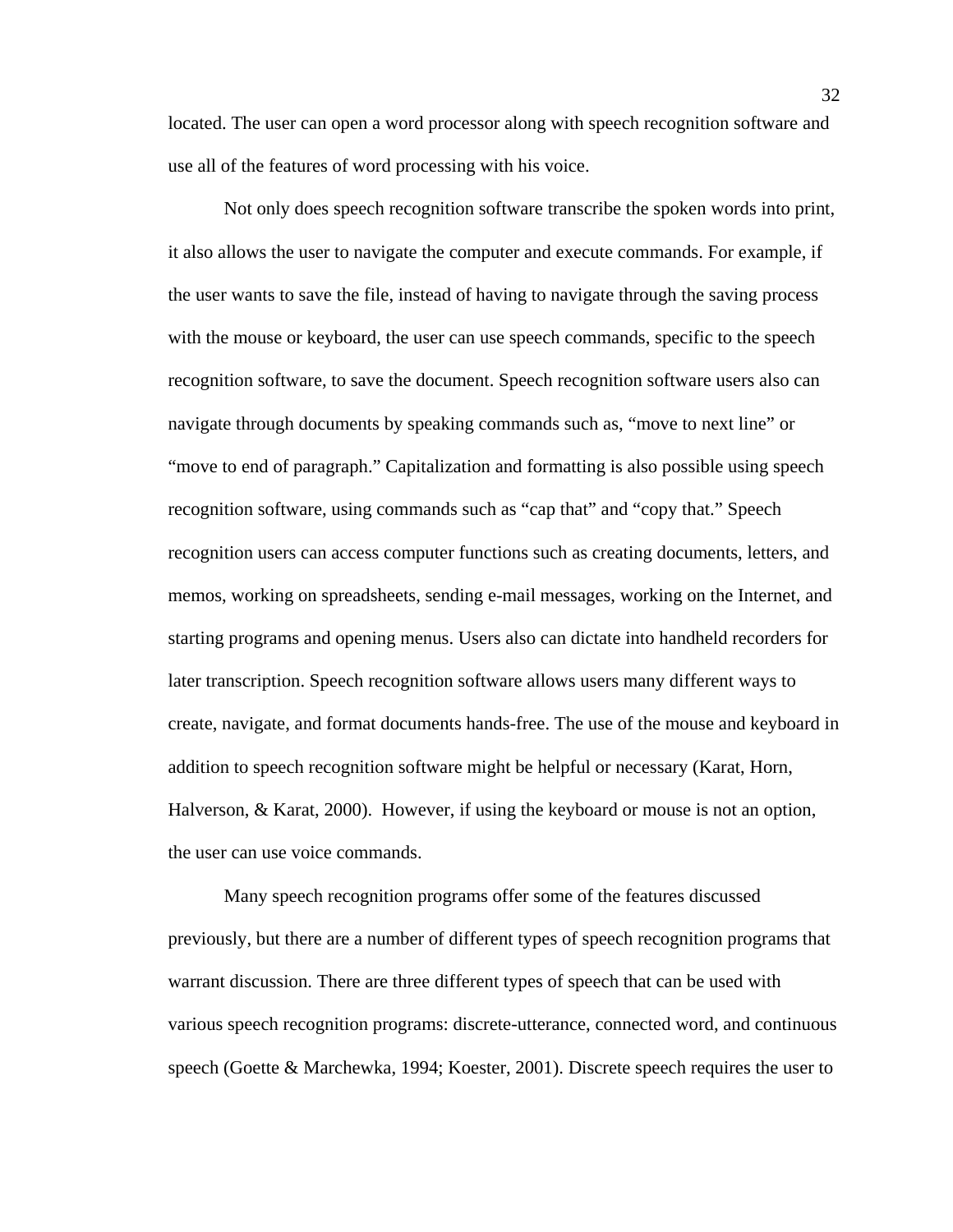speak words individually, pausing between each word. Connected-word systems allow the user to speak in short phrases before pausing. Finally, continuous speech systems allow the user to speak in complete, uninterrupted sentences or groups of sentences. Other terms related to speech recognition include speaker-dependent, speakerindependent systems, and speaker-adaptive systems (Goette & Marchewka; Koester, 2001). In speaker-dependent systems, the user must train the system to recognize his speech patterns. Speaker-independent systems, however, do not require specific user training. Finally, in speaker-adaptive systems, the user participates in limited training, but does not train an extensive group of words. Instead, the user trains syllabic utterances from which the software will piece together speech patterns for recognition (Goette  $\&$ Marchewka).

Speech recognition has been in development since the early 1970s (Koester, 2001). Through the 1980s, discrete speech recognition systems continued development, improving the technology and increasing the vocabulary size (Koester, 2001). In 1997, however, the first commercial speech recognition system with continuous speech became available. Consequently, there are a number of early studies that review discrete speech recognition systems and a few recent studies reviewing the use of continuous speech recognition systems.

According to De La Paz (1999), there are five components of speech recognition software that are important. These components include training requirements, whether or not the software can effectively recognize continuous speech, the system's vocabulary size, error-correction procedures, and the system's overall accuracy rate. The training and instructional components of learning to use speech recognition software are very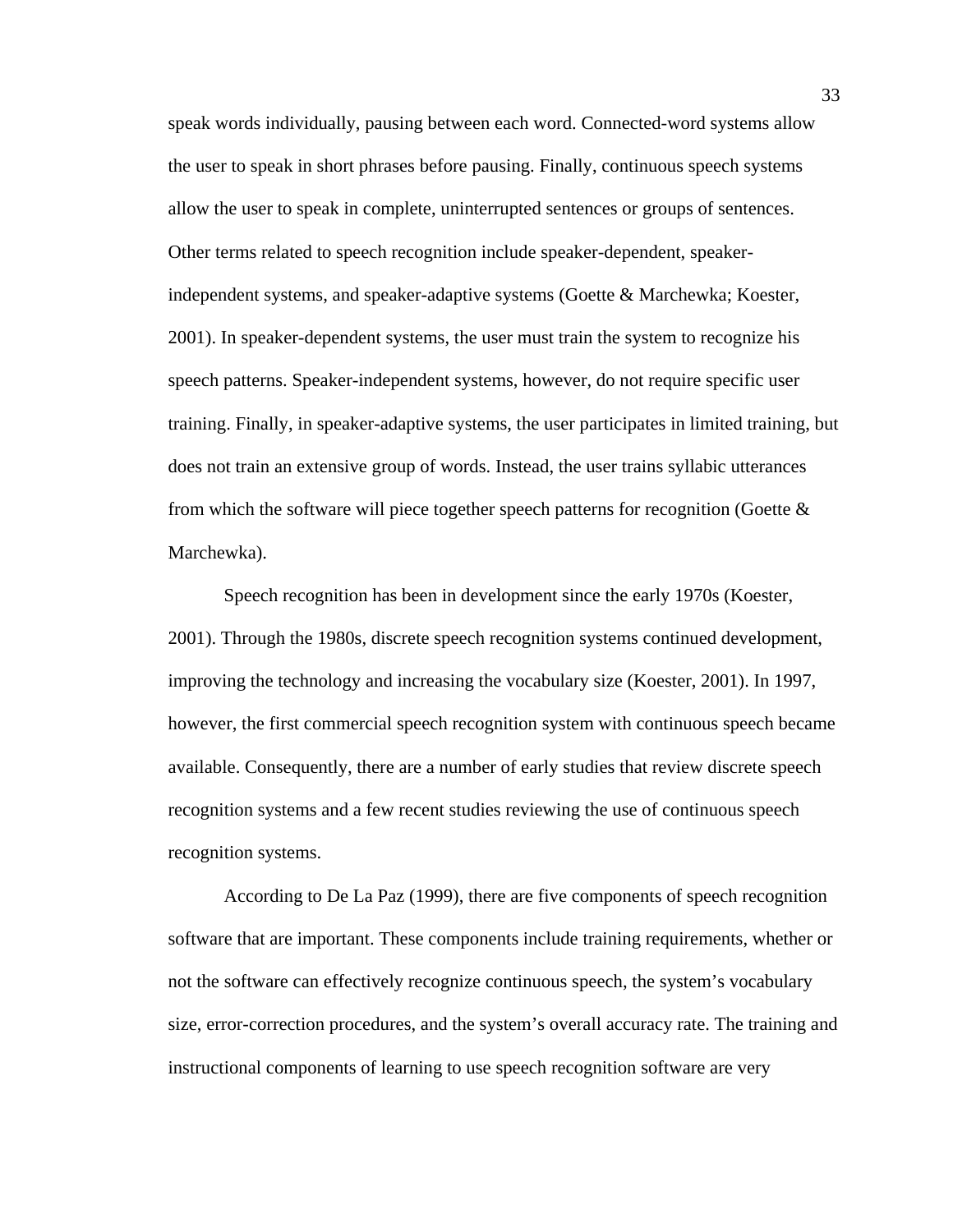important. Vocabulary size has increased over the years due to the improved memory capacities of computers. Some systems will allow users to train new words that are not already in the system's repertoire. Some vocabulary systems are restricted; others are quite large, housing over 60,000 words (Kambeyanda, Singer, & Cronk, 1997).

Because speech recognition software is a relatively new technology, and as with all technologies, has gone through many software revisions to refine it, there is not an extensive literature base. Some literature does exist that addresses the benefits, barriers, recognition accuracy, error correction capacity, rate enhancement, and use with dysarthric speakers.

*Positive attributes of speech recognition*. Several benefits have been attributed to using speech recognition software. Speech recognition software has been advertised as allowing individuals to write more quickly, creating documents by voice. Speech recognition can also potentially reduce the stress associated with keyboarding. Cavalier and Ferretti (1996) stated, "for many people with disabilities, alternate access to computers through speech recognition technology holds the promise of lessening their dependence on others and promoting the development of their adaptive abilities" (¶ 1). They also indicated that for speech recognition to be advantageous to users, the user characteristics, type of task, and the specific speech recognition system must be considered (Cavalier & Ferretti). Speech recognition can be a good choice for individuals with physical disabilities because it may require less physical demands and may be less tiring because it takes less effort to speak than to write (Kotler & Tam, 2002). However, Kotler and Tam indicated that continuous speech recognition may not be effective for all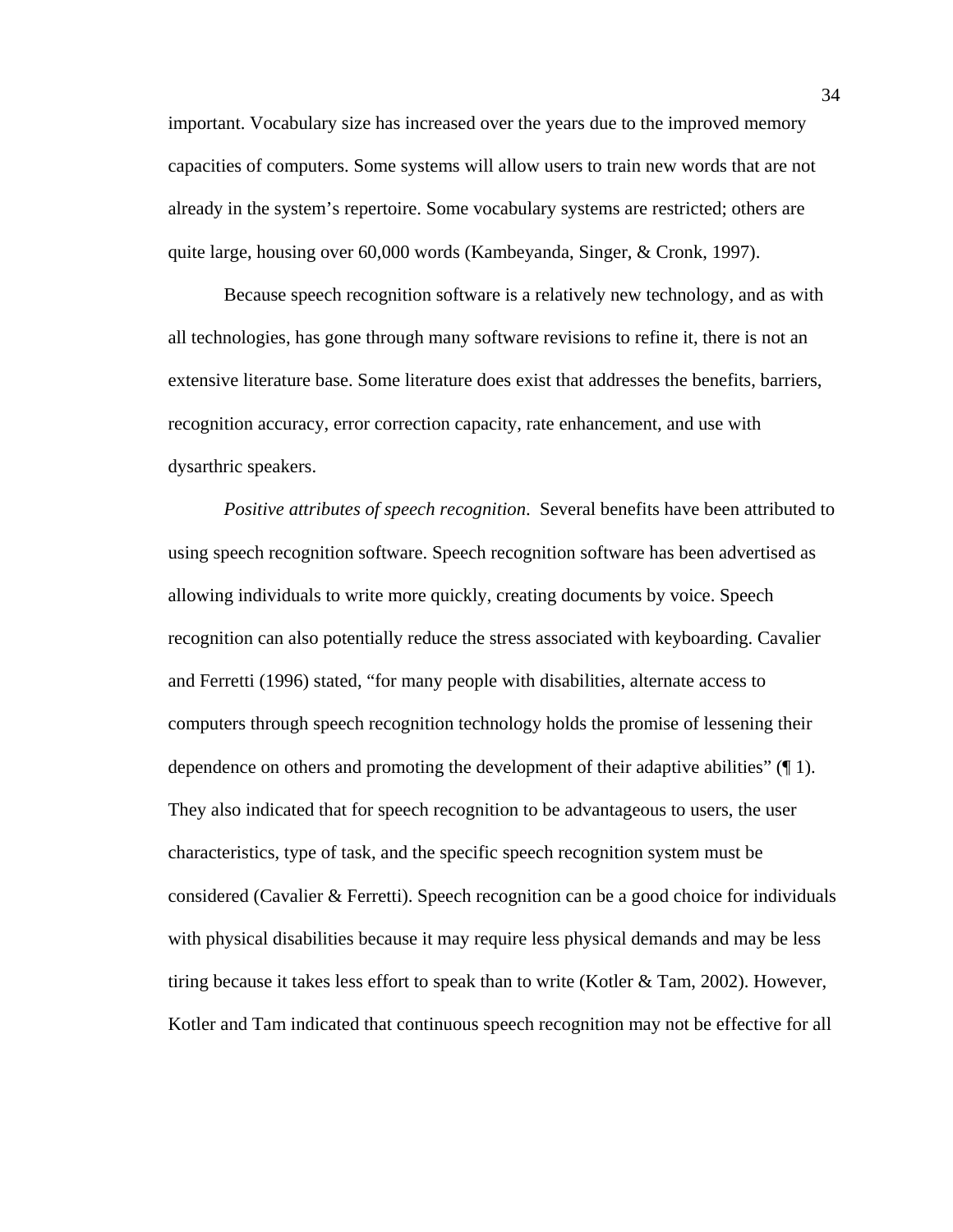individuals with physical disabilities because they may not be able to use it effectively without using their hands in some cases.

Speech recognition also may improve the writing process through its ability to bypass the mechanism of writing. Composing orally

permits thinking to unfold in a natural and unimpeded way…[and therefore] we are more likely to capture fleeting thoughts and sequences of thoughts than if we had been writing by hand or a typewriter—thus avoiding the uncomfortable feeling that some brilliant idea was irretrievably lost while we were typing. (Gardner, 1980, p. 19)

Some of the advantages of dictating through speech recognition software include the ability for one to speak faster than he can write if there is good recognition accuracy. Instead of having to take the time to write things down, speaking allows individuals to capture those thoughts that might otherwise be lost in the transcription time. When writing, often, it is not possible to write down ideas fast enough and they therefore are lost. When an individual composes via an inefficient means, motivation can be affected. With dictation, the user can bypass the mechanics of writing and focus more on what he wants to say (De La Paz, 1999).

In order for writing to be effective with speech recognition software, the initial phase of writing, which is the brainstorming and planning stage, needs to be addressed. A number of studies indicated the importance or rehearsal and planning prior to composing using dictation (De La Paz & Graham, 1997; Higgins & Raskind 1995; Reece & Cumming, 1996; Wetzel, 1996) because participants in these studies improved writing skills through dictation only when planning first. In the studies, all students with learning disabilities had difficulty handwriting, spelling, punctuating, and with rate of production.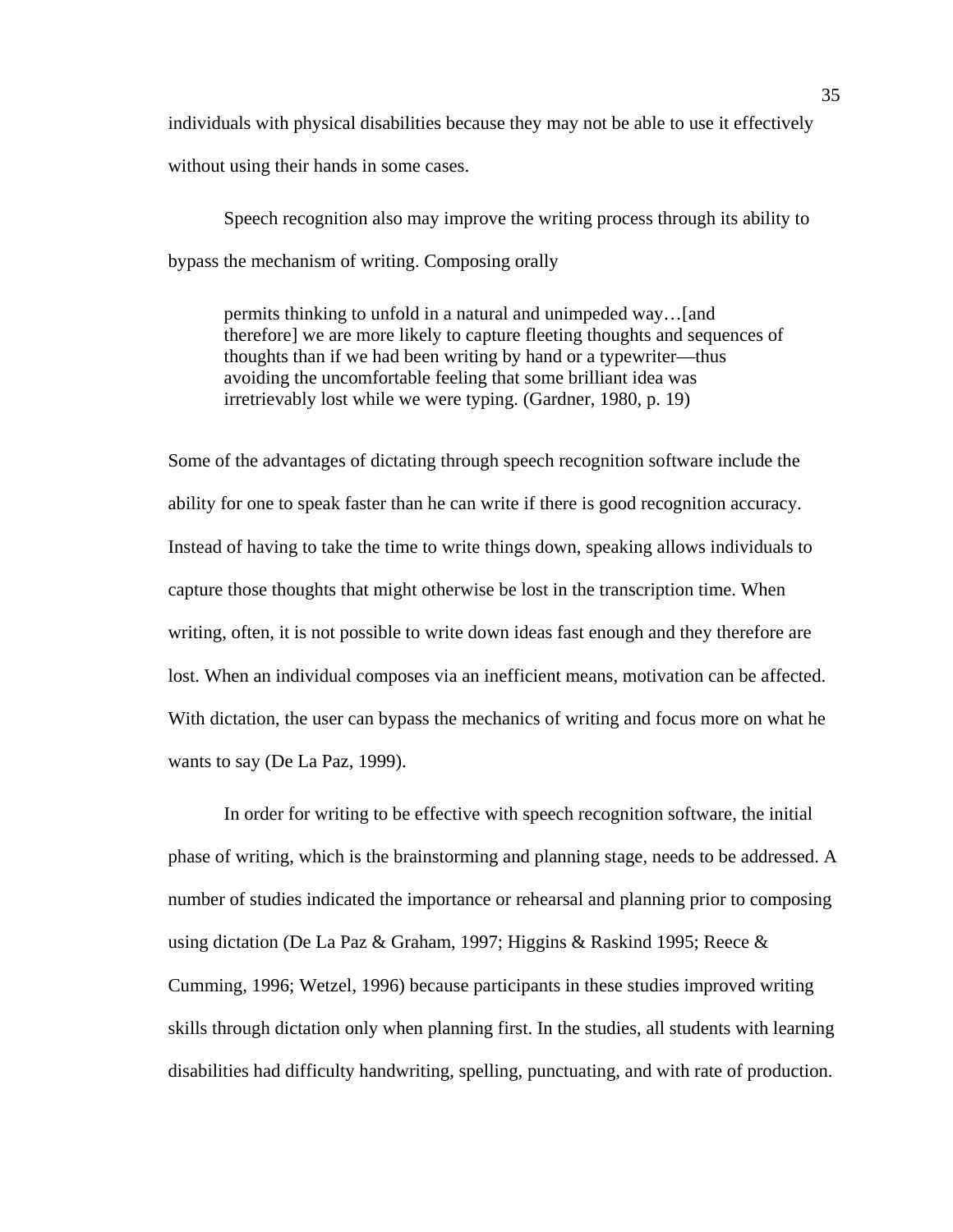Feng, Karat, and Sears (2005) had 15 participants dictate a 400-word essay for up to one hour using speech recognition. They determined the words per minute, with five characters equaling one word. They found that as participants became more experienced with the software, their productivity increased. The average rate in trial one was 10.6 words per minute, as compared to 18.1 words per minute by the eighth trial. Feng et al. indicated that participants spoke between 120 –125 words per minute, and there was a discrepancy between documented words per minute produced using speech recognition and the rate at which the participants spoke. However, participants spent the discrepant time checking and correcting errors.

Although speech recognition software has been considered beneficial to improve students' writing, it has been suggested that speech recognition technology should only be used for first drafts (Honeycutt, 2003). Honeycutt indicated that the first draft is the easiest, in terms of the writing process. Because the revision process is so difficult, it has been recommended that students do not edit their draft as they dictate. Honeycutt also stated that some speech recognition manuals suggest that the users not look at the screen as they dictate to discourage them from editing as they dictate. When revising, Honeycutt speculated that using the keyboard would be more efficient than using speech. He also described the importance of planning prior to writing, stating that formal planning is to be extremely important prior to dictating in order to avoid stream-of-consciousness writing (Honeycutt). Planning prior to dictating will help in producing a logical and orderly document, representing all of the thoughts the author intended.

Another area that has been addressed as a possible benefit of speech recognition use is quality of output when compared to handwriting and dictation. Reece and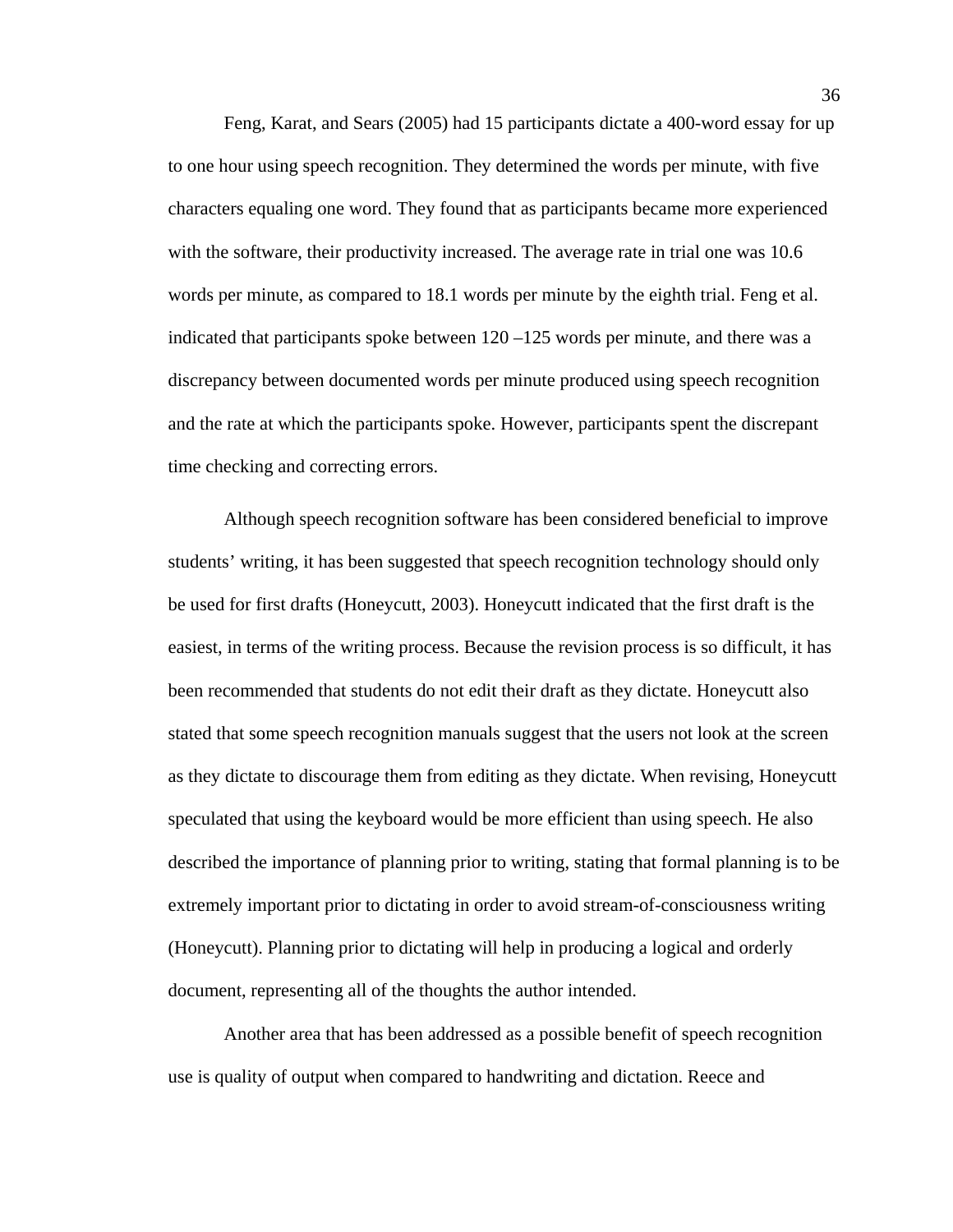Cumming (1996) described three strategies that may ease the demands of writing: outlining, dictating to a tape recorder for later transcription, and using speech recognition systems. Reece and Cumming discussed the listening word processor (LWP), a system in which a writer dictated and a hidden typist inputted the dictation into a word processor. The writer/dictator could view the screen as the hidden typist transcribed the dictation. Reece and Cumming conducted five studies on the effects of planning, dictation, and use of the listening word processor on text quality. They found that the use of the listening word processor improved the quality of the compositions, as opposed to handwriting, for normally achieving students. They also found, however, that with poor writers, dictation and use of the listening word processor were superior to handwriting, with little difference between dictation and the listening word processor. Reece and Cumming also found the listening word processor to be superior to dictation because the writer could see a written record of his dictated text, whereas dictating into a tape recorder did not provide that. Therefore, Reece and Cumming stated that using the listening word processor, the writer does not need to utilize high levels of working memory to compose and can therefore concentrate on the higher level aspect of composing.

Higgins and Raskind (1995) compared discrete speech recognition to handwriting and dictation to a human transcriber for college students with learning disabilities. Although it took the participants an average of six hours to learn to use the speech recognition system, the authors found that essays that were produced using speech recognition were of higher quality than those written using handwriting. However, there were only slight differences between the speech recognition essays and the essays dictated to a human transcriber. Students produced slightly better essays when using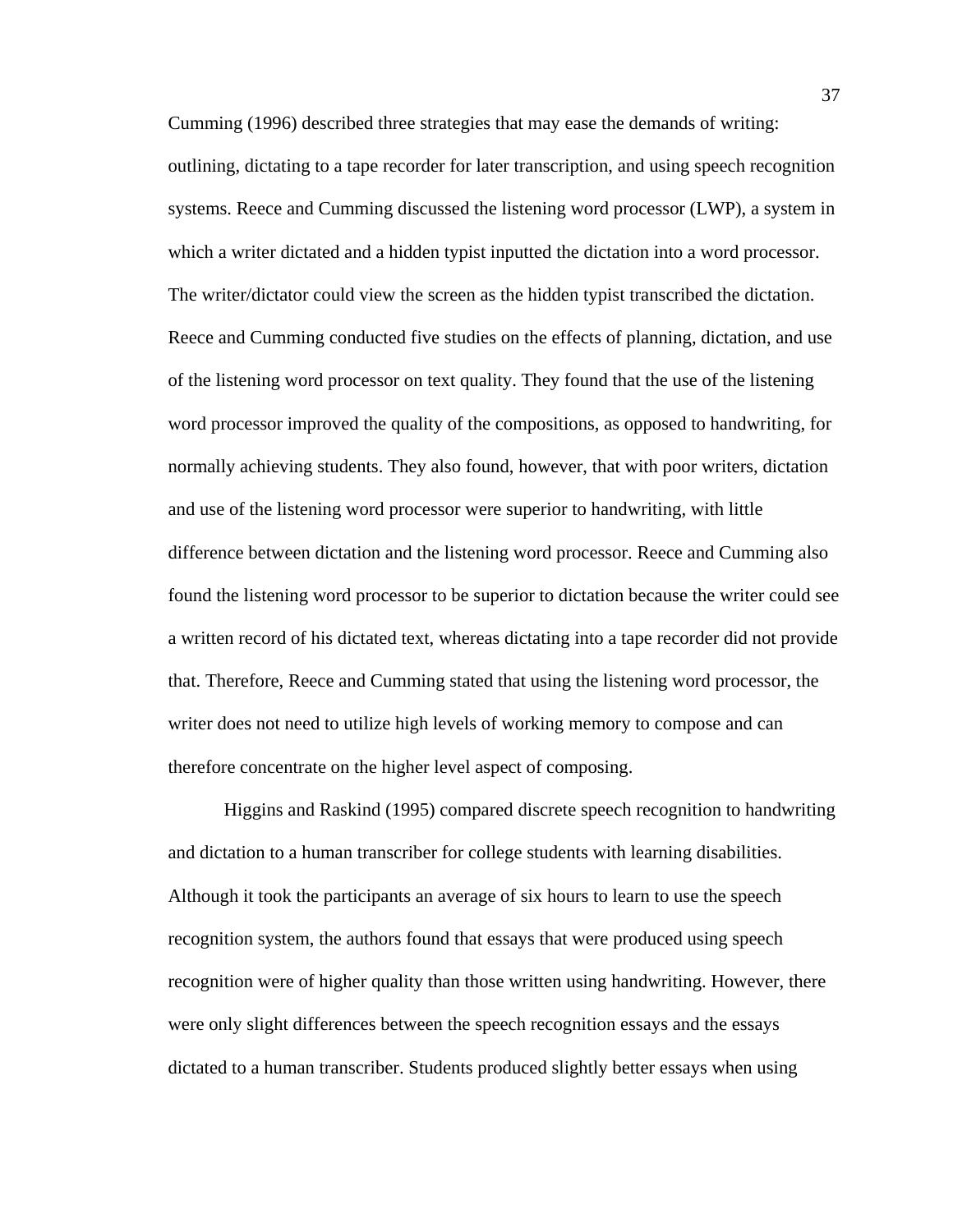speech recognition than when dictating to a human transcriber. One reason for this may be the dependency issue of someone else completing the writing task for the individual. Also, some students had more difficulty reading transcriber's handwriting than recognizing on the screen what they had dictated. The authors found that when using speech recognition, students used longer words. They explained this by surmising that because students did not have to worry about spelling when using speech recognition, they were free to use longer words. The speech recognition program was more accurate when transcribing longer words as opposed to shorter words. This may explain why students chose to use longer words. Students reported that they were free from the distraction of having to continuously check their spelling. This was reported to be one of the most positive features of the software. Higgins and Raskind therefore noted that speech recognition helped students with learning disabilities to compensate for writing deficits. In another study, three students with learning disabilities in the fifth and sixth grade used VoiceType speech recognition software, using discrete speech (Wetzel, 1996). The participants wrote personal narratives using oral rehearsal and a word bank. The authors wanted to determine if fifth and sixth grade students could learn to use the program, if the program was accurate, and if the program could improve the quality and quantity of students' writing. One participant had a dictation rate of only 2.5 words per minute in early sessions and 5.5 words per minute in later sessions. That participant reached 74% recognition accuracy, although VoiceType indicates that rates over 90% recognition accuracy can be achieved. Throughout the study, the participant had difficulty with VoiceType's recognition accuracy. Twenty-six percent of the time, the participant had to use the keyboard to clarify words misinterpreted by the program. The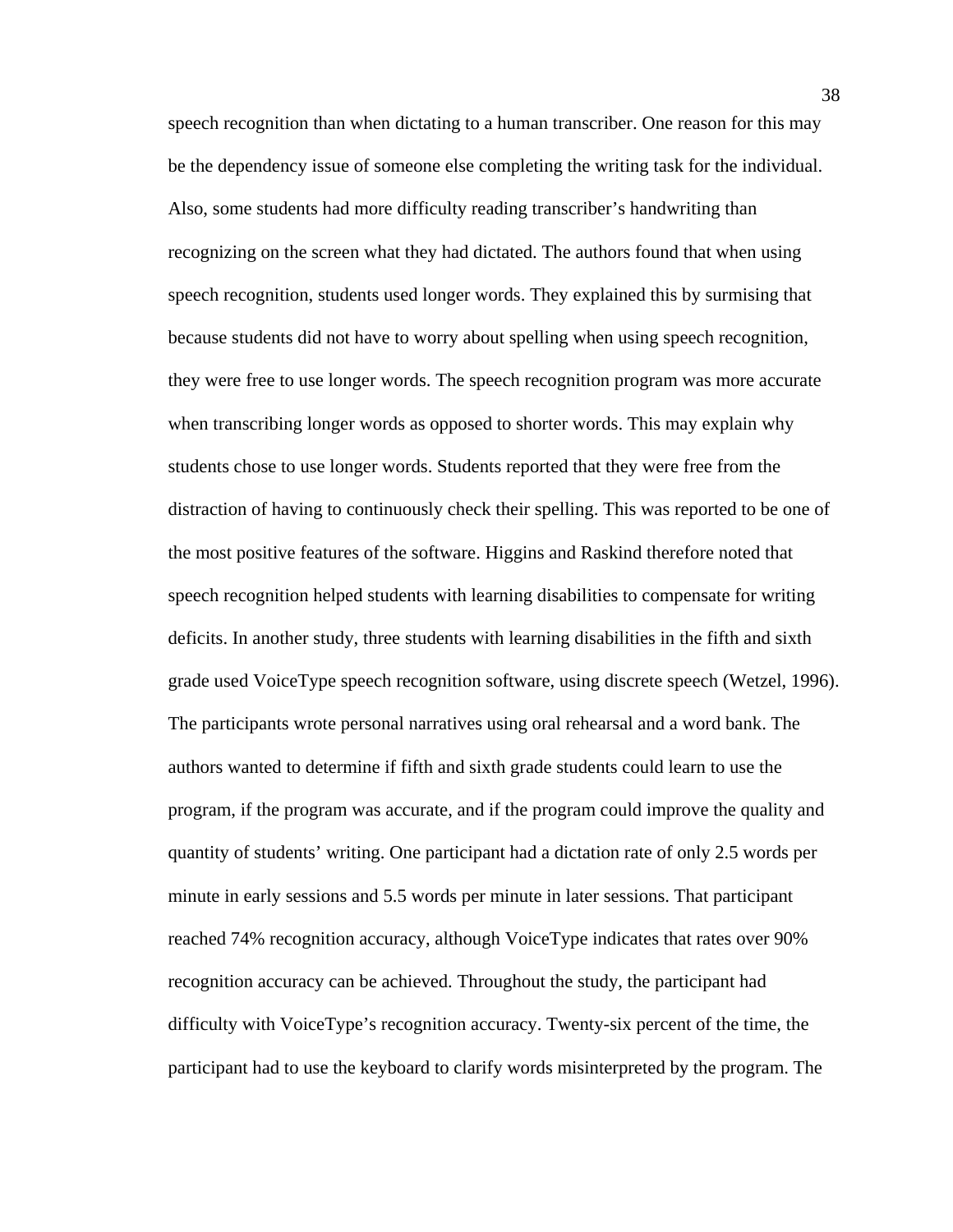accuracy rate and error rate were found unacceptable. Wetzel noted that if the accuracy rate was closer to 90%, it might have been beneficial for participants to ignore recognition errors and continue to dictate. Some recognition problems occurred because of breathiness and coughing. When one participant went to make corrections, he had difficulty spelling many of the words when he had to type. The participant became frustrated because of lack of recognition.

*Cognitive costs of speech recognition*. The literature also reports several drawbacks to speech recognition systems, including the amount of training and the inaccuracy of the word recognition. Higgins and Raskind (1995) reported that students spent an average of six hours of training on the speech recognition software. Additionally, people have to modify the way they talk (De La Paz, 1999). They cannot speak naturally, and often, they have to slow their speech and over-pronounce words. Recognition errors can occur, causing many word errors and frustration with users. Finally, there is mixed evidence in the literature on whether the use of speech recognition software benefits users because of issues of error correction, accuracy, and depth of training.

Koester (2001) discussed the memory burden on the use of speech recognition. MacArthur (1999a) noted that because there are many commands that must be learned in order to effectively use speech recognition software, there is an increased burden on memory. Koester (2001) described additional burdens on memory by stating that there are special words that an individual must know in order to effectively dictate. These include speech recognition commands for dictating punctuation marks, commands for editing, and program operation commands.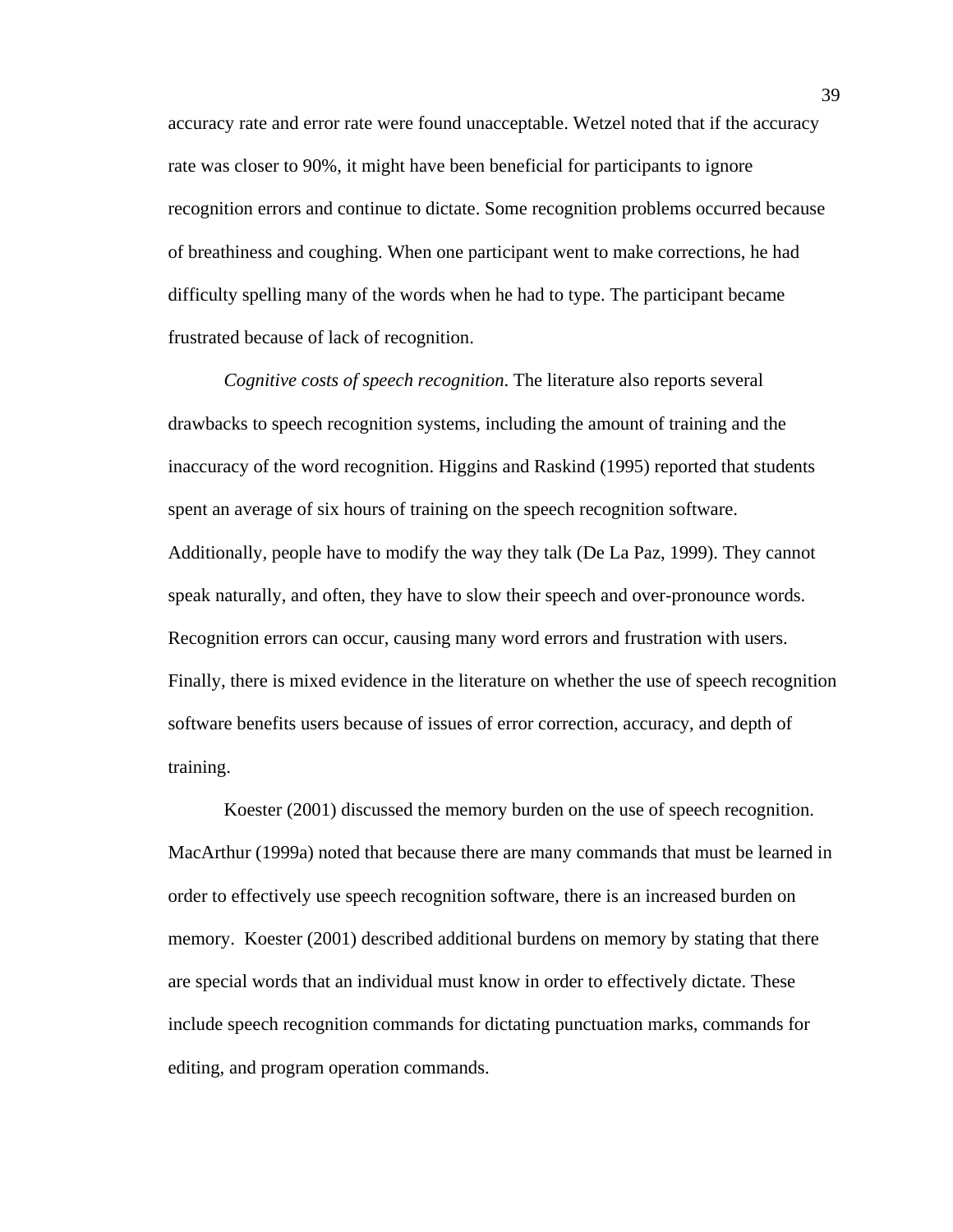Another cognitive cost that Koester (2001) described using speech recognition is that of identifying and correcting recognition errors. Koester (2001) also discussed how the consequences of errors are different between keyboard use and speech recognition. In order to identify recognition errors, the user must look at the screen, whereas with keyboarding, the user can look at the screen or base his detection of the error on the keyboarding itself (finger placement mistake). Karat et al. (2000) indicated that when keyboarding, it takes an average of three seconds to repair an error, compared to at least 25 seconds to repair speech recognition errors. This shows that large time costs can be associated with correcting speech recognition errors.

*Physical and emotional costs of speech recognition.* Not only are there some cognitive costs to speech recognition use, there are also physical and emotional considerations. A possible physical problem that can be associated with the use of speech recognition technology is voice fatigue. Especially with discrete speech when the user is starting and stopping speech frequently, fatigue of the vocal systems has been noted (Kambeyanda et al., 1997; Koester, 2001). Goette and Marchewka (1994) cautioned that speech recognition may not be as effective if the user experiences voice fatigue or when the user speaks with emotion or emphasis. Kambeyanda et al. also discussed voice problems and assessed speech recognition users through a survey questionnaire. After extended use, participants experienced some throat dryness and irritation. It was reported that fluids and rest helped. They determined that the use of discrete speech recognition can lead to moderate to severe voice problems (Kambeyanda et al.). Another factor when considering the use of speech recognition software is that of background noise (Koester,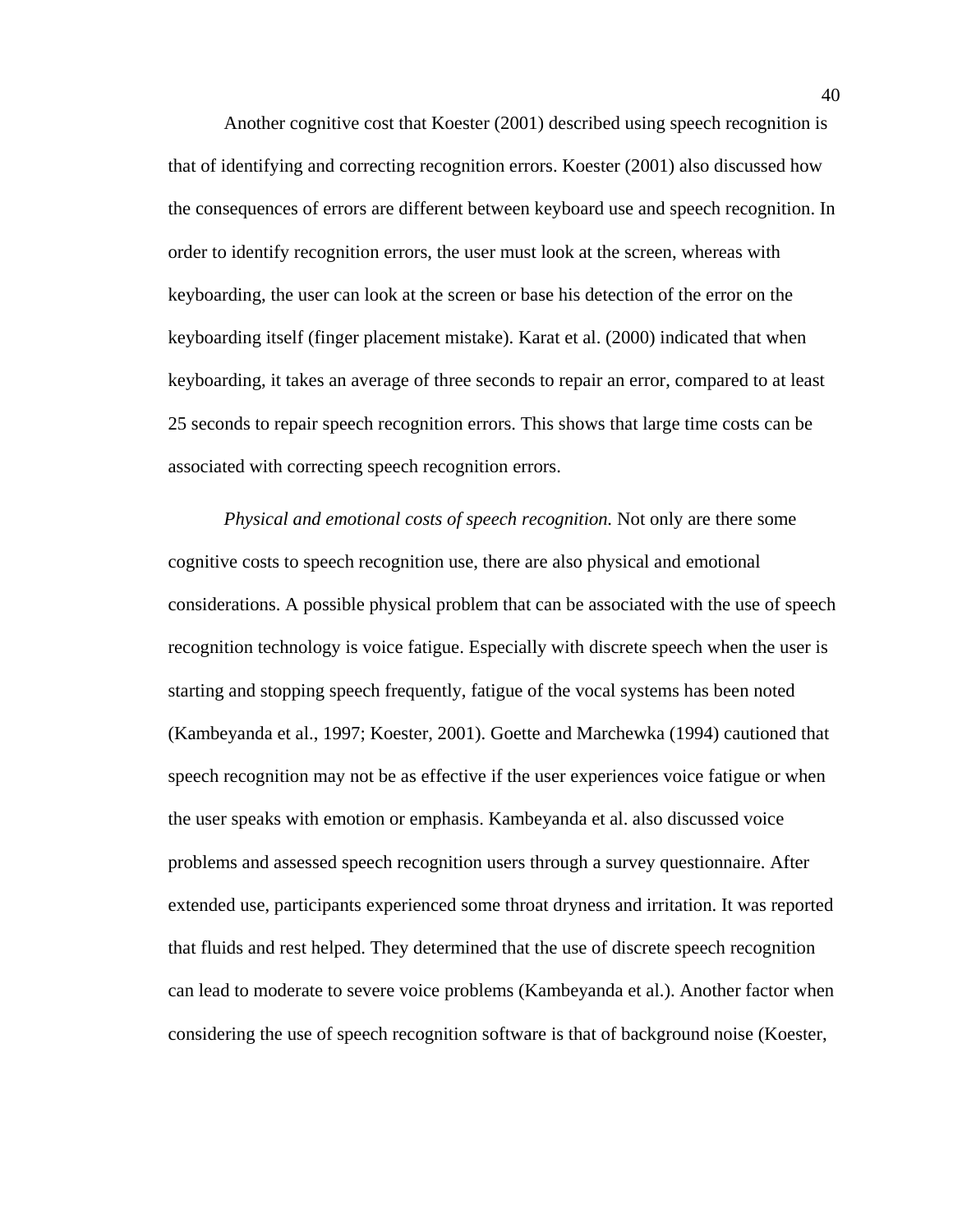2001). Users need to be aware of their environment and make sure that the noise level in their environment does not interfere with the use of speech recognition software.

Emotional considerations can include frustration with the use of speech recognition due to the time it takes to train and due to issues with recognition accuracy. Users also may experience frustration when correcting multiple errors due to low rates of recognition accuracy. Although speech recognition is advertised as being totally handsfree, some users may find that in order to successfully or efficiently use the software, they have to make corrections by hand as opposed to by voice (Karat et al., 2000). Therefore, some users may experience frustration or disappointment that the software does not always work for them in the way it is advertised.

*Recognition accuracy*. Recognition accuracy is defined as how well the speech recognition software recognizes the user's speech. However, Hux et al. (2000) indicated that an accuracy rate as low as 65% may be acceptable for individuals with motor and speech disabilities. Kotler and Tam (2002) interviewed six participants with physical disabilities and intelligible speech, ages 19 to 35 about their experiences using discrete speech recognition software. Kotler and Tam found that the average speed ranged from 8.6 to 15.4 words per minute, with five characters counting as a word. Recognition accuracy ranged from 62.4% to 84.4%. In their interview with the participants, Kotler and Tam noted that participants indicated that one of the advantages of speech recognition was that they could generate text faster than with their other, nonhands-free methods. However, they noted that the increase in speed still was not adequate to complete their work. Additionally, they all agreed that speech recognition software was an appropriate alternative to word processing. However, participants cited low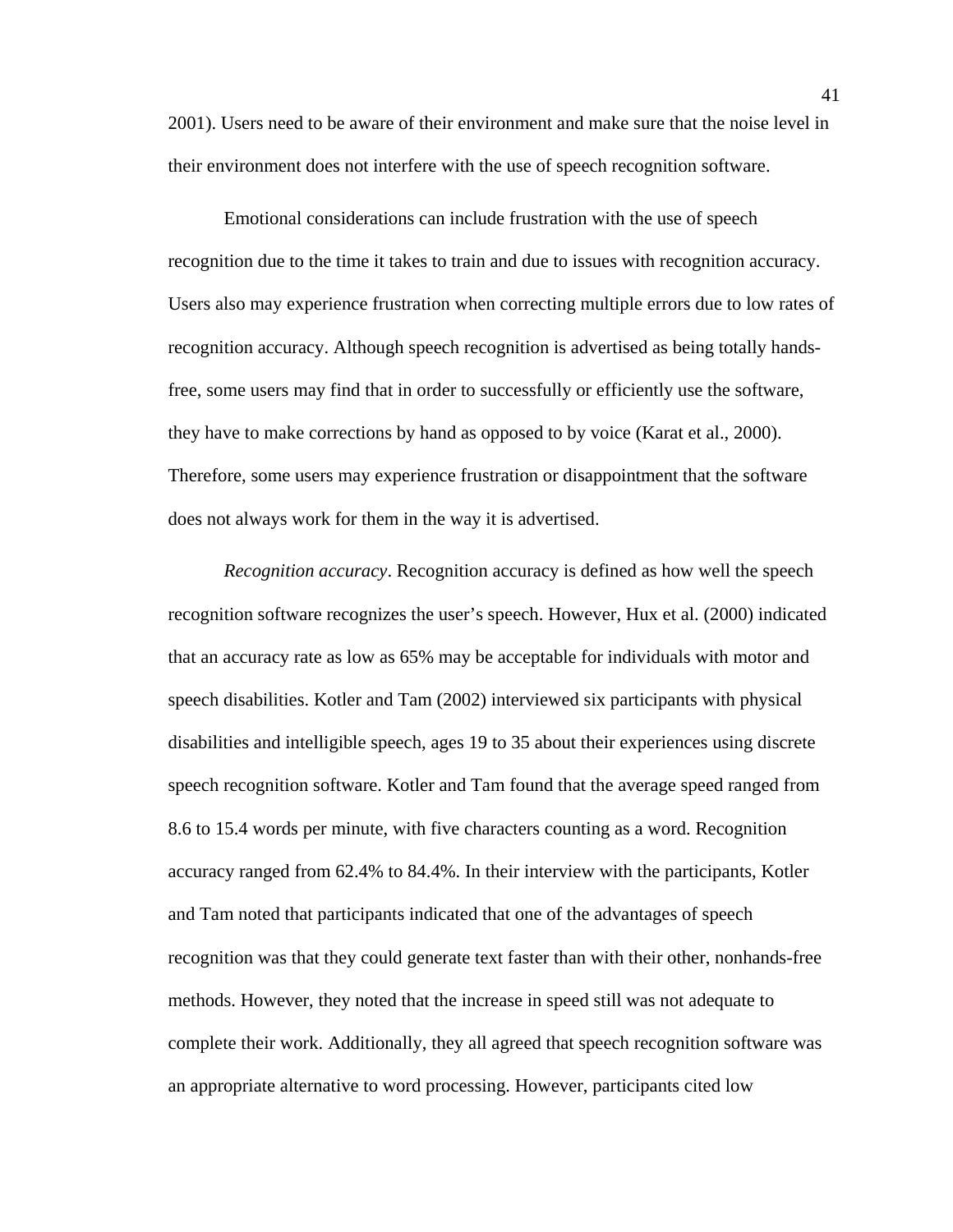recognition accuracy, voice problems, and fatigue as disadvantages of speech recognition software use. Because of the low recognition accuracy, the authors estimated that participants had to "generate double the number of utterances to produce the required text" (Kotler & Tam, p. 143).

Koester (2004) studied participants who had used speech recognition technology for at least six months. The participants were given two text entry tasks to measure speed. One was transcribing a paragraph from a copy and the other was composing a short piece on a subject provided by the researcher. Eleven of the 18 participants were able to achieve higher text entry rates using speech recognition and were an average of 8.9 words per minute faster than without. Koester (2004) noted that for individuals who typed slower than 15 words per minute, speech recognition improved their text entry rate. Recognition errors also were calculated by taking the total number of recognition errors divided by the total number of words spoken. Recognition accuracy raged from 72% to 94%, averaging 85%. Koester (2004) indicated that participants spent an average of 56% of their text entry time correcting recognition errors, averaging 23 seconds and 1.8 attempts to correct the error. In a survey of the participants, 75% indicated that they found the speed of entry of the speech recognition system to be acceptable. In contrast, only 54% indicated that the recognition accuracy was acceptable. They also noted that there was a lack of privacy when using the technology because they had to speak out loud and bystanders could overhear their dictation. Koester (2004) noted the benefits of speech recognition, indicating that it can reduce pain and fatigue commonly experienced by other manual text entry methods. The participants in the study typically used speech recognition in addition to another input method instead of using it completely in isolation.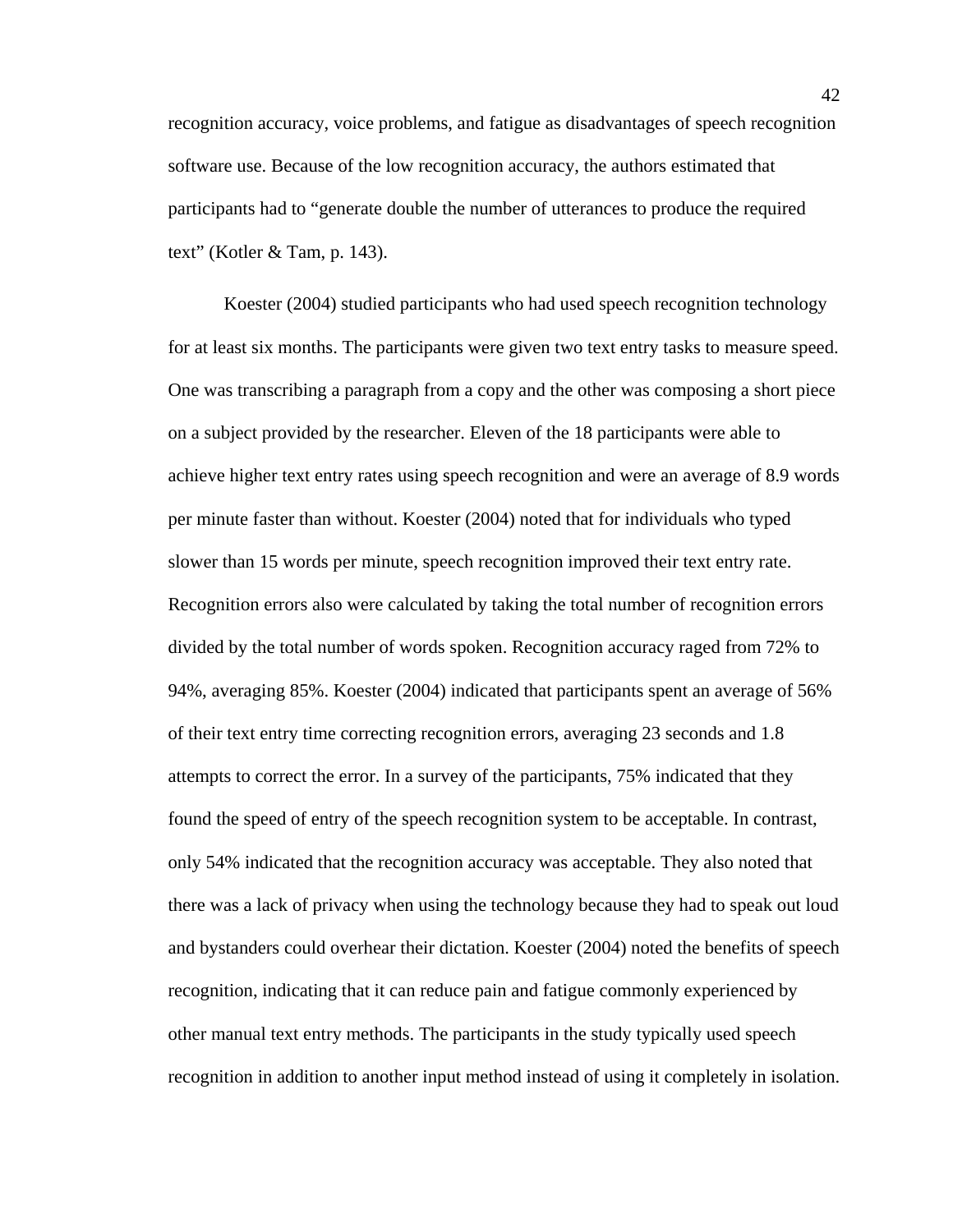The most limiting barrier to speech recognition technology, according to Koester (2004) is that of recognition accuracy and the consequences of having to repair recognition errors because the finished products using speech recognition software were less accurate than those completed without speech recognition.

Koester (2003) reported additional results on data collected on text entry rate and recognition accuracy. In the dictation phase, Koester (2003) measured the recognition accuracy. In the correction phase, she was able to get a true measurement of the participant's text entry rate because it calculated the time required to correct recognition errors. Initial recognition accuracy averaged 86% (range 69 - 95%) and 83% (range 60- 99%) after 4-6 weeks. Initial text entry rate, calculated in words per minute, averaged 16.9 words per minute (range 1.9 – 39.0) and 19.8 words per minute (range 1.5 – 72.6) after four to six weeks. At a six-month follow up, however, only one user was still using speech recognition.

*Error correction.* Karat et al. (2000) stated that developers of speech recognition often misrepresent the ability of the technology, especially in the area of rate of input (claims up to 140 words per minute). Early in users' experience, problems with error correction typically occur more frequently compared to normal text entry. In the study by Karat et al., the researchers found that individuals who typed were more productive when measuring corrected words per minute (revising while writing) than those using speech recognition software. Individuals who typed averaged a rate of 32 corrected words per minute, as compared to those who used speech recognition software, averaging 14 corrected words per minute. The authors reiterated that it was not the rate of entry that produced the results; rather, it was the time it took to correct the dictation errors as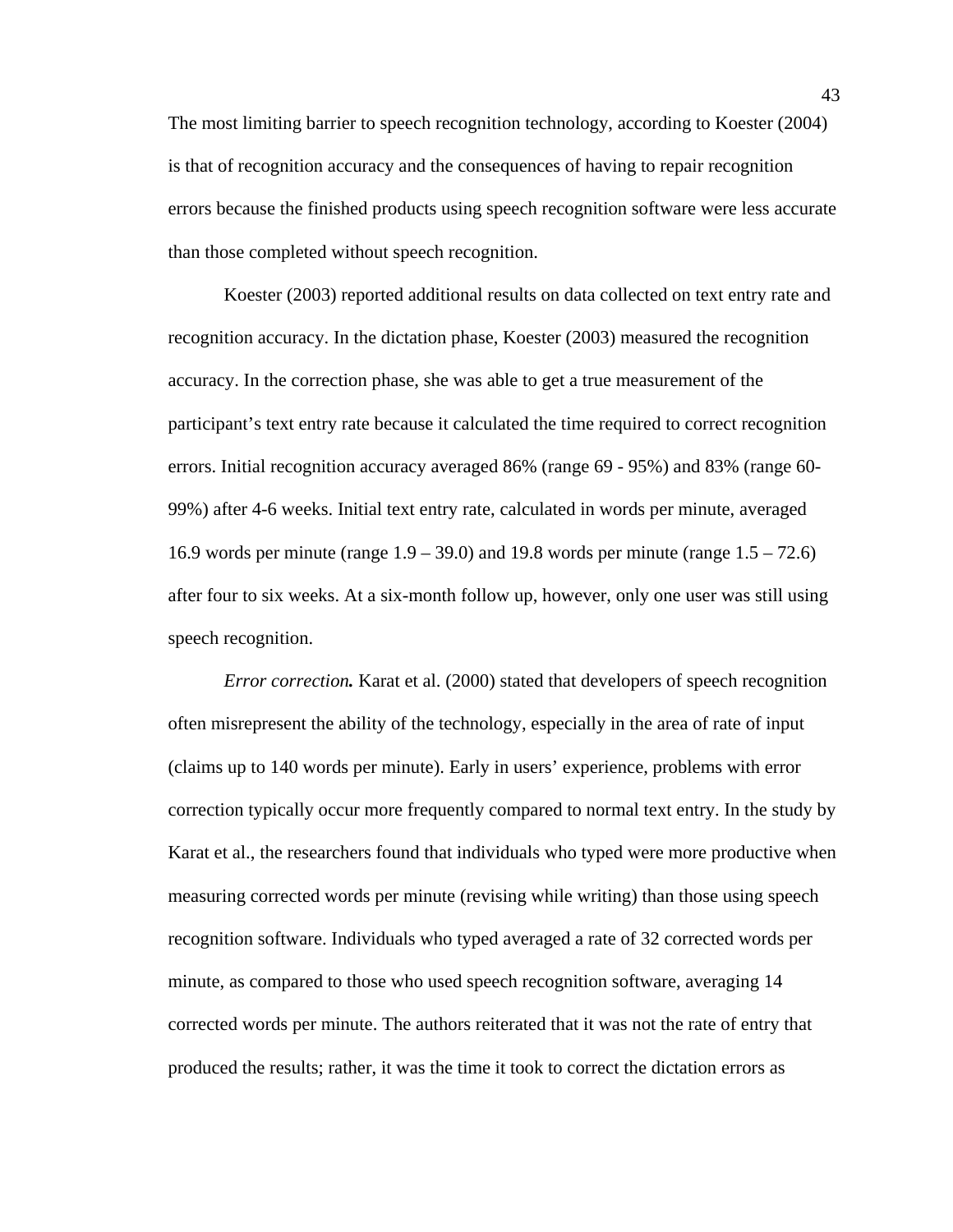opposed to the time it took to correct the typing errors. Karat et al. summarized their data, making some important observations. It appeared that as speech recognition users became more proficient users, their rate of speech input, defined in terms of corrected words per minute, increased. Novices were reported to use speech to input at a rate of 13.6 corrected words per minute, whereas expert users were reported to input at a rate of 31.0 corrected words per minute. Whereas it took novice users an average of 7.3 steps to correct their work, expert users were able to complete the correction task in 3.3 steps. The authors noted that as speech recognition users gained more experience, they began using the keyboard and mouse more frequently than speech to correct errors. For example, novice users used keyboard corrections 2% of the time, whereas they used speech corrections 90% of the time, with multimodal corrections (mouse and keyboard) accounting for the other 8%. Conversely, expert users used keyboard corrections 38% of the time, speech corrections only 2% of the time, and multimodal corrections the remaining 60%. The authors concluded that more advanced users preferred keyboard-mouse correction techniques over speech techniques for correcting errors when using speech recognition software.

Koester (2001) described a number of ways to prevent errors, given that the cost of errors is high when using speech recognition software. One preventative method is to use speech entry methods, such as speaking at a constant pace and volume. It is important to enunciate each word and avoid unnecessary sounds. However, Koester (2001) pointed out that cognitive energy and time are required to adapt speech patterns, even slightly. Another suggestion for avoiding recognition errors is to anticipate them before they occur. Koester (2001) suggested spelling out words, such as acronyms, proper nouns, or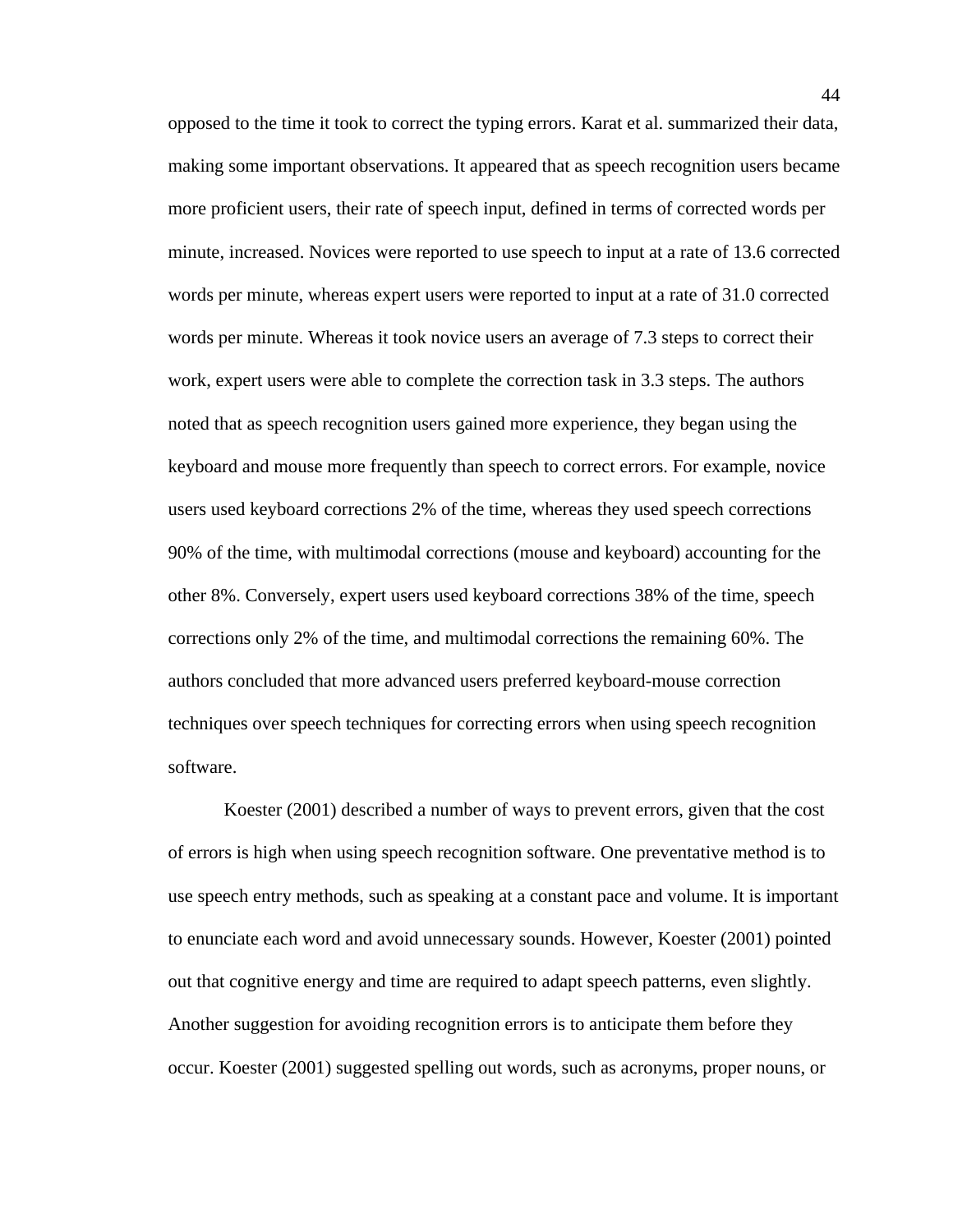other words that might be easily misrecognized. In order to spell words, the user must use a command specific to the software (such as SPELL) and then spell the word letter-byletter. This may be a strategy that is more efficient for experienced users.

*Speech recognition with dysarthric speakers*. Because students with physical disabilities often have dysarthric speech, a further investigation explored the use of speech recognition software for this population (Kotler & Thomas-Stonell, 1997). Speech problems that limit the use of speech recognition include decreased intelligibility, phonemic limitations, slower speech rate, variable speech patterns, involuntary sounds, and inconsistency (Kotler & Thomas-Stonell; Rosen & Yampolsky, 2000). Additionally, environmental factors, such as fatigue and time of day need to be considered due to adverse affects on speech (Hux et. al., 2000). Because individuals with dysarthria have more difficulty speaking than persons without dysarthria, they often have more difficulty with speech recognition systems. However, Rosen and Yampolsky indicated that some individuals with severely dysarthric speech have had some success with speech recognition.

 Hux et al. (2000) compared three commercially available speech recognition systems using two participants. One participant was an individual with traumatic brain injury and mild dysarthric speech. The individual at the time of the study was using word processing for writing. She had tremors, ataxia, and her handwriting was illegible and laborious. The other participant did not have a disability and had normal speech. The authors compared three speech recognition systems and found that with the participant with dysarthric speech, one system outperformed the other two substantially. In contrast, the quality of all three programs was comparable at the end of the intervention for the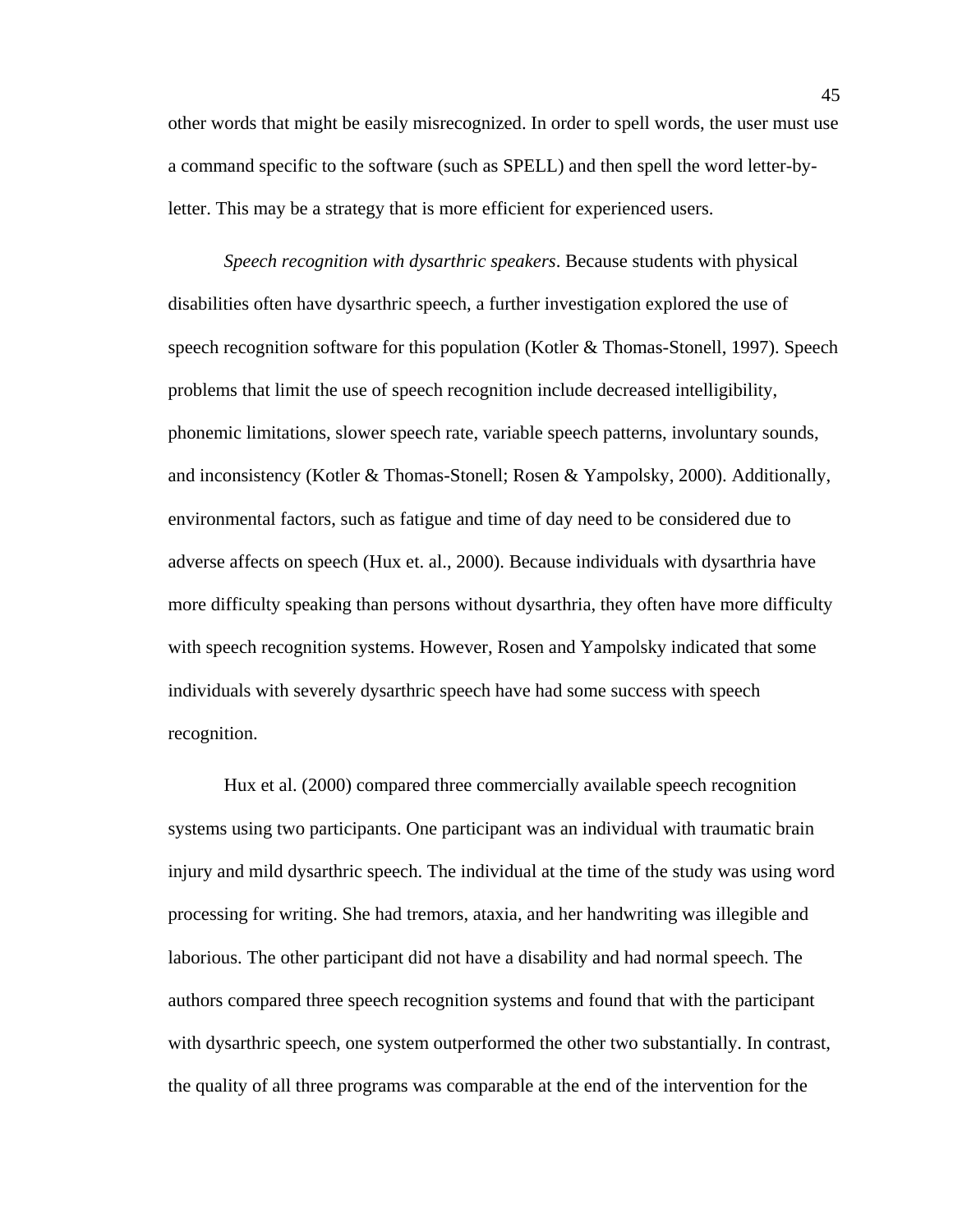participant with normal speech. This finding indicates that the quality of the software is correlated to the success with users with dysarthria.

 Kotler and Thomas-Stonell (1997) conducted a study with an individual with spastic cerebral and mild dysarthria. They found that the amount of speech training was correlated to the accuracy of speech recognition with people with dysarthria. In addition, they produced guidelines for determining recognition of speech sounds that can be used in future research. It appears that as technology improves, speech recognition is a possible option for individuals with physical disabilities and possibly with dysarthric speech. With the hands-free approach, speech recognition is a potential solution for producing written work for individuals with dysarthria.

#### **Conclusions**

 Due to the motor, learning, and environmental influences on individuals with physical disabilities, it is apparent that modifications for writing are often needed to help these individuals overcome barriers to writing. Assistive technology solutions, such as low-tech modifications, word processing, word prediction, and dictation do not always remove all of the barriers to writing for individuals with physical disabilities for a variety of reasons. One assistive technology solution that may be a solution for individuals with physical disabilities is speech recognition software. It is apparent, based on the review, that speech recognition software comes with many potential benefits but also with potential costs for individuals with physical disabilities. Because it is hands-free, speech recognition can allow the user to operate it independently and can potentially increase the rate of input to the rate of speaking. However, due to low rates of recognition accuracy that some users experience, the amount of time and effort required to successfully use the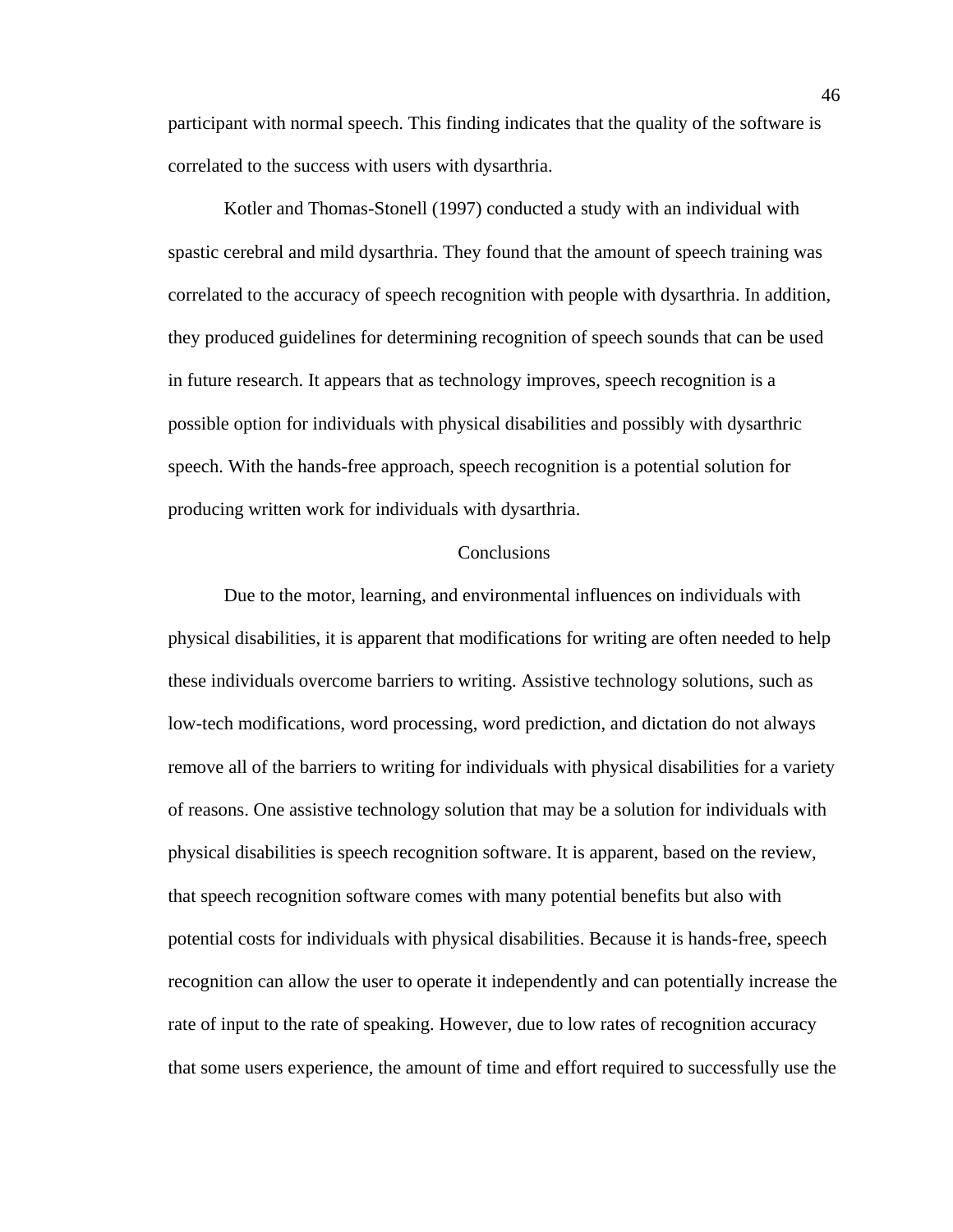software may cause users to not view it as an effective or efficient alternative to their current method of writing. More research is therefore needed in order to determine whether speech recognition software can be a viable writing accommodation for individuals with physical disabilities.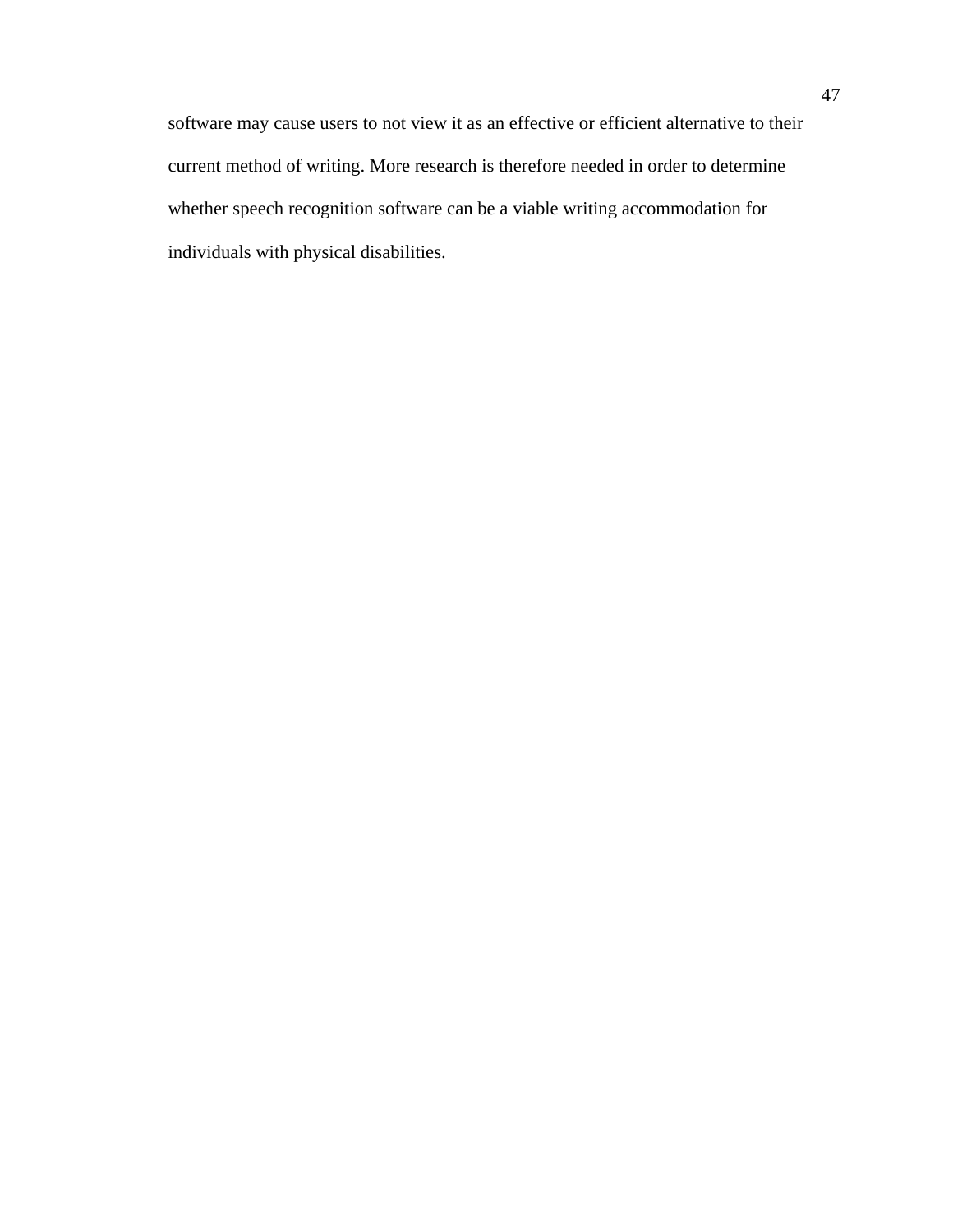#### REFERENCES

- Atkinson, R. C., & Shiffrin, R. M. (1968). Human memory: A proposed system and its control processes. In K. W. Spence & J. T. Spence (Eds.), *The psychology of learning and motivation: Advances in research and theory* (pp. 89-195). New York: Academic Press.
- Baddeley, A. D., & Wilson, B. (1985). Phonological coding and short-term memory in patients without speech. *Journal of Memory and Language, 24*, 490-502.
- Bangert-Drowns, R. L. (1993). The word processor as an instructional tool: A metaanalysis of word processing in writing instruction. *Review of Educational Research, 63*(1), 69-93.
- Barnes, M., Dennis, M., & Hetherington, R. (2004) Reading and writing skills in young adults with spina bifida and hydrocephalus. *Journal of the International Neuropsychological Society, 10,* 655-663.
- Bereiter, C., & Scardamalia, M. (1987). *The psychology of written composition.*  Hillsdale, NJ: Lawrence Erlbaum Associates.
- Berninger, V. W. (1999). Coordinating transcription and text generation in working memory during composing: Automatic and constructive processes. *Learning Disability Quarterly, 22,* 99-112.
- Best, S. J., Heller, K. W., & Bigge, J. L., (2005). *Teaching individuals with physical or multiple disabilities* (5th ed.). Upper Saddle River, NJ: Pearson/Merrill Prentice Hall.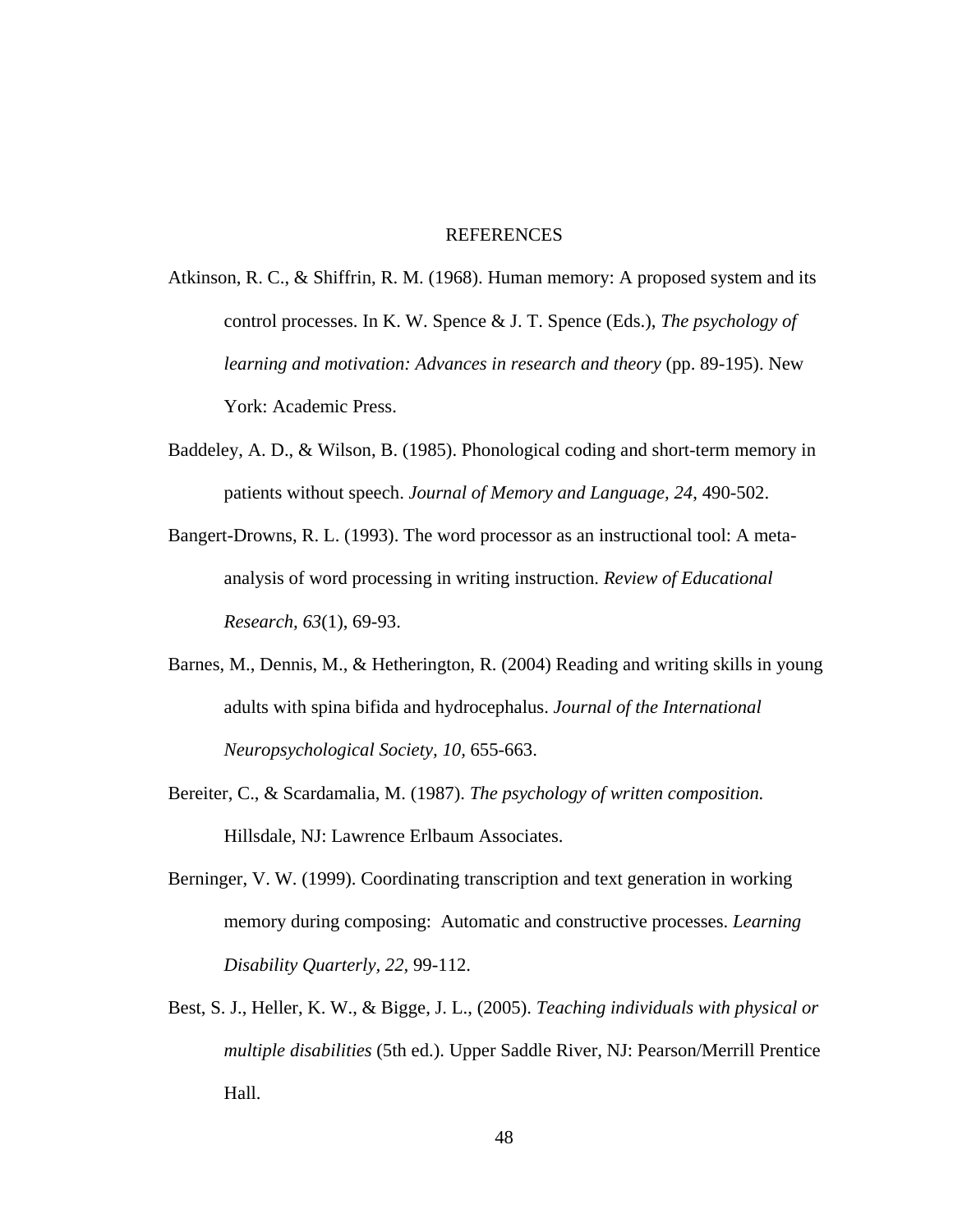- Bourdin, B., & Fayol, M. (2000). Is graphic activity cognitively costly? A developmental approach. *Reading and Writing: An Interdisciplinary Journal, 13,* 183-196.
- Bruce, C., Edmundson, A., & Coleman, M. (2003). Writing with voice: An investigation of the use of a voice recognition system as a writing aid for a man with aphasia. *International Journal of Language & Communication Disorders, 38*(2), 131-148.
- Cavalier, A. R., & Ferretti, R. P. (1996). Talking instead of typing: Alternate access to computers via speech recognition technology. *Focus on Autism & Other Developmental Disabilities, 11,* 79-85. Retrieved June 8, 2005, from the Academic Search Premier database.
- Dale, R. (1999). Content determination in natural language generation. In M. Torrance, & D. Galbraith (Eds.), *Knowing what to write* (pp. 51-64). Amsterdam: Amsterdam University Press.
- De La Paz, S. (1999). Composing via dictation and speech recognition systems: Compensatory technology for students with learning disabilities. *Learning Disability Quarterly, 22*, 173-182.
- De La Paz, S., & Graham, S. (1997). Effects of dictation and advanced planning instruction on the composing of students with writing and learning problems. *Journal of Educational Psychology, 89*, 203-222.
- DuBois, L., Klemm, A., Murchland, S., & Ozols, A. (2004). Handwriting of children who have hemiplegia: A profile of abilities in children aged  $8 - 13$  years from a parent and teacher survey. *Australian Occupational Therapy Journal, 51,* 89-98.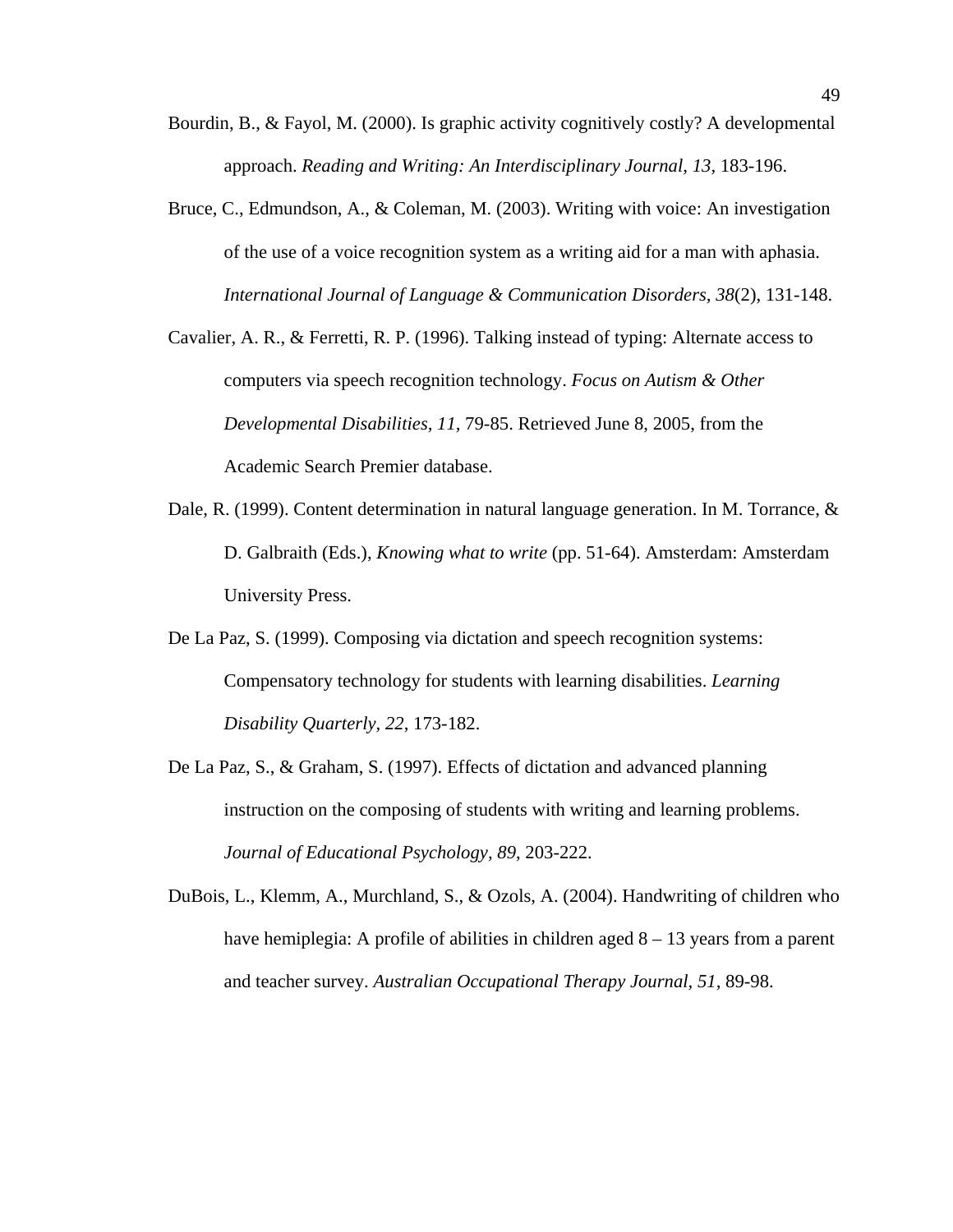- Duhaney, L. M. G., & Duhaney, D. C. (2000). Assistive technology: Meeting the needs of learners with disabilities. *International Journal of Instructional Media, 27*, 393-402.
- Englert, C. S., Wu, X., & Zhao, Y. (2005). Cognitive tools for writing: Scaffolding the performance of students through technology. *Learning Disabilities Research & Practice, 20,* 184-198.
- Feng, J., Karat, C-M, & Sears, A. (2005). How productivity improves in hands-free continuous dictation tasks: Lessons learned from a longitudinal study. *Interacting with Computers, 17,* 265-289.
- Flower, L., & Hayes, J. R. (1981). A cognitive process theory of writing. *College Composition and Communication, 32,* 365-387
- Gardner, H. (1980, December). On becoming a dictator. *Psychology Today, 14,* 14-19.
- Goette, T., & Marchewka, J. T. (1994). Voice recognition technology for persons who have motoric disabilities. *Journal of Rehabilitation, 60(2),* 38-41.
- Golden, S. (2001). *Word prediction and students with LD and severe spelling difficulties*. Unpublished Ed.S. thesis, Georgia State University, Atlanta.
- Graham, S. (1990). The role of production factors in learning disabled students' compositions. *Journal of Educational Psychology, 82*, 781-791.
- Graham, S. & Harris, K. R. (2000). The role of self-regulation and transcription skills in writing and writing development. *Educational Psychologist, 35(1),* 3-12.
- Hayes, J. R., & Flower, L. S. (1987). On the structure of the writing process. *Topics in Language Disorders, 7*(1), 19-30.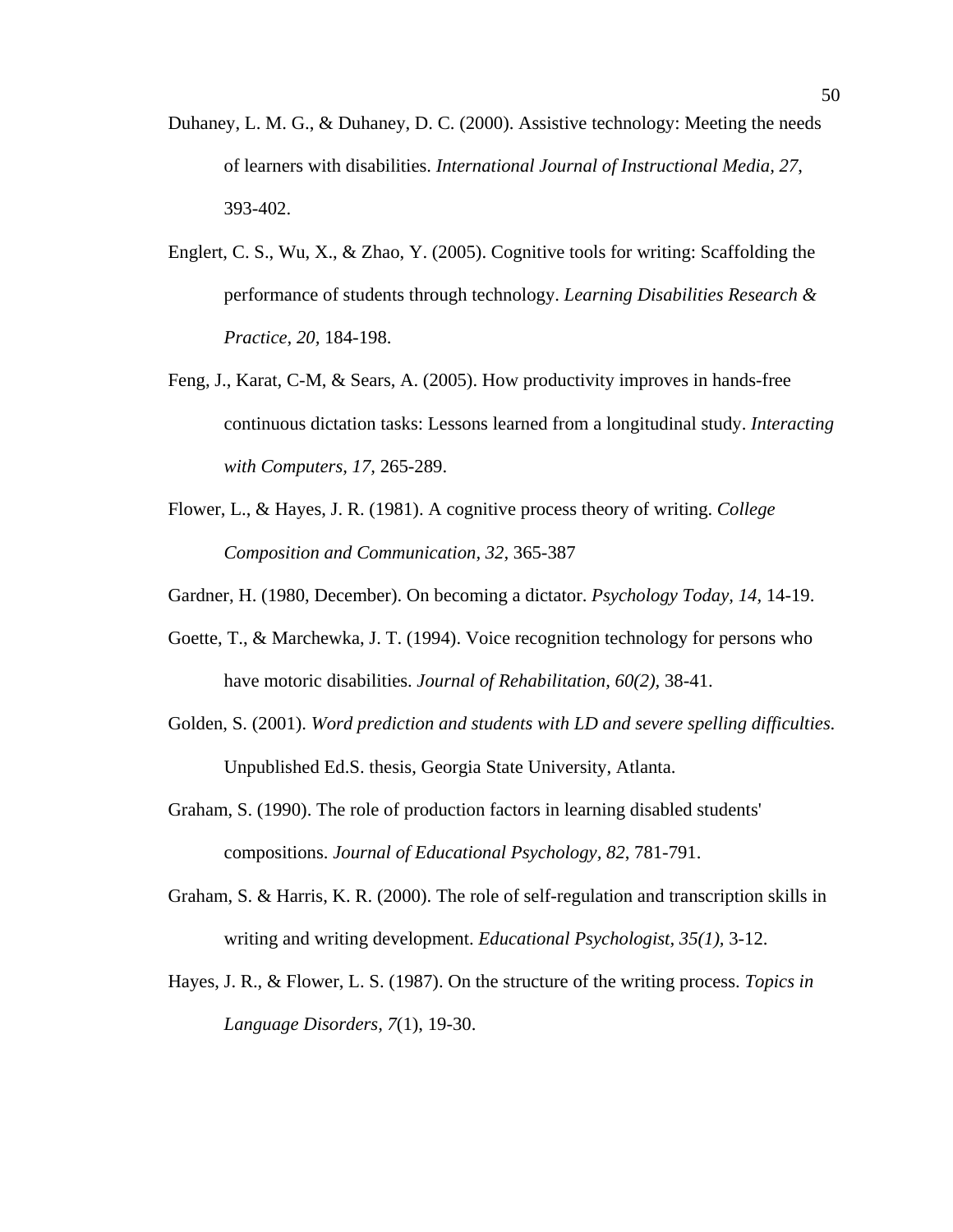- Heller, K. W. (2003). Persons with physical or health disabilities. In R. M. Gargiulo, *Special education in contemporary society: An introduction to exceptionality* (pp. 533-598). Belmont, CA: Wadsworth/Thompson Learning.
- Heller, K. W., Alberto, P. A., Forney, P. E., & Schwartzman, M. N. (1996). *Understanding physical, sensory, and health impairments: Characteristics and educational implications*. Pacific Grove, CA: Brooks/Cole Publishing Company.
- Heller, K. W., & Swinehart-Jones, D. (2003). Supporting the educational needs of students with orthopedic impairments. *Physical Disabilities: Education and Related Services, 22*(1), 3-24.
- Hetzroni, O. E., & Shrieber, B. (2004). Word processing as an assistive technology tool for enhancing academic outcomes of students with writing disabilities in the general classroom. *Journal of Learning Disabilities, 37,* 143-154.
- Higgins, E. L., & Raskind, M. H. (1995). Compensatory effectiveness of speech recognition on the written composition performance of postsecondary students with learning disabilities. *Learning Disability Quarterly, 18*, 159-174.
- Honeycutt, L. (2003). Researching the use of voice recognition writing software. *Computers and Composition, 20,* 77-95.
- Hux, K., Rankin-Erickson, J., Manasse, N., & Lauritzen, E. (2000). Accuracy of three speech recognition systems: Case study of dysarthric speech. *AAC Augmentative and Alternative Communication, 16,* 186-196.
- Kambeyanda, D., Singer, L., & Cronk, S. (1997). Potential problems associated with use of speech recognition products. *Assistive Technology, 9,* 95-101.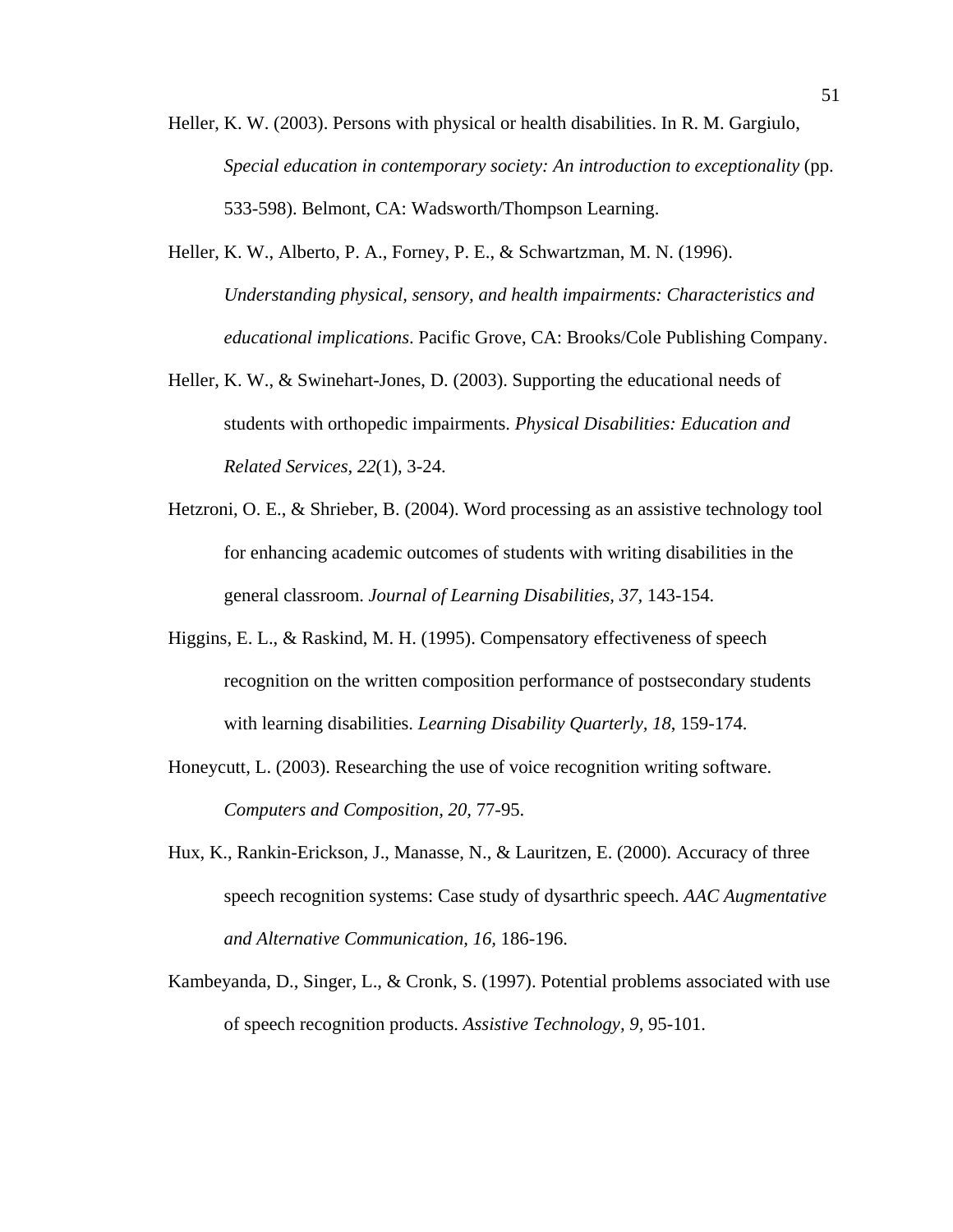- Karat, J., Horn, D. B., Halverson, C. A., & Karat. C. –M. (2000, April). *Overcoming unusabilty: Developing efficient strategies in speech recognition systems*. Poster session presented at CHI 2000, the AMC Conference on Human Factors in Computer Systems, The Hague, Netherlands.
- Kay Elemetrics (1993). Multi-Dimensional Voice Program (MDVP). [Computer program.] Pine Brook, NJ: Author
- Kellogg, R. T. (1996). A model of working memory in writing. In C. M. Levy, & S. Ransdell (Eds.), *The Science of writing: Theories, methods, individual differences, and applications* (pp. 57-71). Mahwah, NJ: Lawrence Erlbaum Associates.
- Koester, H. H. (2001). User performance with speech recognition: A literature review. *Assistive Technology, 13,* 116-130.
- Koester, H. H. (2003). *Abandonment of speech recognition by new users*. Paper presented at the RESNA 26<sup>th</sup> International Annual Conference, Atlanta, GA.
- Koester, H. H. (2004). Usage, performance, and satisfaction outcomes for experienced users of automatic speech recognition. *Journal of Rehabilitation Research & Development, 41,* 739-754.
- Koester, H. H., & Levine, S. P. (1997). Keystroke-level models for user performance with word prediction. *AAC Augmentative and Alternative Communication, 13*, 239-257.
- Koester, H. H., & Levine, S. P. (1998). Model simulations of user performance with word prediction. *AAC Augmentative and Alternative Communication, 14,* 25-35.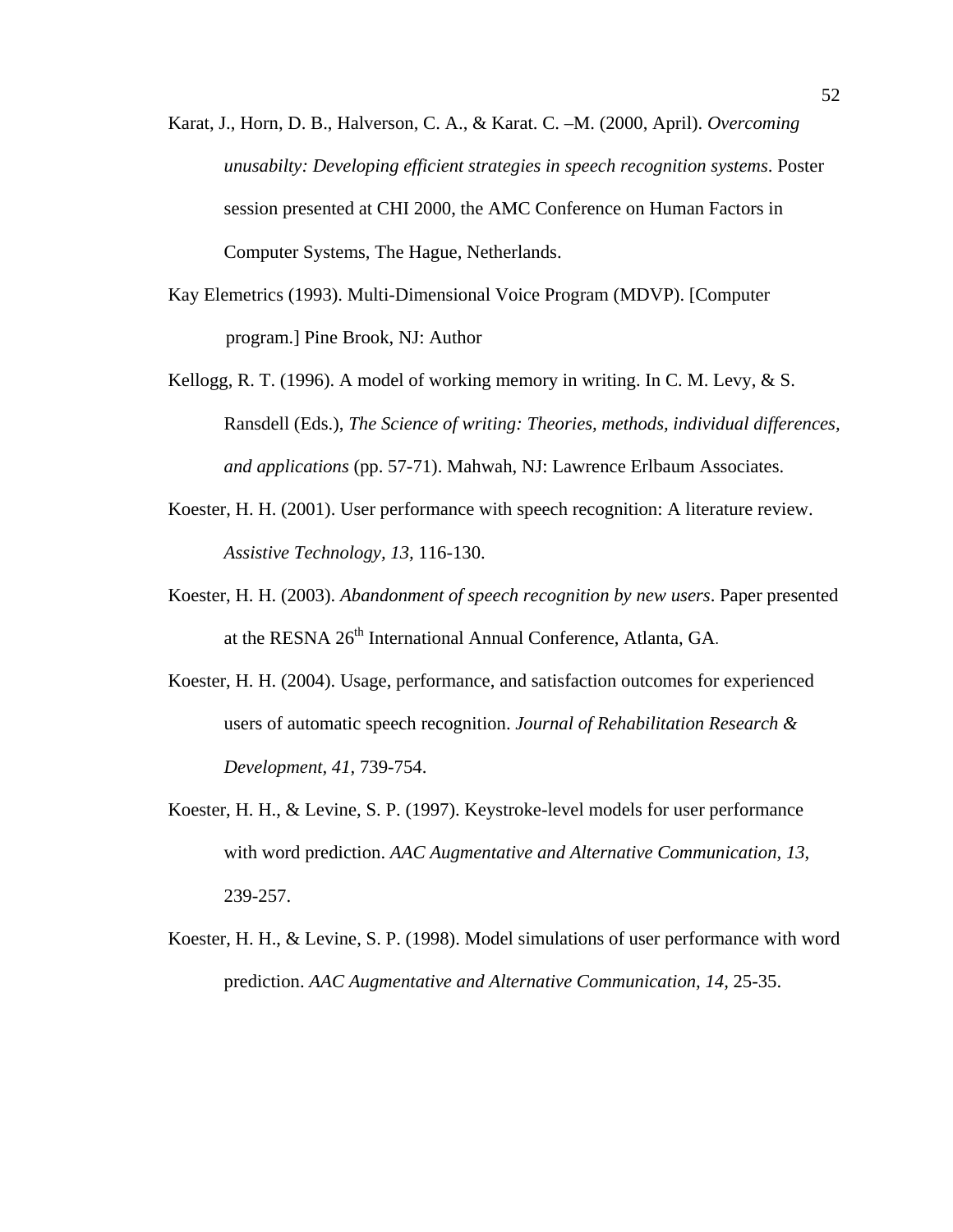- Kotler, A.-L., & Tam, C. (2002). Effectiveness of using discrete utterance speech recognition software. *AAC Augmentative and Alternative Communication, 18,*  137-146.
- Kotler, A.-L., & Thomas-Stonell. (1997). Effects of speech training on the accuracy of speech recognition for an individual with a speech impairment. *AAC Augmentative and Alternative Communication, 13,* 71-80.
- Langone, J., & Willis, C. (1994-1995). Effects of computer-based word processing versus paper/pencil activities on the paragraph construction of elementary students with learning disabilities. *Journal of Learning Disabilities, 31,* 16-26.
- Lewis, R. B., Graves, A. W., Ashton, T. M., & Kieley, C. L. (1998). Word processing tools for students with learning disabilities: A comparison of strategies to increase text entry speed. *Learning Disabilities Research & Practice, 13,* 95-108.
- Lifshitz, H. (1999). Comparison of two methods of teaching word-processing skills to persons with mental retardation. *Education and Training in Developmental Disabilities, 34*, 90-98.
- MacArthur, C. A. (1998a). From illegible to understandable: How word recognition and speech synthesis can help. *Teaching Exceptional Children, July/Aug,* 66-71.
- MacArthur, C. A. (1998b). Word processing with speech synthesis and word prediction: Effects of the dialogue journal writing of students with learning disabilities*. Learning Disability Quarterly, 21,* 151-166.
- MacArthur, C. A. (1999a). Overcoming barriers to writing: Computer support for basic writing skills. *Reading & Writing Quarterly, 15,* 169-192.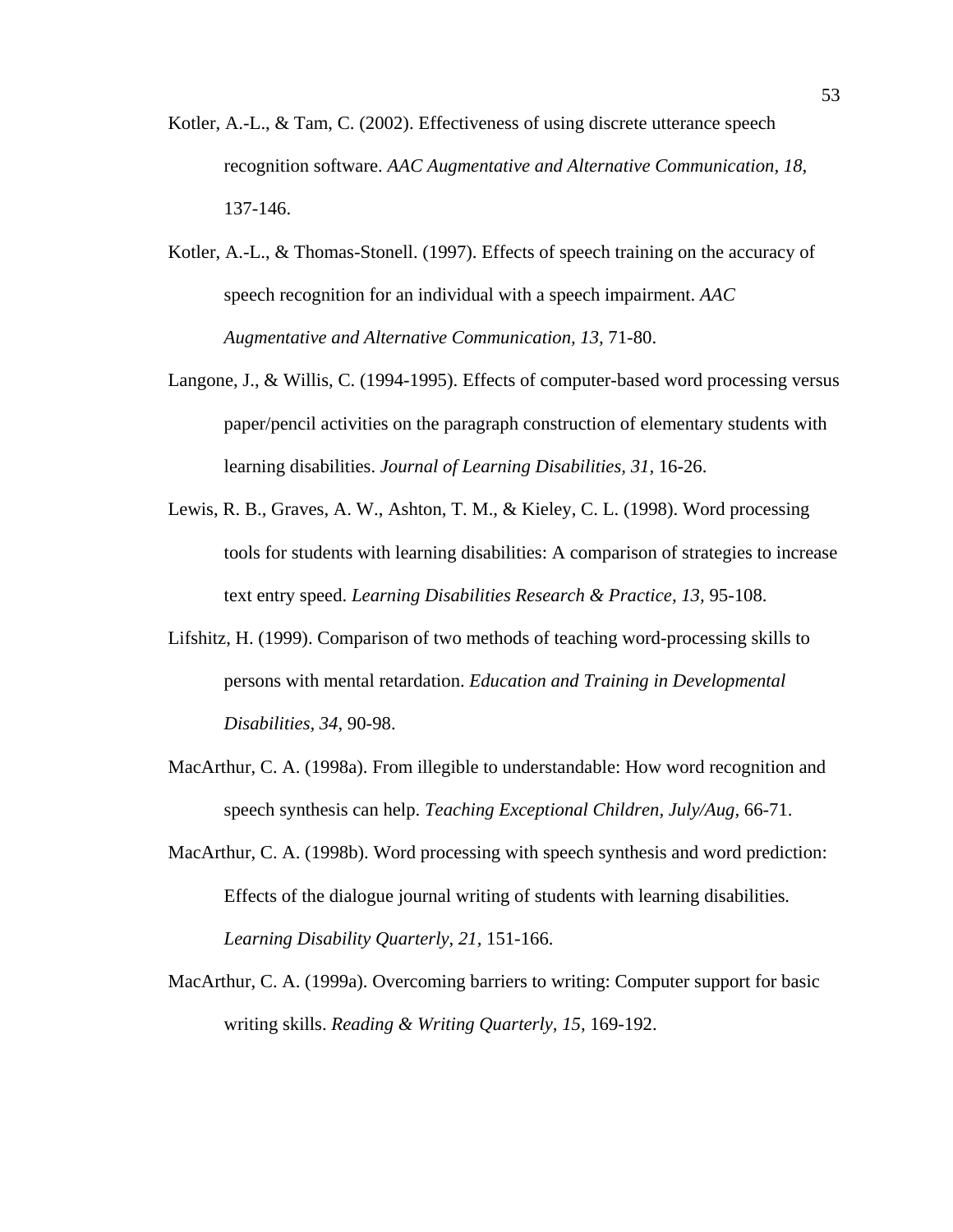- MacArthur, C. A. (1999b). Word prediction for students with severe spelling problems. *Learning Disability Quarterly, 22,* 158-172.
- MacArthur, C. A. (2000). New tools for writing: Assistive technology for students with writing difficulties. *Topics in Language Disorders, 20(4),* 85-100.
- MacArthur, C. A., & Graham, S. (1987). Learning disabled students' composing under three methods of test production: Handwriting, word processing, and dictation. *The Journal of Special Education, 21(3),* 22-42.
- MacArthur, C. A., Schwartz, S. S., & Graham, S. (1991). A model for writing instruction: Integrating word processing and strategy instruction into a process approach to writing. *Learning Disabilities Research & Practice, 6,* 230-236.
- MacArthur, C. A., & Shneiderman, B. (1986). Learning disabled students' difficulties in learning to use a word processor: Implications for instruction and software evaluation. *Journal of Learning Disabilities, 19,* 248-253.
- Male, M. (1997). *Technology for inclusion: Meeting the special needs of all students* (3<sup>rd</sup> ed.). Boston: Allyn and Bacon.
- Male, M. (2003). *Technology for inclusion: Meeting the special needs of all students* (4<sup>th</sup> ed.)*.* Boston: Allyn and Bacon.
- Merbler, J. B., Hadadian, A., & Ulman, J. (1999). Using assistive technology in the inclusive classroom*. Preventing School Failure, 34,* 113-118.
- Mezei, P., & Heller, K.W. (2004). Evaluating word prediction software for students with physical disabilities. *Journal of Physical Disabilities and Related Services, 23(2),*  96-113.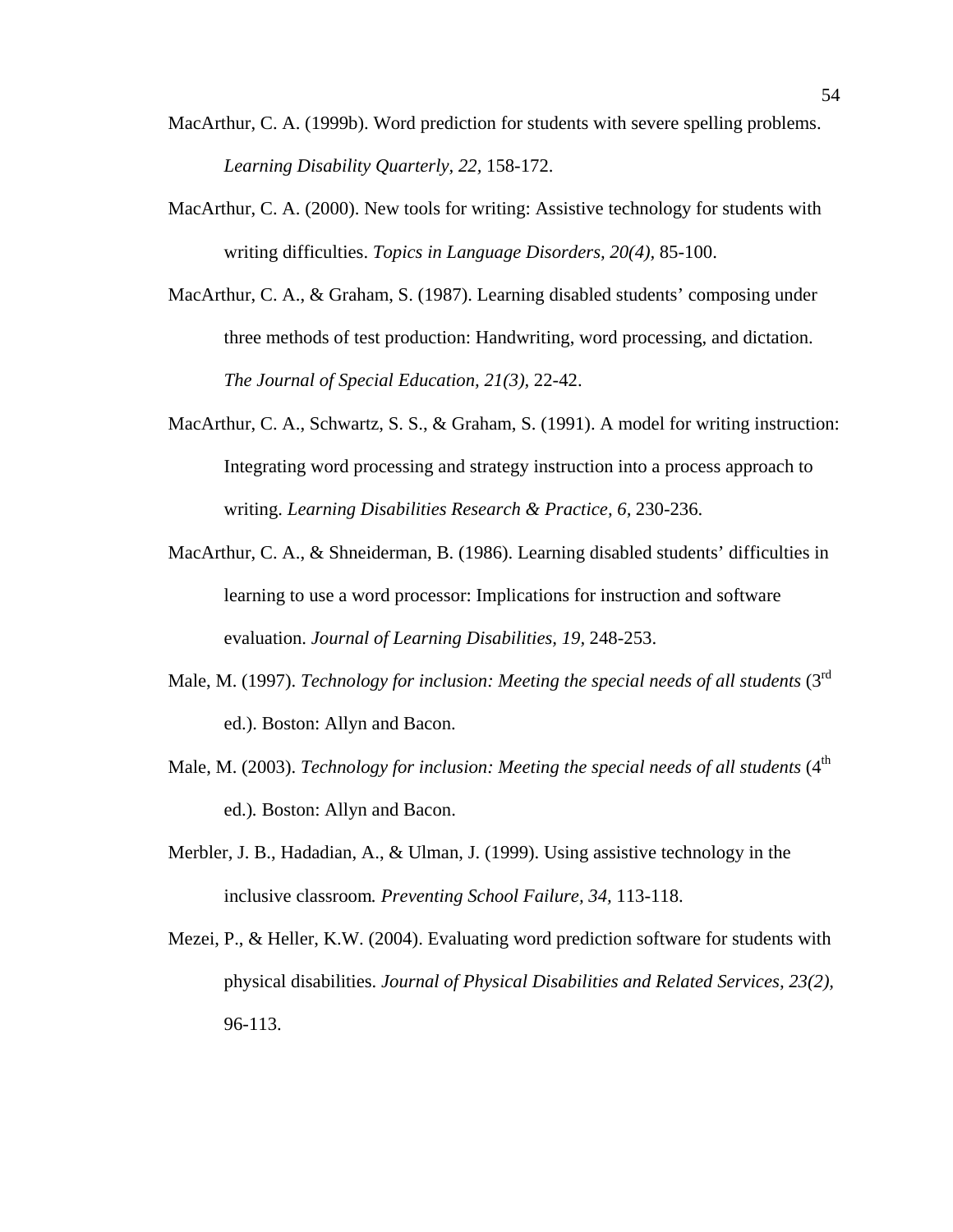- Outhred, L. (1989). Word processing: Its impact on children's writing. *Journal of Learning Disabilities, 22,* 262-264.
- Reece, J. E., & Cumming, G. (1996). Evaluating speech-based composition methods: Planning, dictation and the listening word processor. In C. M. Levy, & S. Ransdell (Eds.), *The Science of writing: Theories, methods, individual differences, and applications* (pp.361-380). Mahwah, NJ: Lawrence Erlbaum Associates.
- Rhodes, L. K., Dudley-Marling, C. C., & Mowder, B. A. (1986). Intervention strategies for developing student reading and writing fluency. *Journal for Remedial Education and Counseling, 2,* 256-262.
- Rosen, K., & Yampolsky, S. (2000). Automatic speech recognition and review of its functioning with dysarthric speech. *AAC Augmentative and Alternative Communication, 16,* 48-60.
- Sandberg, A. D. (2001). Reading and spelling, phonological awareness, and working memory in children with severe speech impairments: A longitudinal study. *AAC Augmentative and Alternative Communication, 17*, 11-26.
- Shaer, C. (1997). The infant and young child with Spina Bifida: Major medical concerns. *Infants and Young Children, 9*(3), 13-25.
- Strum, J., & Koppenhaver, D. A. (2000). Supporting writing development in adolescents with developmental disabilities. *Topics in Language Disorders, 20*, 73-92.
- Tumlin, J., & Heller, K. W. (2004). Using word prediction software to increase typing fluency with students with physical disabilities. *Journal of Special Education Technology, 19*(3), 5-14.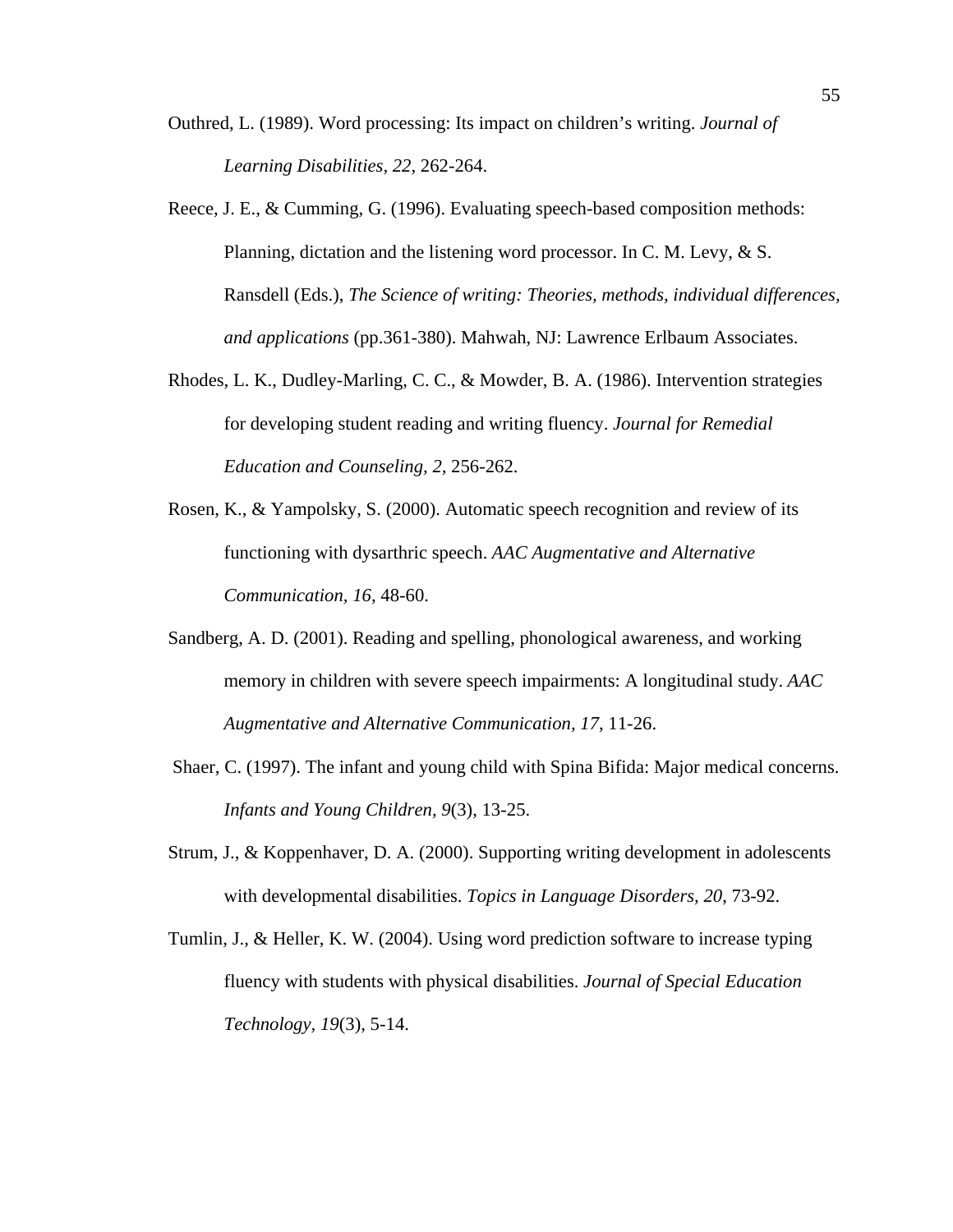Wetzel, K. (1996). Speech-recognizing computers: A written-communication tool for students with learning disabilities. *Journal of Learning Disabilities, 29,* 371-380.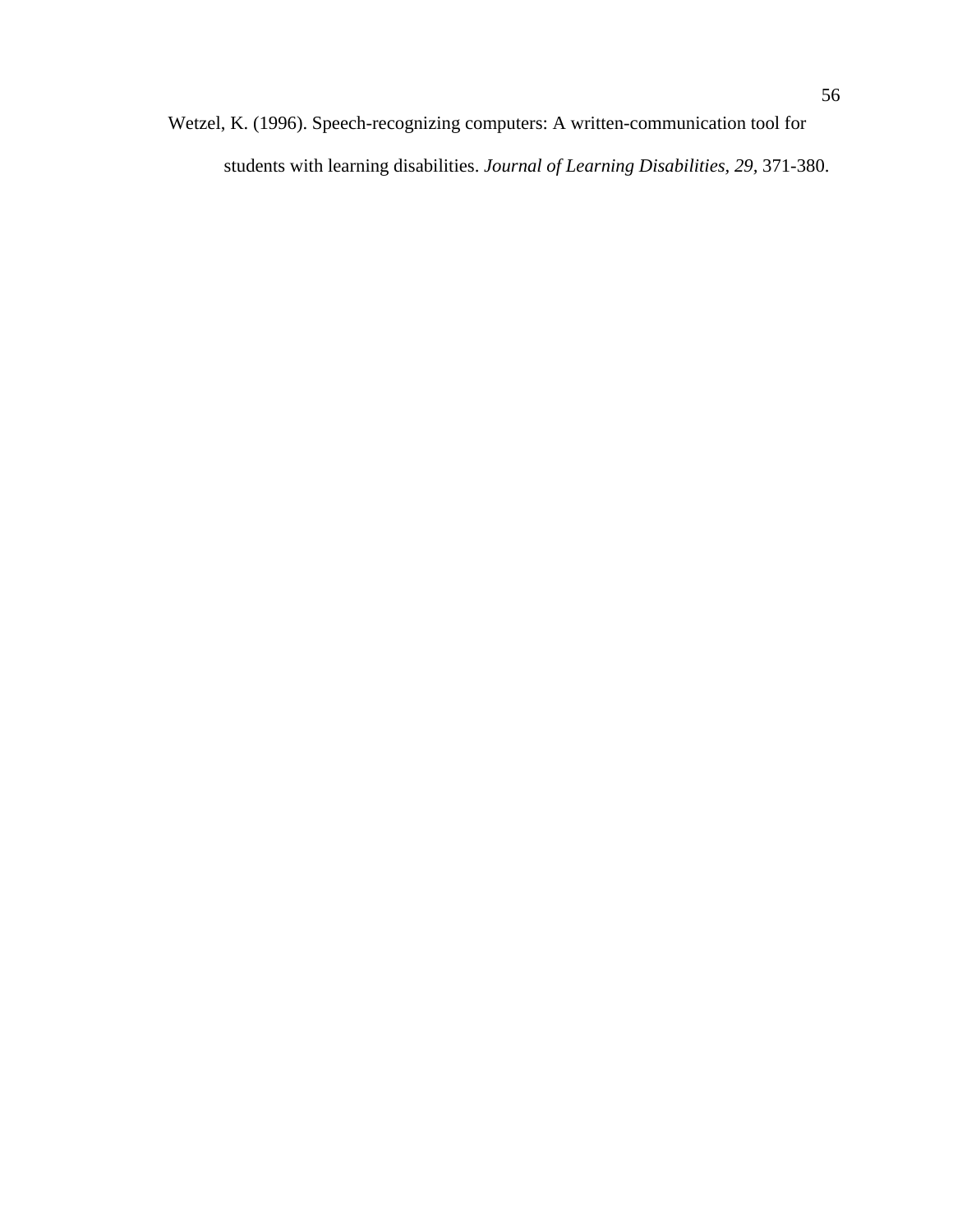### CHAPTER 2

# USING SPEECH RECOGNITION SOFTWARE TO INCREASE WRITING FLUENCY FOR INDIVIDUALS WITH PHYSICAL DISABILITIES

Statement of the Problem

 It is important for individuals to be able to write efficiently and accurately in school and life activities. Students with physical disabilities often have difficulties writing efficiently due to decreased motor control in their hands. Handwriting is often not an option, and typing rate can be extremely slow. Writing accuracy also can be affected by poor spelling performance (Sandberg, 2001) and extraneous motor movements, which can cause unintended keystrokes (Best, Heller, & Bigge, 2005). Although there are several different adaptations and assistive technology interventions available, many of them result in dependence on another person or may not increase both writing rate and accuracy. One type of assistive technology that may increase both rate and accuracy of written production for students with physical disabilities is speech recognition software. *Impact of Physical Disabilities on Writing*

 There are many types of physical disabilities that may affect written production rate and accuracy. Individuals with physical disabilities, such as cerebral palsy, spina bifida, and degenerative diseases, may have motor coordination issues. These motor issues make handwriting and typing slow, inefficient, or not possible. Fine motor coordination problems may lead to reduced mobility in the hands and fingers and cause problems with producing written work. Unintended motor patterns may cause individuals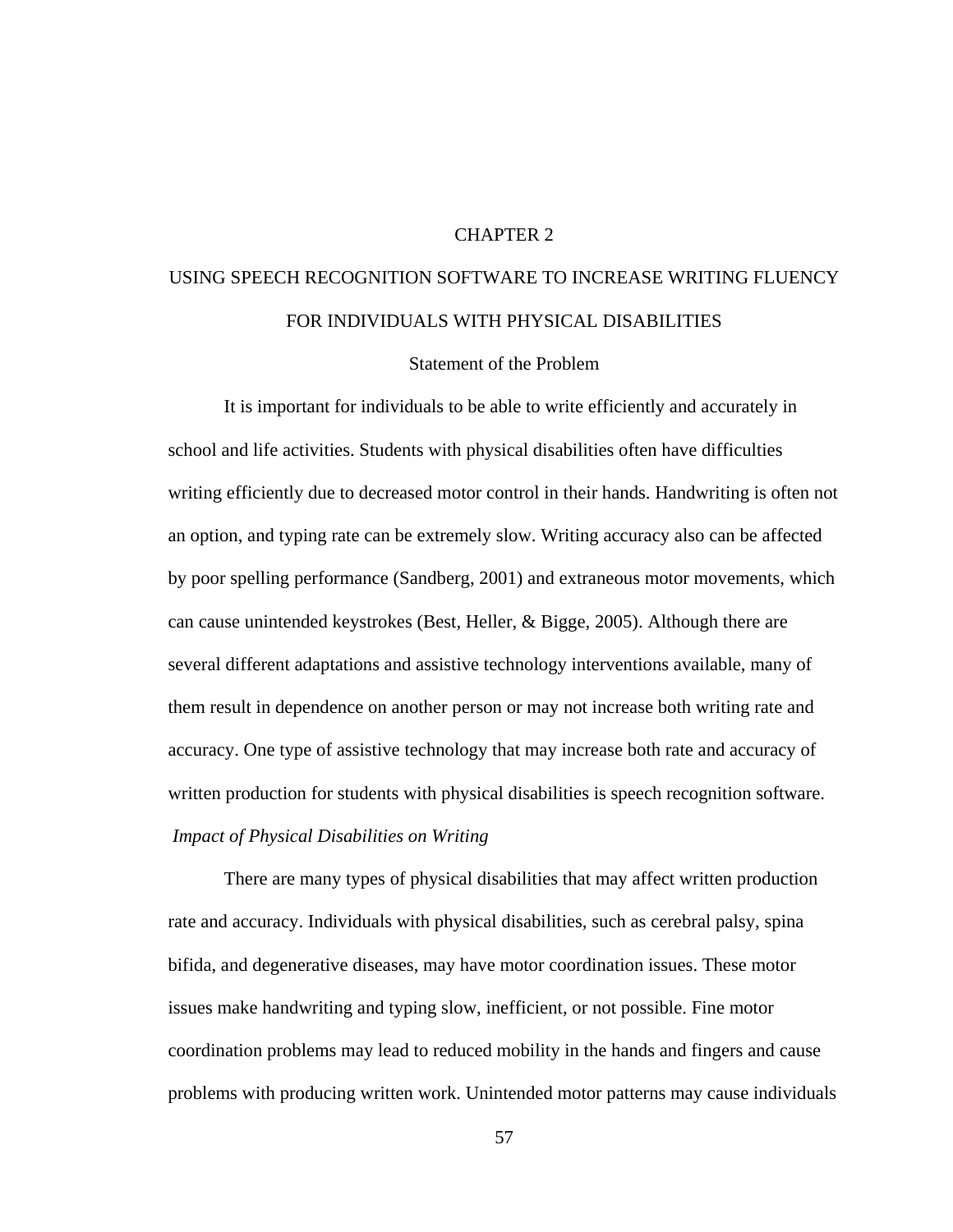with physical disabilities to have difficulty controlling movement and reaching an intended target, such as a piece of paper or a keyboard. This can cause a decrease in rate and an increase in errors when producing written work. Limited range of motion may make it difficult for the individual to access the materials. Muscle fatigue, endurance, and weakness are other physical characteristics that accompany some physical disabilities, decreasing the rate at which individuals can produce work and the amount of work they can produce. Medical side effects can cause lack of attention to the task or fatigue and therefore also have implications on writing. Finally, if the physical task is so great that it is difficult for the individual, impeded concentration can negatively affect typing rate and accuracy.

 In addition to the physical issues with writing, sometimes there are also associated cognitive or learning issues that accompany physical disabilities that can affect writing. Mental retardation sometimes is present in individuals with cerebral palsy and spina bifida. This affects cognitive abilities, which can affect writing. Learning issues, such as auditory or visual processing and perceptual issues also can affect writing. Issues of organization, attention, memory, unbalanced cognitive load, transcribing, thinking about spelling, mechanics, and syntax are common problems that individuals with physical disabilities and learning issues experience (Best et al., 2005; MacArthur, 2000; Sandberg, 2001; Shaer, 1997). Working memory also may be affected when a physical disability is present. This occurs when the student has to direct his attention towards controlling motor movements needed to access a keyboard or to write by hand, while at the same time trying to compose written work. The attention needed to control the motor movements may interfere with the ability of the student to effectively maintain his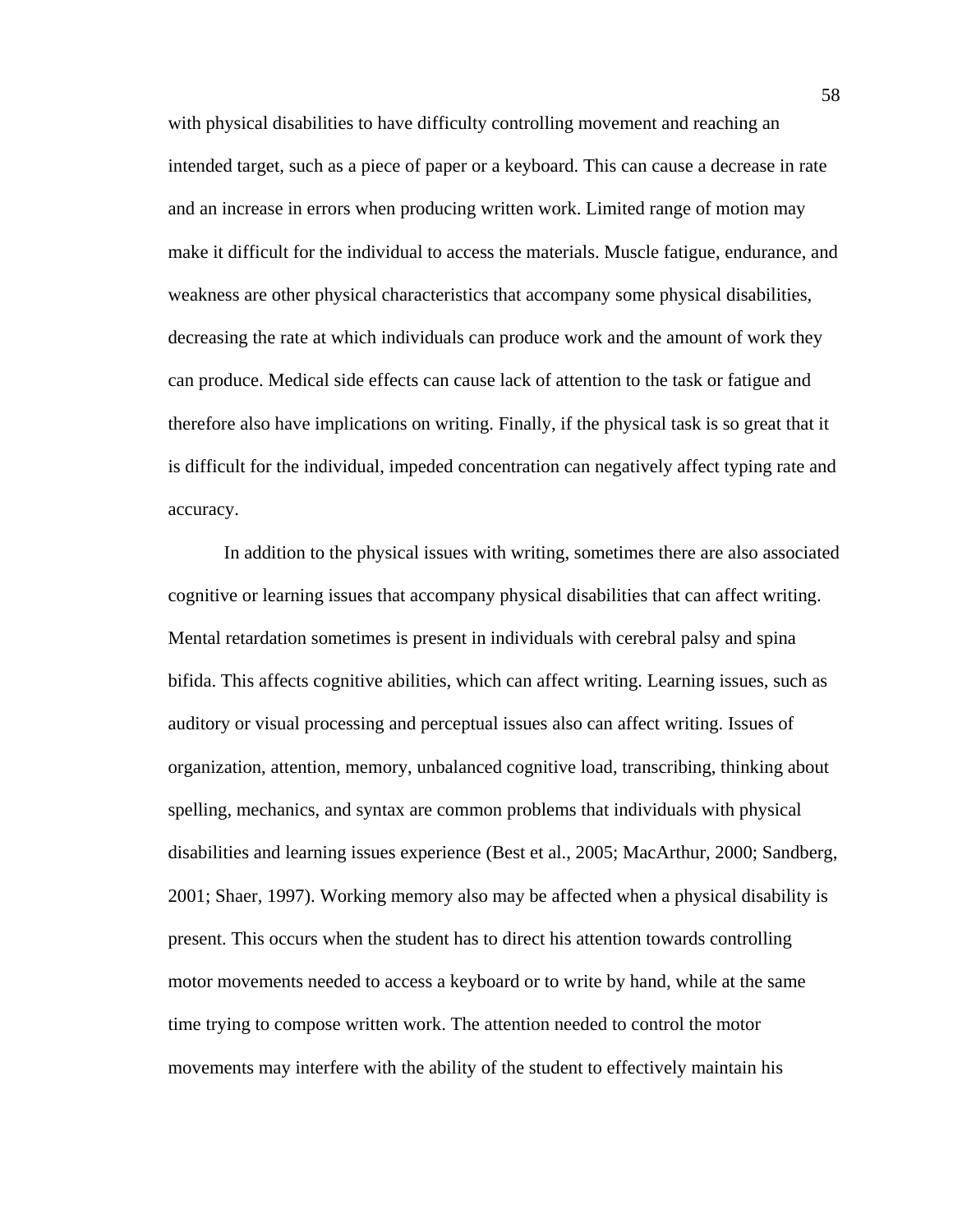thoughts in working memory (Bourdin & Fayol, 2000). All of these learning issues, along with the physical aspect of writing, can result in thoughts being lost (De La Paz, 1999).

 Due to the physical and learning issues that can be related to physical disabilities, it is apparent that rate and accuracy of writing can be affected. Rate and accuracy are important components of writing. The physical disabilities that cause the slow rate can make writing difficult. The faster an individual can input information, the more work he can complete in a given amount of time. If the rate of production is hampered by a disability, the individual will produce less and therefore fall behind in work completion. Accuracy is important because it is related to the need for revisions. If written work has multiple errors or needs substantial revision, that takes time and, paired with a slow rate due to a physical disability, can be quite laborious.

#### *Adaptations and Assistive Technology Interventions*

 There are several types of adaptations and assistive technologies (AT) that may be used to increase written production rate and accuracy. In order to make writing more accessible to students with physical disabilities, different solutions are available. Options such as adapting writing instruments, choosing different types of paper, or using slant boards can improve handwriting ability. Dictating to a scribe can help individuals produce their work at a much faster rate (De La Paz, 1999); however, it makes the writer dependent on another person to complete the work (MacArthur & Cavalier, 2004). Another option is using assistive technology, such as word processors, word processors with alternate access, or word prediction software.

Students for whom handwriting is not an option often use word processors (Bangert-Drowns, 1993). Using word processing can pose both advantages and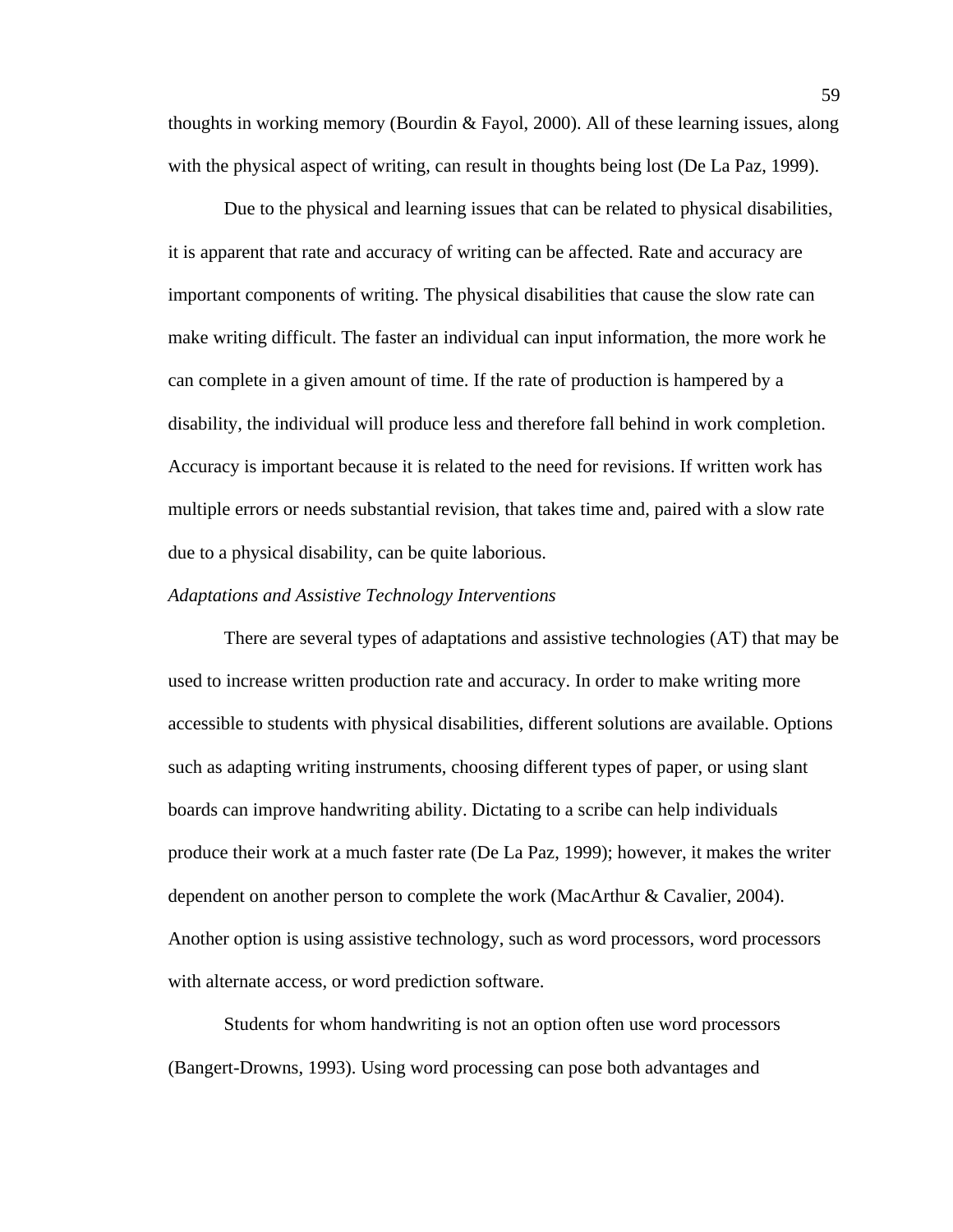disadvantages for individuals with physical disabilities. Advantages can include access to spell and grammar check, which may assist some users in recognizing errors (Hetzroni  $\&$ Shrieber, 2004). Readability of the product and motivation when writing using a word processor can improve (Hetzroni & Shrieber). MacArthur and Shneiderman (1986) indicated that benefits of word processing include production of a neat copy, easy editing and revision, and removal of the physical aspect of handwriting, which can be difficult. However, disadvantages also exist for word processing. Using word processing requires inputting the information into the program, and keyboarding is often difficult or inefficient for individuals with physical disabilities. Using word processing also requires instruction on the use of its components and accessories, which some instructors neglect to recognize (MacArthur, Schwartz, & Graham, 1991).

Because the standard keyboard is often difficult for individuals with physical disabilities to use, additional adaptations may be necessary for an individual to utilize word processing effectively and efficiently. Alternate access with word processing can include the use of mouth sticks, alternative keyboard arrangement (such as DVORAK), alternate keyboards, and use of on-screen keyboards. Most individuals without disabilities utilize the direct select method of keyboarding (i.e., they make contact with the keys on the keyboard, typically using all ten fingers). However, individuals with physical disabilities may need modifications for direct select, such as using a mouth stick on a standard keyboard. If direct select is not possible, alternate methods of selection, such as scanning, are available. Although using alternate access can improve access to the word processor and computer, some of these solutions are user-specific and cannot easily transfer to different computers or environments.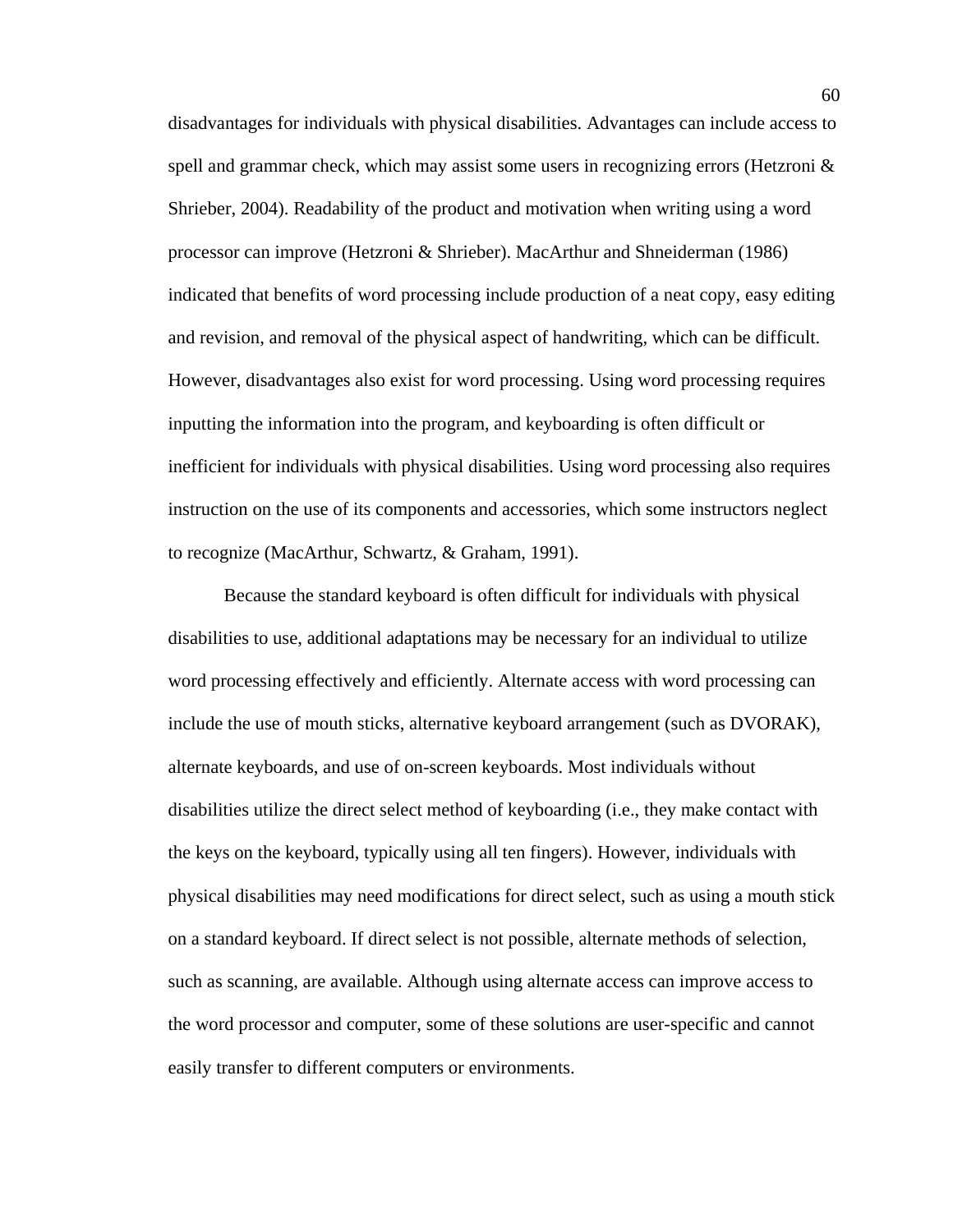Another writing option for individuals with physical disabilities is the use of word prediction software (Tumlin & Heller, 2004). Most word prediction programs can be used with any word processor, with the user typing in a window separate from the word processor. As the user types, the program begins predicting the word and provides a list from which the desired word can be selected. The user can then select the word by either clicking on it with the mouse or by typing the number of the corresponding word. If the correct word is not in the list, the user continues to type and the list of predicted words changes accordingly. When the user types a period or presses enter, the sentence is transferred from the word prediction software to the word processor (MacArthur, 1999a, 1999b). Because word prediction theoretically decreases the number of keystrokes needed to type a word, it can improve the rate of production for individuals with physical disabilities. However, it should be noted that if the word prediction program incorrectly predicts the user's intended word by not displaying the target word, it may take longer and require more effort to have the desired word displayed. MacArthur (1998a, 1998b) stated that word prediction could support correct spelling as well as expand the use of vocabulary. Lewis, Graves, Ashton, and Kieley (1998) assessed students' writing and found that students with learning disabilities could handwrite the fastest, with word prediction next, and typing in a word processor last. They reported that teachers believed that for more advanced typists, word prediction software slowed down their typing rate. Tumlin and Heller also found this for individuals with physical disabilities.

 The assistive technology solutions discussed have included access to the computer still using keyboard modifications. However, it is sometimes necessary to utilize access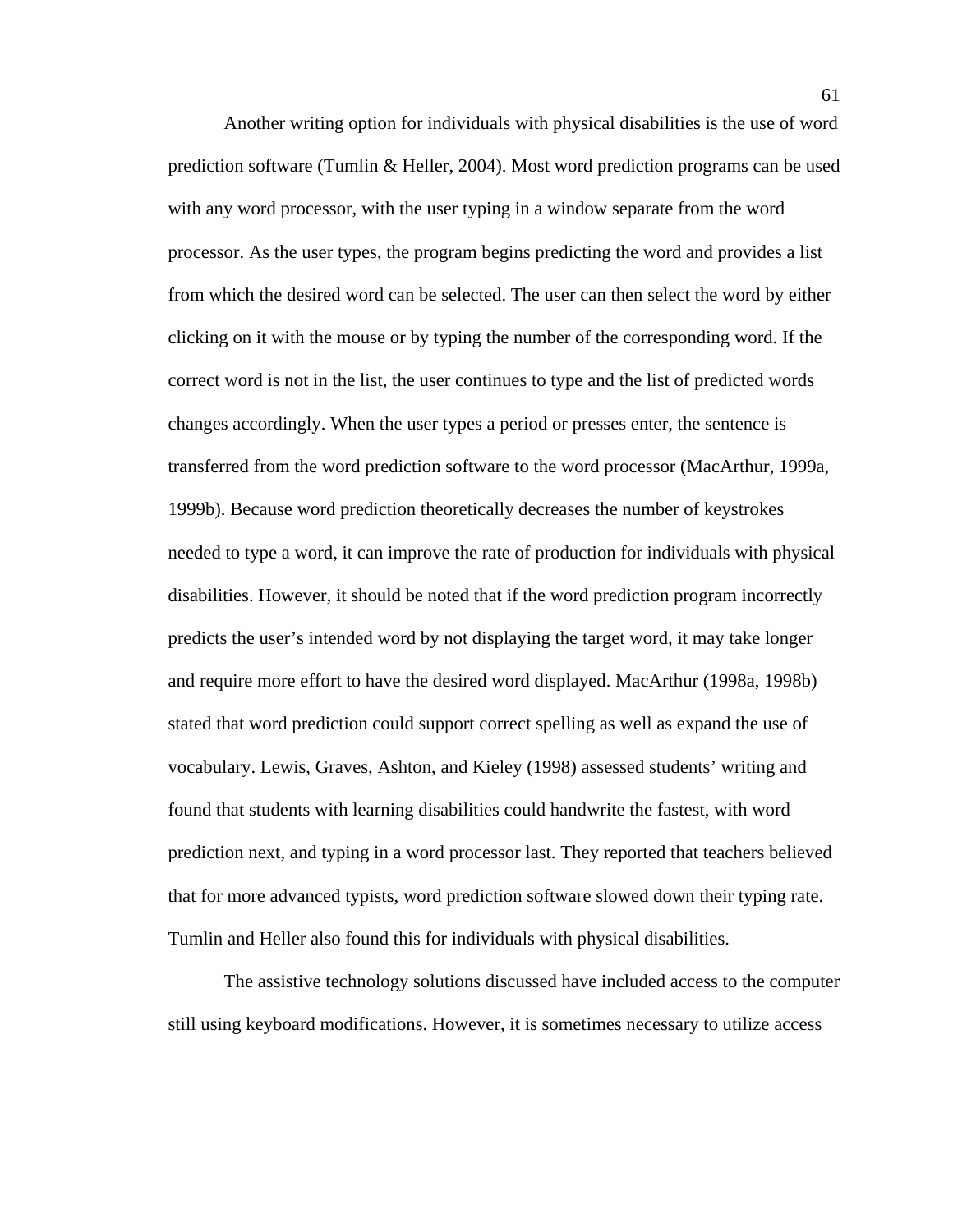that does not require as much physical manipulation. One such option that has recently become available is speech recognition software.

## *Speech Recognition Software*

 Speech recognition software, which provides hands-free access to the computer, was developed to facilitate the production of written work (Kotler & Thomas-Stonell, 1997). As the user speaks into a microphone, the words are transformed into text on the screen. According to Bruce, Edmundson, and Coleman (2003), using speech recognition software allows individuals to "circumvent" spelling and writing difficulties. Most literate adults without disabilities typically write  $15 - 25$  words per minute and can speak at 125 – 160 words per minute (De La Paz, 1999; Feng, Karat, & Sears, 2005). Speech recognition software, therefore, has the ability to transcribe speech significantly faster than handwriting (De La Paz). Speech recognition software has the potential to make writing more efficient and accurate for individuals with physical disabilities, but it also has some limitations that users must consider.

 Speech recognition allows users to bypass the mechanics of writing and loss of ideas in the transcription process (De La Paz, 1999). Speaking is faster and less laborious than manual text entry and is less fatiguing (Koester, 2001). Although speech recognition can decrease the load on working memory by removing the transcription of thoughts into written words, Koester (2001) discussed potential memory burdens associated with the use of speech recognition. The commands and special words and formats that are necessary when using speech recognition software can add additional cognitive load to speech recognition use.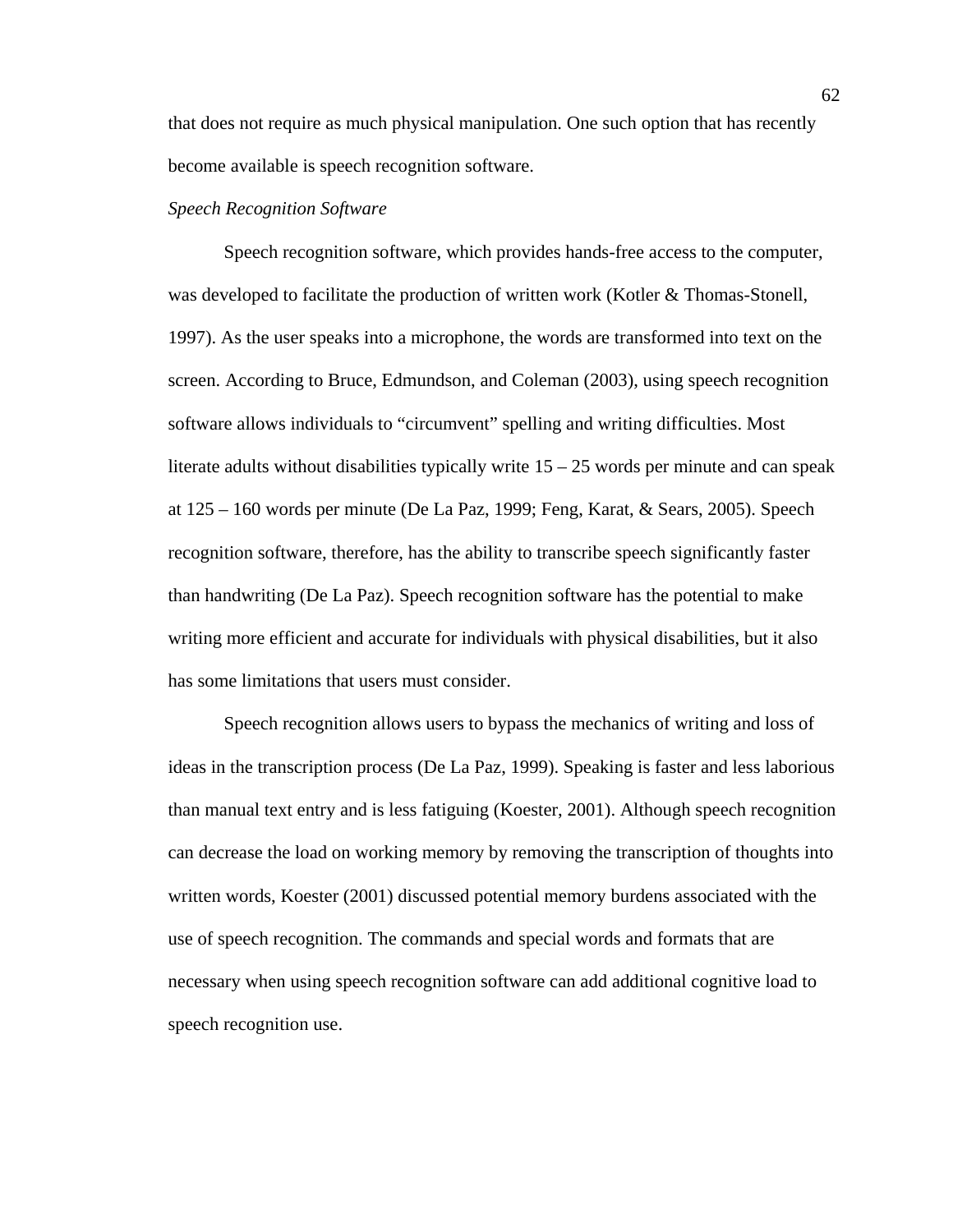Speech recognition also requires training to reach an acceptable level of recognition accuracy. Recognition accuracy is important because some researchers have found that speech recognition software can be difficult to use because some users spend so much time correcting errors that it becomes inefficient (Karat, Horn, Halverson, & Karat (2000). Higgins and Raskind (1995) noted that it took participants with learning disabilities in their study an average of six hours to learn the system. In Kotler and Tam's (2002) study, because of low recognition accuracy, ranging from 62% to 84%, the authors noted that the participants with physical disabilities and intelligible speech had to "generate double the number or utterances to produce the required text" (p. 143) due to error correction.

 Improved rate of input is one of the potential benefits of speech recognition. Once recognition accuracy is acceptable, the rate of writing can increase. Koester (2004) found that for individuals with physical disabilities who typed slower than 15 words per minute, speech recognition helped improve their text entry rate. However, for individuals who were faster typists, speech recognition may not improve rate. Koester (2003) collected data on text entry rate and recognition accuracy. In the dictation phase, Koester (2003) measured the recognition accuracy. In the correction phase, she was able to obtain a true measurement of the participant's text entry rate because it calculated the time required to correct recognition errors. Initial recognition accuracy averaged 86% (range 69 - 95%), and after four to six weeks averaged 83% (range 60 - 99%). Initial text entry rate, calculated in words per minute, averaged 16.9 words per minute (range 1.9 – 39.0) and after four to six weeks, averaged 19.8 words per minute (range  $1.5 - 72.6$ ). At a sixmonth follow up, however, only one out of the eight participants was still using speech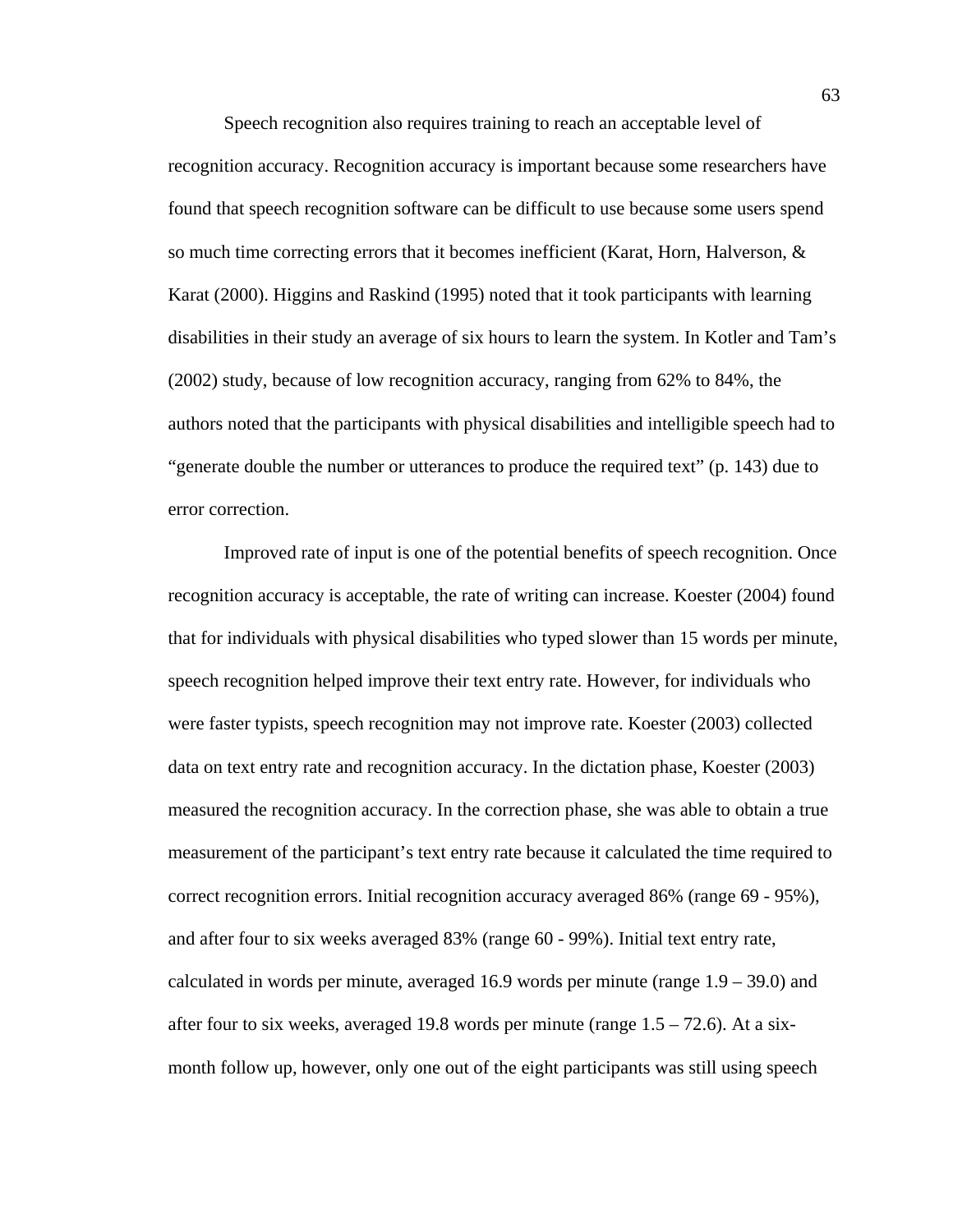recognition. Out of eight participants, two discontinued use due to technical problems using speech recognition; four students preferred using a standard keyboard with various methods of access; and one discontinued use due to personal problems.

 Karat et al. (2000) indicated that when keyboarding, it takes an average of three seconds to repair an error, compared to at least 25 seconds to repair speech recognition errors for individuals without disabilities. When measuring corrected words per minute (text entry and editing) of individuals without disabilities, Karat et al. found that due to the time it took to correct dictation errors as opposed to the time it took to correct typing errors, typing was more efficient, yielding 32 corrected words per minute, as opposed to 14 corrected words per minute using speech recognition. Karat et al. discovered that as individuals became more proficient users of speech recognition, they tended to use more multimodal means of error correction (i.e., using the keyboard and/or mouse in addition to speech commands to repair errors). Feng et al. (2005) found that as participants became more experienced with the software, their productivity increased. However, Koester (2003) found the opposite, citing inconsistent and variable performance with speech recognition. Koester (2003) indicated that only three out of seven participants with physical disabilities improved their text entry rate over a six-week period and only two out of seven participants improved their recognition accuracy over six weeks.

 Finally, Honeycutt (2003) stated that speech recognition should only be used in first draft writing because it is the easiest stage of writing and students do not have to edit as they dictate. The research supports this, indicating that users spend a tremendous amount of time editing their work when using speech recognition software (Feng et al., 2005; Karat et al., 2000; Koester, 2004; Kotler & Tam, 2002). Honeycutt (2003) also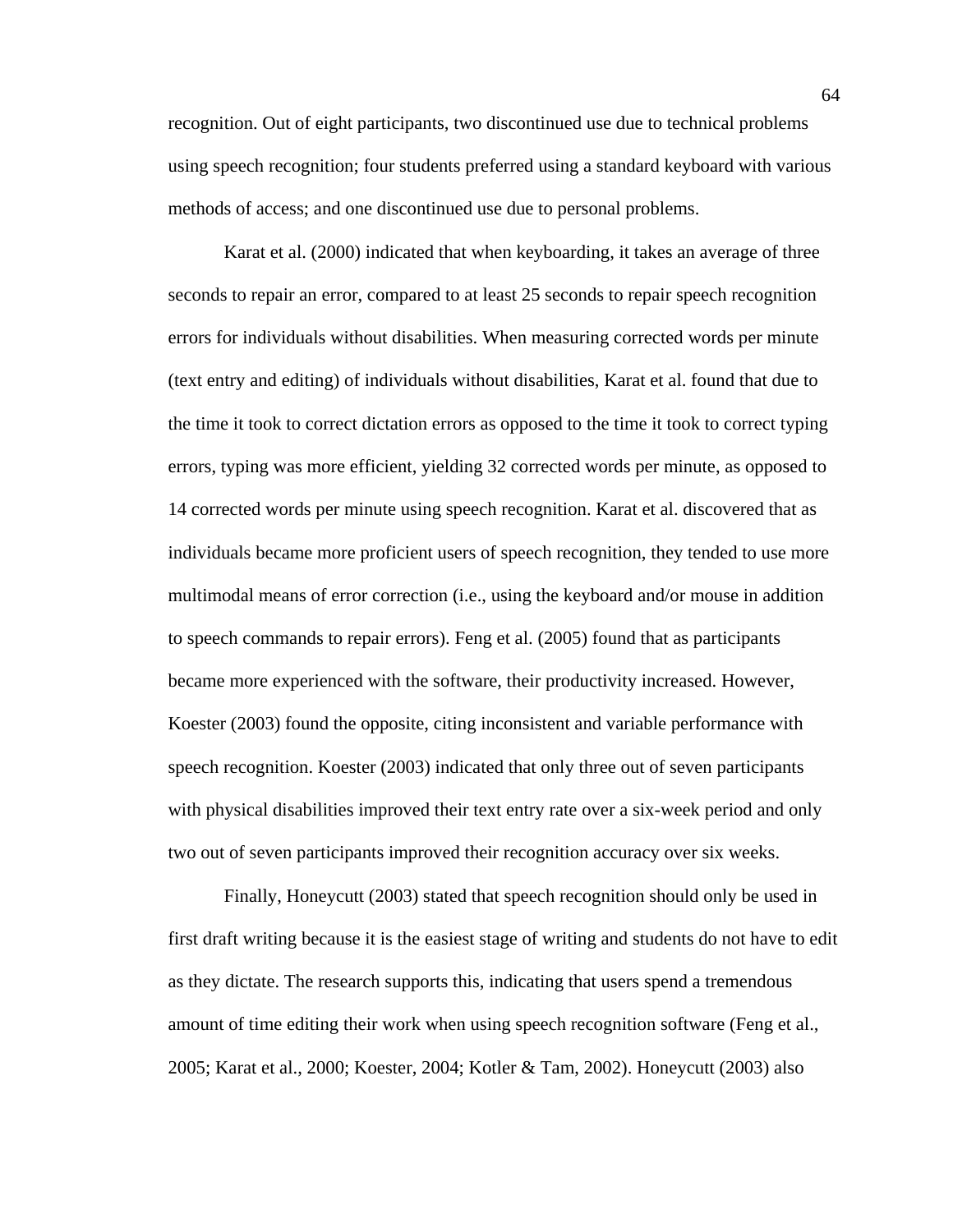discussed the importance of planning, stating that writers who have time to plan prior to writing produce more organized documents. Others (De La Paz & Graham, 1997; Higgins & Raskind, 1995; Reece & Cumming, 1996; Wetzel, 1996) have found that planning prior to writing can improve the quality of work produced using speech recognition software.

 Given the potential benefits of speech recognition software for individuals with physical disabilities, it is thought that it could have a positive impact on the writing access of these individuals because it takes the physical component out of writing. Providing instruction on the use of speech recognition software could lead to writing becoming more accessible and efficient for writers with physical disabilities. This is especially the case with first draft writing where students do not have to contend with error correction caused by the speech recognition software misinterpreting what they say. However, because recognition errors can be made with speech recognition software, the accuracy of the written product could be affected. More research is needed to determine the best method to assist individuals with physical disabilities to write efficiently and accurately.

### Purpose

The purpose of this study was to compare the effects of speech recognition software to word processing across written production rate (fluency) and accuracy on first draft writing. Also of interest was the length of the draft, the type of errors participants made, and the students' ability to recognize errors and recall what they intended to write when they identified mistakes in their writing. Because speech recognition offers handsfree access to a computer, it may aid individuals with physical disabilities in improving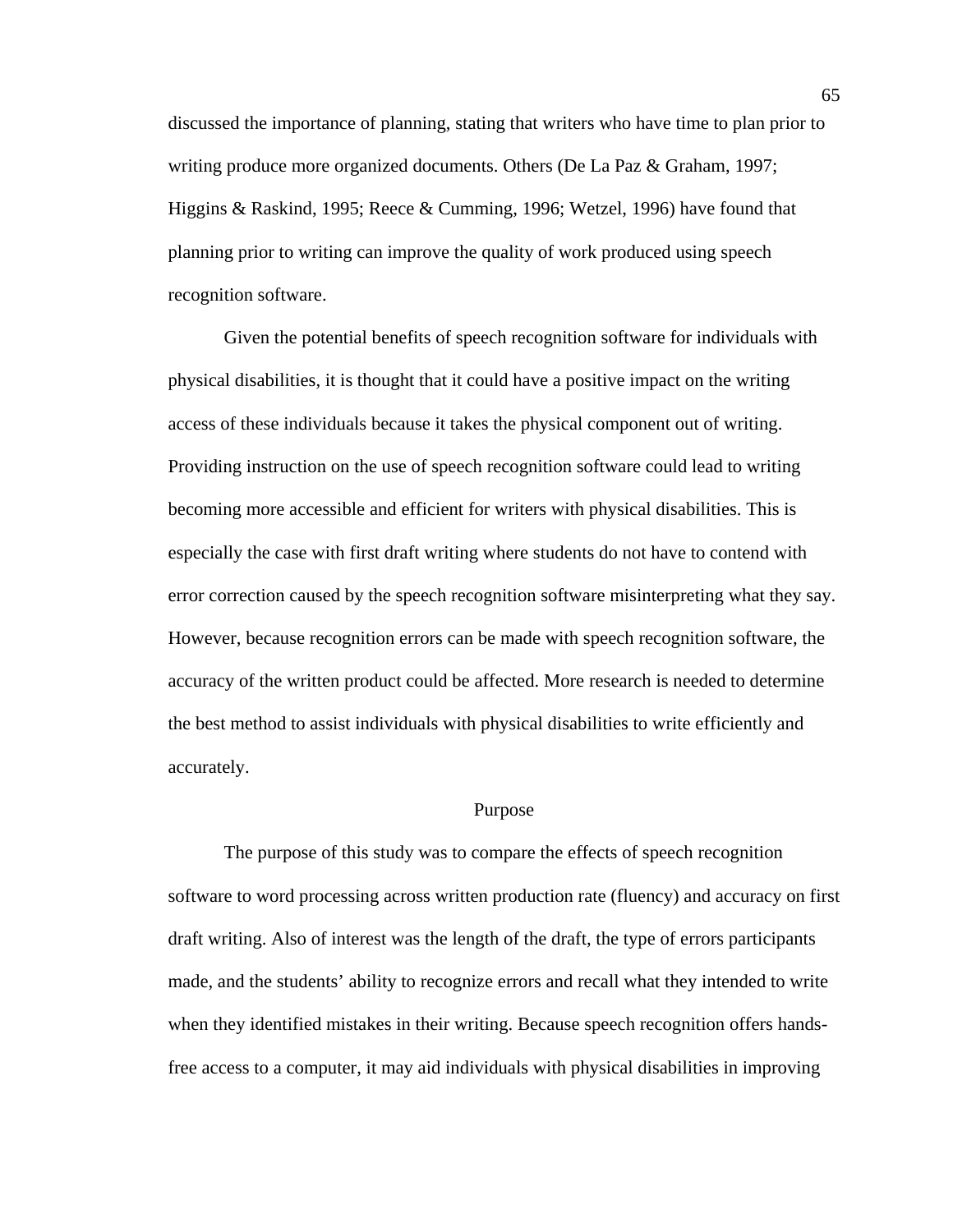their rate of input and in decreasing errors if the recognition accuracy is sufficient. Because assistive technology is typically a necessary component of work production for individuals with physical disabilities, the results of this study will add much-needed information on the use of speech recognition software for writing within the research base of physical disabilities.

# Research Questions

- 1. To what extent does the use of speech recognition software affect the fluency rate compared to word processing for individuals with physical disabilities in writing a first draft of a paper?
- 2. To what extent does the use of speech recognition software affect the writing accuracy rate compared to word processing for individuals with physical disabilities?
- 3. To what extent does the use of speech recognition software affect the production of different types of errors compared to errors produced using word processing?
- 4. To what extent does the use of speech recognition software affect the students' ability to recall the intended meaning when they begin to identify the errors in their first draft as compared to word processing?
- 5. To what extent does the use of speech recognition software affect the length of the draft compared to word processing?

## Methodology

# *Participants and Setting*

Students of high school age with physical disabilities that affect hand use were selected to participate in this study. They were selected based on the following criteria: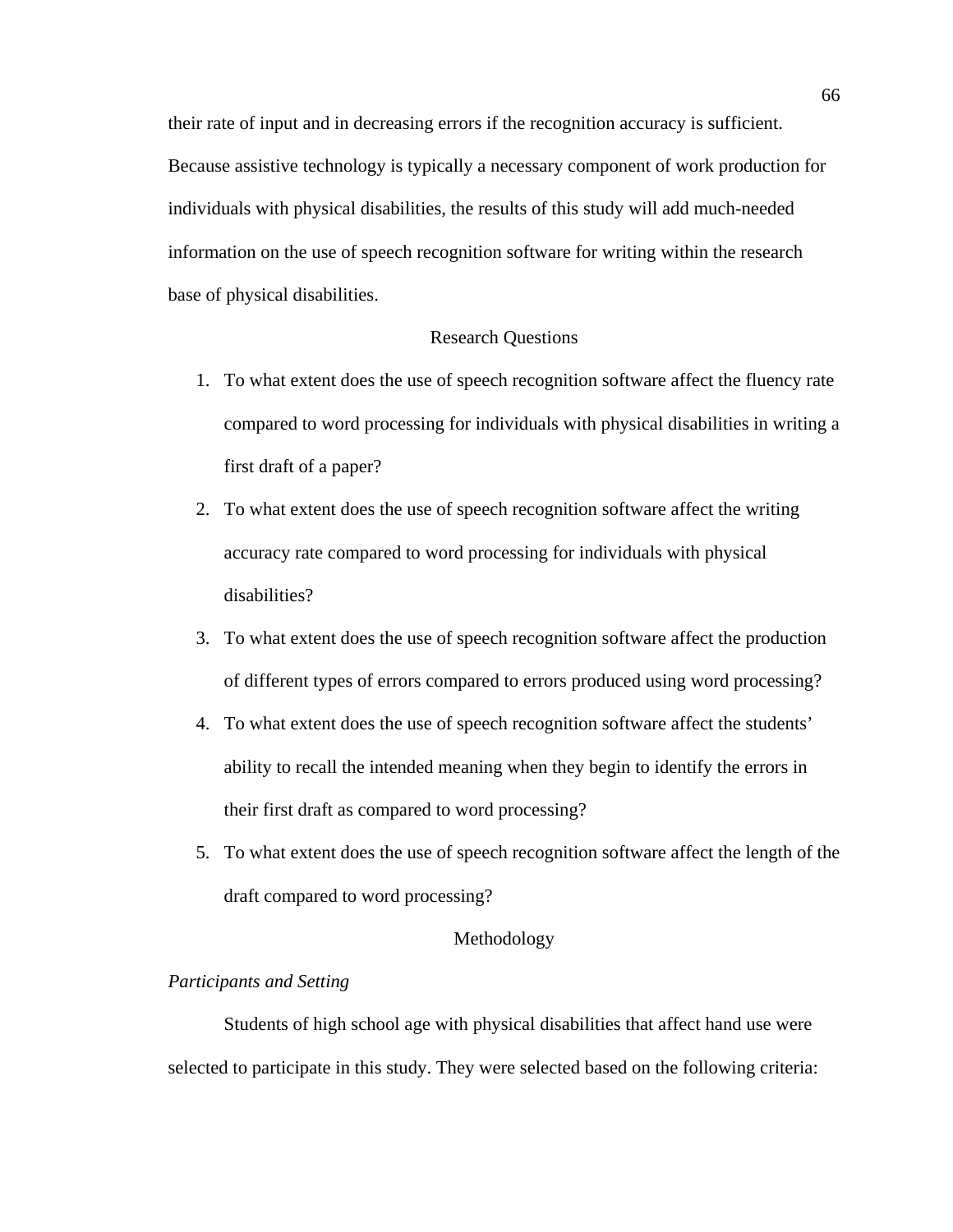(a) having a physical disability with fine motor impairments (that still allowed them to use direct select to access a keyboard); (b) meeting the Georgia requirements for orthopedic impairments (i.e., students with physical disabilities having mild intellectual disabilities or normal or gifted intelligence); (c) receiving services through an orthopedic impairments (OI) special education program; (d) not having a diagnosed articulation or voice disorder or being served through the Speech and Language program for articulation or voice disorders; (e) being high school age; (f) having had prior experience with accessing a computer for a minimum of two years (either with standard keyboard or alternate access devices); (g) having utilized word processing for completion of writing tasks for a minimum of two years; (h) not receiving services from the visual impairments program (but may have a visual impairment with visual adaptations in place); (i) not currently using speech recognition software and not having used it successfully in the past to complete school work; and (j) parental consent and student assent. Potential participants were asked if they were willing to use word processing and speech recognition software prior to the study to ensure that either or both programs were not aversive to the students. If they indicated that they were willing to use both programs, they were eligible to be selected as participants. The sample size included five participants who met the criteria. The first five participants who qualified and had consent and assent were chosen to participate in the study

The five participants selected for participation were Ann, Beau, Cady, Dana , and Emma (see Table 1). Ann was an 18 year old Caucasian female who was a  $10<sup>th</sup>$  grader at the time of the study. Her diagnosis was spina bifida and mild intellectual disability. She wore glasses and used a power wheelchair for mobility, and had a manual wheelchair that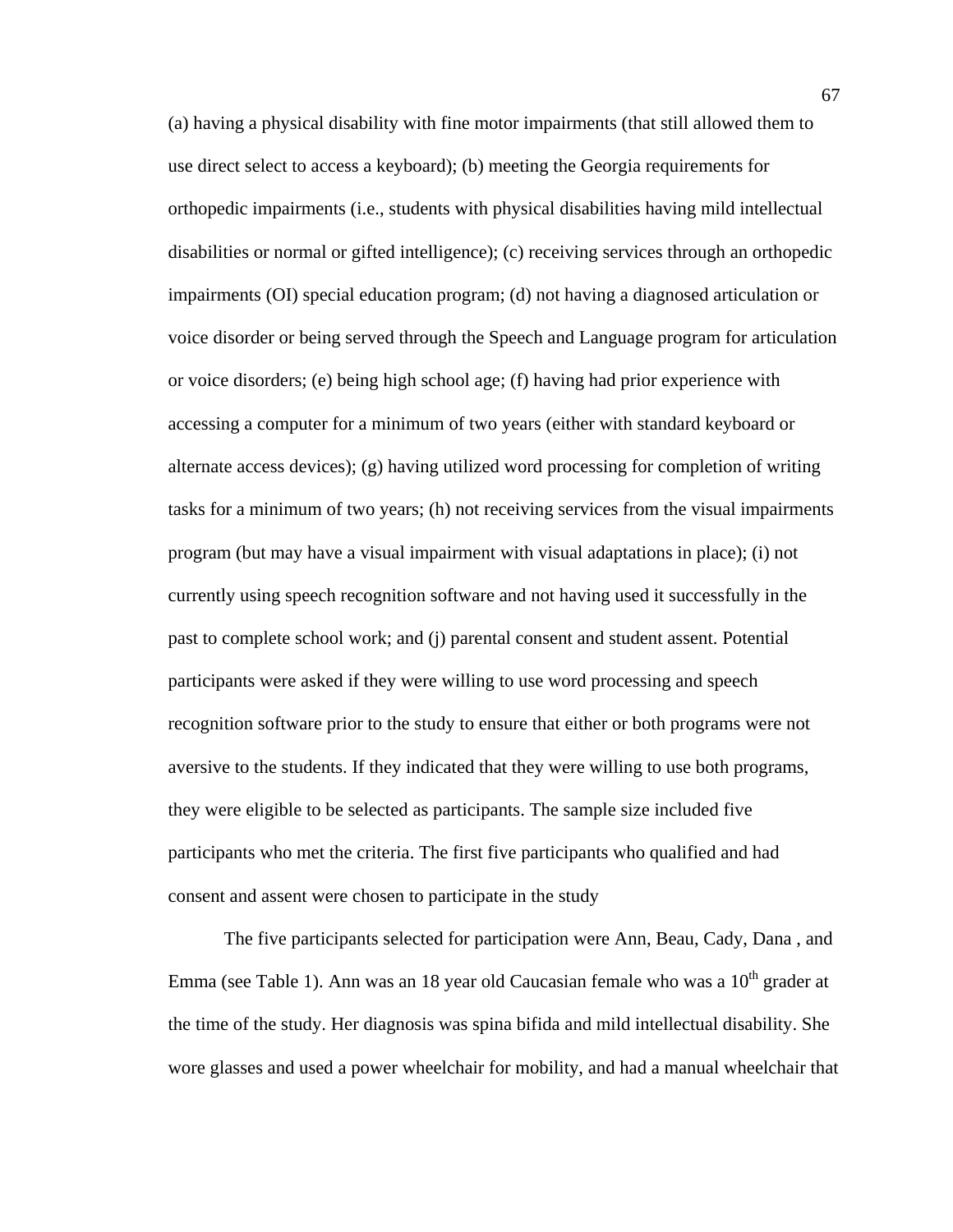# Table 1

# *Student Information*

| <b>Name</b> | Age<br>Grade<br><b>Placement</b>                                            | <b>Disability</b>                                                    | Equipment &<br><b>Adaptations</b>                                                                       | <b>HW</b> Rate <sup>a</sup><br><b>Typing Rate</b><br>Flesh/Kincaid <sup>b</sup><br>$WRAT-3^c$ | <b>Microsoft</b><br>Word &<br><b>SR History</b><br>of Use <sup>d</sup> |
|-------------|-----------------------------------------------------------------------------|----------------------------------------------------------------------|---------------------------------------------------------------------------------------------------------|-----------------------------------------------------------------------------------------------|------------------------------------------------------------------------|
| Ann         | 18<br>$10^{th}$ Grade<br>MID Self<br>Contained<br>OI Consult                | Spina Bifida                                                         | Dell Latitude<br>D <sub>600</sub><br>Glasses                                                            | 7.0 wcpm HW<br>8.4 wcpm T<br>6.1 grade level<br><b>High School</b>                            | 5 years<br>No prior use                                                |
| Beau        | 15<br>$9th$ Grade<br>O <sub>I</sub><br>Resource<br>General<br>Education     | Duchene's<br>Muscular<br>Dystrophy                                   | Dell Latitude<br>D <sub>600</sub><br>Mini Keyboard<br>Roller ball<br>Mouse<br>Pen for typing<br>Glasses | 8.4 wcpm HW<br>8.6 wcpm T<br>7.2 grade level<br><b>High School</b>                            | 3 years<br>Minimal<br>use <sup>e</sup>                                 |
| Cady        | 15<br>$10^{th}$ Grade<br><b>OI</b><br>Resource<br>General<br>Education      | Spina Bifida                                                         | Dell Latitude<br>D <sub>600</sub>                                                                       | 17.2 wcpm HW<br>15.5 wpm T<br>7.3 grade level<br><b>High School</b>                           | Approx. 5<br>years<br>No prior use                                     |
| Dana        | 17<br>$12^{th}$ Grade<br>O <sub>I</sub><br>Resource<br>General<br>Education | Cerebral<br>Palsy,<br>Aspergers<br>Syndrome,<br>Vision<br>Impairment | Dell Latitude<br>D <sub>600</sub><br>Text enlarged to<br>16 point font<br>Glasses                       | 23.0 wcpm HW<br>30.3 wcpm T<br>10.4 grade level<br>Post High<br>School                        | $>10$ years<br>No prior use                                            |
| Emma        | 17<br>$12^{th}$ Grade<br>OI Consult<br>General<br>Education                 | Spinal<br>Muscular<br>Atrophy                                        | Dell Inspiron<br>E1505 for<br>Typing<br>Dell Latitude<br>D600 for Speech<br>Recognition<br>Glasses      | 29.9 wcpm HW<br>37.9 wcpm T<br>9.9 grade level<br>Post High<br>School                         | $> 8$ years<br>Minimal<br>use <sup>f</sup>                             |

Note. <sup>a</sup>HW Rate refers to handwriting rate. <sup>b</sup>The Flesch-Kincaid Grade Level is Microsoft

Word's tool to approximate the grade level of the writing. 'The WRAT-3 is the Wide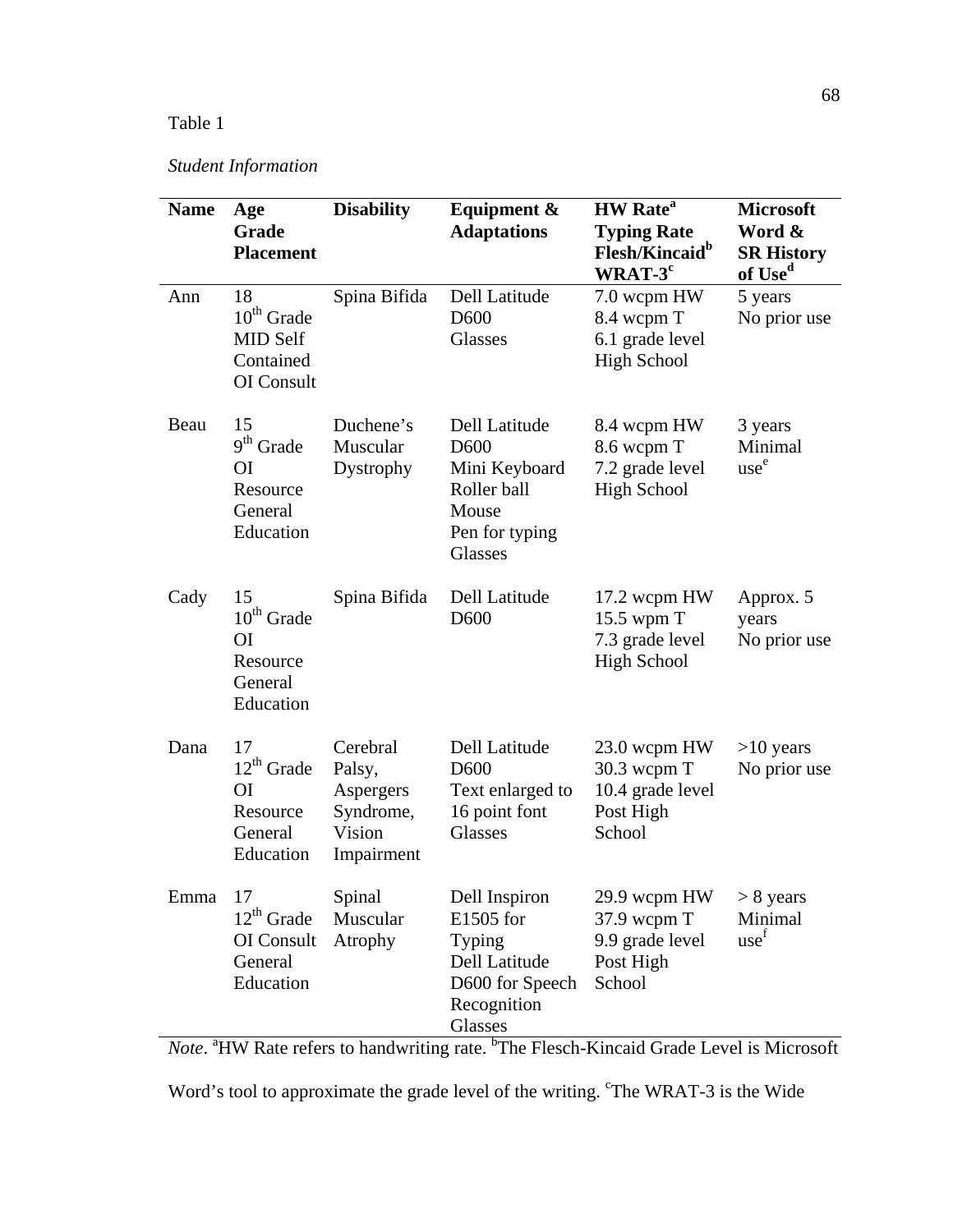Range Achievement Test, 3<sup>rd</sup> Edition. It reports grade level of spelling. <sup>d</sup>SR History of Use is the speech recognition history of use. It indicates any prior history with speech recognition software. <sup>e</sup>Used for less than 1 week approximately 4 years ago. <sup>f</sup>Used for approximately 2 months approximately 5 years ago.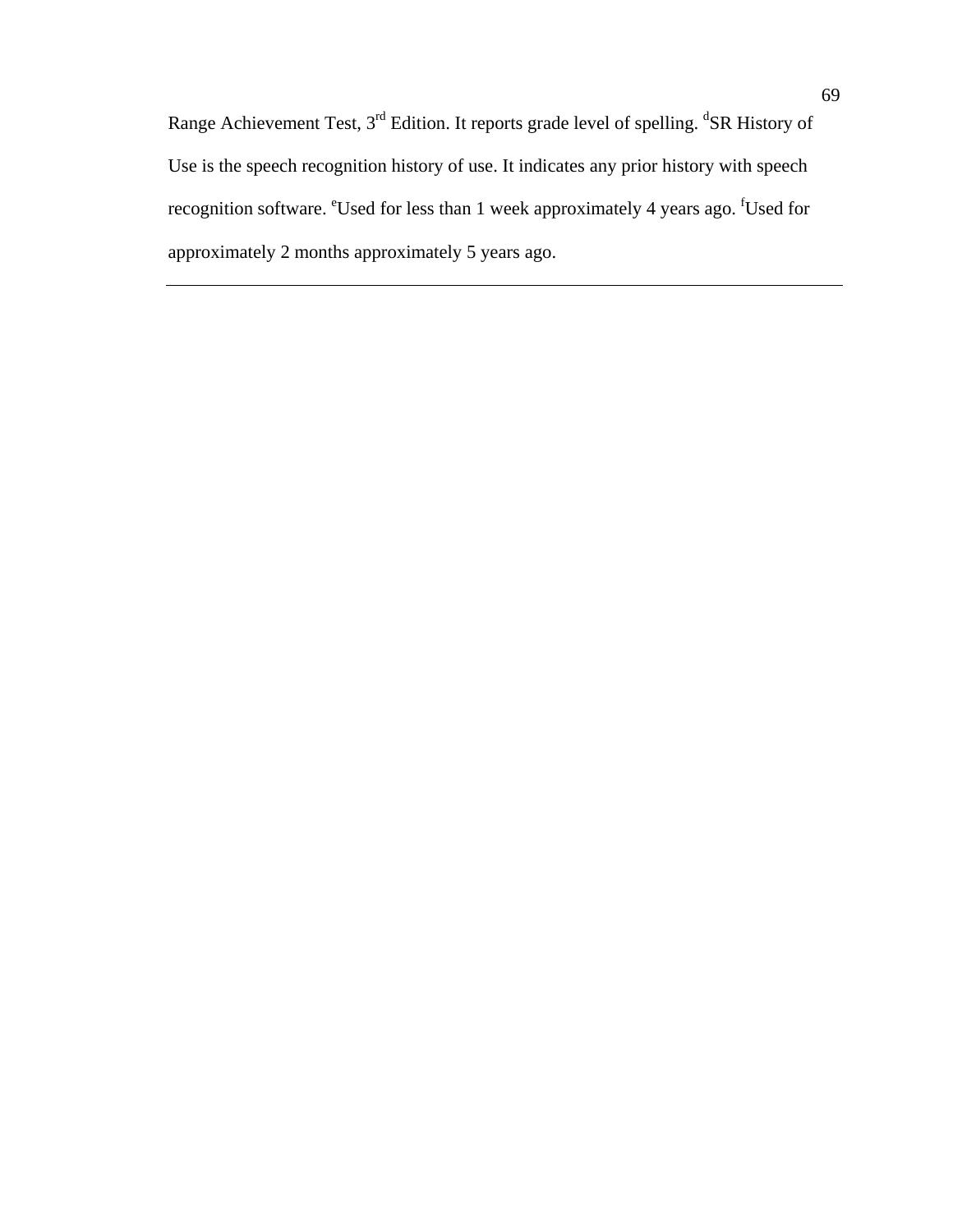she could also use. Ann was served through the Mild Intellectual Disabilities (MID) selfcontained program for functional curriculum classes and received OI consult services for physical modifications to her environment. Her handwriting was very legible, but slow (7.0 words correct per minute (wcpm) due to impaired hand functioning or processing due to the spina bifida. Ann wore glasses and typed at a rate of 8.4 wcpm prior to the study. Ann had used a computer since elementary school, Microsoft Word for the past five years, and had no prior use of speech recognition software. She completed most of her schoolwork using handwriting, although sometimes she typed on the computer. Ann had a nasal sounding voice and did not speak confidently, often changing her mind or starting words and not completing them.

Beau was a 15 year old Caucasian male who was a ninth grader. He was diagnosed with Duchene's Muscular Dystrophy (MD). He wore glasses and used a power wheelchair for mobility. He was served through OI resource for study skills and took academic and elective classes in general education. His handwriting rate was 8.4 wcpm, and his typing rate prior to the study was 8.6 wcpm. Due to his decreased muscle functioning because of the MD, he had very limited gross motor abilities, and his fine motor functioning was impaired. Beau had used a computer for schoolwork for the past 3 years, including using Microsoft Word for the past three years. He had used Dragon NaturallySpeaking around four years ago but discontinued use because it did not work well for him at the time. He reported, however, that he was willing to try it again. He had a laptop computer that he could use to complete his schoolwork, but dictated to a scribe most of the time because typing or handwriting long assignments was inefficient for him. Beau spoke in short phrases, due to the need to take shallow breaths frequently.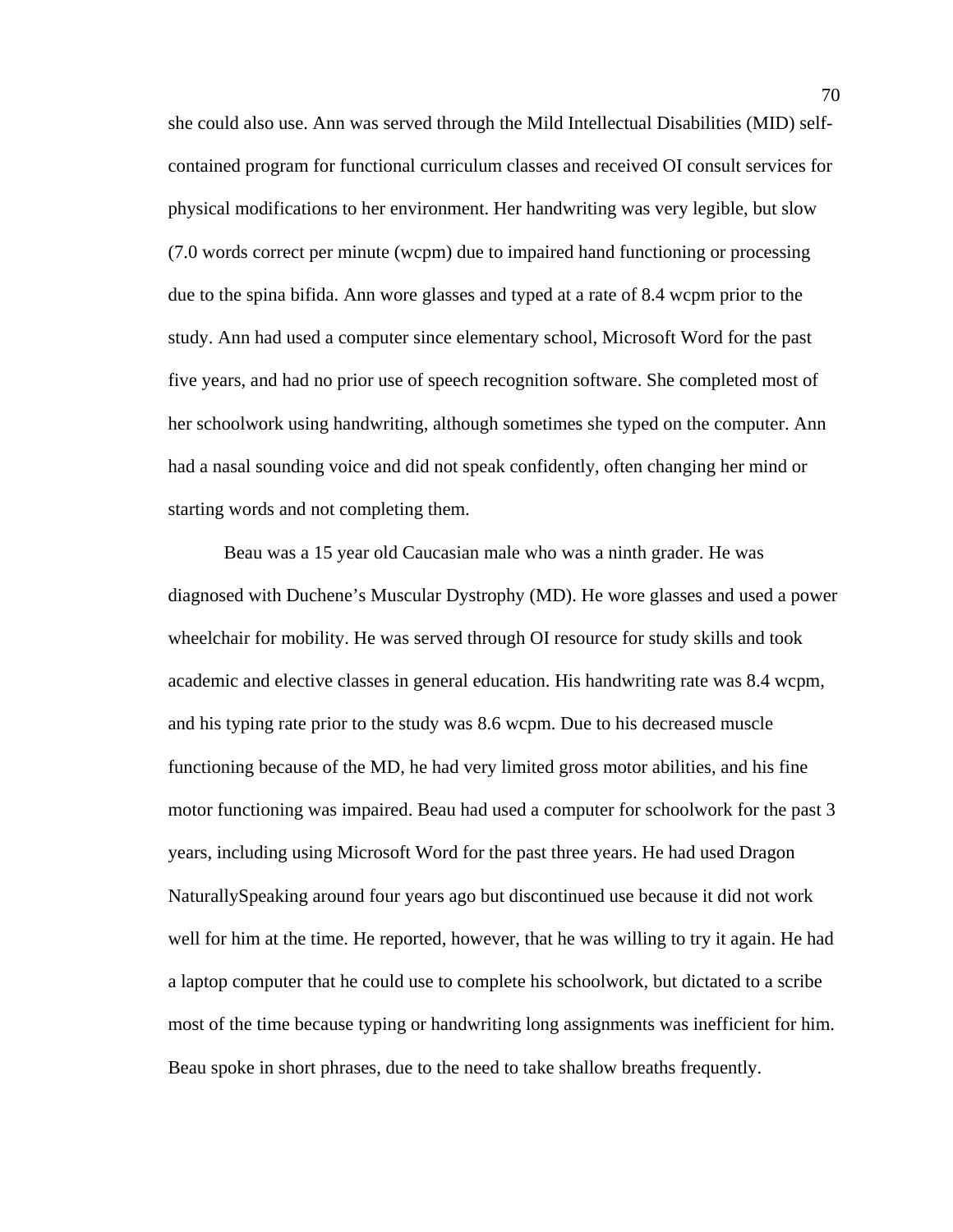Cady was a 15 year old African-American female who was a  $10<sup>th</sup>$  grader with a diagnosis of spina bifida. She used a manual wheelchair for mobility and was served through the OI resource room for study skills and in general education for academic and elective classes. Her pre-study handwriting rate was 17.2 wcpm, and her typing rate was 15.5 wcpm. Cady had used a computer for school since the  $6<sup>th</sup>$  grade and had used Microsoft Word for school since she started using the computer. She had no prior use of speech recognition software but indicated that she was willing to try it for the purpose of the study. She had a low, southern voice. Her handwriting was legible, and she completed most of her schoolwork by handwriting.

Dana was a 17 year old Caucasian female who was a high school senior at the time of the study. She was diagnosed with cerebral palsy, Asperger's Syndrome, and a vision impairment. She used a manual wheelchair for mobility, although she could walk short distances without assistance. Her vision impairment was corrected with glasses although she required enlarged print text to 14 point font. Dana did not qualify for vision services. Her fine motor coordination was affected by her cerebral palsy, and her handwriting was illegible at times. Dana's handwriting rate was 23.0 wcpm, and her typing rate was 30.3 wcpm prior to the study. To complete her schoolwork, Dana used a combination of a laptop computer and handwriting. Dana was served through OI resource and took team taught general education classes. Her voice was clear, and she spoke confidently. Dana had used a laptop computer and Microsoft word since elementary school and had no prior use of speech recognition software.

Finally, Emma was a 17 year old Caucasian female who was a senior in high school diagnosed with Spinal Muscular Atrophy. She received OI consult services and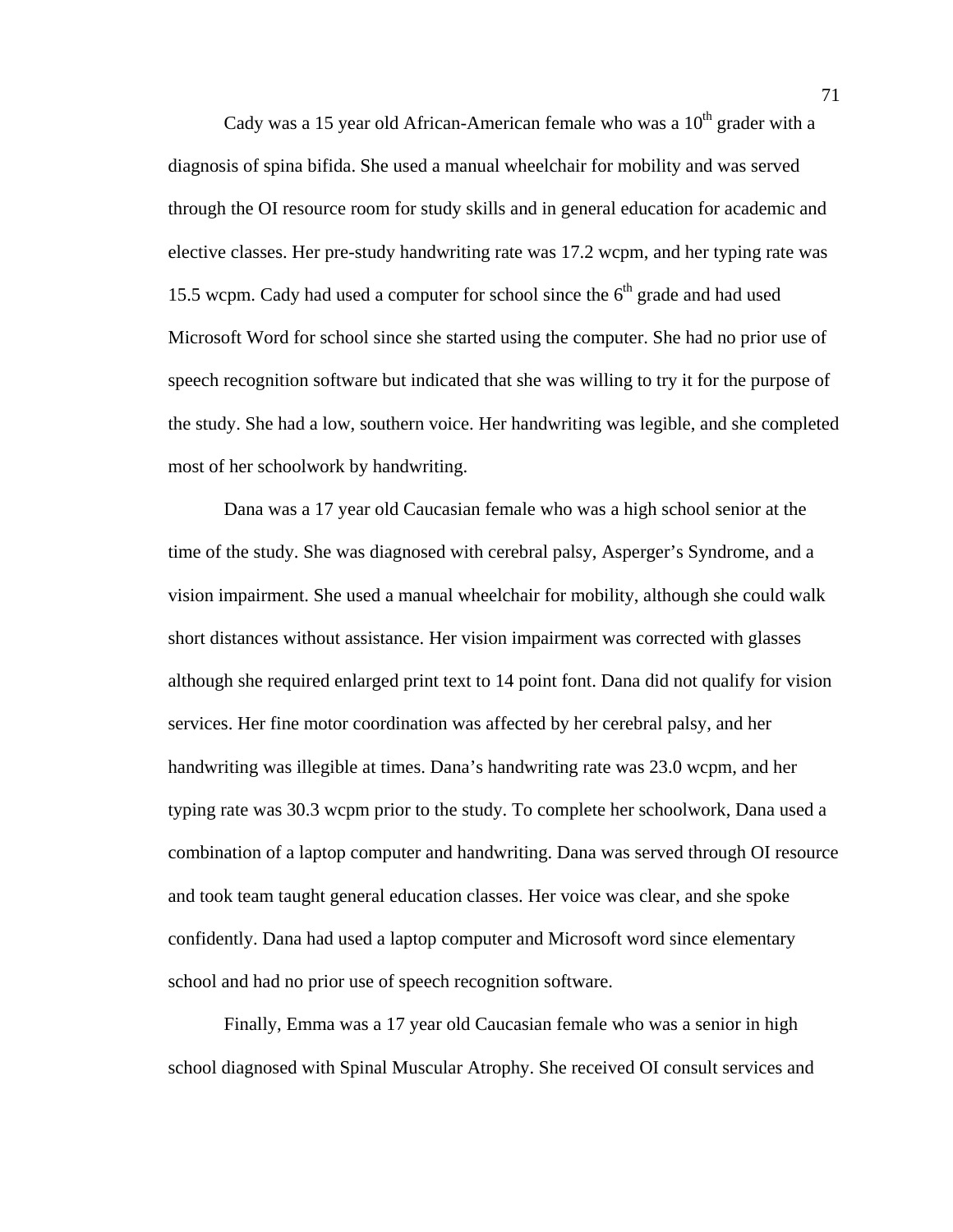took all of her classes in general education. Her pre-study handwriting rate was 29.9 wcpm, and her typing rate was 37.9 wcpm. Because SMA is degenerative, it was thought that it would be good to train her on speech recognition software. She had used a computer for schoolwork since middle school and had tried Dragon NaturallySpeaking five years prior to the study for a couple of months. She reported that the purpose was just to try it out, although she did not intend to use it at the time. She stated that she was willing to try it again. She had access to a laptop computer for work, and completed her schoolwork with a combination of using her laptop and handwriting.

The study was conducted in the OI classroom of a public high school during study skills class. Training was conducted in two different types of groupings. Demonstration of speech recognition software was conducted in a small group setting in two different study skills class periods. Three students received simultaneous demonstration in one study skills class and the other three received it in the other class. Voice file training and dictation of compositions, however, were conducted on a one-on-one basis because of the importance of the room being quiet and so that individual concerns could be addressed when participants were creating their voice files. Some researchers have found that speech recognition users typically need guided practice and support during the training phases (MacArthur & Cavalier, 2004; Quinlan, 2004); therefore, it was important that participants had sufficient access to the teacher or researcher during the training phase. Both the small group instruction and individual instruction for training occurred in the OI classroom. Intervention also occurred in the OI classroom on a one-on-one basis. The researcher worked with participants individually until they completed the writing session.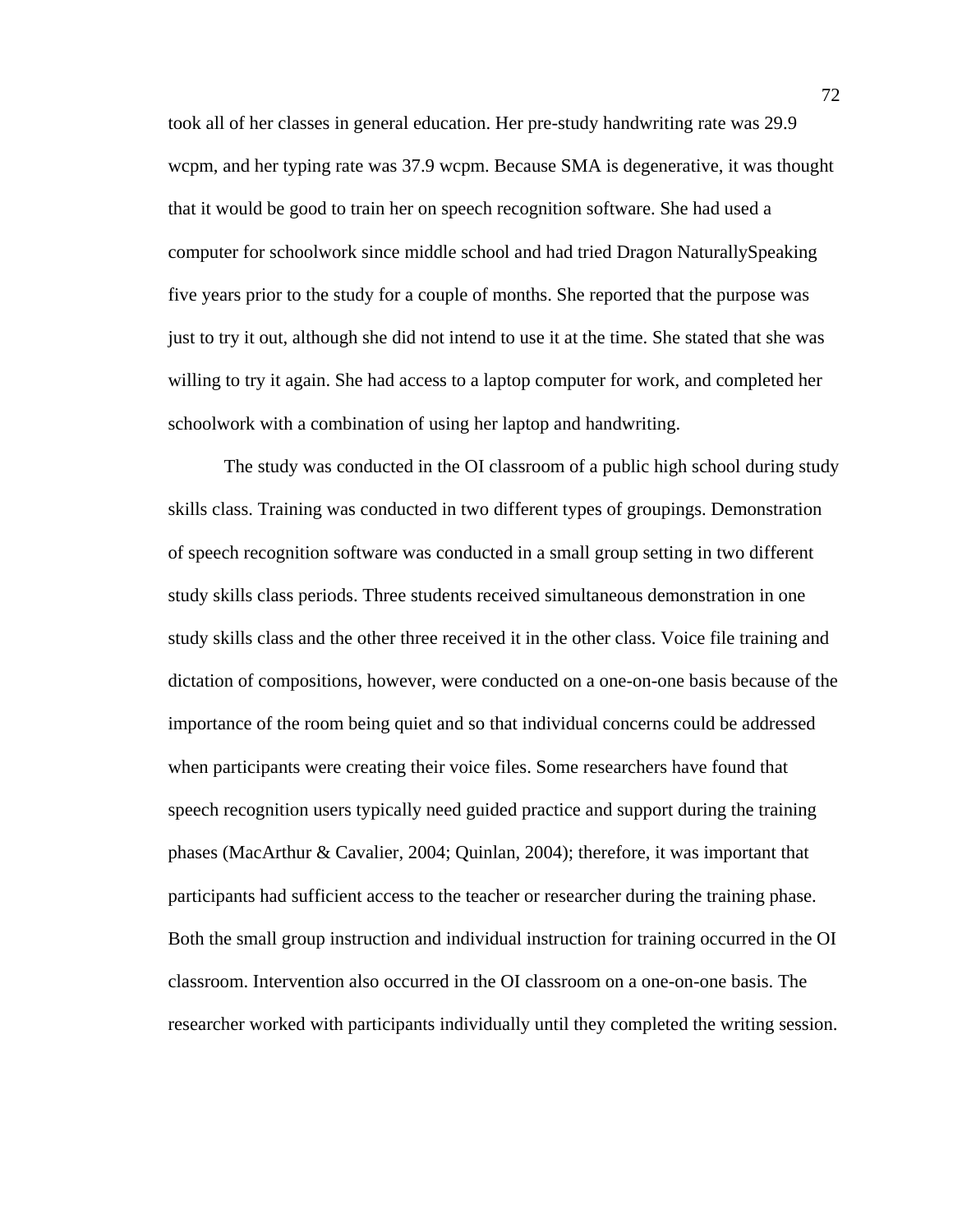# *Operational Definitions*

The independent variables in this study were the use of word processing and speech recognition software during first-draft writing. The dependent variables were writing fluency, accuracy, type of word errors, recall of intended meaning, and length of the document. Writing fluency was of primary interest and was defined as the number of words correct per minute (wcpm) of the composition. A correct word was defined as a word that was correctly spelled (since misspelling, keyboarding errors or additional keystrokes often occur with the use of word processing) and was the intended word (not a substituted or additional word or group of words due to misinterpretation by speech recognition software).

 Due to the variance in word length that can occur across writing samples, a more accurate measure was needed than counting whole words. Because the length of the word affects the writing speed, the word length needs to be consistent across passages and across students. Students who are functioning on a higher level may be using larger and more complex words than lower-functioning students. Therefore, it was important to standardize word length. Computation of writing fluency (wcpm) in which one word equaled 5 characters, therefore, was used (Feng et al., 2005; Kotler & Tam, 2002). A character was defined as a letter, space, punctuation mark, or symbol. Using this formula, the number of characters in the written product was determined and divided by five to determine the number of words per passage. To aid in this calculation, Microsoft Word's character count with spaces tool was used to determine the total number of characters in each of the written passages.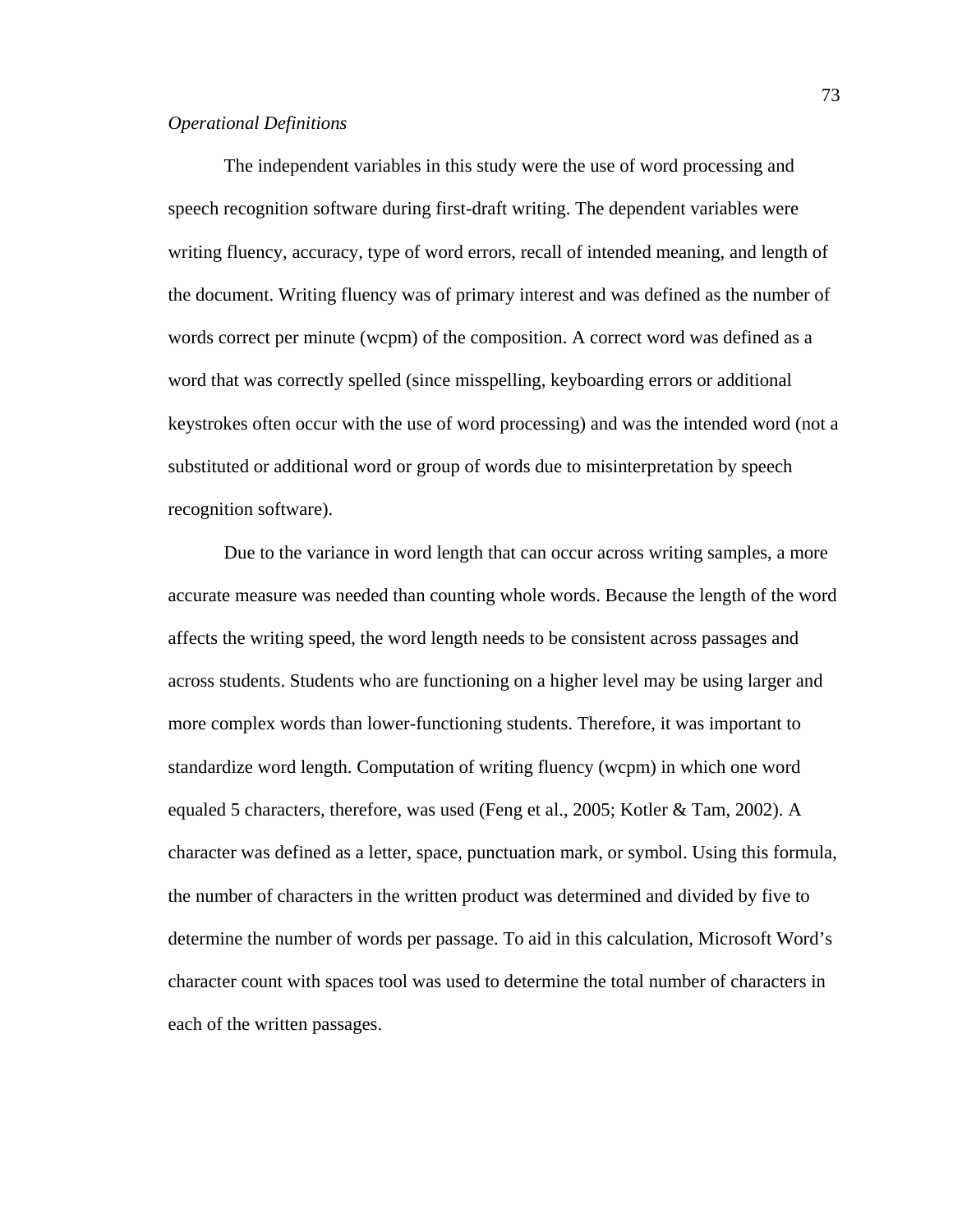When determining the writing fluency (wcpm), the following formula was used:

(Total characters produced – all characters in each incorrect word)  $\div$  5

 $wcpm =$ 

## Number of minutes

This was calculated by removing words that were incorrect from the writing sample, obtaining the character count, and dividing by 5 (to get the number of correct words). Next, this number was divided by the number of minutes to get the rate (wcpm).

Accuracy, defined in terms of percent correct, was calculated by subtracting the number of word errors from the total number of words divided by the total number of words times 100. In this formula, whole words were counted, not five characters equaling one word. The following formula was used:

Total Number words – number of word errors

% Correct =  $\frac{1}{x}$  x 100

## Total number of words

If the same word error was made more than once, it was counted each time the error was made. For example, if speech recognition misrecognized a word five times (e.g., I scream for ice cream), it was counted as five separate errors. In word processing, if the student misspelled a word consistently five times (e.g., their for there), it was counted as five errors. Also, if the student spelled a word correctly but it was not the correct word, it was counted as an error (e.g., to for too). Word errors were counted each time the error was made because of their impact on fluency and because later when the student goes back to correct the mistakes, the student would have to correct the mistake each time it is made.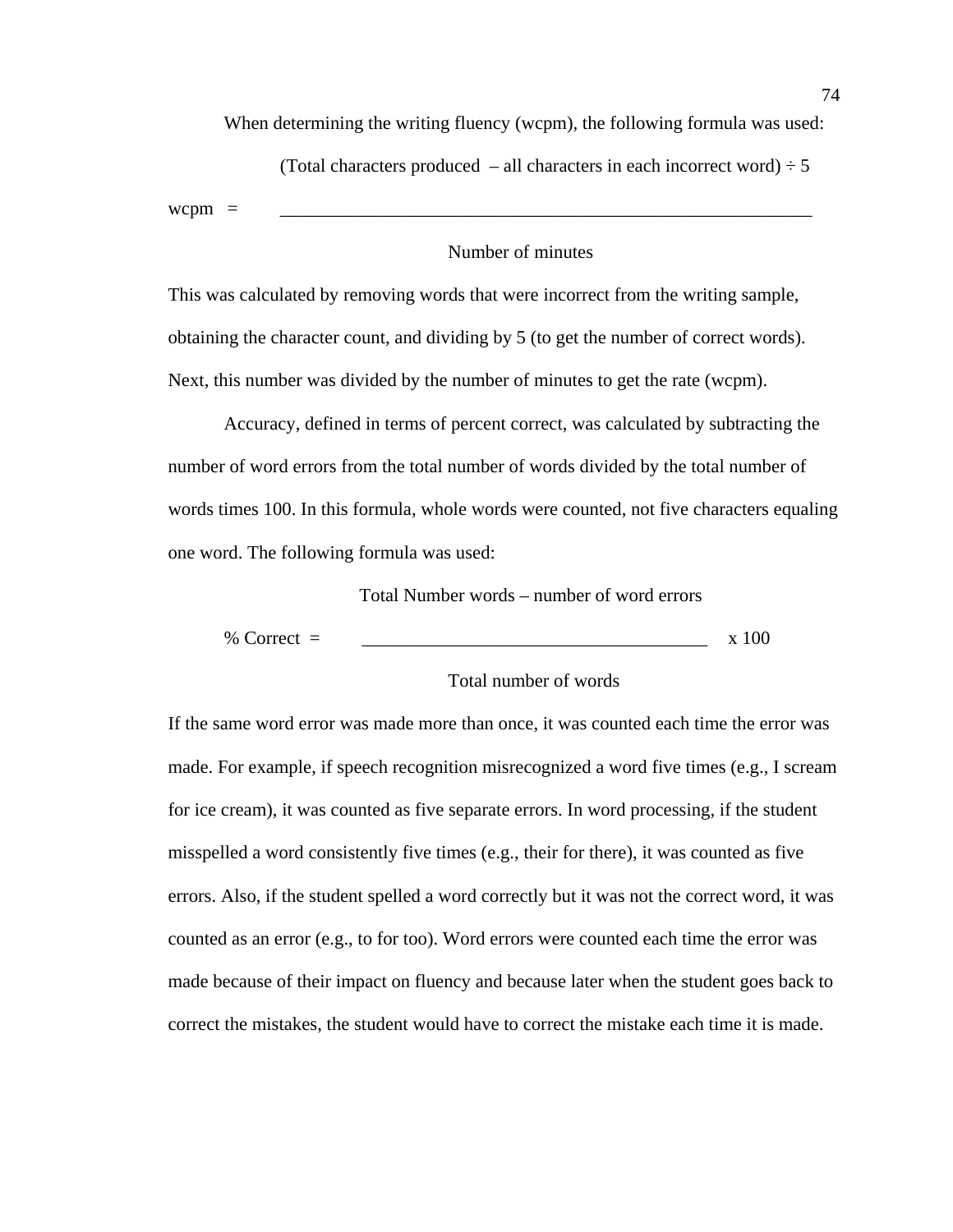Data also reflected the type of word errors students made. When the student wrote with the word processor the following errors were counted: (a) spelling/keyboarding errors, (b) keypress errors, and (c) incorrect words. When using speech recognition software, the errors that were counted were: (a) substituted incorrect words (words that the computer types out that the student did not say); (b) additional unintended words (computer puts in different or more words than the student said); (c) omission of a word; and (d) command errors (e.g., spelling out "period" instead of placing a period at the end of a sentence, or not executing the command) (MacArthur & Cavalier, 2004). Punctuation and capitalization errors were not counted as errors in either word processing or speech recognition software use unless the student gave a command for punctuation or capitalization in speech recognition that did not occur (hence a command error).

It was necessary to distinguish between so many types of word errors because different types of errors occurred with the use of speech recognition software versus word processing software. For example, speech recognition software will not misspell a word; however, the program might misinterpret the user's intended word and substitute another word or group of words or omit a word or group of words. Using word processing, however, the student might misspell a word or might use the incorrect word. Because speech recognition is hands-free, users must dictate punctuation marks, capitalization, and basic navigation requests. This provides the opportunity for punctuation, capitalization, and navigation command errors to occur when using speech recognition software.

In addition to the different types of word errors that can occur in speech recognition and word processing software, other composing considerations must be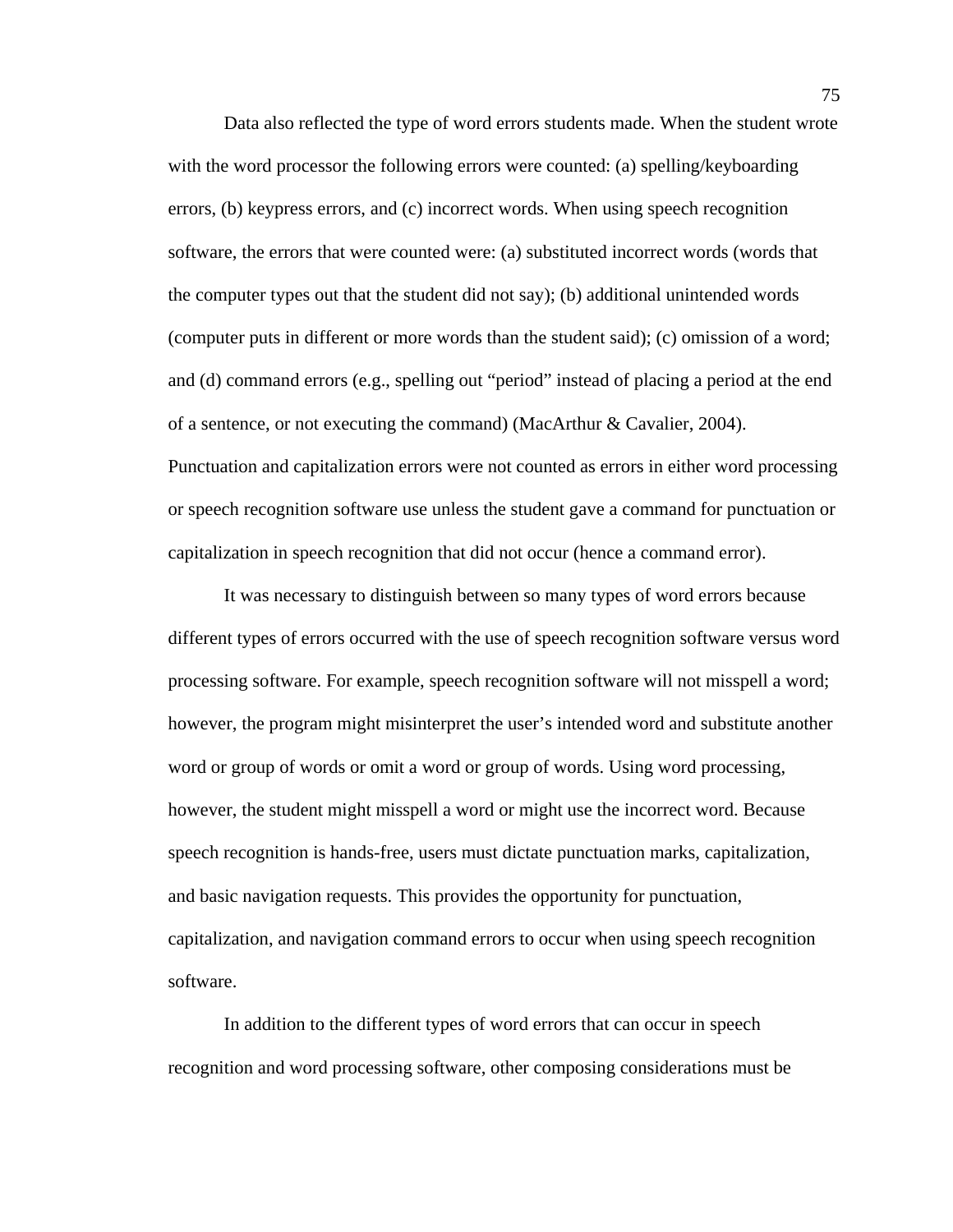made. If the participant speaks quickly in order to produce a longer composition, more errors could be made. The same is true for word processing. If the user types fast to increase the rate but makes a high percentage of errors, this must be considered. This is one reason that fluency was calculated, taking into consideration not only the rate but also the errors made when composing.

Recall of intended meaning also was documented. Recall of intended meaning occurred when the student read back the writing sample and identified errors in word processing or misinterpretations made by the speech recognition software. Upon completion of the draft writing, the researcher instructed the student to read back what was written. See Appendix A for recall of intended meaning script. In the word processing component, of interest was whether or not the student could read correctly the misspellings or incorrect words. During the speech recognition component, of interest was whether or not the students could recall what they meant to say given the potential recognition misinterpretations of the speech recognition software. It was documented whether the student was able to recall the intended meaning immediately, with a delay, differently without changing the meaning, or was not able to recall intended meaning at all.

Finally, the length of document was calculated. Length was defined as the number of words in the draft. The original document was analyzed for length by taking the number of characters and dividing them by five to obtain the number of words. *Materials* 

Participants used word processing software, speech recognition software, and a computer with a headset microphone attached. The word processing software was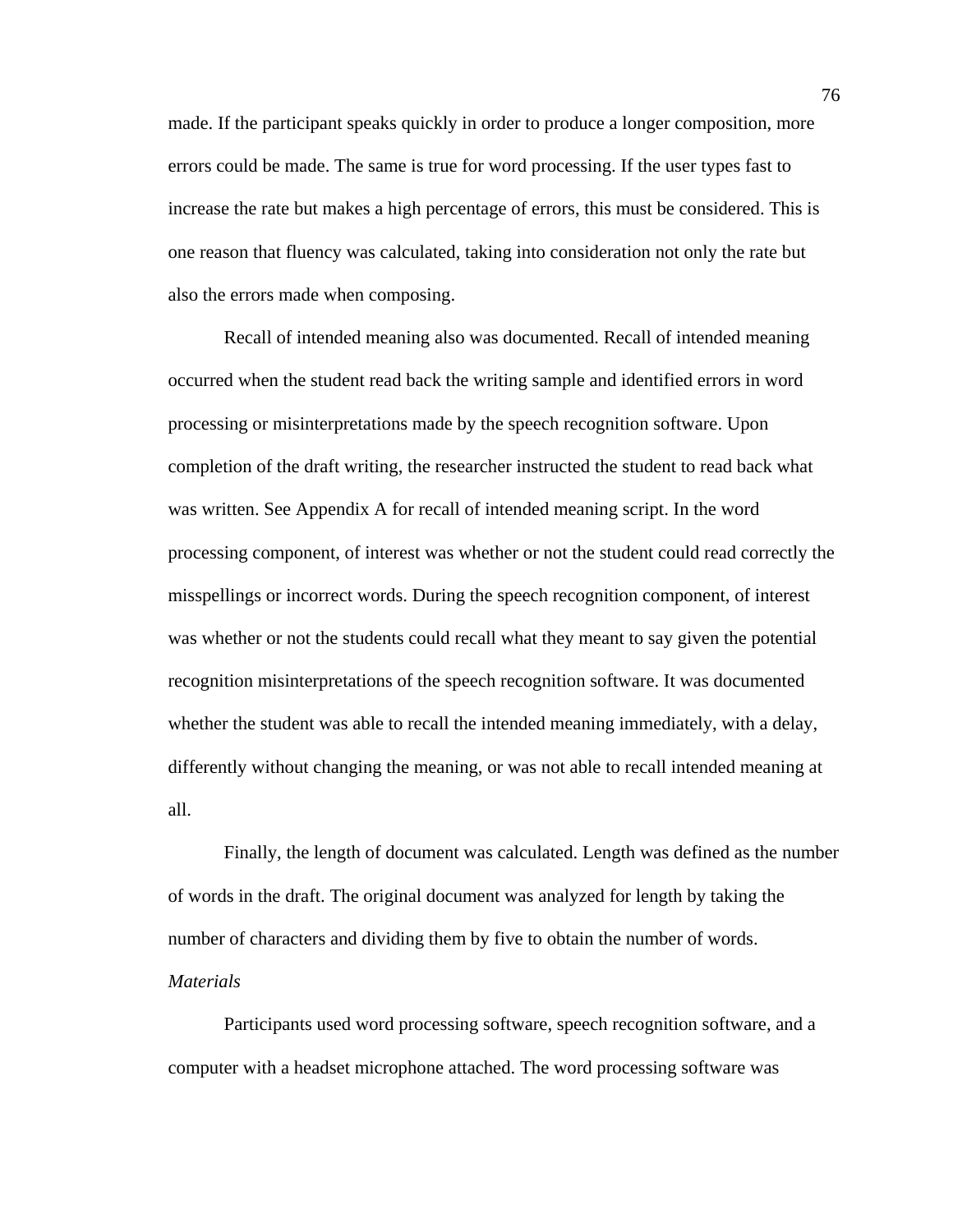Microsoft Word 2003. Spell check and grammar check were turned off during writing sessions. This is because when writing a draft, it is important for students to write for content and then go back later for revisions (Honeycutt, 2003). Additionally, the auto correct and auto complete features were turned off.

Dragon NaturallySpeaking 7 Preferred was the speech recognition software used. Hux, Rankin-Erickson, Manasse, and Lauritzen, (2000) found that when comparing three different brands of speech recognition software, Dragon NaturallySpeaking was more accurate than the other two. The Preferred version was selected because it has special compatibility with Microsoft Word (www.nuance.com/naturallyspeaking/home/). Passages using speech recognition software were dictated directly into Microsoft Word. The microphone headsets used by all participants were ones provided with the Dragon NaturallySpeaking software. Individual headsets were assigned to each participant before the study and were used consistently throughout.

Speech recognition software works in the following way: the user, wearing a microphone headset connected to the computer, speaks into the microphone. As the user speaks, the words appear on the word processing screen. Speech recognition software can be completely hands-free. Speech recognition software also encompasses a complete list of correction commands. For example, if users make a mistake and need to change the text, they can speak a correction command such as "scratch that," deleting the last phrase spoken. If the speech recognition software misinterprets speech and the user needs to make a correction, the user can select specific words or phrases by speaking a command such as "select *goes to the score*" and re-dictating "*go to the store*." The program also recognizes navigation commands so the user can move around the document without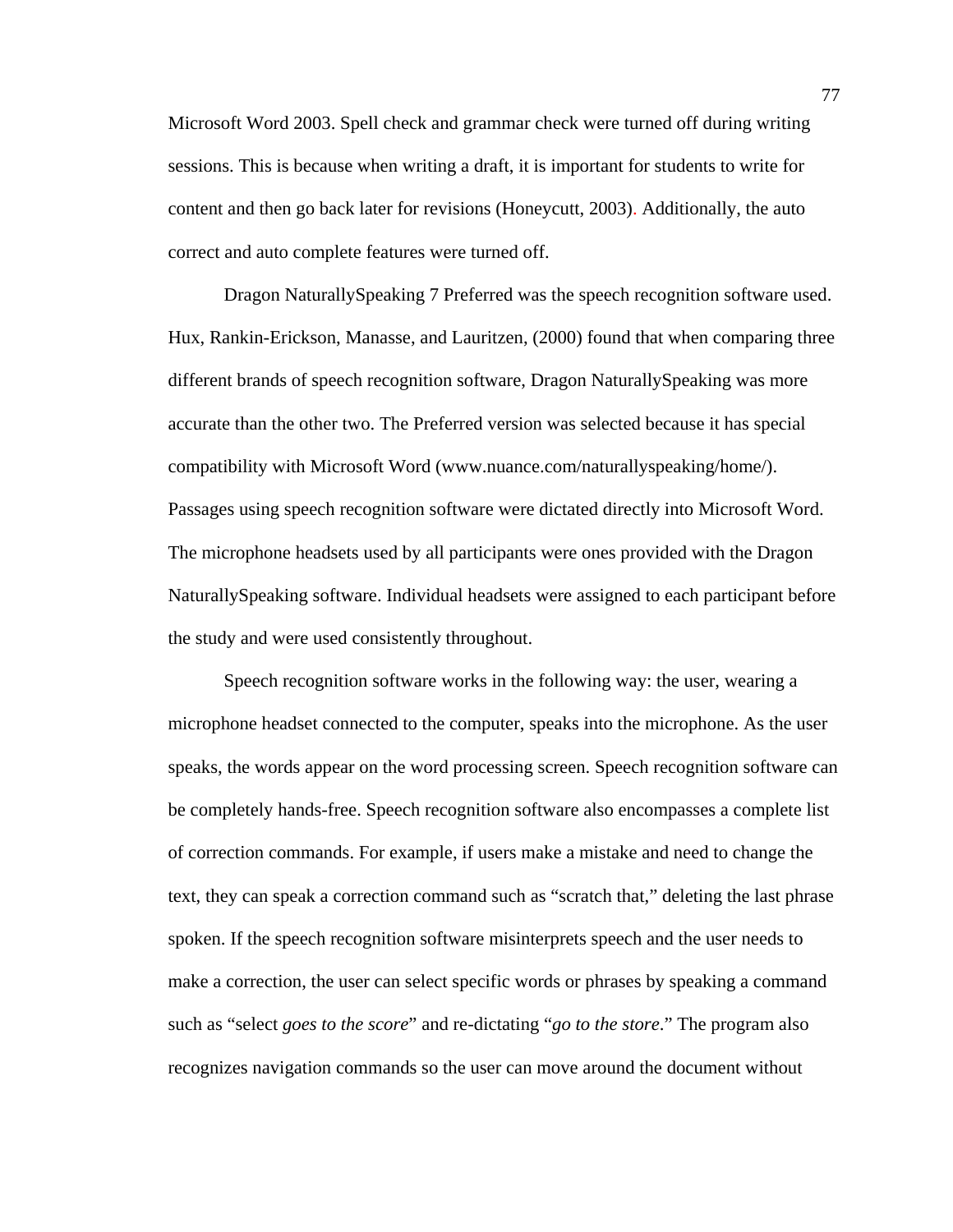using the mouse or keyboard (e.g., page up, move to end of line, or move the cursor before or after a specific word or phrase). In addition to correction and navigation commands, users can also dictate punctuation marks and capitalization, save documents, cut and paste, and perform all functions of the word processor hands-free. Users can also open and close files, access the Internet, and compose email using speech recognition software.

Dragon NaturallySpeaking allows the user to select specific settings during setup. The vocabulary for Dragon NaturallySpeaking was set to General – Large and the language was set to US English. The Speech model was set to BestMatch III. Participants were required to speak the punctuation commands that they desired in their composition. Although Dragon NaturallySpeaking does have automatic punctuation completion, it was necessary for participants to dictate the punctuation because the comparison was made with word processing, where they also had to input the punctuation manually. Microsoft Word and Dragon NaturallySpeaking automatically will capitalize the first word of each sentence. Dragon NaturallySpeaking also automatically capitalizes proper nouns. Dragon NaturallySpeaking was set to place one space, as opposed to two spaces, after a period for all users because all participants only placed one space after periods in word processing.

The computers that were used were determined individually. The computer that the participant most often used at school was the computer that the participant used for this study. In the absence of the participant having an assigned or preferred computer, or a computer that had the internal memory to support Dragon NaturallySpeaking, the researcher's computers were used. Therefore, Ann, Cady, and Dana used the researcher's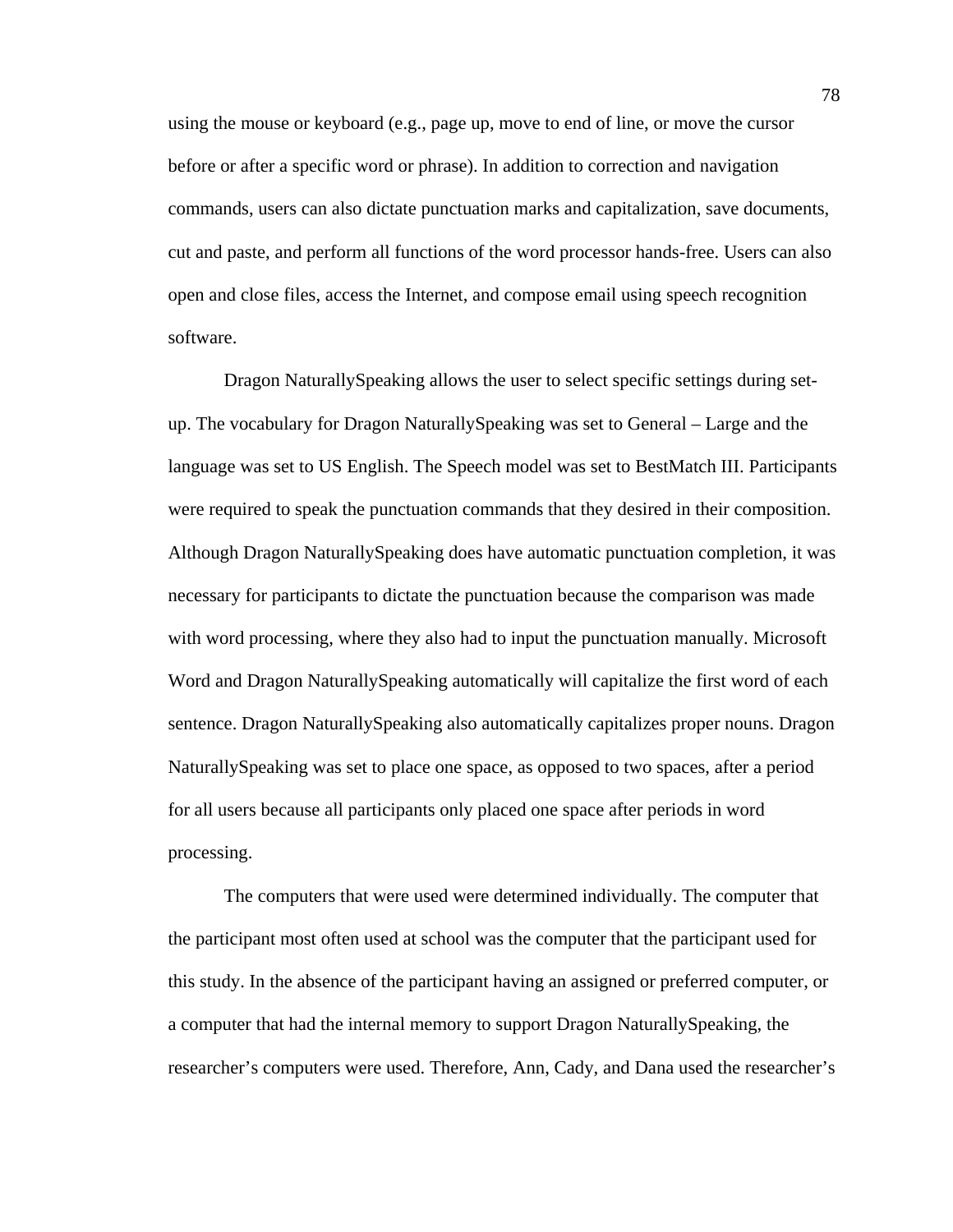Dell Latitude D600. Dana had the text enlarged to 16 point font. Beau used his Dell Latitude D600 computer with a mini keyboard, rollerball mouse, and a pen for typing, and Emma used the researcher's Dell Inspiron E1505 and D600.

# *Procedures*

*Pre-intervention measures.* Prior to intervention, the following measures were collected and reported: (a) initial spelling achievement measure, (b) handwriting rate, (c) typing rate, (d) writing level, and (e) voice quality. All participants completed the spelling sub-test of the Wide Range Achievement Test 3 (WRAT3) (Wilkinson, 1993) in order to determine a baseline for spelling ability. With assistance from the occupational therapist, the classroom teacher and researcher obtained measures of handwriting rate and typing rate. Handwriting rate was determined by timing the participant for three minutes during a handwriting task. The total number of correct words written (with five characters, including spaces, equaling one word) was divided by the total number of minutes of writing. The same procedure was used in order to calculate typing rate. Participants were given three minutes to type in response to a writing topic, and their typing rates were calculated by dividing the total number of correct words typed (with five characters, including spaces, equaling one word) by the total number of minutes writing. The writing level measure was conducted by taking three samples of participants' previously typed work and running it though Microsoft Word's Flesch-Kincaid grade level tool. All writing samples were converted to 12 point Times New Roman font for consistency prior to obtaining the grade level measure. A measure of voice quality, the Multi-Dimensional Voice Program (MDVP) (Kay Elemetrics, 1993) was utilized to obtain a measure of each student's voice. This was obtained by having the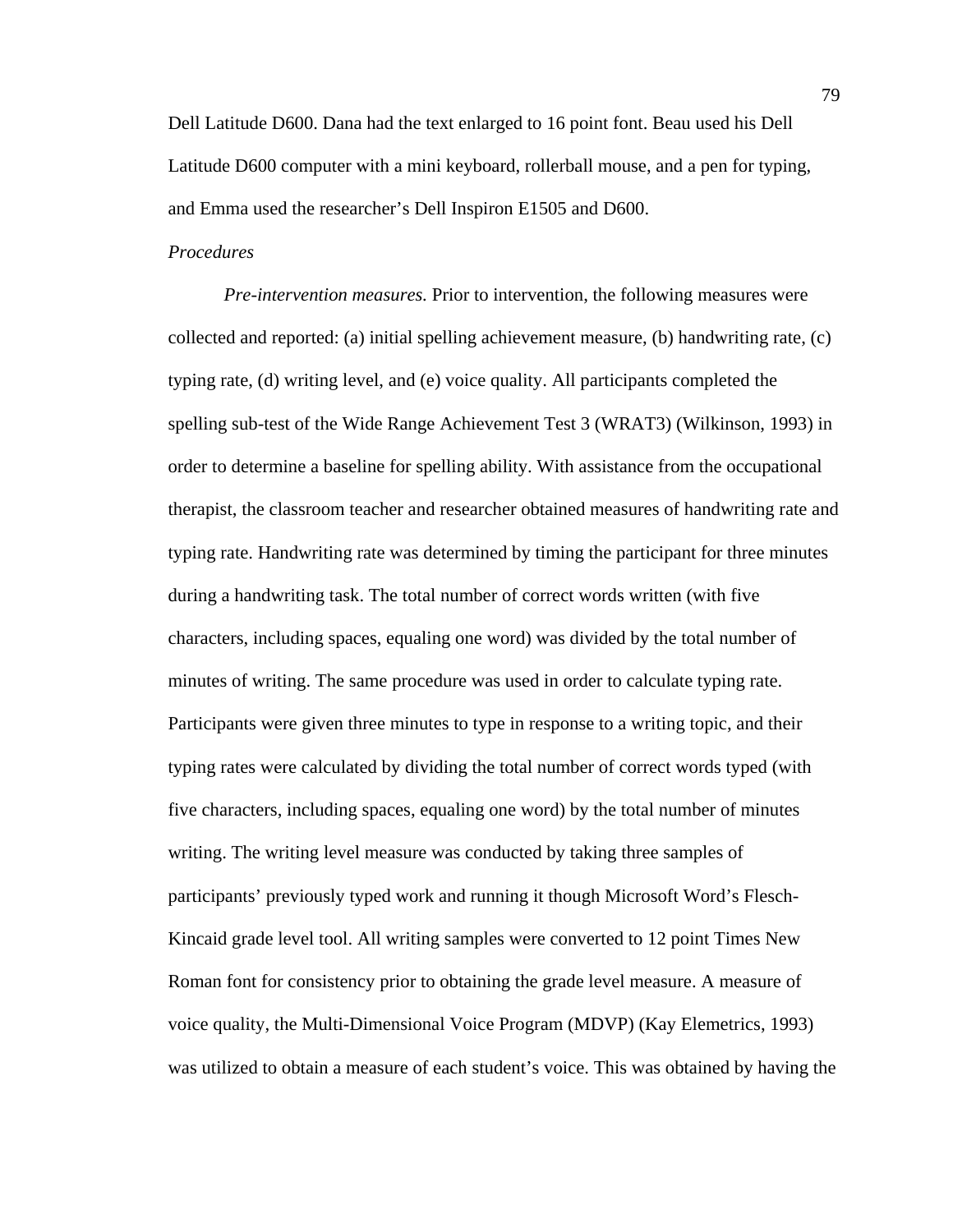student participants say "ahhh" for three to five seconds into a digital audio recorder. The digital recording of their voices was analyzed using the MDVP (Kay Elemetrics). Examples of additional measures the MDVP (Kay Elemetrics) may take include voice breaks, voice tremors, noise-related measures, amplitude perturbations, and frequency perturbations. Reporting this measure may provide useful information about voice characteristics for discussion purposes. Additional pre-intervention measures, including the length of time students had used word processing were reported. Student participants also were asked if they found word processing aversive or if they had prior experience with speech recognition software (but were not currently using it), if they found it aversive.

 Spelling ability, handwriting rate, typing rate, writing level, and voice quality provided information that was useful in making inferences about the results and that contributed to the discussion of results. The word errors in the word processing phase could be compared to spelling ability if spelling was problematic. The other preintervention measures were important for comparison with intervention outcomes.

Finally, prior to the study, all students compiled a list of broad topics of interest to them. The purpose of this list was to ensure that each student was writing about a topic of personal interest and that it was a topic that each student could sustain for at least three minutes of continuous typing or dictation. During writing sessions, the students chose a topic about which to write from their lists.

*Speech recognition training.* In order for individuals to be able to use speech recognition, training of voice files had to be completed successfully prior to intervention. Training occurred over multiple sessions in the following manner, as recommended by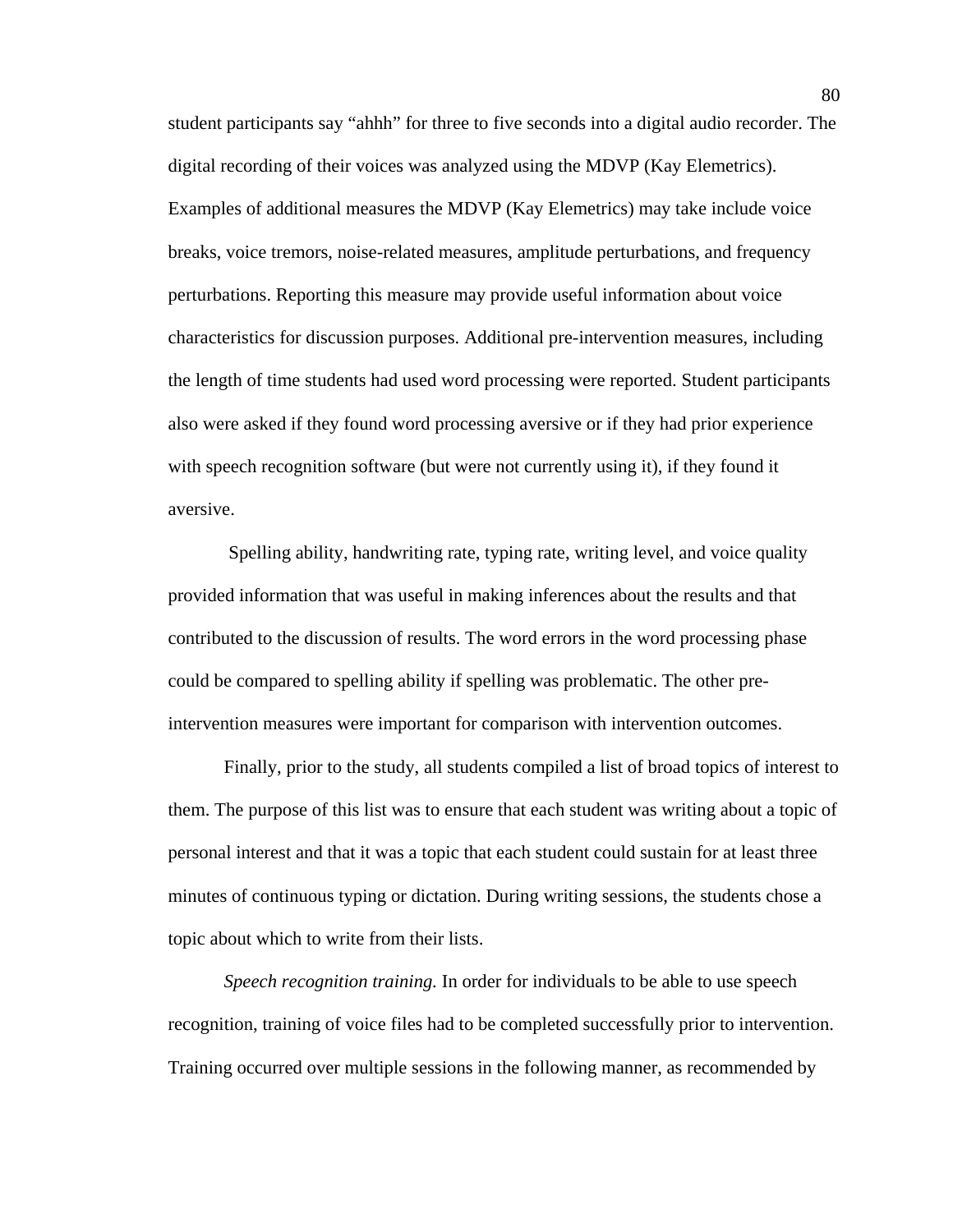MacArthur and Cavalier (2004) and Quinlan (2004). Speech recognition training consisted of: a) an explanation of the purpose of the software and modeling its use, b) instruction in creating voice files, c) creation of voice files through reading two training passages, d) completion of the Dragon NaturallySpeaking tutorial, e) completion of command probes (e.g., dictating punctuation and basic navigation commands), and f) completion of pre-intervention skill probes (e.g., turning on computer, starting program). See checklist in Appendix A.

First, the researcher provided an introduction to Dragon NaturallySpeaking to the students. The purpose of this introduction was to demonstrate the capabilities of Dragon NaturallySpeaking and to demonstrate to the students the end result of their training. The researcher explained the purpose of the software, which is to provide hands-free access to the computer and to provide an alternative to typing by using voice instead of hands. The researcher also modeled clear dictation of a short paragraph (including basic punctuation, capitalization, and navigation commands) using a computer and LCD projector, with the computer image projected on a screen. As the researcher demonstrated dictation, students were able to see on the projection screen that, as the researcher spoke, the words appeared in Microsoft Word. The researcher also showed the participants the different toolbars and commands associated with Dragon NaturallySpeaking.

Voice file instruction occurred next with a demonstration of the reading of a brief training passage. The researcher demonstrated proper dictation strategies and had the participants practice saying sentences clearly and enunciating each word. Students learned proper microphone placement and were encouraged to speak naturally and to enunciate clearly when training voice files (Quinlan, 2004).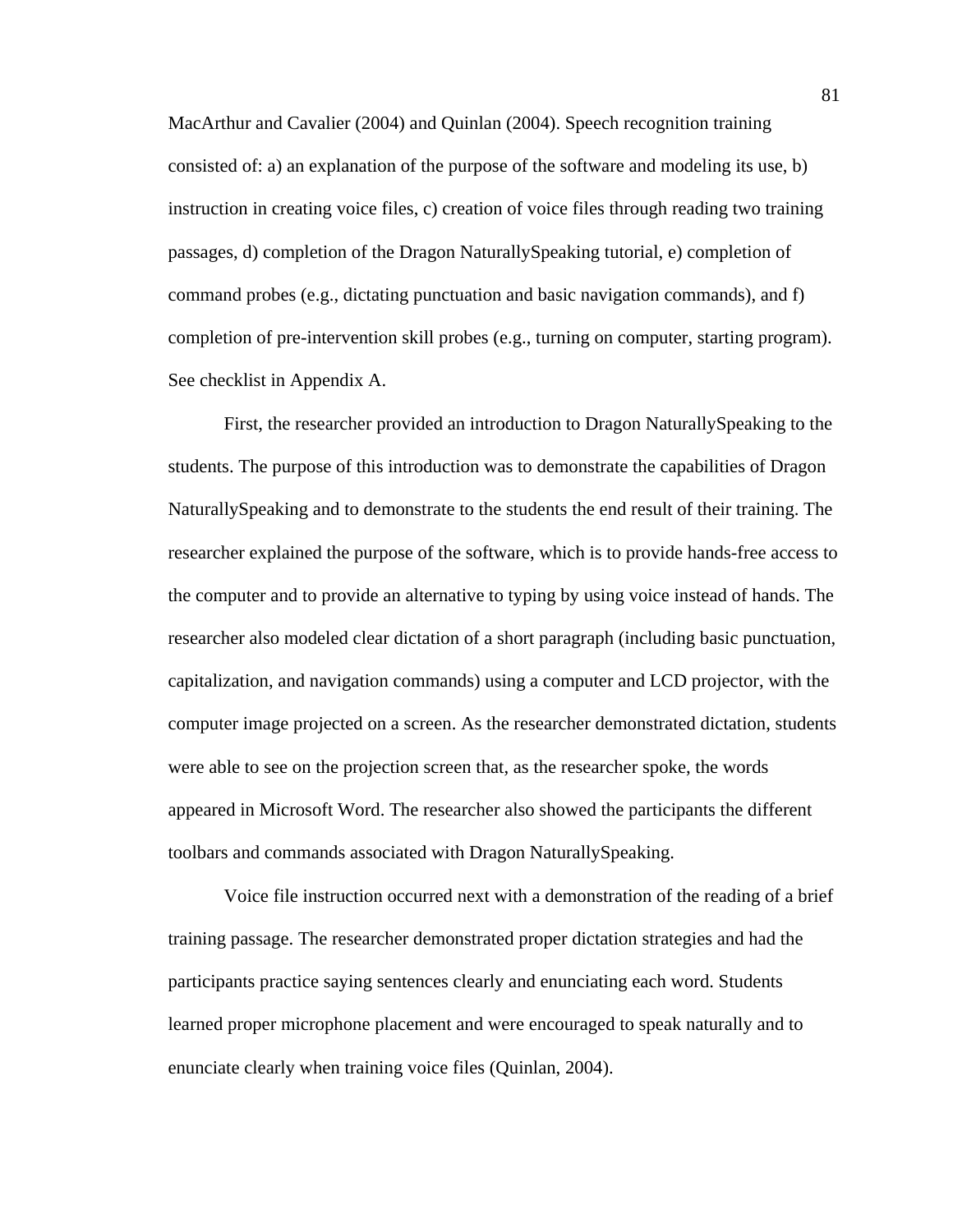The next phase of speech recognition training consisted of individuals creating user-voice files. The researcher met with participants individually in this phase. As part of the software training exercises, Dragon NaturallySpeaking offers a selection of different training passages that appear on the screen that students read into the microphone. As the user reads the passage provided by Dragon NaturallySpeaking, the program updates its understanding of the user's speech patterns and creates specific uservoice files. As recommended by Dragon NaturallySpeaking, users read two training passages, and all training exercises utilized the training passages provided by Dragon NaturallySpeaking. For example, users were given a list of training passages from which to choose. The participants were instructed to read *Talking to your computer (Easy Reading: Instructional*) as the first passage. The second training passage selected was *Product Manager's Mail Messages (Easier Reading: Business)*. The researcher sat next to the participant during the reading of training passages to ensure that the participant was enunciating clearly and reading each word in the passage. If necessary, the researcher paused the training and provided additional guidance. Because there is a high incidence of individuals with physical disabilities and vision impairments, the researcher ensured, prior to training, that the participants could see the training passages. When the font of the training passage was too small for the participant to read, the researcher enlarged the training passages ahead of time and presented them to students at the time of training. This occurred with two participants, Dana and Ann.

After completion of reading training passages, Dragon NaturallySpeaking offers users the opportunity to take its tutorial. The Dragon NaturallySpeaking tutorial takes users through 14 lessons. Lessons include learning about the Dragon toolbar, turning the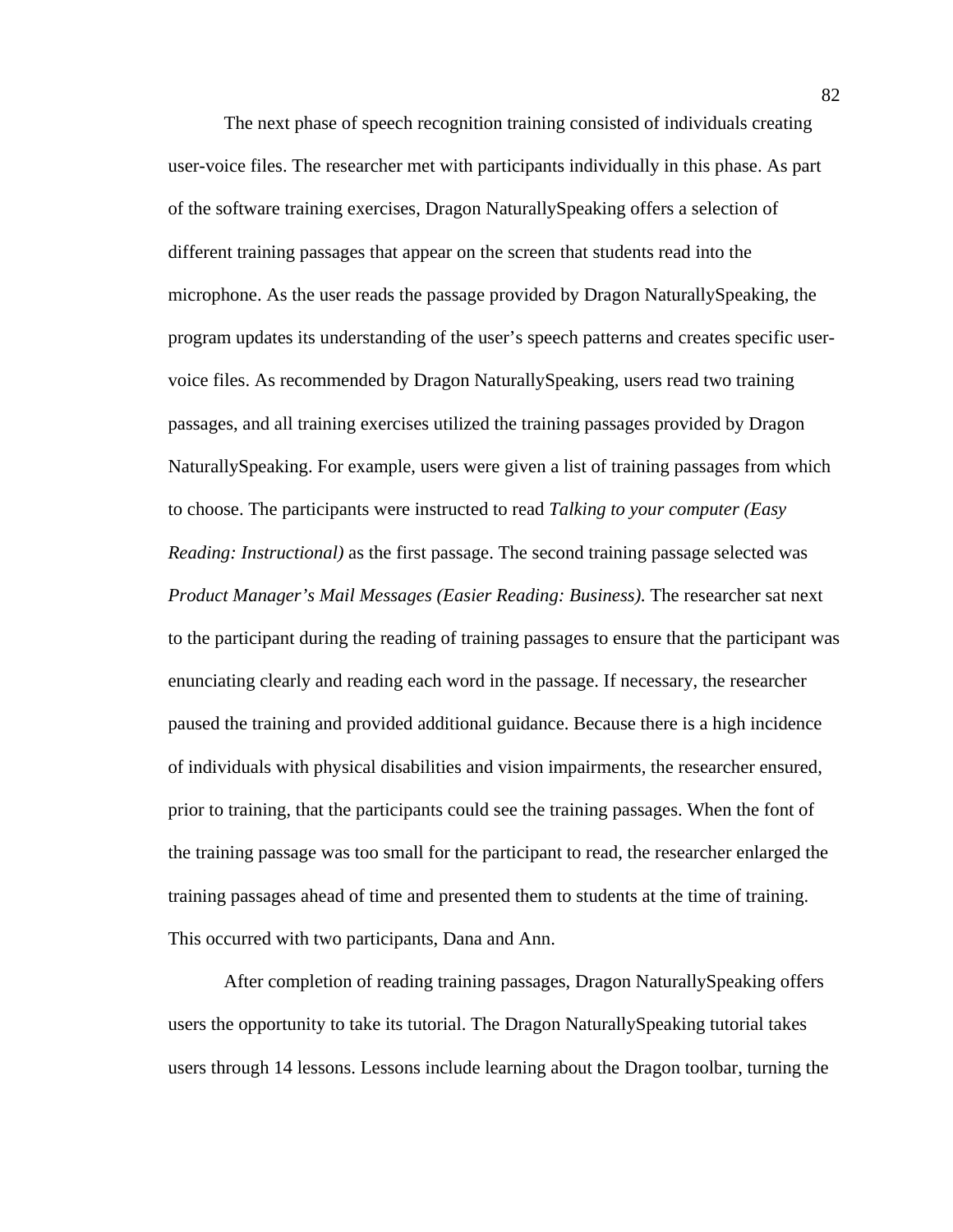microphone on and off, using punctuation, dictation suggestions, navigation commands, correction commands, spelling words instead of dictating them, deleting, inserting, and formatting words. The tutorial provided instruction on the skill, a video demonstration, and opportunity for users to practice the skills that had been demonstrated. After users completed their second voice-file reading, they were instructed to complete Lessons 1 – 14 of the Dragon NaturallySpeaking tutorial.

The final component of speech recognition training consisted of teaching basic punctuation, capitalization, and navigation procedures. Because punctuation, capitalization, and navigation occur hands-free, it is important for participants to demonstrate these commands effectively. The researcher taught the students the following punctuation commands: period, question mark, exclamation mark, comma, semicolon, colon, and dash. Although Dragon NaturallySpeaking capitalizes the first letter of a sentence and proper nouns, other words may need to be capitalized (e.g., title of a book). Therefore, the participants were taught capitalization commands. The researcher also taught the students the following navigation commands: new line, new paragraph, and tab. Due to the cognitive load of memorizing commands, as discussed by Koester (2001), the students had a list of commands available next to the computer that they could reference while dictating their draft.

Students were required to demonstrate competency using Dragon NaturallySpeaking software. They had to meet 100% accuracy for three consecutive trials in a session on the designated skills before they could move on to intervention. As seen in Appendix A, a protocol for training was developed. Its purpose was to ensure procedural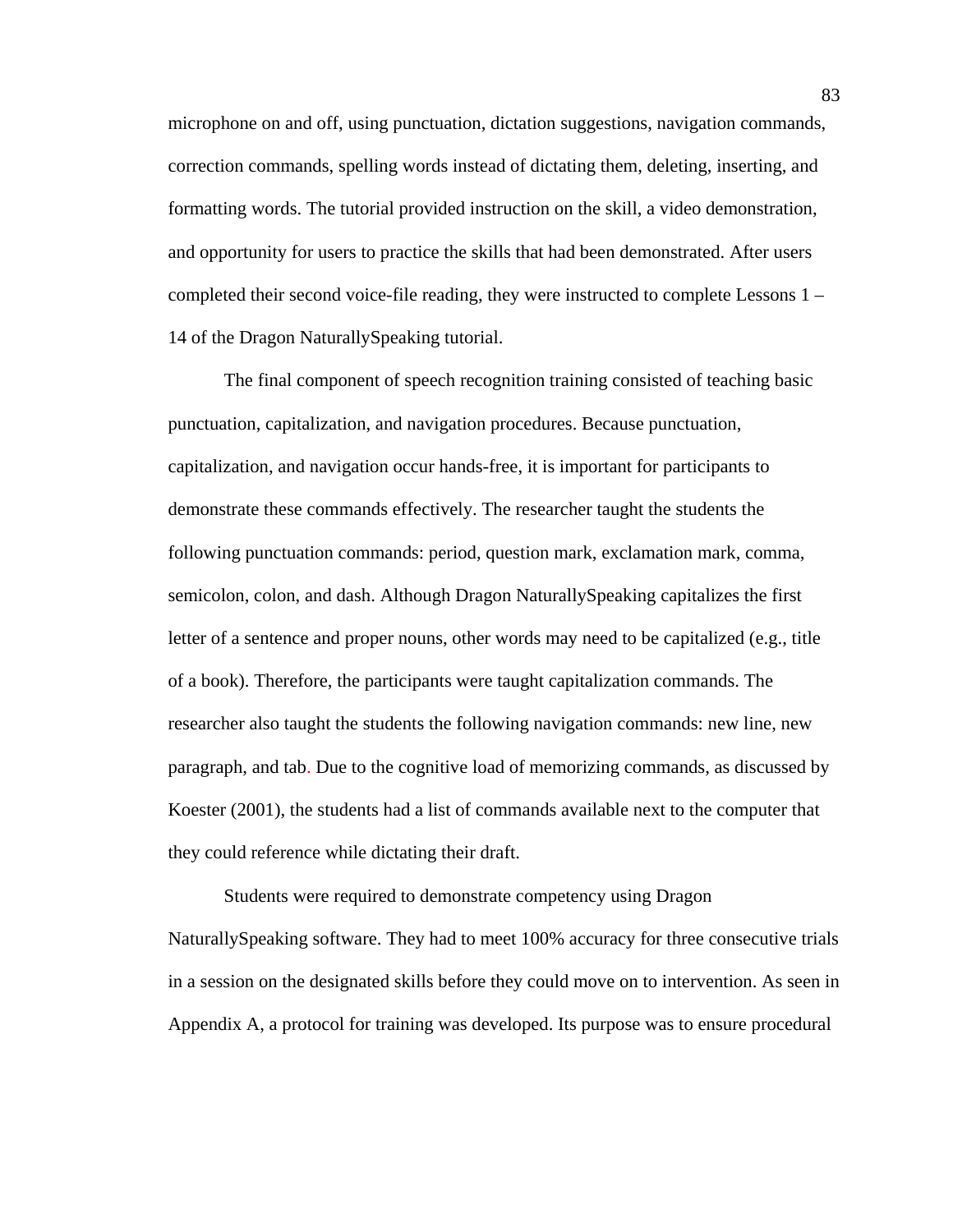integrity. The protocol was set up in a checklist format and clearly defined each step the researcher took when conducting training sessions.

 *Intervention: writing sessions.* Writing sessions consisted of first-draft writing. The students were instructed to type a short passage about a general, familiar topic using either word processing or speech recognition. The first-draft writing passage was selected so the students would not have to concern themselves with the writing process or what they were going to write about; rather, they could concentrate on composing processes such as typing (word processing) and clearly dictating (speech recognition). This has implications for working memory. Like decoding and comprehending at the same time, composing and transcribing imposes a great deal of strain on working memory. It is difficult to remember thoughts when transcription issues are consuming the resources of working memory (Bourdin & Fayol, 2000). Also, stopping to correct errors while composing can place additional strain on working memory (Kellogg, 1996).

At the beginning of each session, students set up all of the materials necessary to write (e.g., turn on computer, open programs). The students set up materials first in order to decrease interference in the writing so that everything was prepared when they were ready to type. During individual sessions, participants were provided with a choice of writing topics from their list (e.g., dogs). Once the writing topic was chosen, the researcher discussed the topic with the participants and had them write some words or phrases depicting key ideas of what they were planning to compose. This is supported by Reece and Cumming (1996) who discussed the need of having an outline prior to having a draft to decrease working memory load. Written notes could be completed by handwriting or keyboarding and were printed out and displayed for the students to refer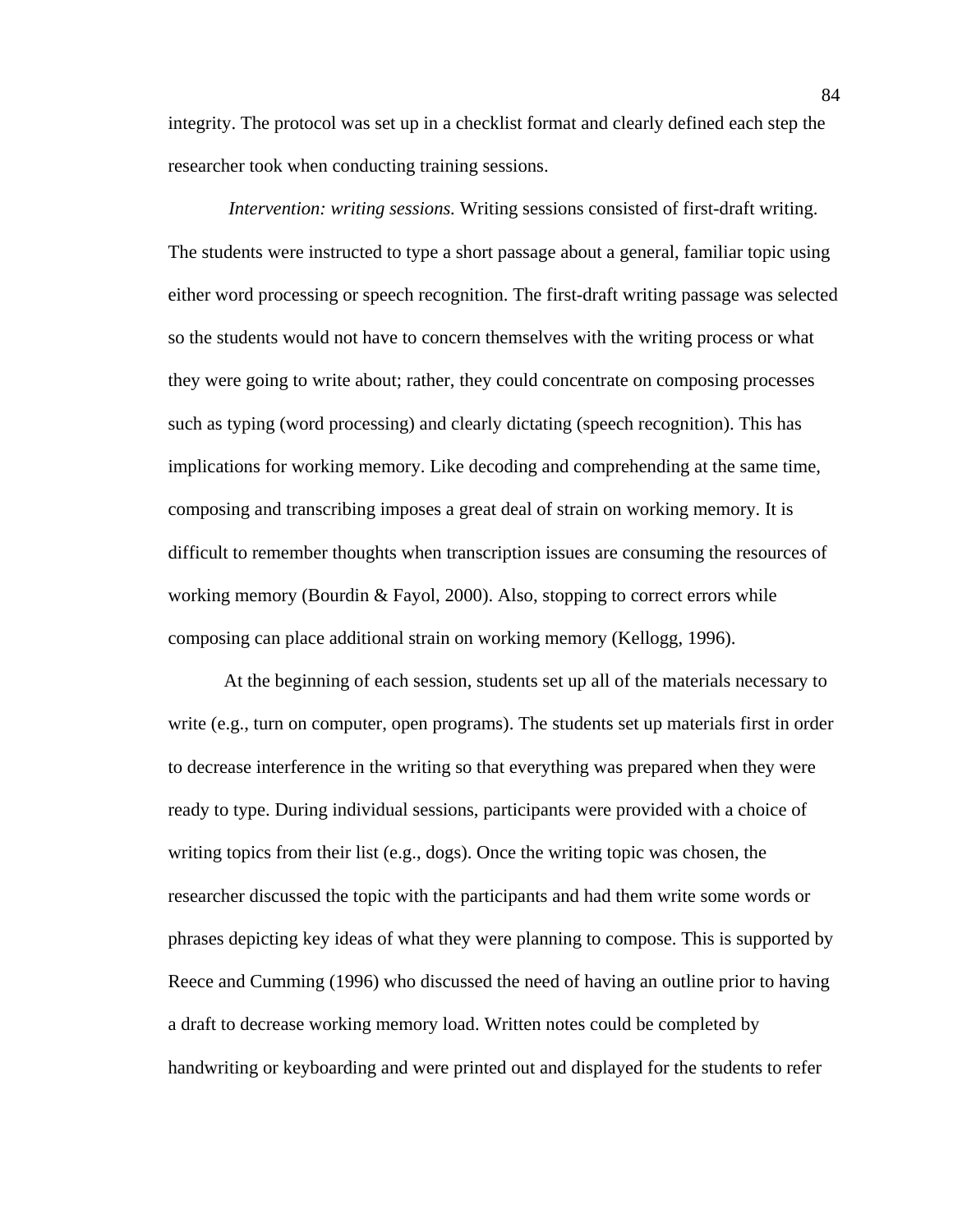to when they began the actual writing task. Additionally, a list of navigation and punctuation commands were posted next to each participant's computer for reference in order to prevent possible memory-related issues.

Participants spent approximately five minutes brainstorming, writing notes, and rehearsing their responses to the topic. Planning is an important step because it can potentially eliminate pauses and ensure that there will be a continuous flow so the students will not have to stop to think about what they will be writing. Most students concentrate on getting their thoughts down on paper when writing a draft and then go back later to make changes (Honeycutt, 2003). Aligning with this method of draft writing, students were told to write and correct later. Also for the purposes of this study, it was important to obtain a true measure of fluency and to analyze the errors the participants made. If the participants corrected as they composed, it would have been impossible to determine a true measure of fluency and to determine specific word errors. Therefore, participants were instructed not to correct mistakes as they composed using both speech recognition and word processing. Students also were not taught the correction commands for Dragon NaturallySpeaking during the time of the study to eliminate this from occurring. Students also were observed while using the word processing condition to monitor that corrections were not made while being timed. If corrections were made during word processing or speech recognition use, the researcher documented their occurrence on the procedural fidelity checklist (See Appendix A).

After planning was complete, the students were instructed to write on the given topic. The researcher timed the students for three minutes. The time began when the student pressed the first key or spoke the first word. At the end of three minutes, the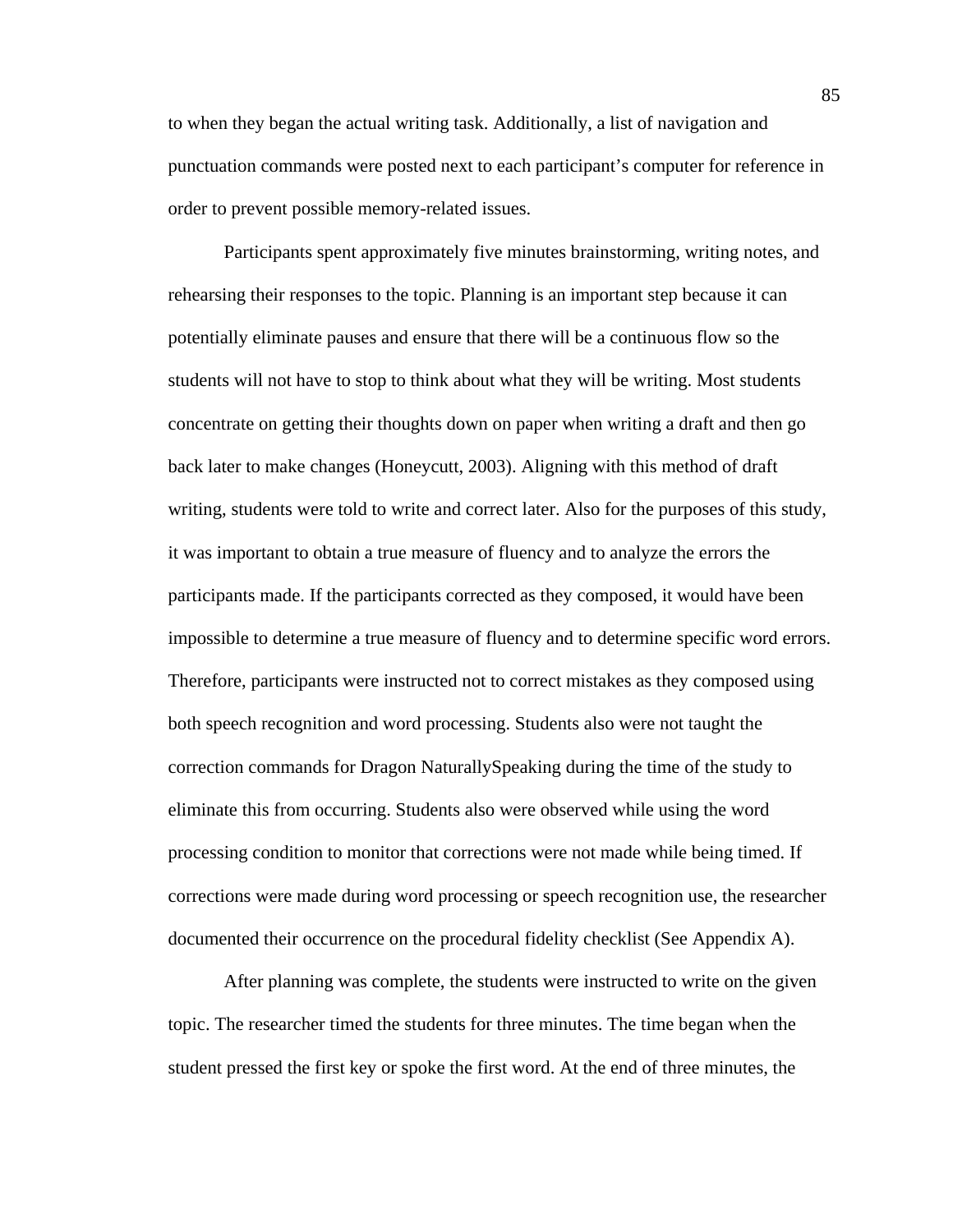student was directed to stop composing and draw a line under the written work. The student then had the opportunity to complete the draft with as much additional time as necessary. The researcher continued to time the writing session through the student's completion of writing. This method of timing is consistent with research conducted by Lewis et al (1998) on draft writing using various AT tools, where they had the students initially write for three minutes, then draw a line and continue writing until the students wanted to stop. In this study, when the draft was complete, the students immediately were asked to re-read what they had written. When word processing, the students' drafts were checked for any discrepancies between what was spoken and what was written. The same occurred for the speech recognition treatment, providing the opportunity for the student to point out word substitutions or other word errors. This allowed the researcher to determine whether the students were able to remember what they initially meant when the speech recognition put in unintended words or made other errors. It was documented whether the students were able to recall the error or what they meant to say immediately, with a delay in recall of the error or what they meant to say, differently than they stated it but without changing the meaning, or were not able to identify the error at all or know what they meant. Koester (2001) noted the importance of this, stating, "one drawback, especially when recognition accuracy is not above 95%, is that risk of forgetting the original intent when there is a significant time delay between when the error occurred and when it is identified" (p. 124).

For increased data collection accuracy, the students were audio taped when composing using speech recognition software. Audio taping also occurred when students reread their paragraphs in order to point out corrections in word processing and speech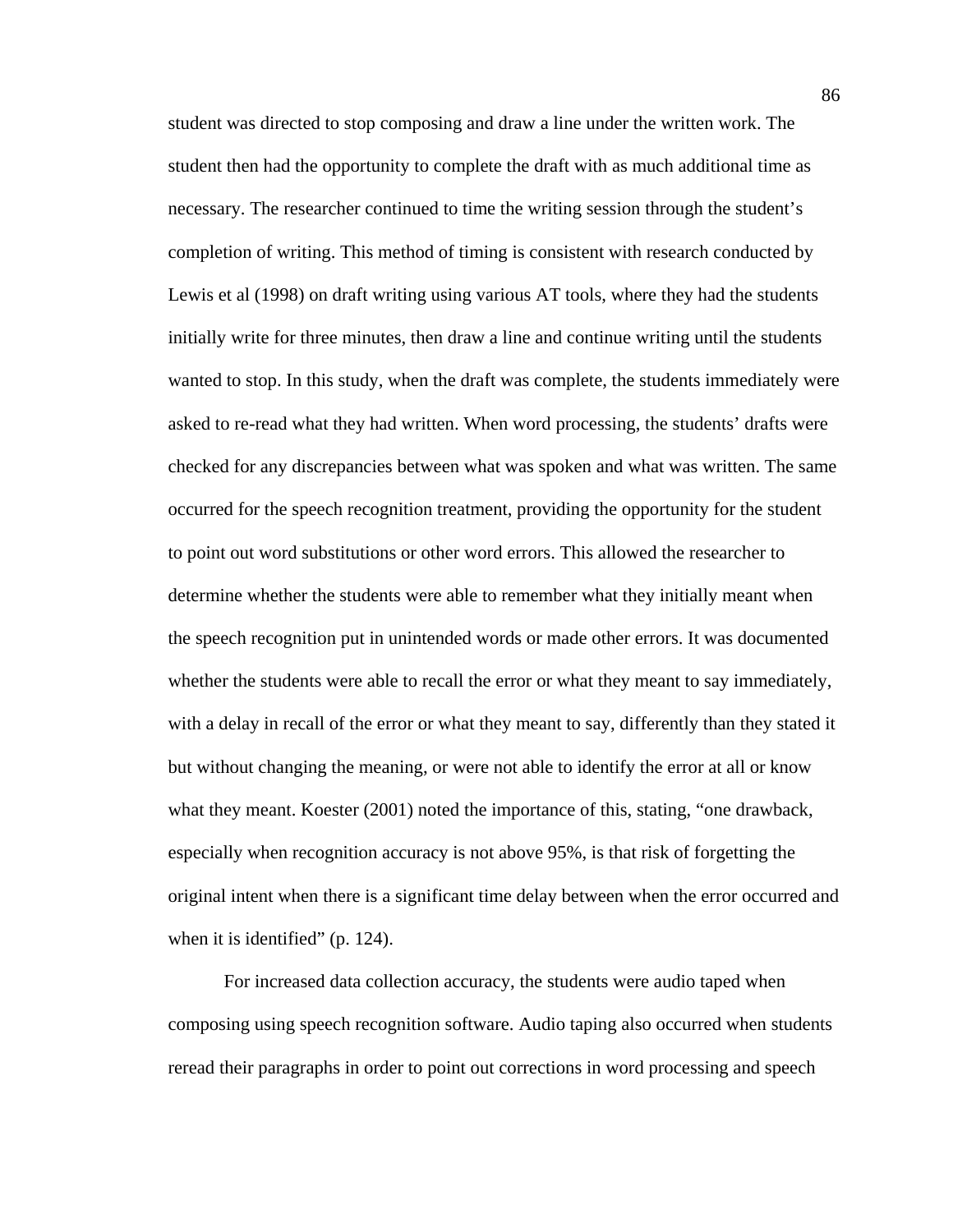recognition. The researcher analyzed the first three minutes of the product for fluency, accuracy, type of word errors, recall of intended meaning, and length. The researcher then analyzed the audio tapes for discrepancies between what the students actually said and what the speech recognition software wrote for the first three minutes, as well as discrepancies between what the students wrote using word processing and what they read back during the first three minutes.

Finally, after the session was complete, and before the next speech recognition session occurred, the researcher guided the participants in correcting the mistakes that speech recognition made. The researcher assisted participants in using voice commands to select the errors and to replace the errors with the correct words. Also, if there were word omissions, the participants were guided in inserting the omitted words into the document. This helped not only to create a correct document, but also to allow updates to be made to voice files. Although this was not an official part of the study, it was important, because if corrections are not made, and voice files are not updated to reflect the words that the student dictated that the program misrecognized, the accuracy of the speech recognition program will not be able to improve. Because the correction process can be difficult, requiring knowledge of additional commands that are not necessary in the draft-writing phase, the researcher assisted the students in making the corrections. *Data Collection* 

Data were collected during each session from permanent products on writing fluency (wcpm). Data were collected in the following manner. In order to calculate writing fluency, the permanent product of the writing session was assessed. As described in the *Operational Definitions* section, writing fluency is defined as the number of correct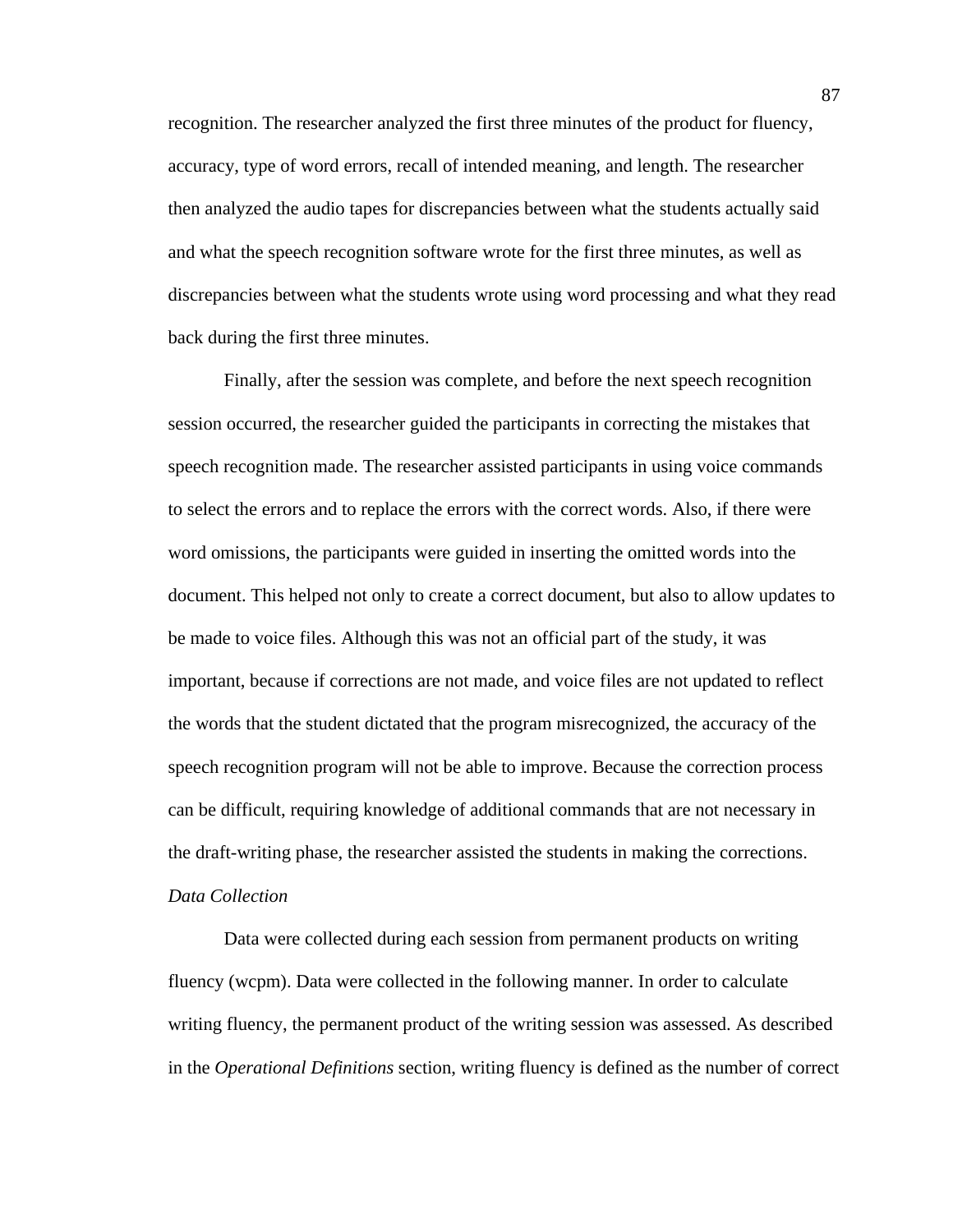words produced in one minute. The character count tool on Microsoft Word was used in order to count the number of characters (including spaces) in the passage. To calculate fluency, incorrect words were removed from the writing sample, obtaining the character count, and were then divided by 5 (to get the number of correct words). Next, this number was divided by the number of minutes (three) to obtain the rate (wcpm). Once writing fluency was calculated and documented on the data sheet (see Appendix B), it was plotted on the graph for visual inspection and analysis.

In addition to fluency, accuracy also was calculated. The total number of word errors was subtracted from the total number of words produced and then divided by the total number of words produced. The number of total words produced was provided by the word count tool on Microsoft Word. Accuracy was then documented on the data sheet and plotted on the graph for visual inspection and analysis. Once the accuracy was determined, the length of the document was noted on the data sheets. Word errors were coded based on the type of error (see Appendix B). Again, word errors were defined as spelling errors, substituted incorrect word(s), additional unintended word(s), omission of a word, and command errors (see Table 2). The type of word error was coded on the data collection sheet based on the following categories:  $S =$  spelling error; I = substituted incorrect (unintentional) words;  $A =$  additional unintended word;  $O =$  omission of a word;  $C =$  command error. Finally, recall of intended meaning was coded and documented on the data sheet.

# *Research Design*

An alternating treatments design (Barlow  $&$  Hayes, 1979) was used to compare word processing with speech recognition. An alternating treatments design was chosen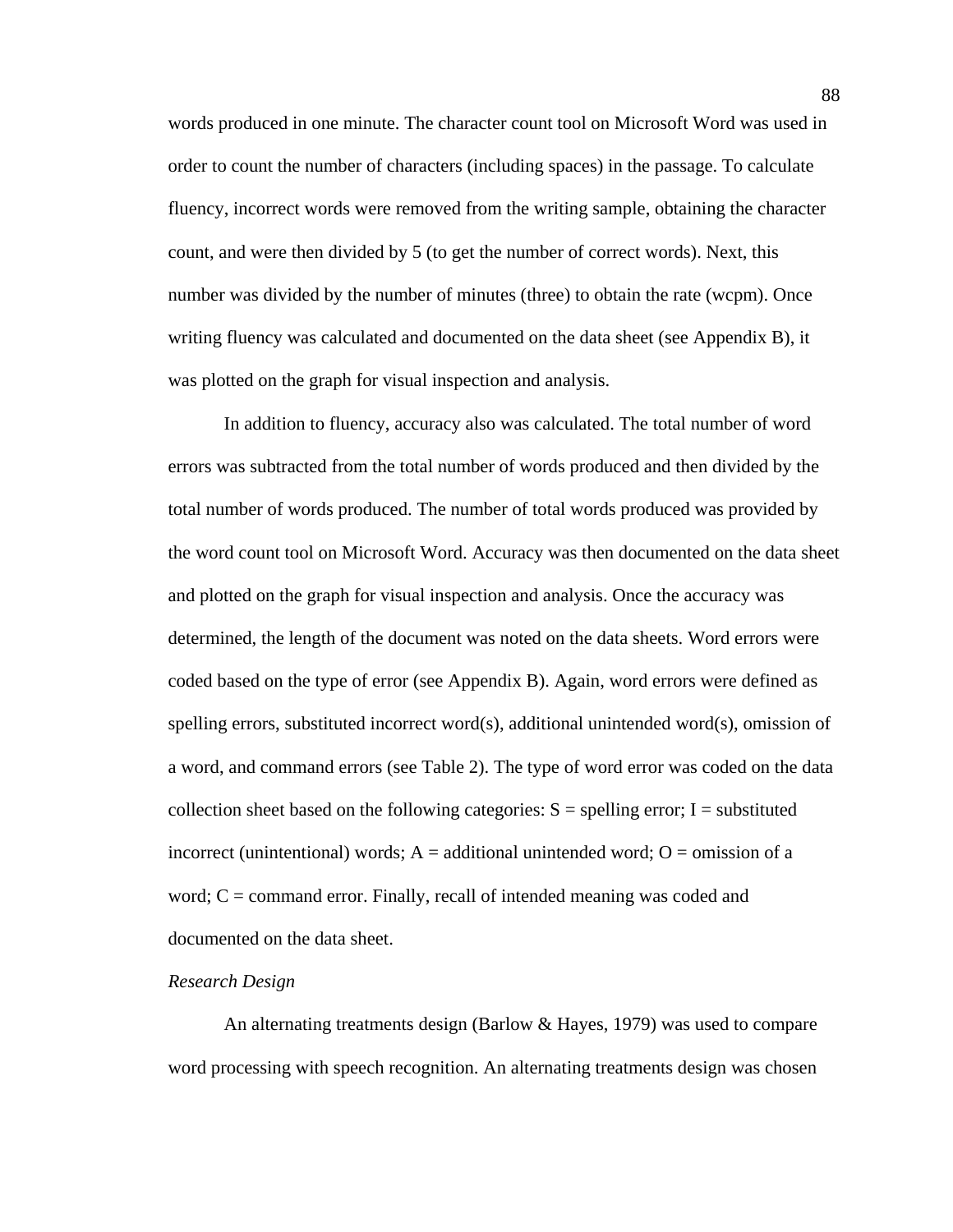#### Table 2

|   | <b>Word Processing Error</b>                                     | <b>Speech Recognition Error</b> |                                                                                                                                                                                 |  |
|---|------------------------------------------------------------------|---------------------------------|---------------------------------------------------------------------------------------------------------------------------------------------------------------------------------|--|
| S | Spelling/Keyboarding<br><b>WORD Error</b>                        | I                               | <b>Substituted Incorrect</b><br>word(s)                                                                                                                                         |  |
| K | Keypress Error (extra characters)<br>not associated with a word) | A                               | Additional unintentional<br>(didn't say it but the<br>program wrote it<br>OR environmental sound,<br>stutter, or extraneous sound<br>(ie., thinking sound, um,<br>sneeze, etc.) |  |
|   | Substituted incorrect word(s)                                    | ( )                             | Omission of a word (said it)<br>but the program didn't write<br>it)                                                                                                             |  |
|   |                                                                  | C                               | <b>Command Error</b>                                                                                                                                                            |  |

*Coding for Word Errors across Word Processing and Speech Recognition* 

because of the ability to compare two different conditions clearly. In this case, two independent variables, speech recognition software and word processing were compared.

Because motor patterns of individuals with physical disabilities can be erratic due to many factors such as fatigue, motor control, and environmental influences (Heller & Swinehart-Jones, 2003), it is potentially difficult to reach stability with motor response behaviors, such as composition rate. Poling, Methot, and LeSage (1995) indicated that an advantage of using an alternating treatments design over a multiple-baseline design or withdrawal design is that when behaviors are potentially highly variable, phase changes might not be appropriate. Additionally, Poling et al. stated,

With the alternating-treatments design, conditions change regardless of the subject's behavior, and a comparison can legitimately be made between performance in two conditions (e.g., treatment and baseline) even though the target behavior improves or worsens during each. So long as behavior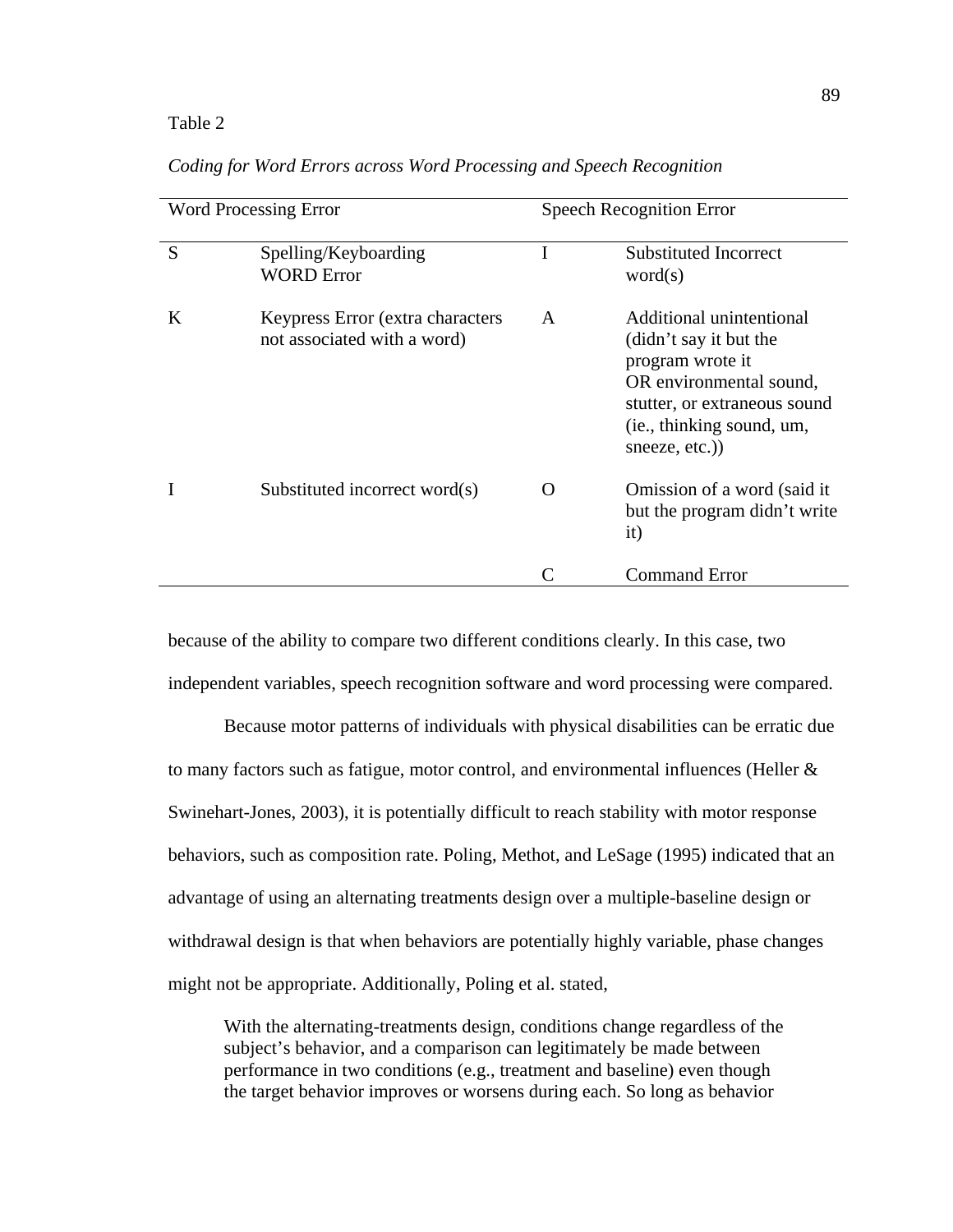is consistently and appreciably better (or worse) during treatment than during baseline, variability across time does not preclude making a gross statement about the effects of the treatment. (p. 96)

The presentation of the use of word processing and speech recognition was counterbalanced and presented in random order. For example, a rotation such as A B A A B A B B A B, with A representing word processing and B representing speech recognition, was used (Alberto & Troutman, 2006). This phase continued until a clear fractionation of the data was seen in the area of fluency, within a minimum of 10 sessions and a maximum of 20 sessions.

In addition to the alternating treatments phase, a replication phase was added. Alberto and Troutman (2006) discussed that an alternating treatments phase does not include a replication phase and is therefore relatively weak. The replication phase consisted of using the more effective treatment with the less effective treatment's writing topic area. The writing topics were general enough that when asked to write about them in the replication phase, although the prompt was the same, the content could be different. The replication phase continued for two sessions.

#### *Data Analysis*

Data were analyzed through visual inspection of the graph in terms of fractionation between the effects of word processing use and speech recognition use on fluency and accuracy. Fractionation is defined as vertical separation between the two writing conditions (Poling et al., 1995). For fluency, when one condition is vertically higher than the other for three consecutive data points, it would be determined that the condition is more effective for fluency.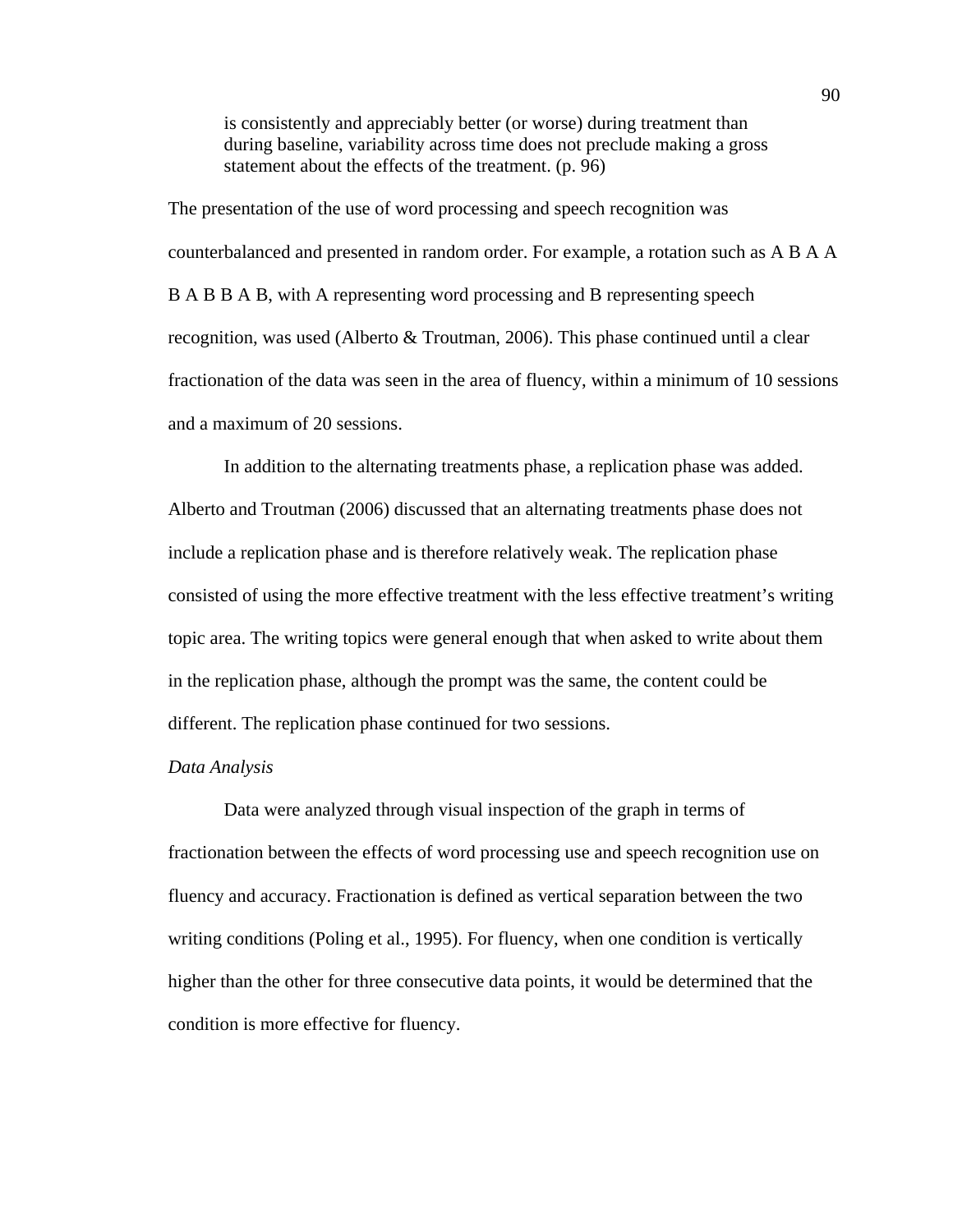Accuracy was calculated for each session, and an examination of the accuracy (percent correct) between independent variables occurred. This included session-bysession comparisons, as well as ranges and means. Errors also were graphed for visual inspection. In addition, specific types of errors were coded and were analyzed based on frequency of the specific types of errors made. Finally, recall of intended meaning was coded and analyzed based on frequency and type of recall (immediate, delayed, different or incorrect/no recall).

## *Reliability, Procedural Fidelity, and Social Validity*

*Interobserver reliability (IOR).* IOR was calculated in 20% of the sessions for both word processing and speech recognition use and in 50% of the replication sessions. Another adult with experience with individuals with physical disabilities and assistive technology was trained and served as the second observer. The second observer calculated fluency, accuracy, and length and checked the list of errors against the written product to ensure that all errors were found. IOR was calculated as (the number of agreements divided by the number of agreements plus disagreements) times 100.

Number of agreements

 $IOR =$  x 100

# Number of agreements plus disagreements

*Procedural fidelity.* As seen in Appendix A, a protocol for the writing sessions was developed. Its purpose was to ensure procedural integrity. The protocol was set up in a checklist format and clearly defined each step the researcher was to take when conducting writing sessions. Procedural fidelity checklists for training and writing sessions were followed 100% of the time by the researcher in order to ensure that the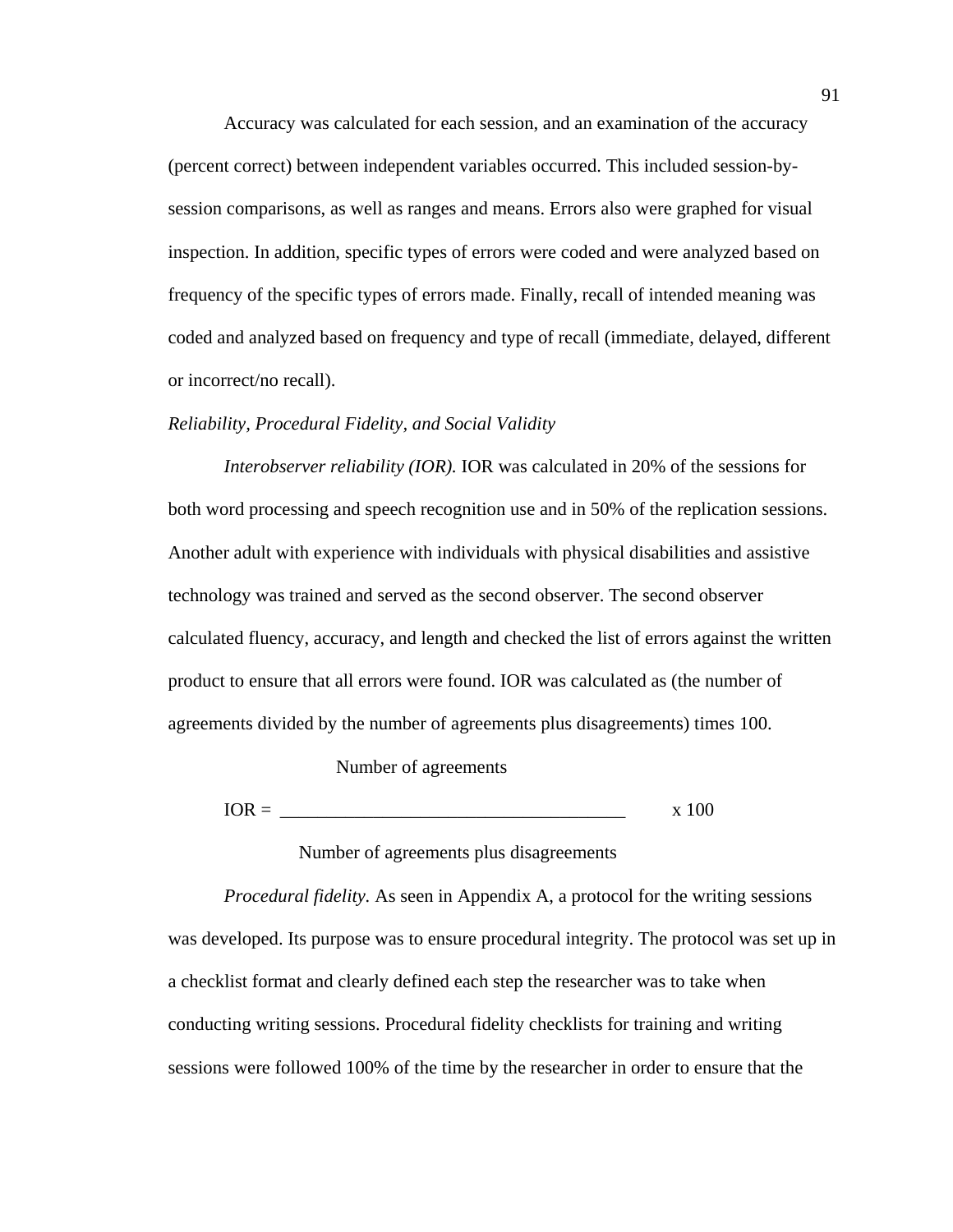procedures were carried out in a consistent manner. The researcher trained an adult in the classroom on the treatment integrity and procedures and the checklist and checked it 20% of the time in conjunction with the other observer to ensure that the researcher was following the outlined procedures.

*Social validity.* Social validity was assessed through a post-treatment questionnaire with the participants. The questionnaire consisted of questions assessing the participants' perceptions of the use of speech recognition software and word processing as well as their perceptions about writing and composition in school. Additionally, after the social validity questionnaire was given, participants were asked to respond to a writing prompt related directly to their participation in the study and their feelings about speech recognition. They were given the choice of responding via handwriting, word processing, or speech recognition.

## Results

The purpose of this study was to compare the effectiveness of word processing compared to speech recognition software across the five dependent variables of (a) writing fluency, (b) accuracy, (c) type of word error, (d) recall of intended meaning, and (e) length of the document. The results demonstrated that all five students involved in the study were able to use speech recognition software for writing draft papers.

As seen in Figure 1, all five students had higher writing fluency rates (as calculated by wcpm) using speech recognition software compared to word processing. In terms of errors, all five students had higher accuracy rates and lower error rates using word processing (see Figure 2). Out of three different word error types (spelling/ keyboarding word errors, keypress errors, and substituted incorrect words), the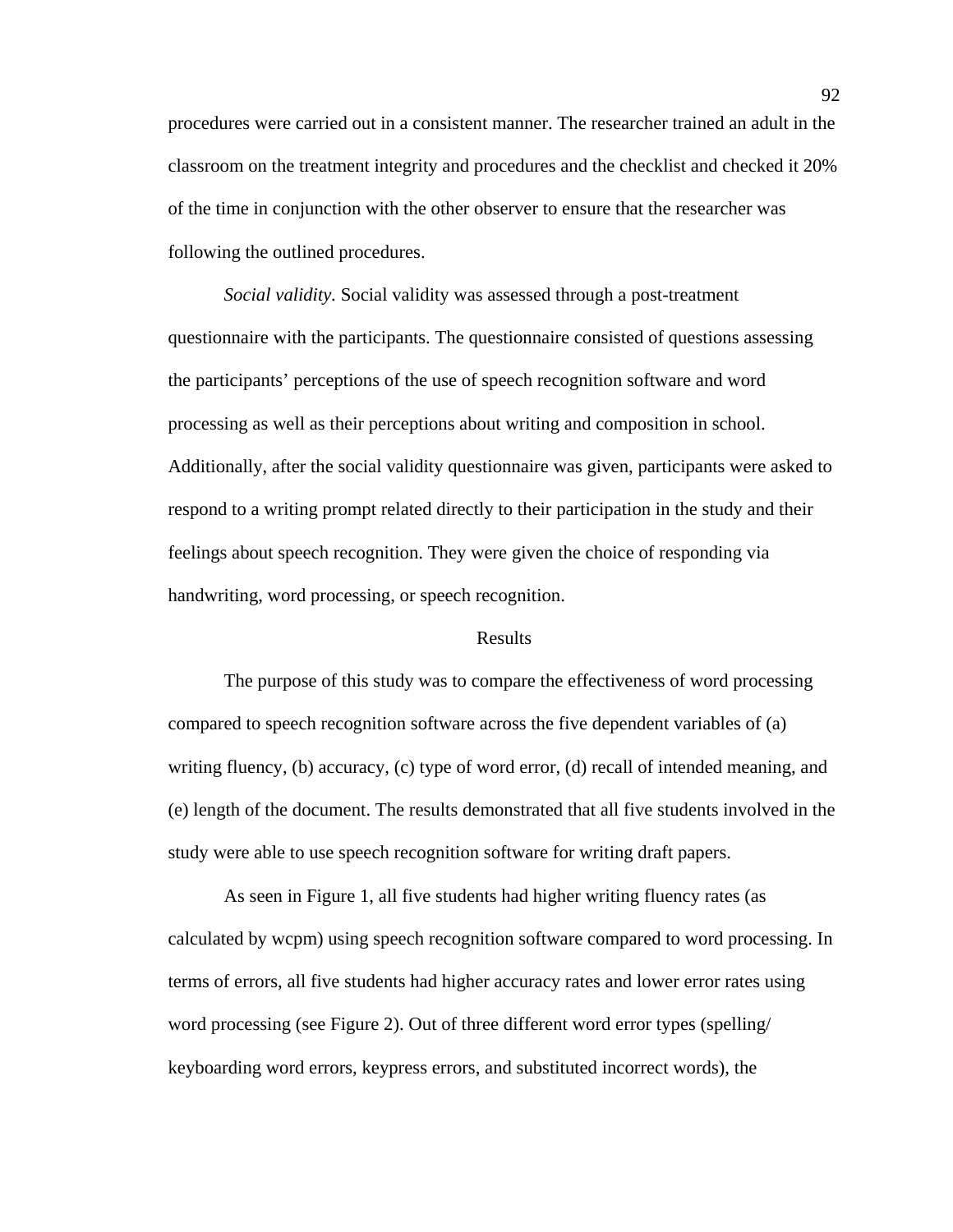

**Session**

**Writing Fluency**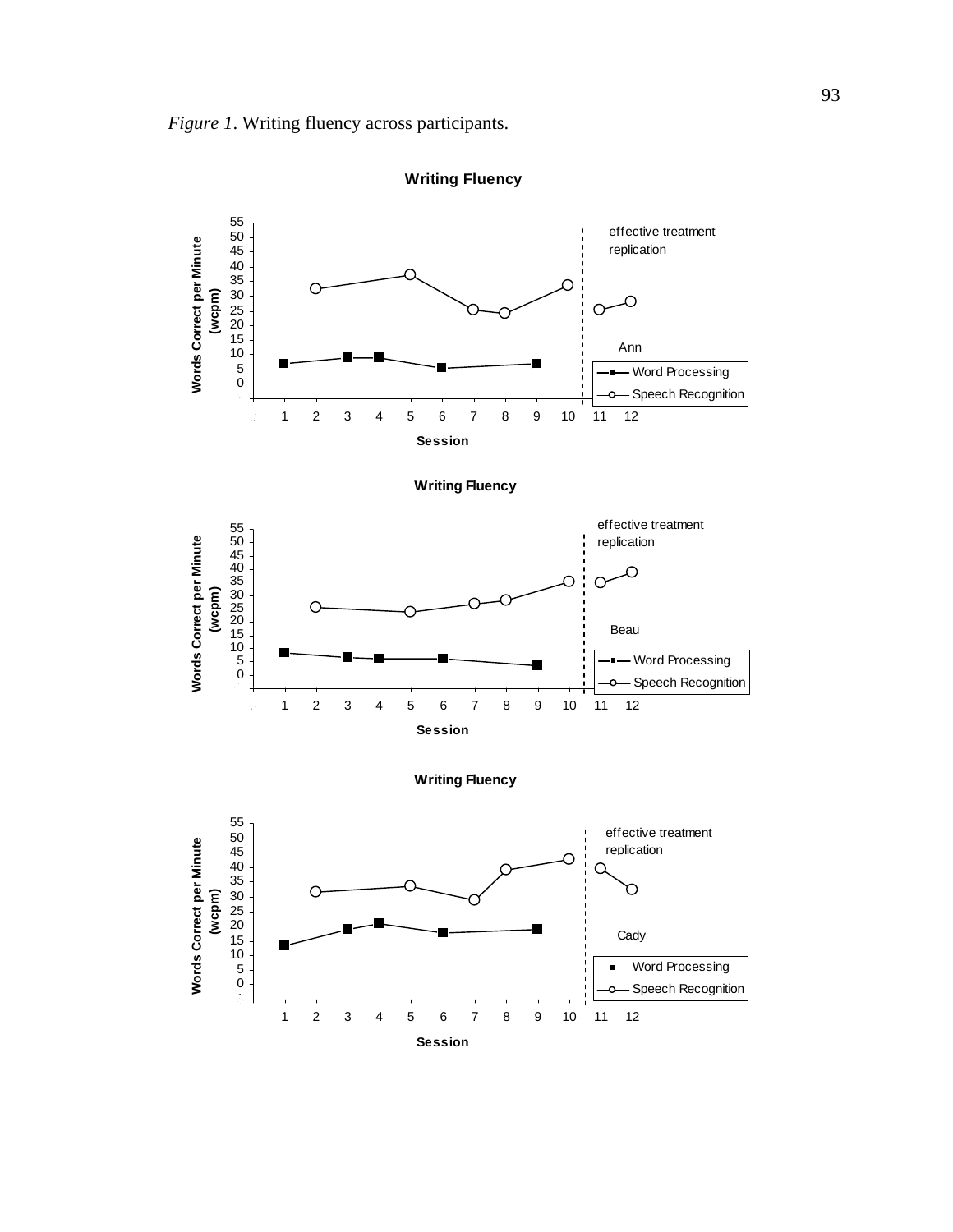

**Session**

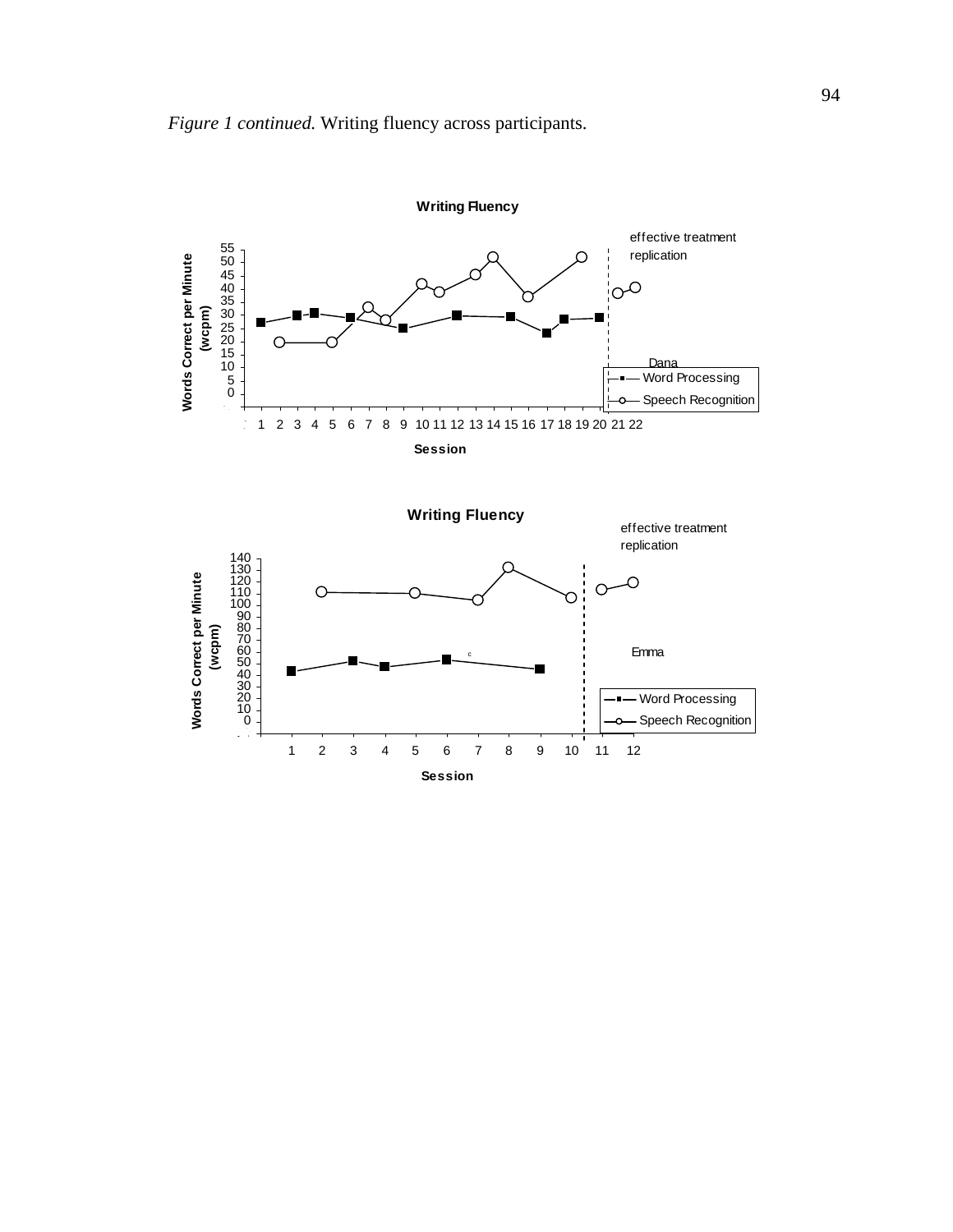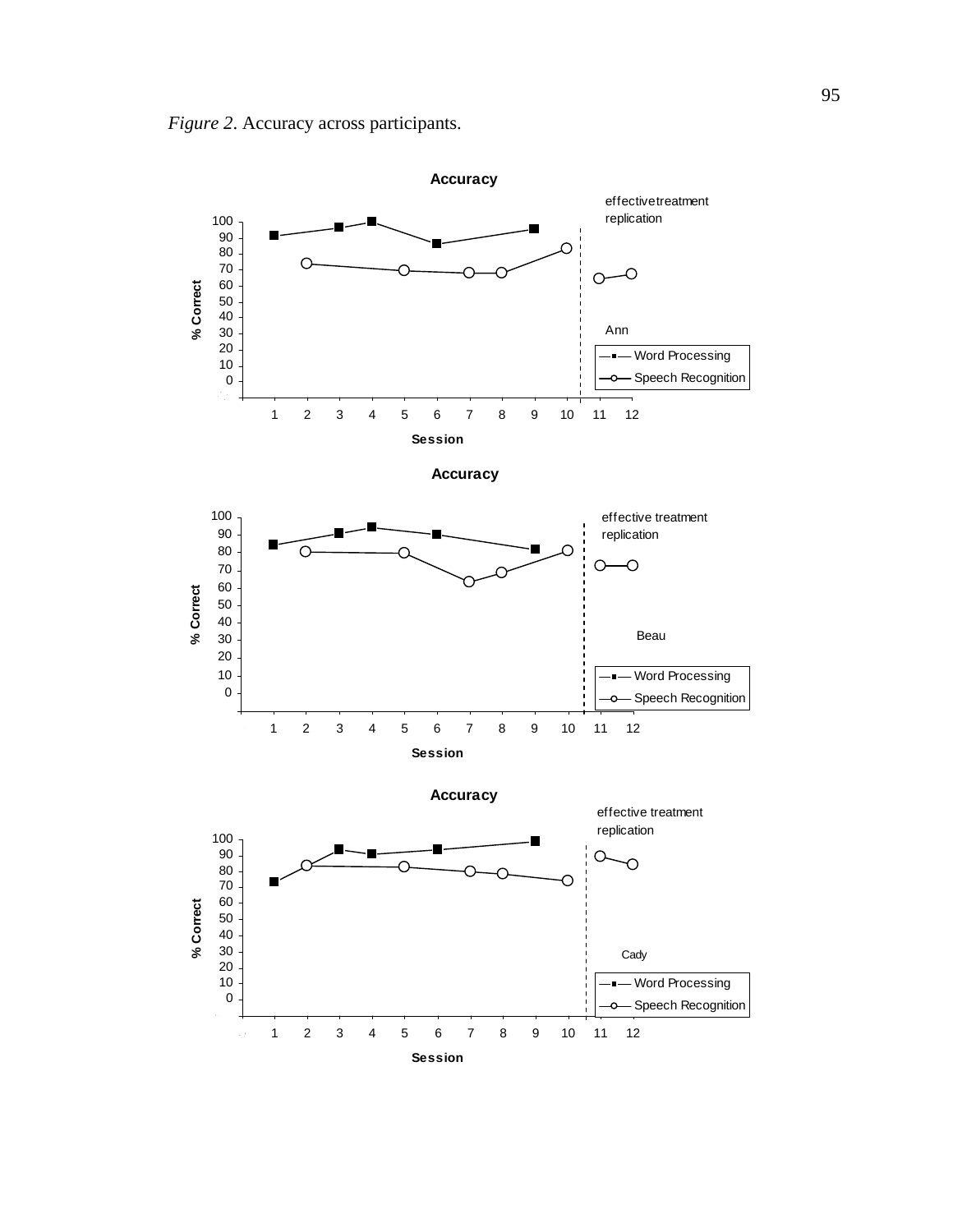



Note: The data represented on Dana's graph depicting word processing accuracy is divergent from the other graphs because she tended to correct as she typed. Therefore, the data showing word processing accuracy can not be considered a true measure of accuracy, unlike the other participants.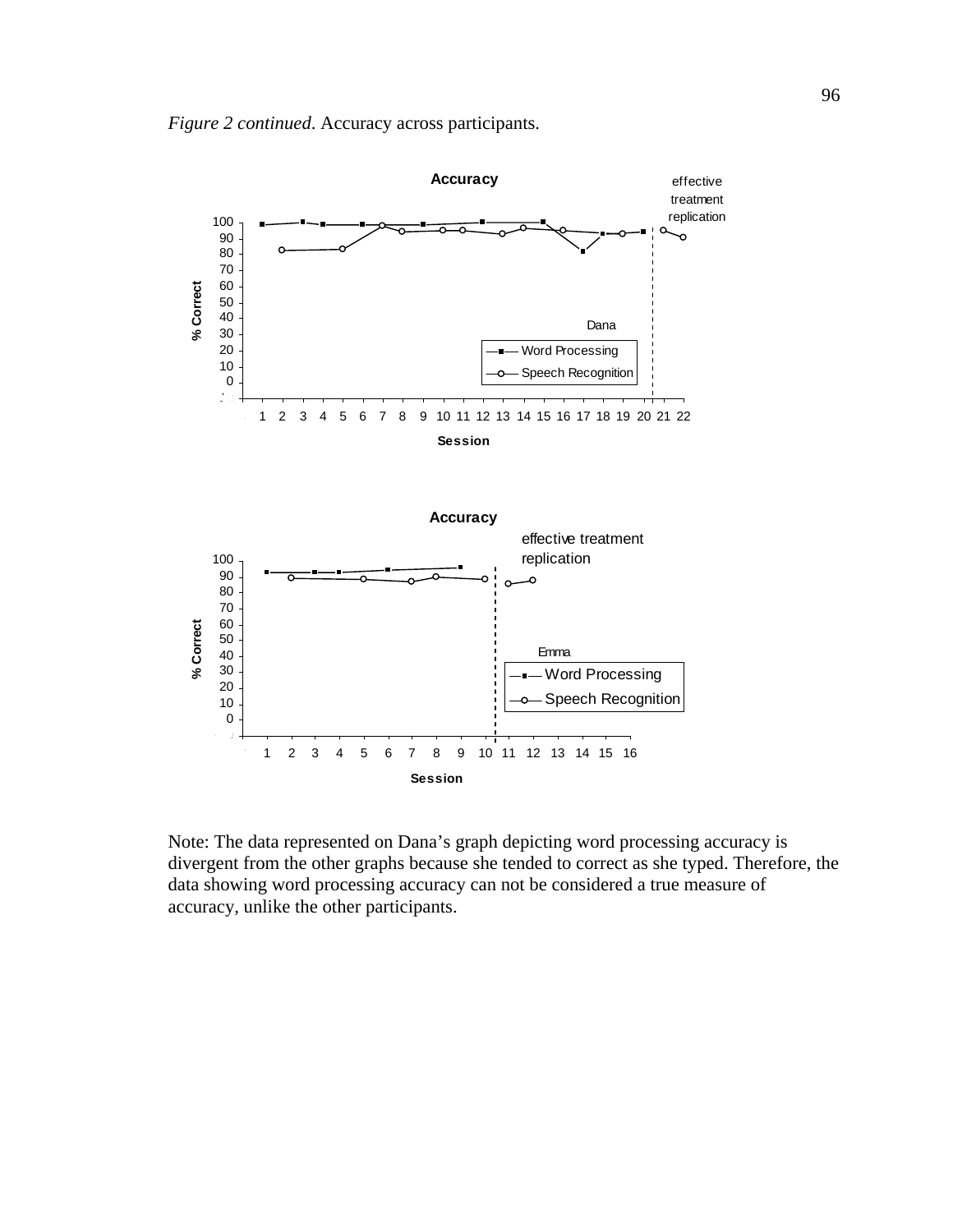most common type of word error using word processing were spelling/keyboarding errors. Out of four types of errors for speech recognition (substituted incorrect word(s), additional unintended words, omissions, and command errors), the most common type of word error using speech recognition was substituted incorrect words (see Table 3). The students' abilities to recall intended meaning varied across students and treatments. In terms of length, all students wrote longer drafts using speech recognition software (see Figure 3). Individual results are reported for each participant.

### *Ann*

*Writing fluency (wcpm).* As seen in Figure 1, Ann had a clear bifurcation of the data, with a higher fluency rate (as determined by words correct per minute) using speech recognition software compared to word processing. There were no overlapping data points between the two treatments. Throughout the five speech recognition sessions, Ann's writing fluency ranged from 24.1 wcpm to 37.2 wcpm, with an average of 30.4 wcpm. Throughout the five word processing sessions, Ann's writing fluency ranged from 5.5 wcpm to 8.9 wcpm, with a mean of 7.5 wcpm. For Ann, speech recognition improved her writing fluency an average of 22.9 wcpm.

Replication of the most successful treatment occurred for two sessions. This replication used speech recognition. Ann wrote about two topics that she had written about in previous word processing sessions. The effective treatment replication showed similar writing fluency rates.

*Accuracy and word error type.* As seen in Figure 2, Ann's accuracy was higher using word processing. Ann's accuracy using speech recognition ranged from 68.0% to 83.5%, with an average of 72.6%. Word processing accuracy ranged from 86.4 % to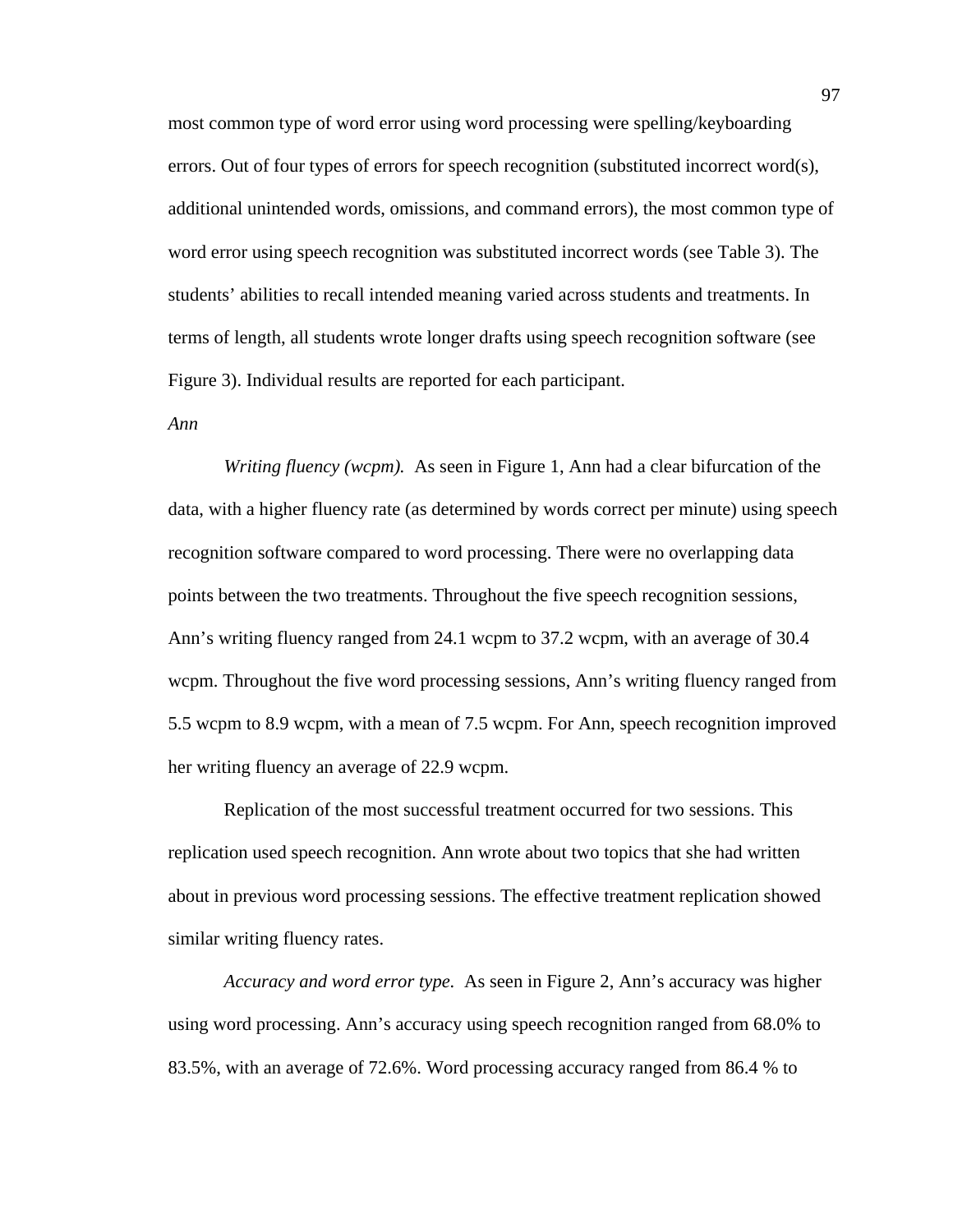# Table 3

|                           | Ann   | Beau  | Cady  | Dana   | Emma   |  |  |
|---------------------------|-------|-------|-------|--------|--------|--|--|
| <b>Word Processing</b>    |       |       |       |        |        |  |  |
| Accuracy                  | 93.9% | 88.0% | 91.3% | 96.3%  | 93.8%  |  |  |
| Errors                    | 6.1%  | 12.0% | 8.7%  | 3.7%   | 6.2%   |  |  |
| Error type S              | 6.1%  | 6.9%  | 8.4%  | 3.7%   | 6.2%   |  |  |
| Error type K              | 0%    | 4.6%  | 0%    | 0%     | 0%     |  |  |
| Error type I              | 0%    | .6%   | .3%   | 0%     | 0%     |  |  |
| Recall Imm                | 4.4%  | 11.4% | 8.7%  | 3.6%   | 6.2%   |  |  |
| <b>Recall Del</b>         | 1.7%  | 0%    | 0%    | $.1\%$ | 0%     |  |  |
| <b>Recall Diff</b>        | 0%    | 0%    | 0%    | 0%     | 0%     |  |  |
| Recall X                  | 0%    | .6%   | 0%    | 0%     | 0%     |  |  |
| <b>Speech Recognition</b> |       |       |       |        |        |  |  |
| Accuracy                  | 72.6% | 74.2% | 79.9% | 92.5%  | 88.3%  |  |  |
| <b>Errors</b>             | 27.4% | 25.8% | 20.1% | 7.5%   | 11.7%  |  |  |
| Error type I              | 23.1% | 18.3% | 15.8% | 5.5%   | 9.6%   |  |  |
| Error type A              | 3.2%  | 5.2%  | 1.0%  | 5.8%   | 1.5%   |  |  |
| Error type O              | .6%   | 1.1%  | 1.4%  | 1.0%   | .6%    |  |  |
| Error type C              | .6%   | 1.1%  | 1.8%  | .3%    | $.1\%$ |  |  |
| Recall Imm                | 11.4% | 16.3% | 15.1% | 6.5%   | 8.5%   |  |  |
| <b>Recall Del</b>         | 3.7%  | 2.6%  | 2.2%  | .5%    | 1.0%   |  |  |
| <b>Recall Diff</b>        | 2.9%  | 4.0%  | 1.0%  | $.1\%$ | 1.0%   |  |  |
| Recall X                  | 9.4%  | 2.9%  | 1.8%  | .5%    | 1.2%   |  |  |
| Replication               |       |       |       |        |        |  |  |
| Accuracy                  | 66.1% | 72.4% | 86.5% | 92.9%  | 86.5%  |  |  |
| Errors                    | 33.9% | 27.6% | 13.5% | 7.1%   | 13.5%  |  |  |
| Error type I              | 26.7% | 20.9% | 7.8%  | 5.8%   | 11.8%  |  |  |
| Error type A              | 2.9%  | 4.6%  | 1.6%  | 0%     | .8%    |  |  |
| Error type O              | .7%   | 1.0%  | 0%    | .9%    | .9%    |  |  |
| Error type C              | 3.6%  | 1.0%  | 4.2%  | .4%    | 0%     |  |  |
| Recall Imm                | 7.2%  | 16.9% | 8.8%  | 5.3%   | 9.7%   |  |  |
| Recall Del                | 3.6%  | 3.1%  | .5%   | 1.3%   | 1.9%   |  |  |
| <b>Recall Diff</b>        | 3.6%  | 4.1%  | 3.6%  | .4%    | 1.5%   |  |  |
| Recall X                  | 19.5% | 3.6%  | .5%   | 0%     | .4%    |  |  |

# *Percent of Word Errors across All Words*

*Note:* For word processing,  $S = Spelling/Keyboarding Error$ ;  $K = Keynes Error$ ;  $I =$ Substituted incorrect word(s). For speech recognition,  $I =$  Substituted Incorrect Word; A  $=$  Additional unintended word; O = Omission of a word; C = Command error. For Recall of intended meaning, Imm = Able to recall the error immediately; Del = Able to recall the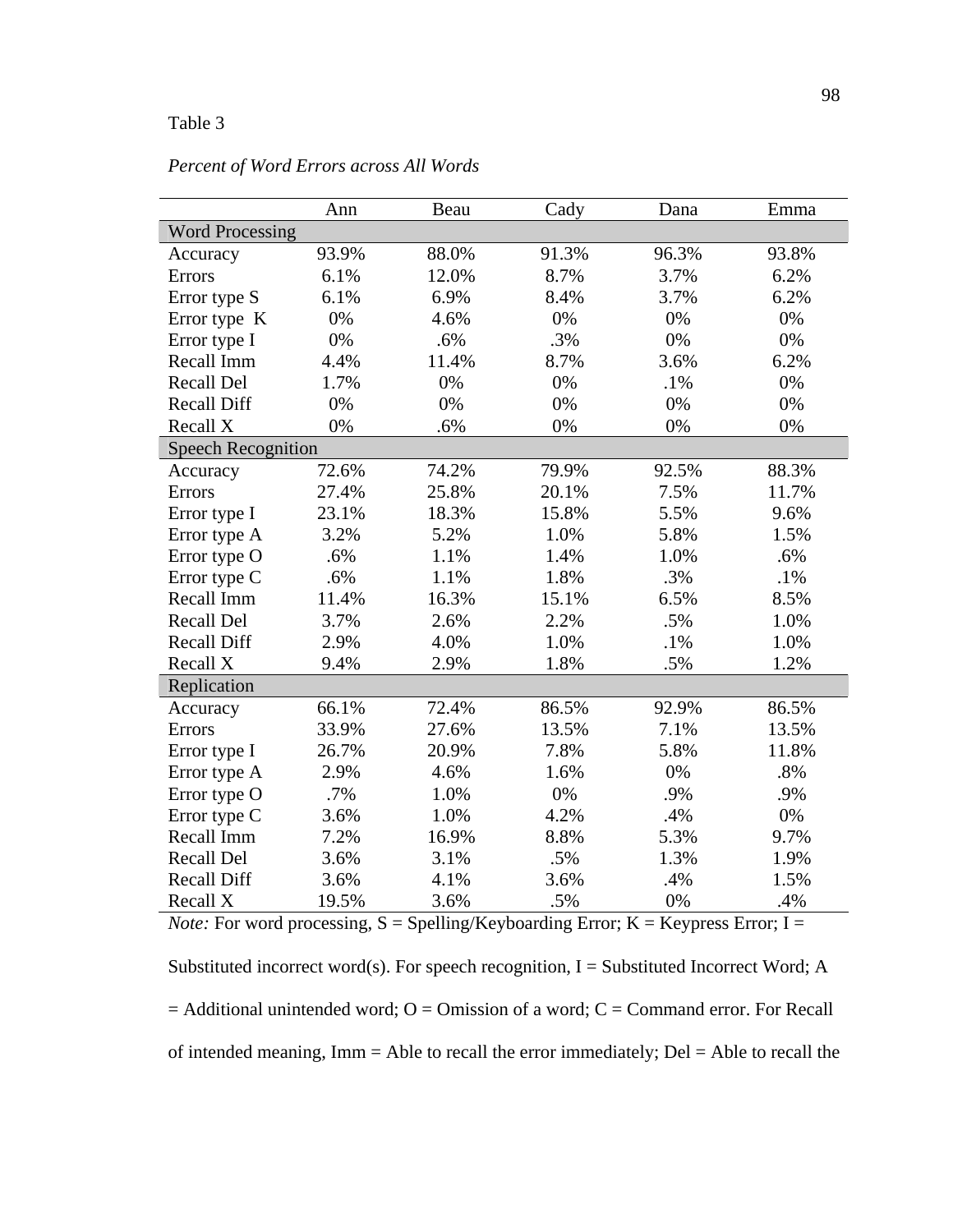error after delay; Diff = Read differently without changing meaning;  $X =$  Incorrect (changed meaning) or no recall.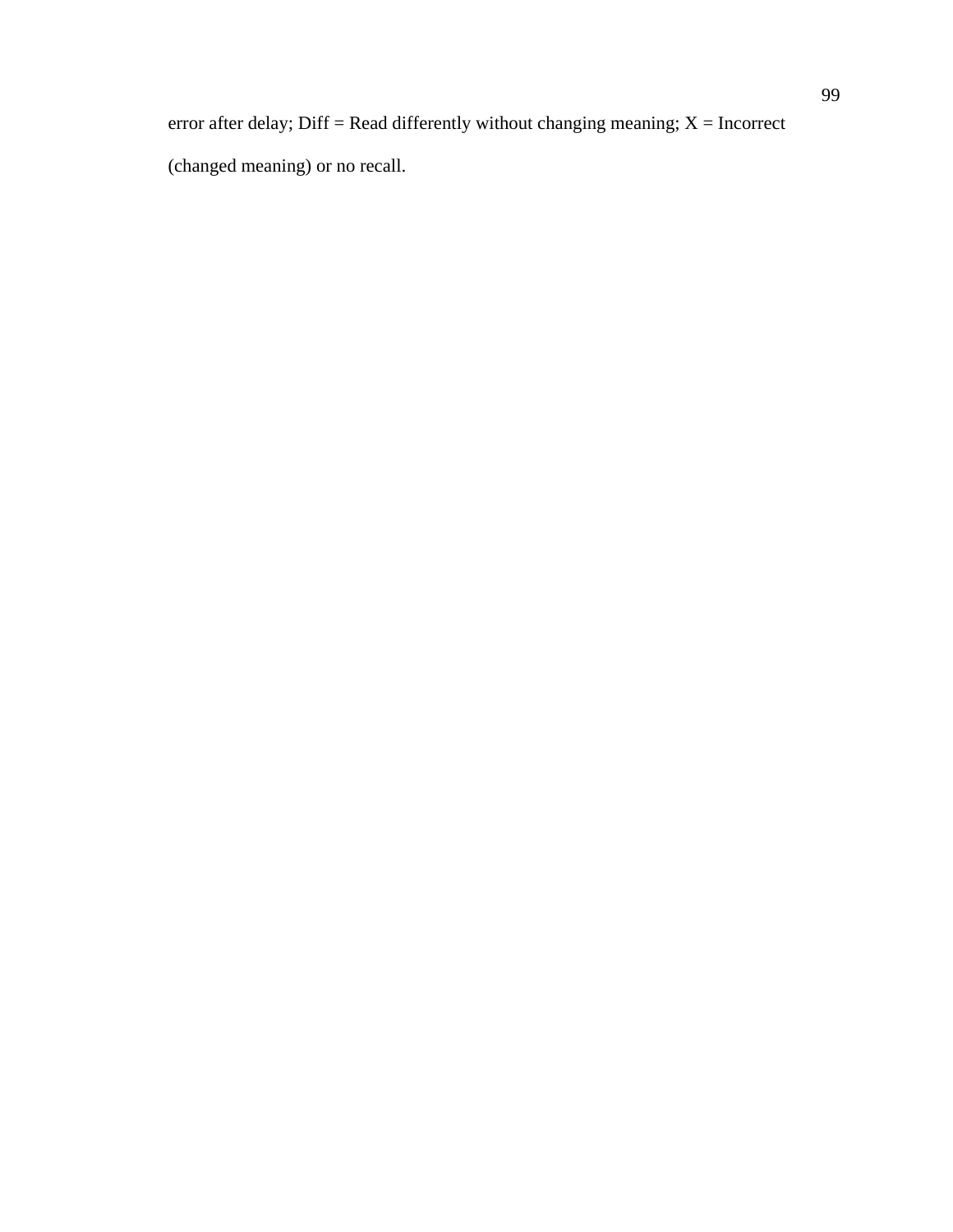

**Length**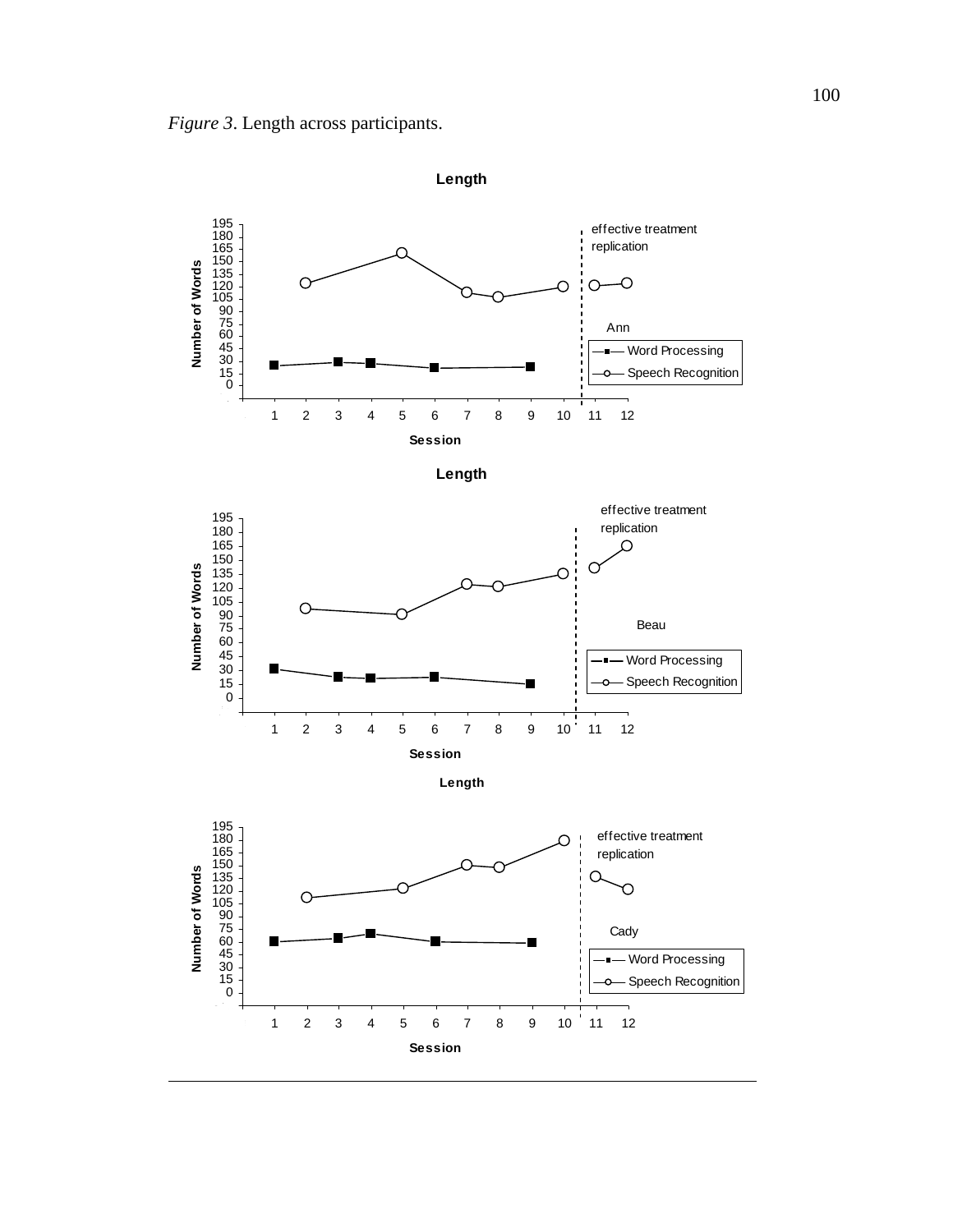





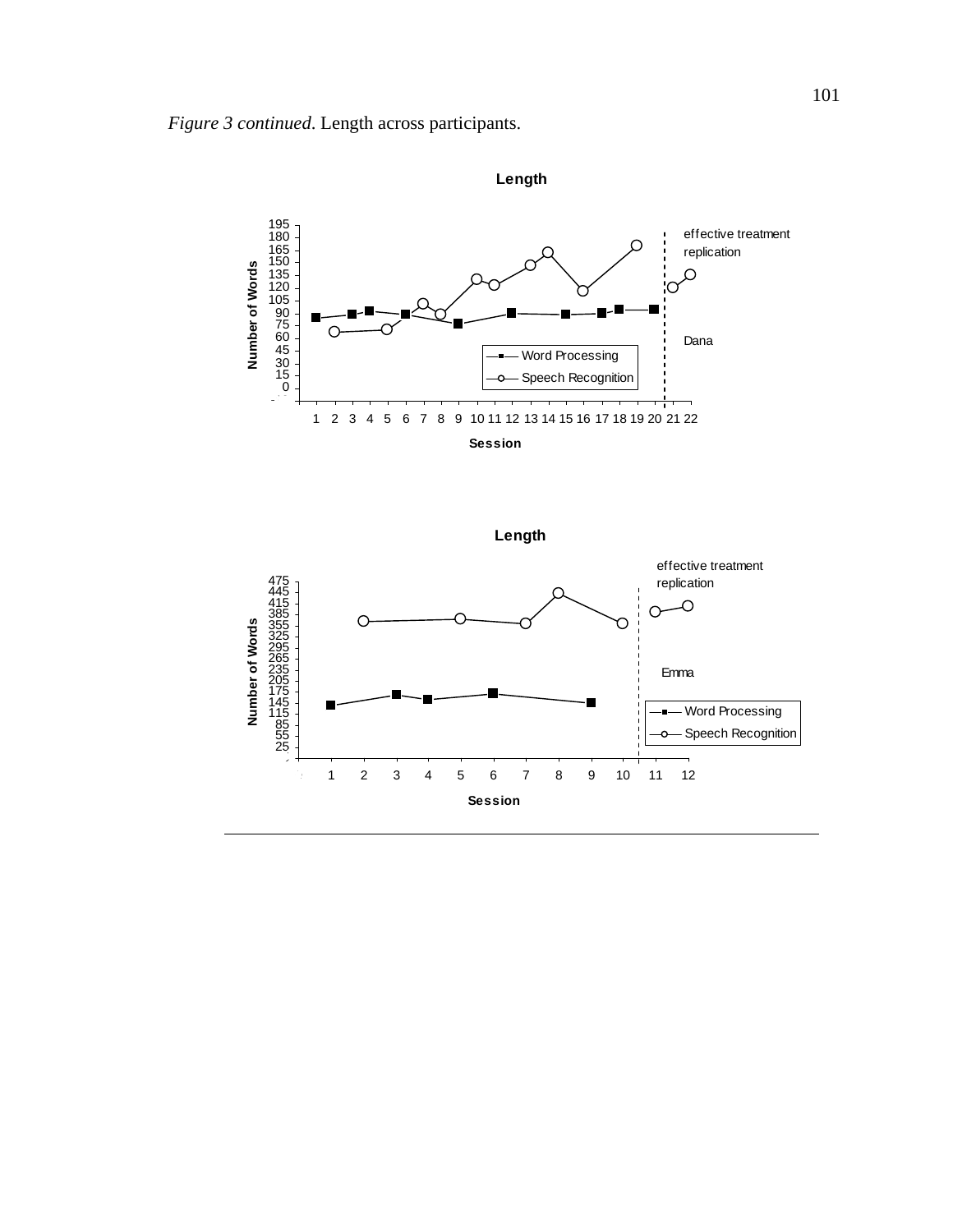100% over the five sessions with a mean of 93.9%. Accuracy was higher when using word processing by an average of 21.3%. Effective treatment replication resulted in a lower accuracy average (66.1% in replication compared to 72.6% in intervention).

Ann's error rate was 27.4% for speech recognition. As seen in Table 3, for speech recognition, 23.1% of her draft consisted of incorrect word errors. The incorrect word error category had the highest percentage of errors across all error types. The second highest category of errors was additional unintended words at 3.2%. The other error types, omissions and command errors, were both at .6%.

In addition to examining the percentage of errors occurring in the draft, the percentage of each type of error was also calculated (in which errors add up to 100%). Ann had a total of 7 spelling/keyboarding word errors across the five word processing sessions. Number of word errors ranged from 0 to 3 errors. Ann had no keypress errors and no substituted incorrect word errors. Therefore, 100% of her errors were spelling or keyboarding errors. Out of all of the errors across the five speech recognition sessions, 84.4% of them were substituted incorrect word(s), 11.5% were additional unintended words, 2.1% were omissions, and 2.1% were command errors. Effective treatment replication showed slightly fewer substituted incorrect words and additional unintended words and an increase in command errors.

*Recall of intended meaning.* Ann was able to recall immediately her intended meaning using word processing 71.4% of the time. She had delayed recall 28.6% of the time. There were no instances where she recalled her word processing draft differently, incorrectly, or not at all. When recalling intended meaning using speech recognition, Ann was able to recall 41.7% of the errors immediately, 13.5% of the errors with delayed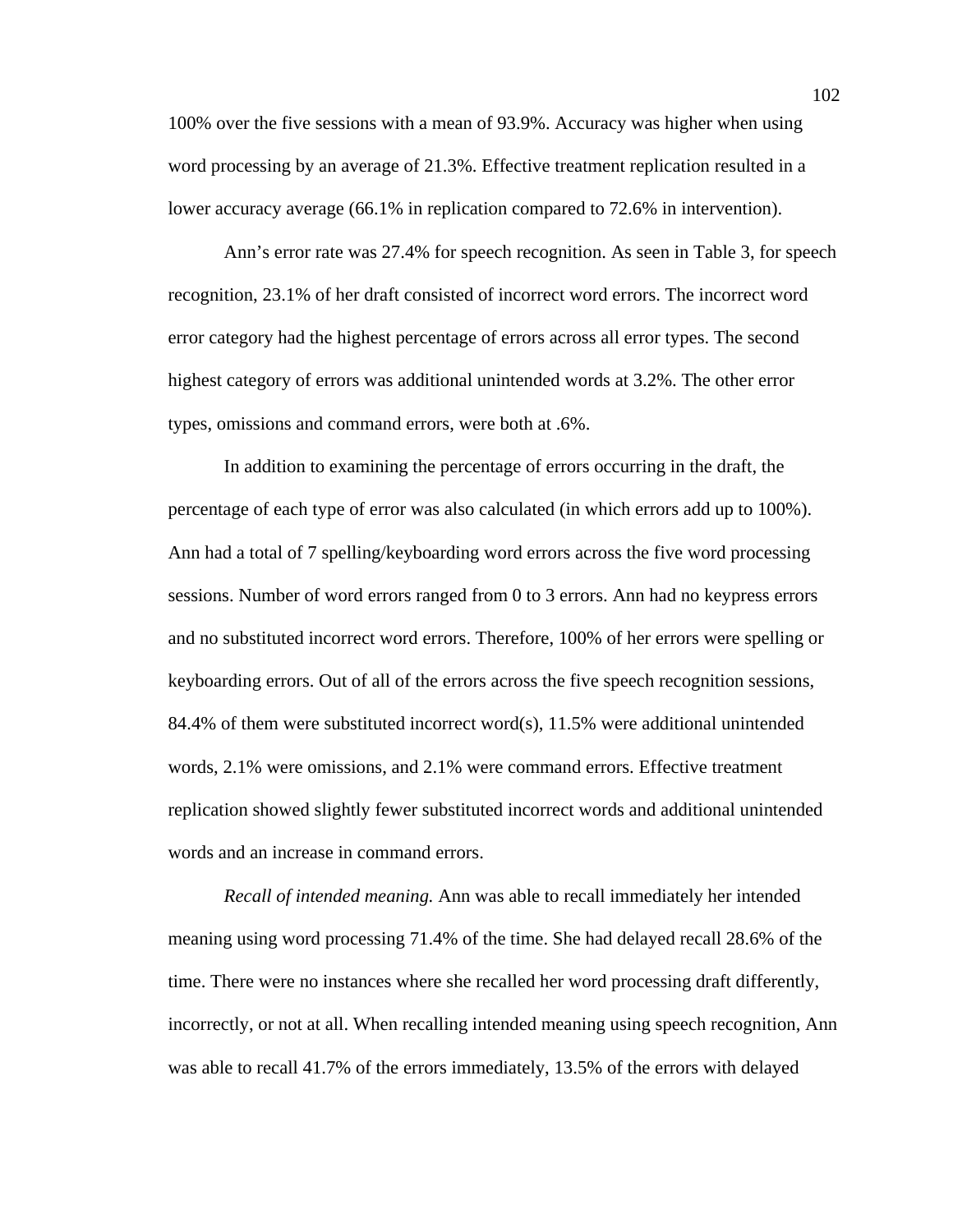recall, 10.4% of the errors differently, and was not able to recall 34.4% of the errors correctly or at all. In terms of recall of intended meaning when using word processing, effective treatment replication showed a decrease in immediate and delayed recall and an increase in incorrect or no recall. Different recall remained about the same.

*Length.* As seen in Figure 3, Ann wrote longer drafts using speech recognition software. Using speech recognition, the length of Ann's drafts ranged from 107.2 words to 159.4 words, with an average of 124.3 words per draft. Length of the drafts for word processing ranged from 21.4 words in length to 28.8 words, with an average of 24.8 words. Ann's draft was longer when she used speech recognition software by an average of 99.5 words. Effective treatment replication showed that Ann's length was within the intervention ranges.

### *Beau*

*Writing fluency (wcpm).* As seen in Figure 1, Beau had a clear bifurcation of the data with a higher fluency rate using speech recognition over word processing. Further examination of the graph shows no overlapping data between the two treatments, and an upward trend in the data is present under the speech recognition treatment.

 In the speech recognition treatment, writing fluency ranged from 23.5 wcpm to 35.0 wcpm, with an average of 27.8 wcpm as compared to the word processing treatment range of 3.2 wcpm to 8.1 wcpm, with a mean of 6.0 wcpm. For Beau speech recognition improved his writing fluency an average of 21.8 wcpm. During effective treatment replication, similar high writing fluency rates were found, with the final session being the highest.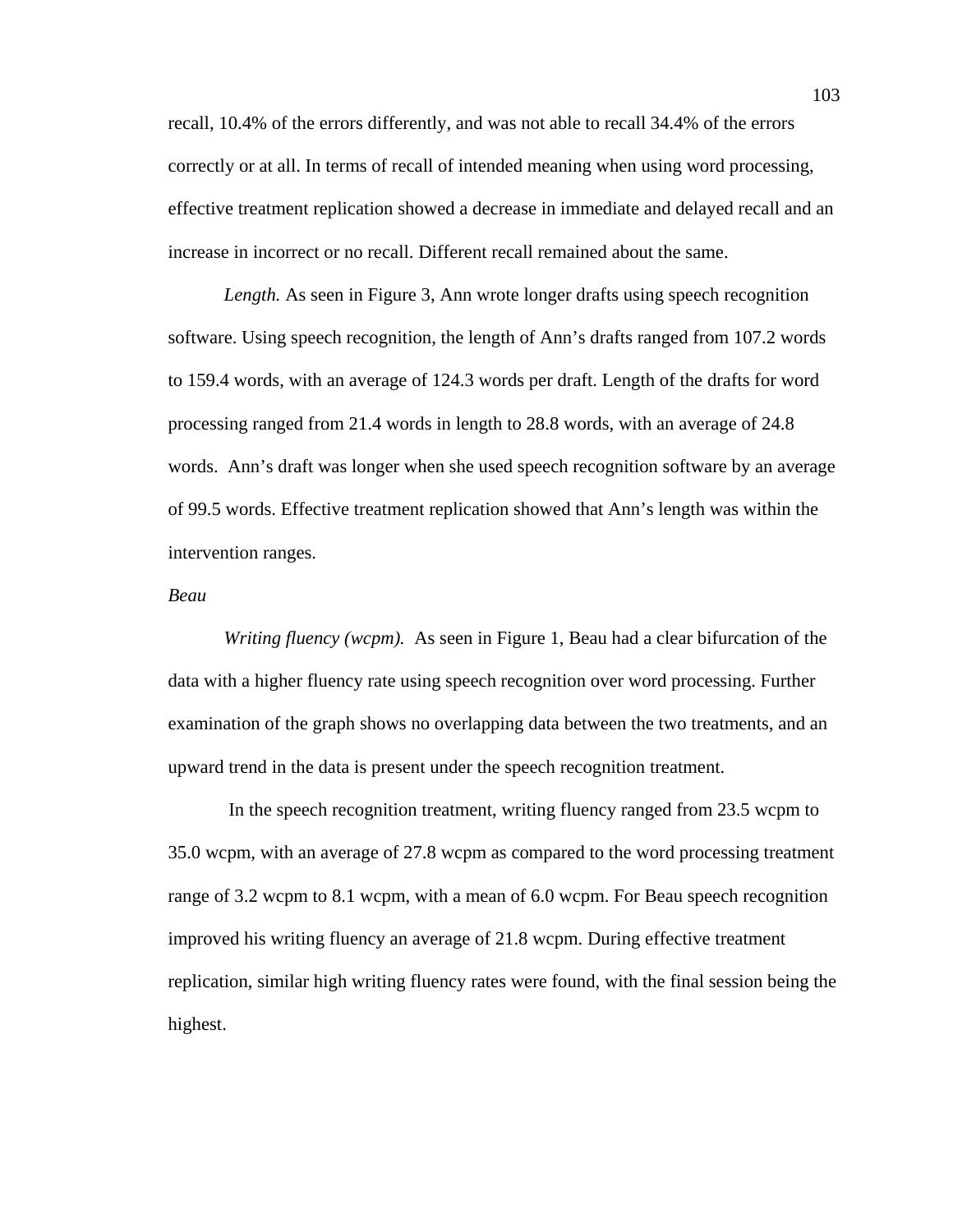*Accuracy and word error type.* As seen in Figure 2, Beau had a higher accuracy rate under the word processing treatment. One hundred percent of the sessions were higher for accuracy under the word processing treatment. In the word processing treatment, accuracy ranged from 81.3% to 94.1% over the five sessions with a mean of 88.0%. In the speech recognition treatment, his accuracy ranged from 62.9% to 80.6%, with an average of 74.2%. Accuracy was better when using word processing by an average of 13.8%. The effective treatment replication of speech recognition for accuracy showed that it was in the same range as the intervention data (72.5% and 72.3%), with the replication being 1.8% lower than intervention.

Beau's error rate was 25.8% for speech recognition. As seen in Table 3, for speech recognition, 18.3% of his draft consisted of incorrect word errors. The incorrect word error category had the highest percentage of errors across all error types. The second highest category of errors was additional unintended words at 5.2%. The other error types, omissions and command errors, were both at 1.1%.

The percentage of each type of error was also calculated (in which errors add up to 100%). Types of errors were calculated across the five word processing sessions, and Beau had a total of 57.1% spelling/keyboarding errors, 38.1% keypress errors, and 4.8% substituted incorrect words. Keypress errors were made often by holding a key down and getting a repeated key error. When calculating types of word errors across the five speech recognition sessions, Beau had 71.1% substituted incorrect word(s) errors, 20.0% additional unintended word errors, 4.4% omission errors, and 4.4% command errors. In the effective treatment replication phase, using speech recognition, Beau's word error types were similar to those in the intervention phase.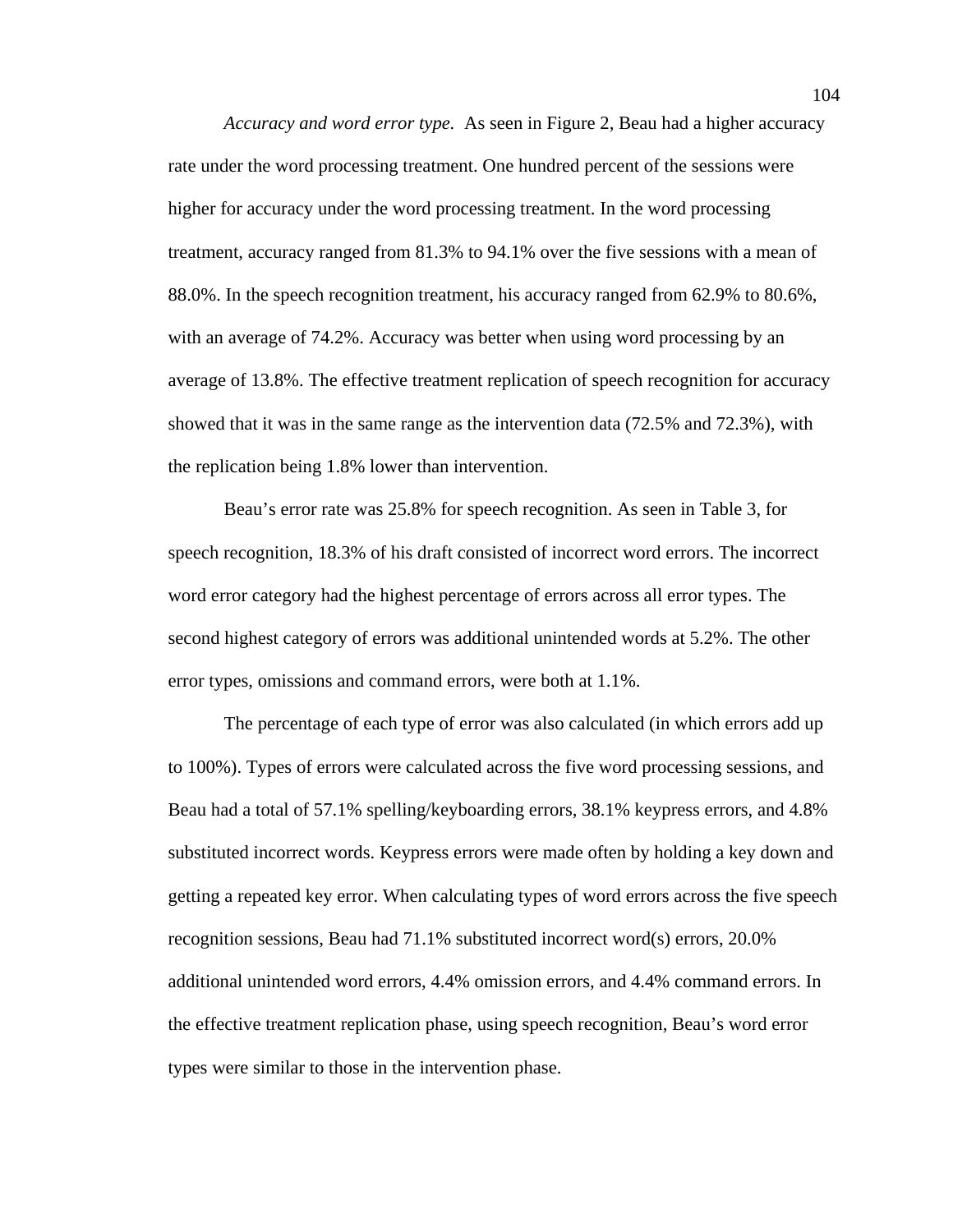*Recall of intended meaning.* Beau was able to recall immediately the intended meaning using word processing 95.2% of the time, and could not recall the intended meaning at all 4.8% of the time. Using speech recognition, Beau was able to recall 63.3% of the errors immediately, 10.0% of the errors with a delay, 15.6% of the errors differently, and was not able to recall 11.1% of the errors correctly or at all. During the effective treatment replication, Beau was able to recall intended meaning about the same as in the intervention phase.

*Length.* As seen in Figure 3, Beau clearly wrote more words in his draft under the speech recognition condition than in the word processing condition. There is a clear bifurcation of the data. In the speech recognition sessions, the length of his drafts ranged from 91.2 words to 135.0 words, with an average of 113.4 words. In the word processing sessions, length ranged from 15.2 words to 32.0 words, with an average of 22.8 words over the five word processing sessions. Beau's draft was longer by an average of 90.6 words when he used speech recognition software. His treatment replication phase showed longer drafts than the intervention phase.

*Cady* 

*Writing fluency (wcpm).* As seen in Figure 1, there was clear bifurcation of Cady's data when comparing word processing sessions to speech recognition sessions, with speech recognition having higher writing fluency. There was no overlap of the data throughout the 10 sessions for writing fluency.

In the five speech recognition sessions, Cady's writing fluency ranged from 31.4 wcpm in session 2 (first speech recognition session) to 42.6 wcpm in session 10 (last speech recognition session), for an average of 37.1 wcpm. Her writing fluency improved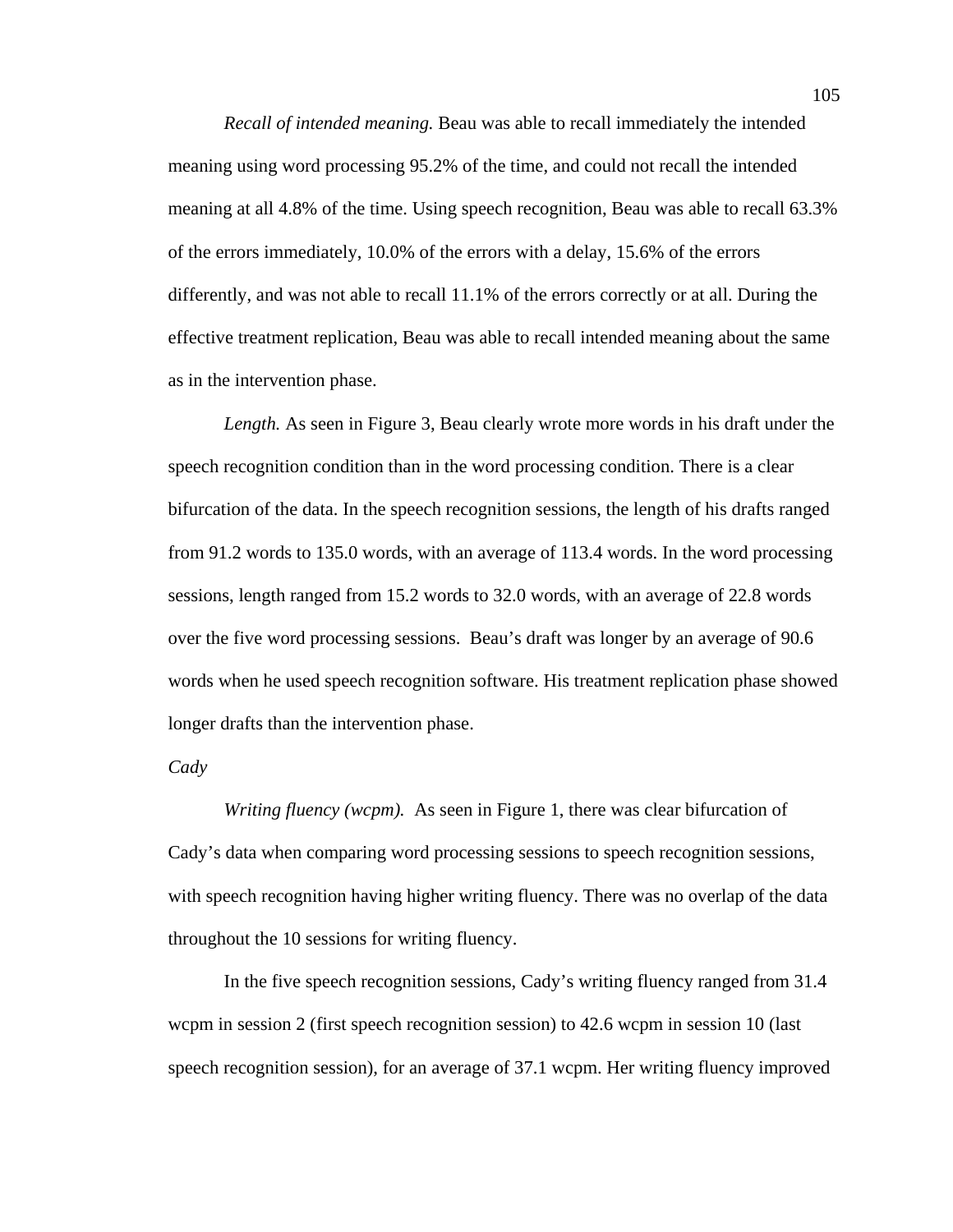every session. In the five word processing sessions, Cady's writing fluency ranged from 13.1 wcpm in the first session to 21.0 wcpm in session four (third word processing session), with a mean of 18.0 wcpm. The results for Cady indicated that her writing fluency was higher when using speech recognition software than when writing with word processing by an average of 19.1 wcpm. Effective treatment replication showed that writing fluency was within the same range of the speech recognition intervention data.

*Accuracy and word error type.* As seen in Figure 2, there was clear bifurcation of the data, showing that Cady's accuracy was higher when she used word processing compared to speech recognition. Cady's accuracy with word processing was 91.3%. Her accuracy in the speech recognition treatment decreased every session, ranging from 83.2% in session 2 to 74.0% in session 10, with an average of 79.9%. Accuracy was better when using word processing by an average of 11.4%. In the effective treatment replication phase, Cady's speech recognition accuracy improved to 86.5%.

Cady's error rate was 20.1% for speech recognition. As seen in Table 3, for speech recognition, 15.8% of her draft consisted of incorrect word errors. The incorrect word error category had the highest percentage of errors across all error types. The second highest category of errors was command errors at 1.8%. Omissions errors accounted for 1.4% of the draft while additional unintended word errors accounted for 1.0% of the draft.

The percentage of each type of error was also calculated (in which errors add up to 100%). For word processing, her accuracy ranged from 73.2% (session 1) to 98.4%  $(9<sup>th</sup>/last word processing session)$ . Spelling/keyboarding word errors accounted for 96.8% of all word processing errors. Of the total errors, only one of them was a substituted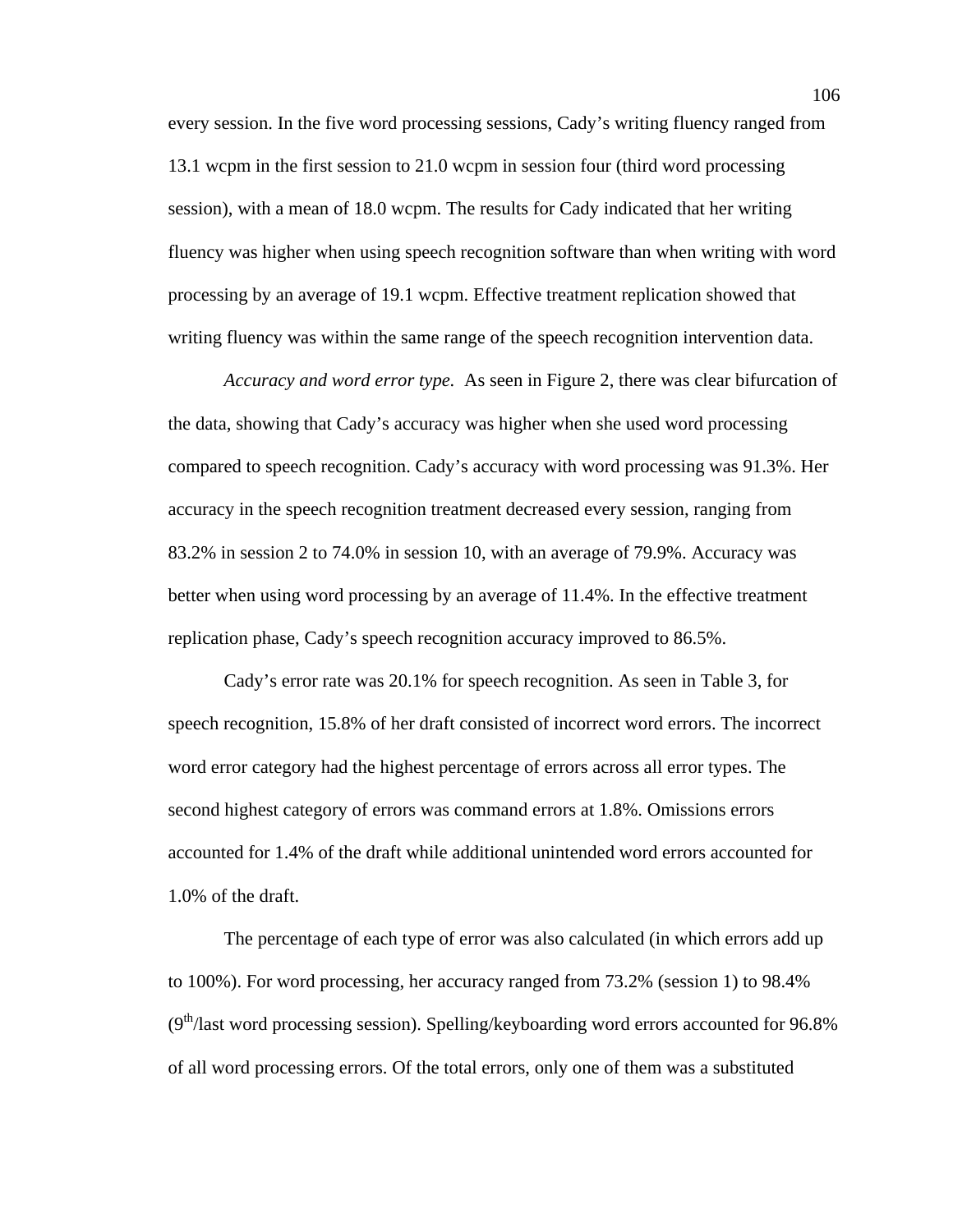incorrect word (3.2%). Throughout the speech recognition sessions, 78.6% of the errors were substituted incorrect word(s). Additional unintended words accounted for 5.1% of all errors. Omissions were 7.1%, and command errors were 9.2%. Effective treatment replication showed that her accuracy was higher during replication than in intervention.

*Recall of intended meaning.* When recalling intended meaning with word processing, Cady was able to recall 100% of the errors with immediate recall. With speech recognition, Cady was able to recall 75% of the errors immediately, 11% with delayed recall, 5% differently, and was not able to recall 9% of the errors correctly or at all.

*Length.* As seen in Figure 3, there is clear bifurcation of the data for length, and drafts were longer when Cady used speech recognition. Using speech recognition, her length ranged from 112.4 words to 178.0 words, with an average of 142.1 words. When using word processing, her mean length was 62.4 words, with a range from 58.6 to 70.2 words. Her drafts were longer when using speech recognition software by an average of 79.7 words. Effective treatment replication showed that length was within the same range as in intervention.

# *Dana*

 Dana wrote a total of 20 sessions, with two additional replication sessions. It was necessary to continue beyond 10 sessions because clear bifurcation of the wcpm data did not occur in the first 10 sessions.

*Writing fluency (wcpm).* As seen in Figure 1, by the end of the intervention, there was clear bifurcation of the data. Dana started off with a faster writing fluency rate when using word processing. During the course of the study, however, speech recognition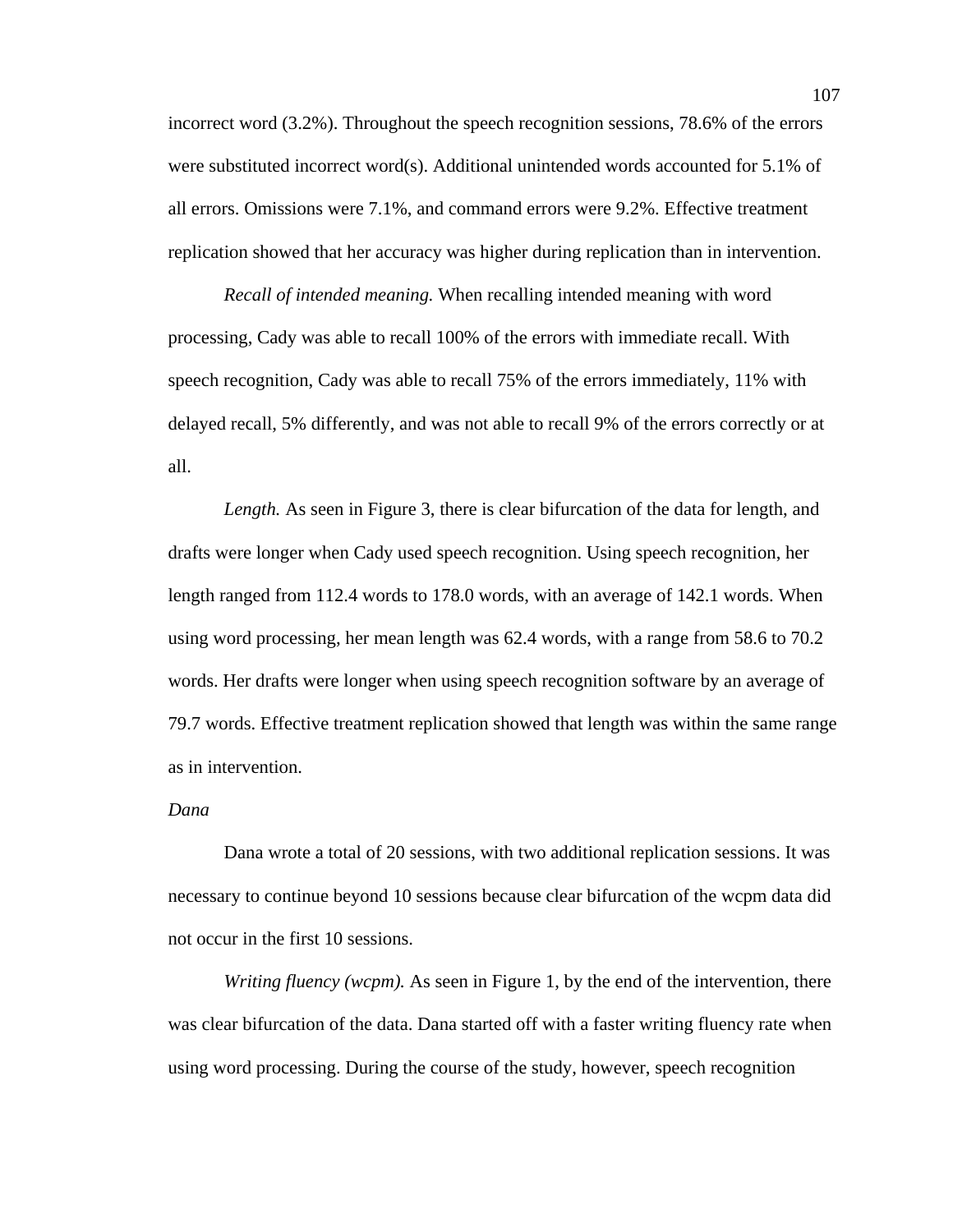became more effective for writing fluency than word processing. Overlap occurred in 10% of the sessions, and in 70% of the sessions, speech recognition writing fluency was higher than that of word processing, while 20% were lower.

In the speech recognition treatment, writing fluency ranged from 19.5 wcpm to 52.1 wcpm with an average of 36.6 wcpm, as compared to the word processing treatment of 23.1 wcpm to 30.4 wcpm, with a mean of 28.0 wcpm. For Dana speech recognition improved her writing fluency an average of 8.6 wcpm.

During effective treatment replication, similar high writing fluency rates of 37.9 wcpm and 40.3 wcpm, for an average of 39.1 wcpm, were found. When comparing the replication sessions with the intervention sessions, Dana's wcpm average was higher in the replication sessions by an average of 2.5 wcpm.

*Accuracy and word error type.* As seen in Figure 2, Dana had a slightly higher average accuracy rate under the word processing treatment. When using word processing, Dana's accuracy ranged from 81.5% to 100%, with an average of 96.3%. When using speech recognition, Dana's accuracy ranged from 82.5% to 98.0%, with an average of 92.5%. Accuracy was better in the word processing treatment by an average of 3.8 %. Throughout the intervention phase, Dana was the only student who persisted in correcting errors as she typed. Beginning in session 17, she decreased doing this, which resulted in a decrease in accuracy for word processing. Prior to Session 17, four probes were taken on the number of words on which she was making self corrections. She was self correcting an average of 13.4% with a range of 10.5% to 15.9%. Although the researcher continually attempted to have her stop correcting her work for consistency in the study and reminded her before every session not to correct, as verified by the procedural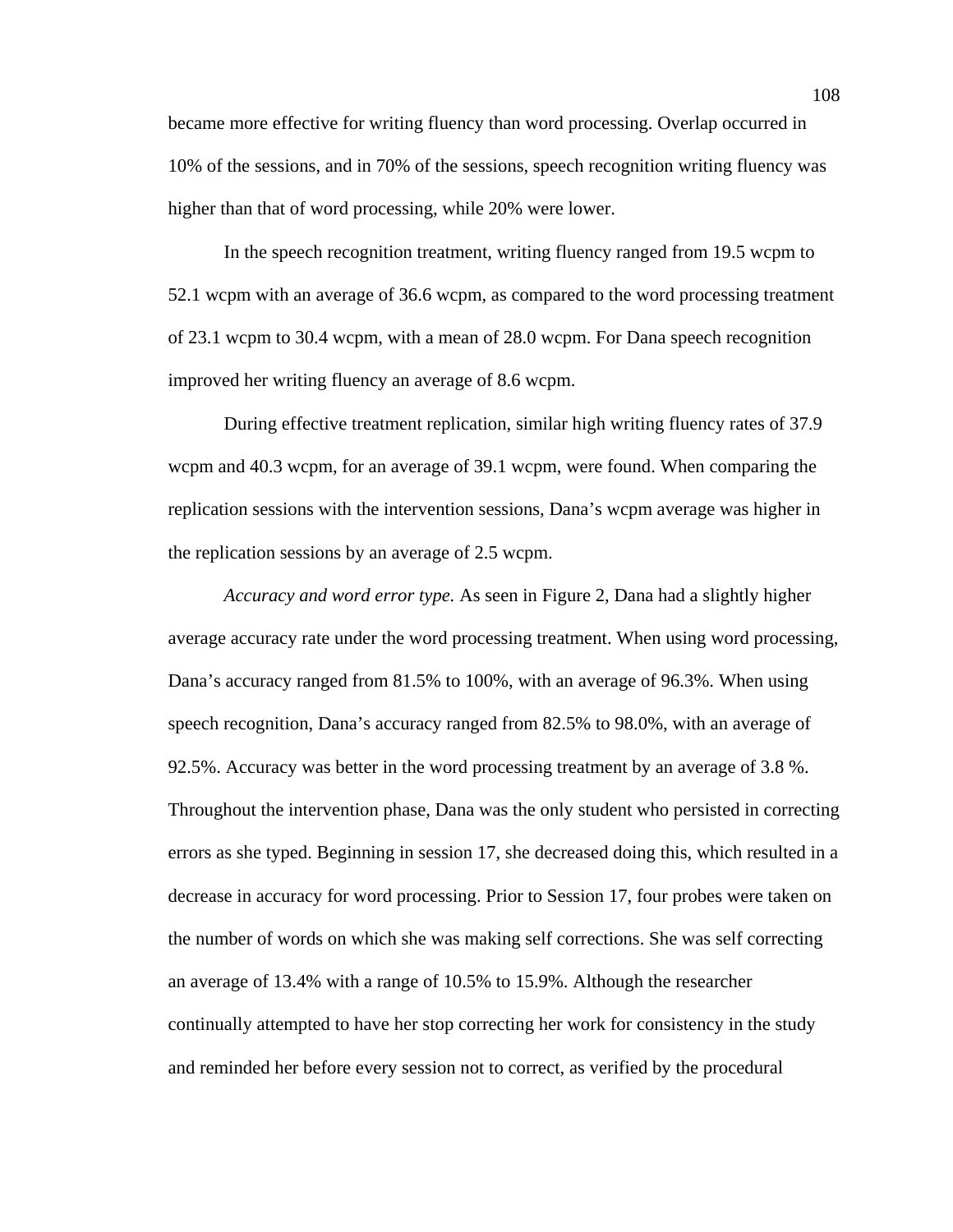integrity checklist, Dana persisted, and it was not until session 17 that she decreased the self corrections. Data on the number of words she corrected were taken every session after that point. After session 17, she decreased her self corrections to an average of 5.9%, with a range of 3.2% to 8.4%.

Dana's error rate was 7.5% for speech recognition. As seen in Table 3, for speech recognition, 5.8% of her draft consisted of additional unintended word errors. The additional unintended word error category had the highest percentage of errors across all error types. The second highest category of errors was incorrect word errors at 5.5%. The other error types, omissions and command errors, were at 1.0% and 0.3%, respectively.

In addition to examining the percentage of errors occurring in the draft, the percentage of each type of error was also calculated (in which errors add up to 100%). Across the 10 word processing sessions, Dana had no keypress errors and no substituted incorrect word errors. Therefore, 100% of her errors were spelling or keyboarding errors. When calculating types of word errors in the speech recognition treatment, out of all of the errors, Dana had 73.8% substituted incorrect word(s) errors, 7.7% additional unintended word errors, 13.8% omission errors, and 4.6% command errors. In the replication phase, Dana's accuracy was 95.1% and 90.7%, for an average of 92.9%. This was within the range of her accuracy during the alternating treatments but was higher in the replication session by an average of 4.0%.

*Recall of intended meaning.* In terms of recall of intended meaning for word processing, Dana was able to recall immediately intended meaning 96.7% of the time. The one time she could not recall it immediately (3.3%), she stumbled over the re-read and therefore had delayed recall. There were no instances where she recalled her word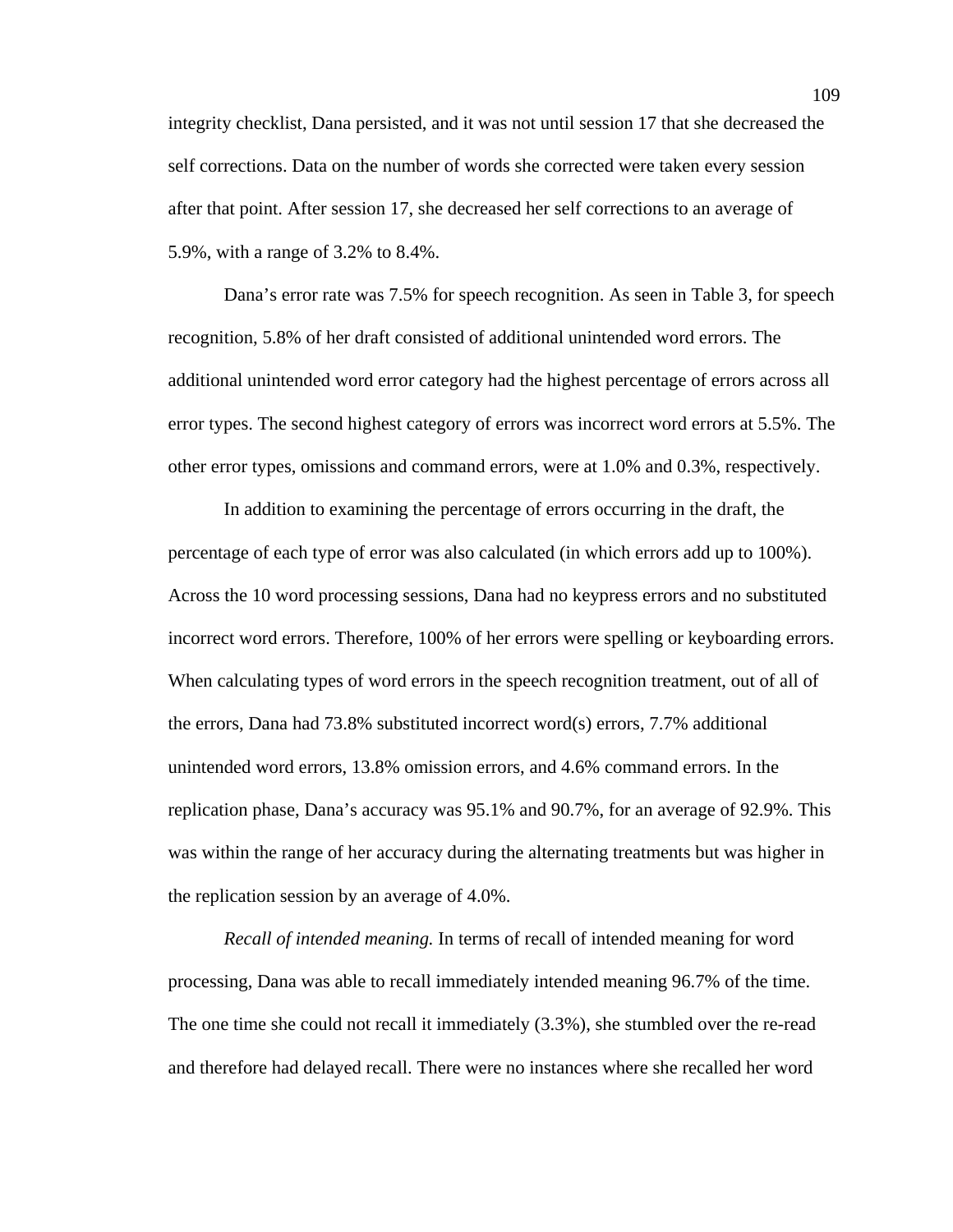processing draft differently, incorrectly, or not at all. For recall of intended meaning for speech recognition, Dana was able to recall 86.2% of the errors immediately, 6.2% of the errors with delayed recall, 1.5% of the errors differently, and was not able to recall 6.2% of the errors at all.

During effective treatment replication, Dana was able to recall 12 out of the 16 errors with immediate recall (75%), 3 with delayed recall (18.8%), 1 differently (6.3%), and had no instances of not being able to recall the error correctly or at all (0%). When recalling intended meaning, Dana was able to recall 11.2% more errors immediately in the speech recognition intervention sessions, 12.6% more errors with delayed recall in the replication sessions, 4.8% more errors differently in the replication sessions, and 6.2% more no or incorrect recall in the speech recognition intervention sessions.

*Length.* As seen in Figure 3, as with writing fluency, Dana started out writing more words in her draft with word processing. The first two speech recognition sessions, Dana wrote less using speech recognition software. However, as the study progressed, there was a clear bifurcation of the data with Dana writing more using speech recognition than using word processing starting with session 7, she wrote faster using speech recognition. Starting with session 10, her length increased to 129.6 words, and she started writing over 100 words consistently using speech recognition. Over the 10 speech recognition sessions, length ranged from 66.4 words to 169.4 words, with a mean of 145.4 words. Over the 10 word processing sessions, length ranged from 77.4 words to 93.4 words, with an average of 88.2 words. During effective treatment replication using speech recognition, her length was 119.4 words, and 134.8 words, for an average of 127.1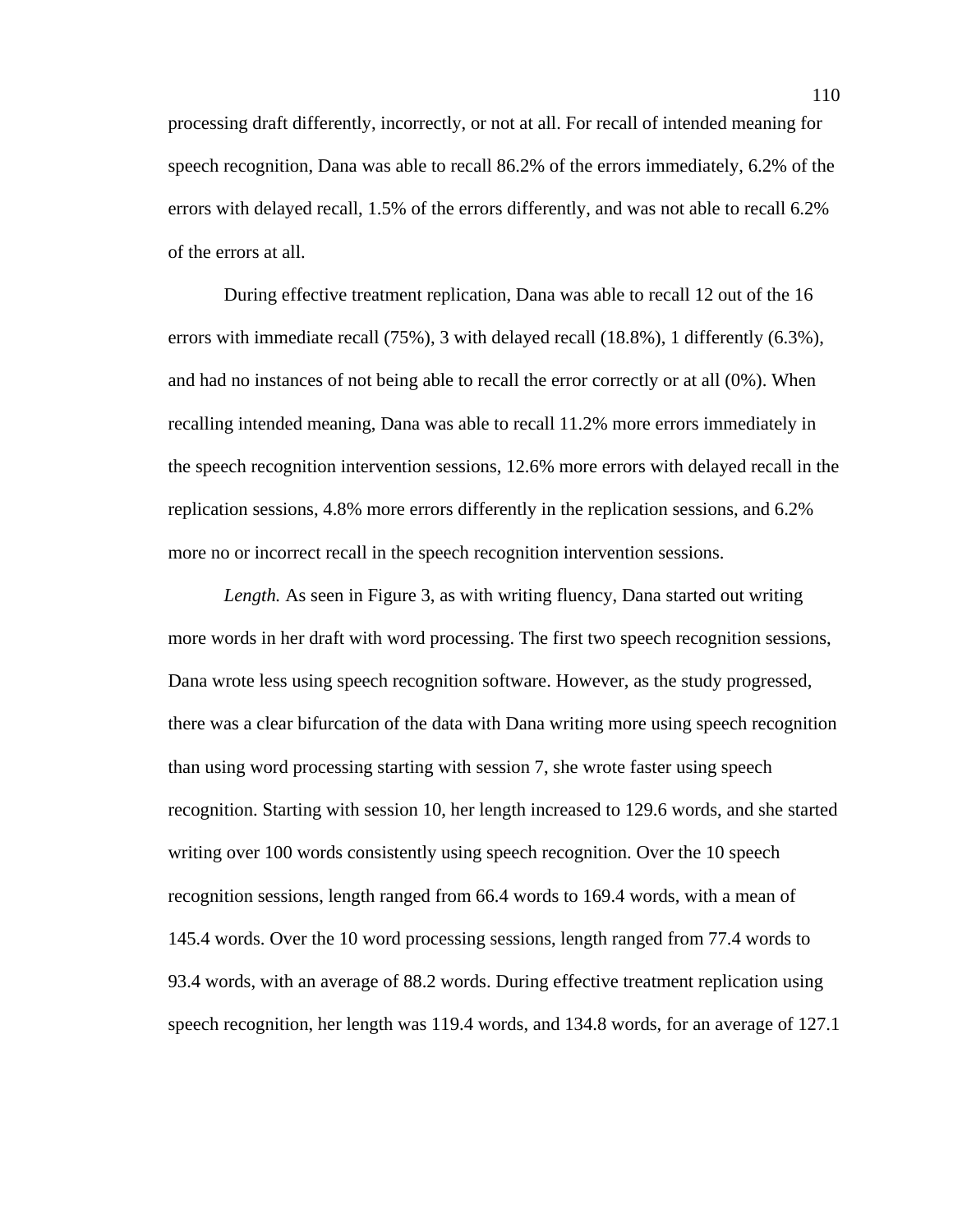words. Therefore, her length was higher in the intervention sessions by an average of 18.3 words.

#### *Emma*

*Writing fluency (wcpm).* As seen in Figure 1, there was clear bifurcation of the data, and writing fluency was higher for speech recognition. Please note the scale change in Emma's graph due to her high writing fluency. There was no overlap across treatments. Across the five speech recognition sessions, Emma's writing fluency ranged from 104.5 wcpm to 132.1 wcpm, with a mean of 112.7 wcpm. Emma had the highest writing fluency of all of the participants. Emma's writing fluency in the five word processing sessions ranged from 42.6 wcpm to 53.1 wcpm, with an average of 48.0 wcpm. Overall, the results for Emma indicated that her writing fluency dictating with speech recognition was significantly higher than typing with word processing, with a 64.7 wcpm difference between the independent variables. Effective treatment replication showed that Emma's writing fluency was within the same range as in intervention.

*Accuracy and word error type.* As seen in Figure 2, there was clear bifurcation of the data, and accuracy for word processing was higher than for speech recognition. Emma's accuracy with word processing ranged from 92.6% to 95.5% with a mean of 93.8%. Emma's accuracy using speech recognition was very consistent, ranging from 88.2% to 89.6%, with an average of 88.3%. Her accuracy was lower when using speech recognition, by 5.5% when compared to word processing. Effective treatment replication showed that Emma's accuracy was within the same range as in intervention.

Emma's error rate was 11.7% for speech recognition. As seen in Table 3, for speech recognition, 9.6% of her draft consisted of incorrect word errors. The incorrect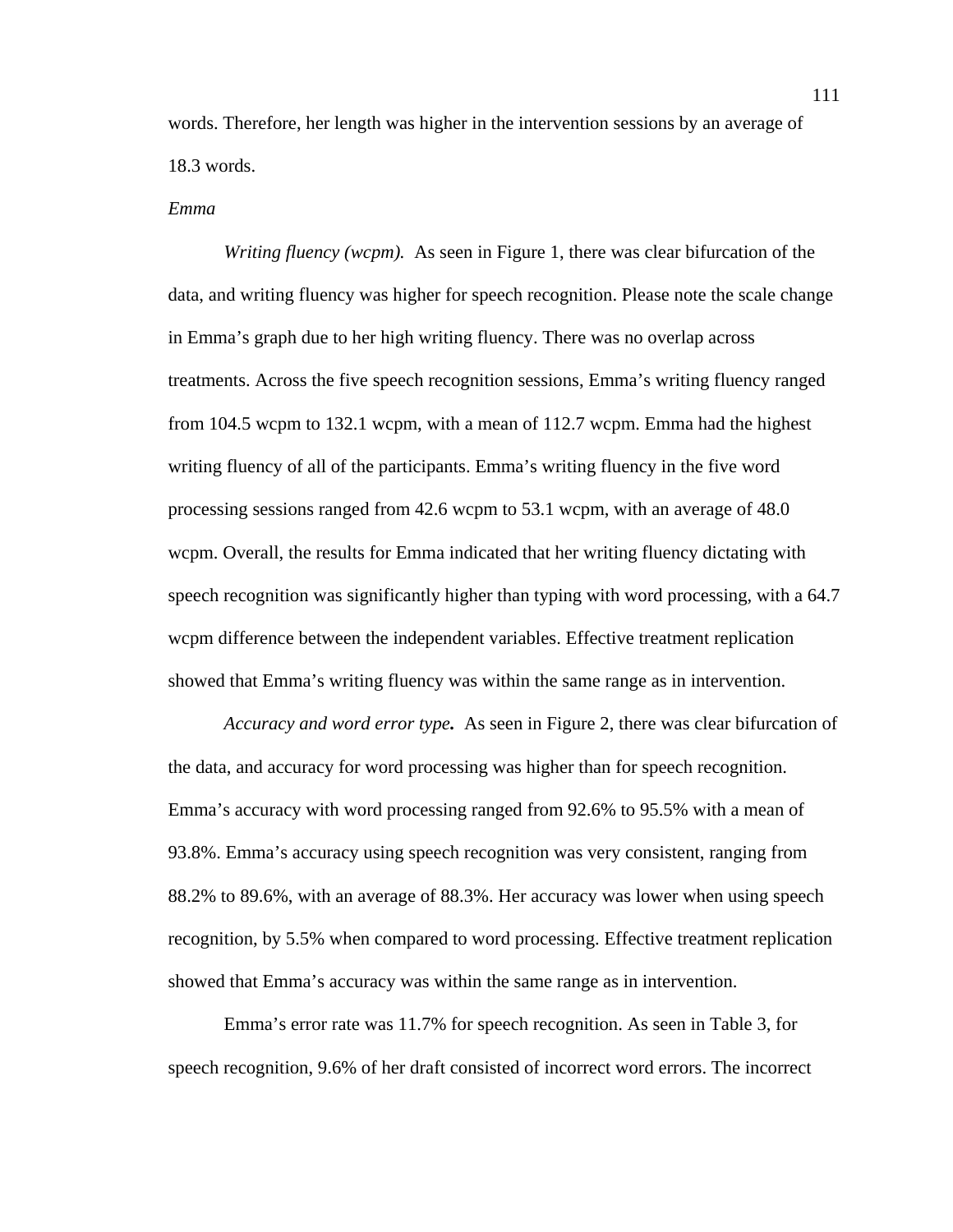word error category had the highest percentage of errors across all error types. The second highest category of errors was additional unintended words at 1.5%. The other error types, omissions and command errors, were 0.6% and 0.1% respectively

In addition to examining the percentage of errors occurring in the draft, the percentage of each type of error was also calculated (in which errors add up to 100%).Out of all of Emma's word errors in word processing, 100% of them were spelling/ keyboarding errors. When analyzing errors across all five speech recognition sessions, 81.7% of them were substituted incorrect word(s), 12.8% were additional unintended words (12.8%), 4.9% were omissions, and 0.6% were command errors.

*Recall of intended meaning.* Emma was able to recognize 100% of the word errors in word processing with immediate recall. When using speech recognition, Emma was able to recall 72.4% of the errors immediately, 8.6% with delayed recall, 8.6% differently than dictated, and was not able to recall 10.4% correctly or at all.

*Length.* As seen in Figure 3, there was clear bifurcation of the data, and length was higher for speech recognition. Again, note the scale change in Emma's graph due to her high length. The length of the drafts written with speech recognition ranged from 359.6 words to 444.0 words, with an average of 380.9 words. The length of her draft using word processing ranged from 139.4 words to 170.6 words, with an average of 155.0 words. Length was higher for speech recognition, by 225.9 words compared to word processing.

### *IOR and Procedural Fidelity*

Inter-observer reliability was calculated in 20% of all word processing and speech recognition sessions for each participant. IOR was calculated for fluency, accuracy, and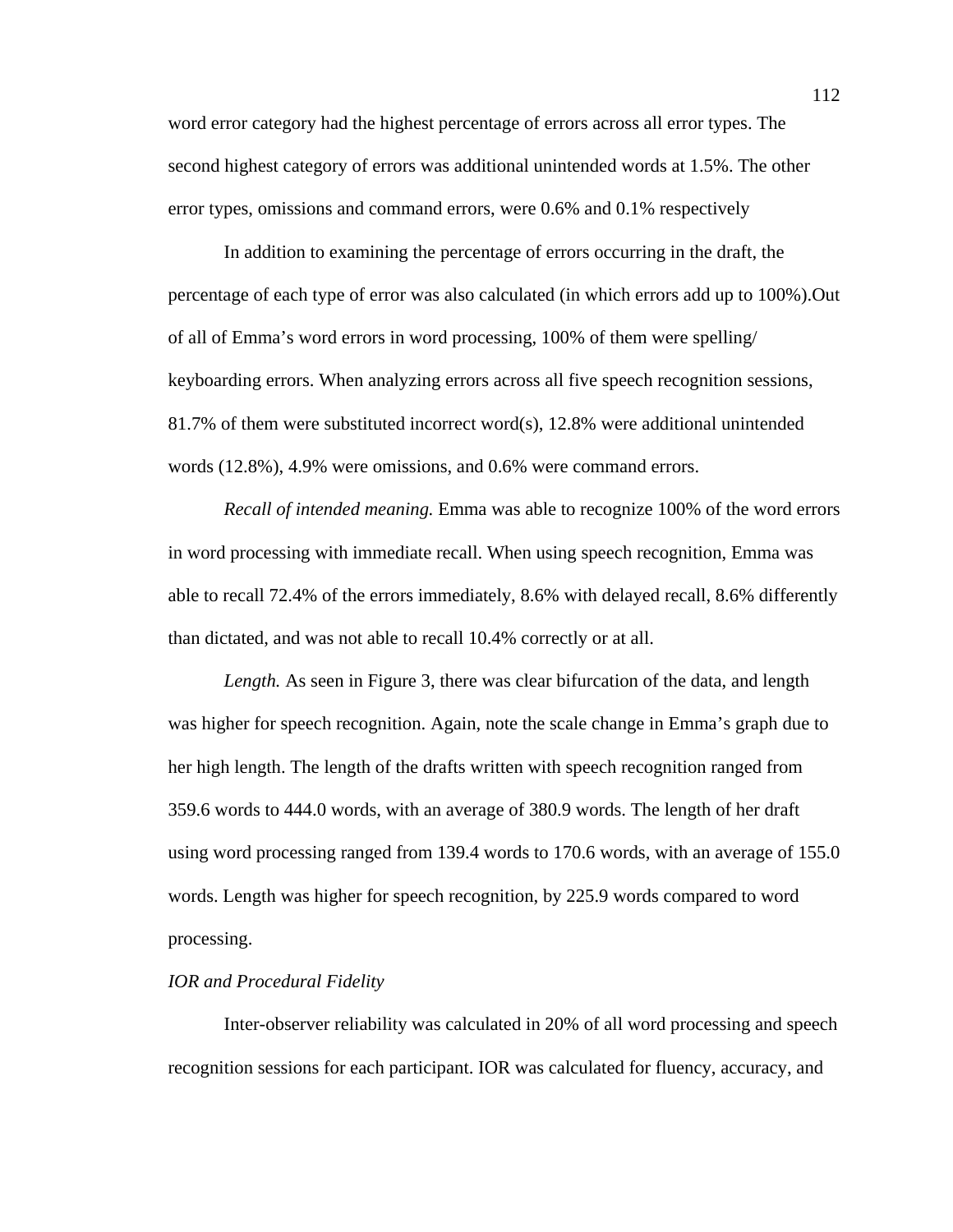length. In addition, the second observer compared the word error lists to the writing samples in order to verify that all errors had been recorded. The results of the IOR indicate an agreement range of 98.7% to 100% for fluency, accuracy, and length.

In addition to IOR, the Procedural Fidelity Checklist was filled out by the researcher in 100% of the sessions. In 20% of the sessions, a second observer checked to ensure that the researcher was following the checklist. The results indicated that the researcher followed all steps of the Procedural Fidelity Checklist 93% of the time. In 7% of the sessions, although all of the steps were followed, they were either followed out of order for various reasons, or there was a brief delay during the session due to a classroom interruption, announcements, class change, or other uncontrollable school-related event. Additionally, the second observer was in agreement with the researcher on the checklist 100% of the time.

### *Social Validity*

 A social validity survey was given to each participant upon completion of the second replication session. The survey was in the form of a questionnaire and included multiple choice items with a Likert scale as well as open-ended items. Additionally, each participant was given the opportunity to complete one final writing prompt that stated, "Think about your experiences using speech recognition software. Let me know what you thought about using it, what you liked about it, what you didn't like about it, if you thought it was easy or hard, if you think you'll use it again, how you felt about the training, how you felt about making corrections, and if you'd recommend it to others. Write a paragraph (or more if you'd like) about your experiences using speech recognition software."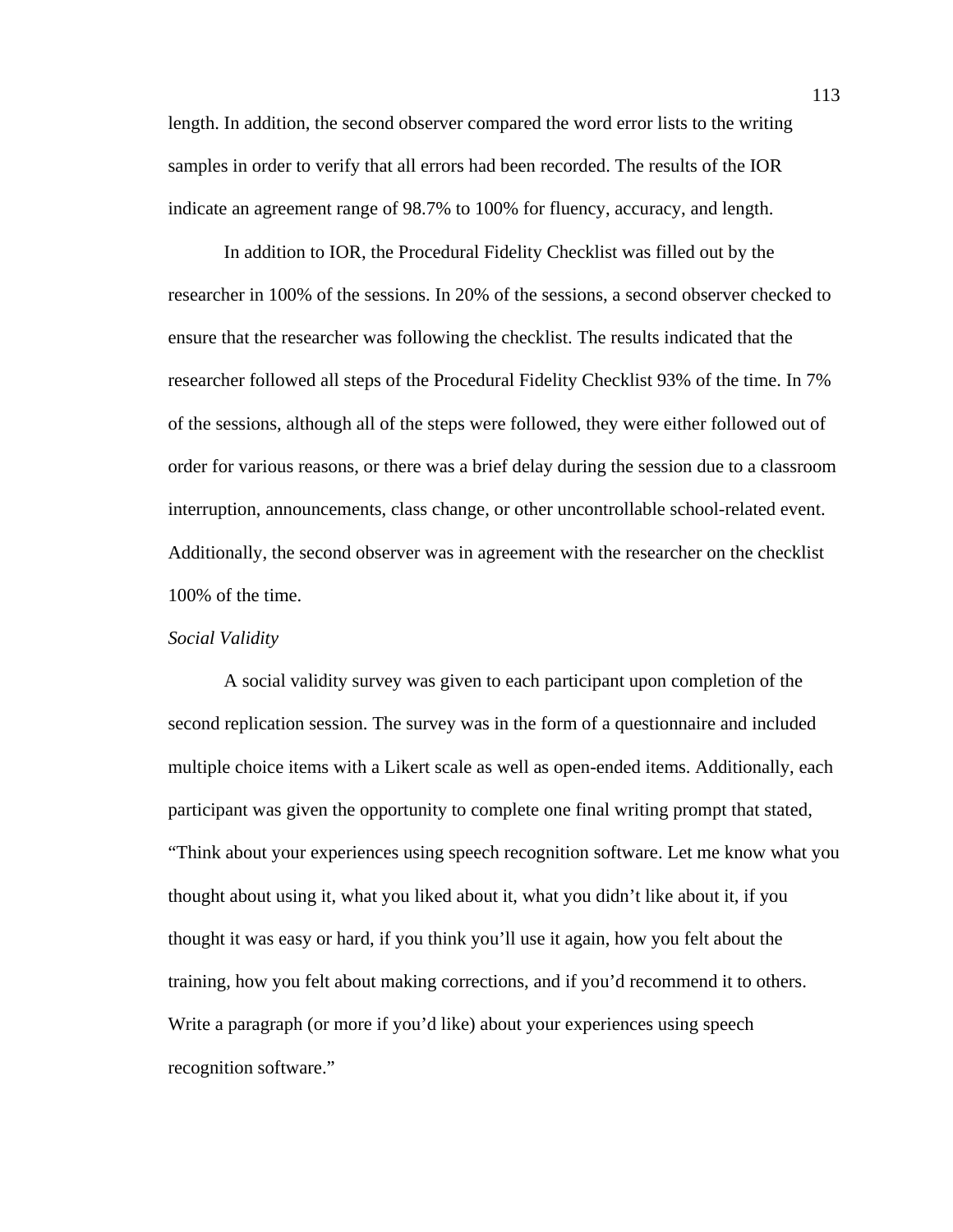Results of the social validity information, displayed in Table 4, indicated that all students liked using speech recognition software and agreed that speech recognition helped them produce their work faster. In terms of accuracy of work, four of the students indicated that when compared to word processing, their work had fewer errors when they used speech recognition, and one student said that the work had the same amount of errors.

Four of the students indicated that speech recognition training was very easy or easy. One student indicated that it was hard. All students agreed that speech recognition recognized most of what they said. They all agreed that making corrections was easy and only took a little time. In terms of frustration, four of the participants indicated that speech recognition was not frustrating, while one student indicated that it was a little frustrating to use.

 In comparison to speech recognition, when asked about using word processing, four students indicated that they liked using it, while one indicated a strong dislike of using it. Three students indicated that word processing was not frustrating to use, one student indicated that it was a little frustrating, and one student indicated that it was very frustrating to use. Three students indicated that they were not tired after using word processing, while two indicated that they were a little tired after using it. Four of the participants found word processing easy to use while one found it very hard to use.

When asked which software the students preferred to use when writing a draft, one student reported a preference for Microsoft Word, two students said they preferred Dragon NaturallySpeaking, and three students indicated that they preferred to use both. When asked which program they thought they would use in the future, one student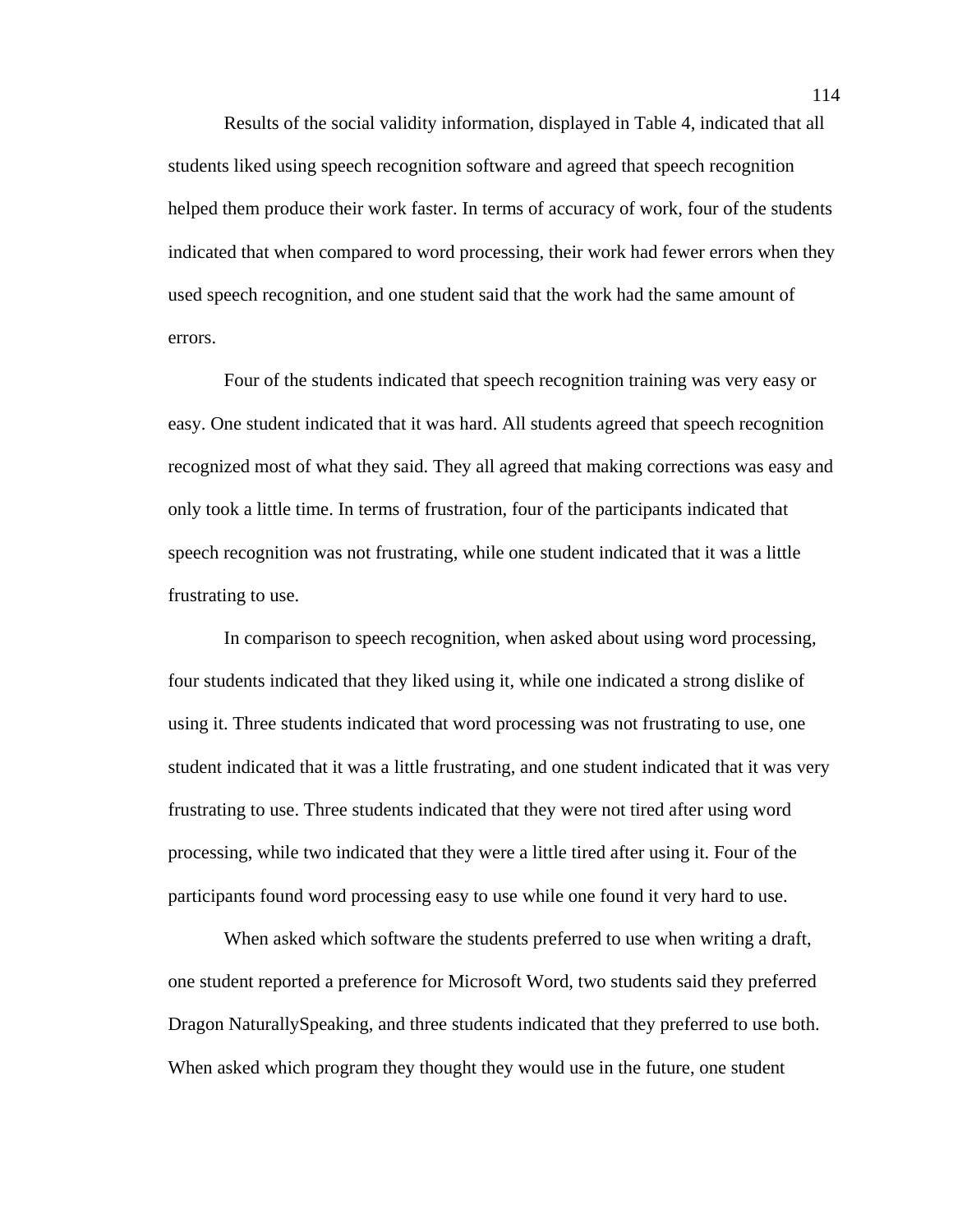# Table 4

# *Social Validity Questionnaire Frequency Count*

|    |                                             | Frequency         |                |                |                     |                  |
|----|---------------------------------------------|-------------------|----------------|----------------|---------------------|------------------|
|    | 1. It is important for me to                | Strongly          | Agree          | Indiff         | Disagree            | Strongly         |
|    | produce my work fast.                       | Agree             |                |                |                     | Disagree         |
|    |                                             |                   | $\overline{4}$ | $\overline{0}$ | $\overline{0}$      | $\theta$         |
|    | 2. It is important for my work              | Strongly          | Agree          | Indiff         | Disagree            | Strongly         |
|    | to be accurate (without                     | Agree             |                |                |                     | Disagree         |
|    | errors).                                    | 3                 | $\overline{2}$ | $\overline{0}$ | $\theta$            | $\Omega$         |
|    | 3. Using Dragon                             | A lot             | A little       | Same           | A little            | A lot            |
|    | NaturallySpeaking, I                        | faster            | faster         | rate           | slower              | slower           |
|    | produce my work                             | 3                 | $\overline{2}$ | $\overline{0}$ | $\theta$            | $\overline{0}$   |
|    | 4. Using Dragon                             | A lot             | A few          | Same           | A few               | A lot            |
|    | NaturallySpeaking, my work                  | less err          | less err       | amt err        | more err            | more err         |
|    | has                                         | 3                 | $\mathbf{1}$   | $\mathbf{1}$   | $\overline{0}$      | $\boldsymbol{0}$ |
|    | 5. Which statement best                     | Really            | Like           | Indiff         | Dislike             | Really           |
|    | describes how you feel                      | Like              |                |                |                     | Dislike          |
|    | about using speech<br>recognition software? | 3                 | $\overline{2}$ | $\theta$       | $\overline{0}$      | $\overline{0}$   |
|    | 6. Training Dragon                          | Very easy<br>Easy |                |                | Hard                | Very             |
|    | NaturallySpeaking to                        |                   |                |                |                     | Hard             |
|    | recognize my voice was                      | 1                 | 3              |                | $\mathbf{1}$        | $\boldsymbol{0}$ |
| 7. | <b>Dragon NaturallySpeaking</b>             | Every-thing       | Most of        |                | Not much            | None of          |
|    | recognizes                                  | I say             | what I say     |                | of what I           | what I say       |
|    |                                             | $\overline{0}$    | 5              |                | say<br>$\mathbf{0}$ | $\overline{0}$   |
|    | 8. Making corrections on                    | Very easy         | Easy           |                | Hard                | Very hard        |
|    | <b>Dragon NaturallySpeaking</b>             |                   | 2              |                | $\overline{0}$      | $\theta$         |
|    | was                                         |                   |                |                |                     |                  |
| 9. | Making corrections on                       | Not much          | A little       |                | A lot of            | A whole lot      |
|    | <b>Dragon NaturallySpeaking</b>             | time              | time           |                | time                | of time          |
|    | took                                        | 1                 | 4              |                | $\theta$            | $\boldsymbol{0}$ |
|    | 10. Using speech recognition                | Very easy         | Easy           |                | Hard                | Very hard        |
|    | software is                                 | 2                 | 3              |                | $\overline{0}$      | $\boldsymbol{0}$ |
|    |                                             | Really not        | <b>Not</b>     |                | A little            | Very             |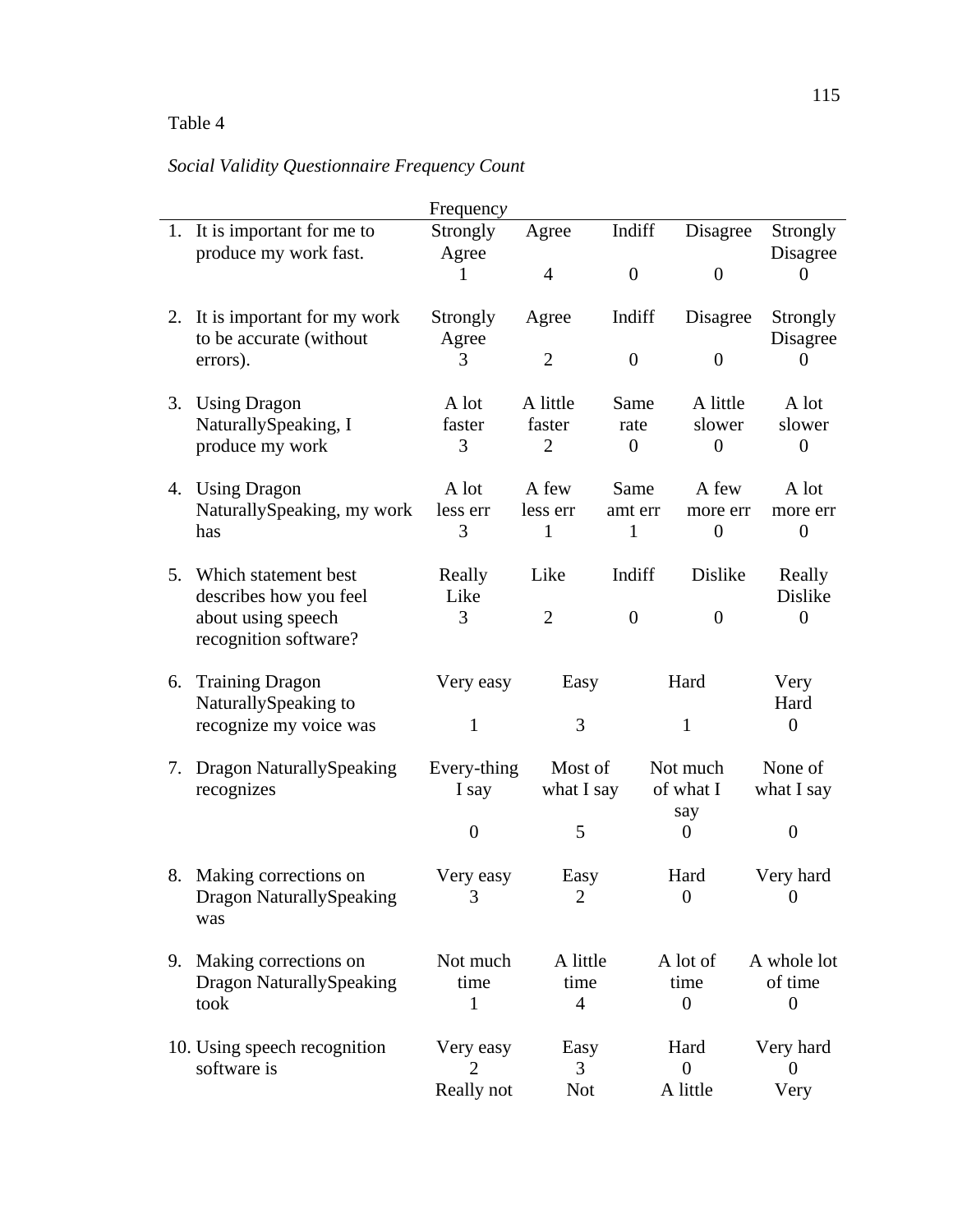| 11. Using speech recognition<br>can be                                                     | frustrating<br>1                                                                                                                                                                                                                                                                                                                                                                                                                                                                              | frustrating<br>3                            | frustrating<br>1                    | frustrating<br>$\overline{0}$ |  |
|--------------------------------------------------------------------------------------------|-----------------------------------------------------------------------------------------------------------------------------------------------------------------------------------------------------------------------------------------------------------------------------------------------------------------------------------------------------------------------------------------------------------------------------------------------------------------------------------------------|---------------------------------------------|-------------------------------------|-------------------------------|--|
| 12. When writing, I will                                                                   | Always                                                                                                                                                                                                                                                                                                                                                                                                                                                                                        | Some                                        | Not very                            | Never                         |  |
| continue using Dragon<br>NaturallySpeaking                                                 | $\mathbf{1}$                                                                                                                                                                                                                                                                                                                                                                                                                                                                                  | 3                                           | often<br>1                          | $\theta$                      |  |
| 13. Using Microsoft Word is                                                                | Very easy<br>$\overline{2}$                                                                                                                                                                                                                                                                                                                                                                                                                                                                   | Easy<br>$\overline{2}$                      | Hard<br>$\overline{0}$              | Very hard<br>1                |  |
| 14. Which statement best<br>describes how you feel<br>about using Microsoft                | Really<br>Like<br>$\overline{0}$                                                                                                                                                                                                                                                                                                                                                                                                                                                              | Like<br>$\overline{4}$<br>$\theta$          | Dislike<br>Indiff<br>$\overline{0}$ | Really<br>Dislike<br>1        |  |
| Word?                                                                                      |                                                                                                                                                                                                                                                                                                                                                                                                                                                                                               |                                             |                                     |                               |  |
| 15. Using Microsoft Word can<br>be                                                         | Really not<br>frustrating                                                                                                                                                                                                                                                                                                                                                                                                                                                                     | <b>Not</b><br>frustrating<br>$\overline{2}$ | A little<br>frustrating             | Very<br>frustrating           |  |
| 16. When using word<br>processing, by the end of the<br>writing session, I am              | Really not<br>tired<br>1                                                                                                                                                                                                                                                                                                                                                                                                                                                                      | Not tired<br>$\overline{2}$                 | A little<br>tired<br>$\overline{2}$ | Very Tired<br>$\theta$        |  |
| 17. Which do you prefer to use<br>when writing a draft?                                    | Microsoft Word                                                                                                                                                                                                                                                                                                                                                                                                                                                                                | Dragon<br>Naturally-<br>Speaking            |                                     | <b>Both</b>                   |  |
|                                                                                            | $\mathbf{1}$                                                                                                                                                                                                                                                                                                                                                                                                                                                                                  |                                             | 2                                   | $\overline{2}$                |  |
| 18. Which program do you think Microsoft Word<br>you'll use in the future when<br>writing? |                                                                                                                                                                                                                                                                                                                                                                                                                                                                                               |                                             | Dragon<br>Naturally-                | <b>Both</b>                   |  |
|                                                                                            | $\mathbf{1}$                                                                                                                                                                                                                                                                                                                                                                                                                                                                                  | Speaking<br>3                               |                                     | $\mathbf{1}$                  |  |
| 19. What would you like to tell<br>others about using speech<br>recognition software?      | Ann– When using speech recognition don't get<br>frustrated. I really liked working with word processing<br>and speech recognition software.<br>$Cady$ – Fun to make up topics.<br>Dana-Speech recognition software will make work a<br>lot easier. I would use speech recognition because I<br>would complete my work quicker and I would have<br>more time to hang out.<br>Emma-It certainly is faster than typing as long as you<br>make an effort to speak clearly and not get frustrated. |                                             |                                     |                               |  |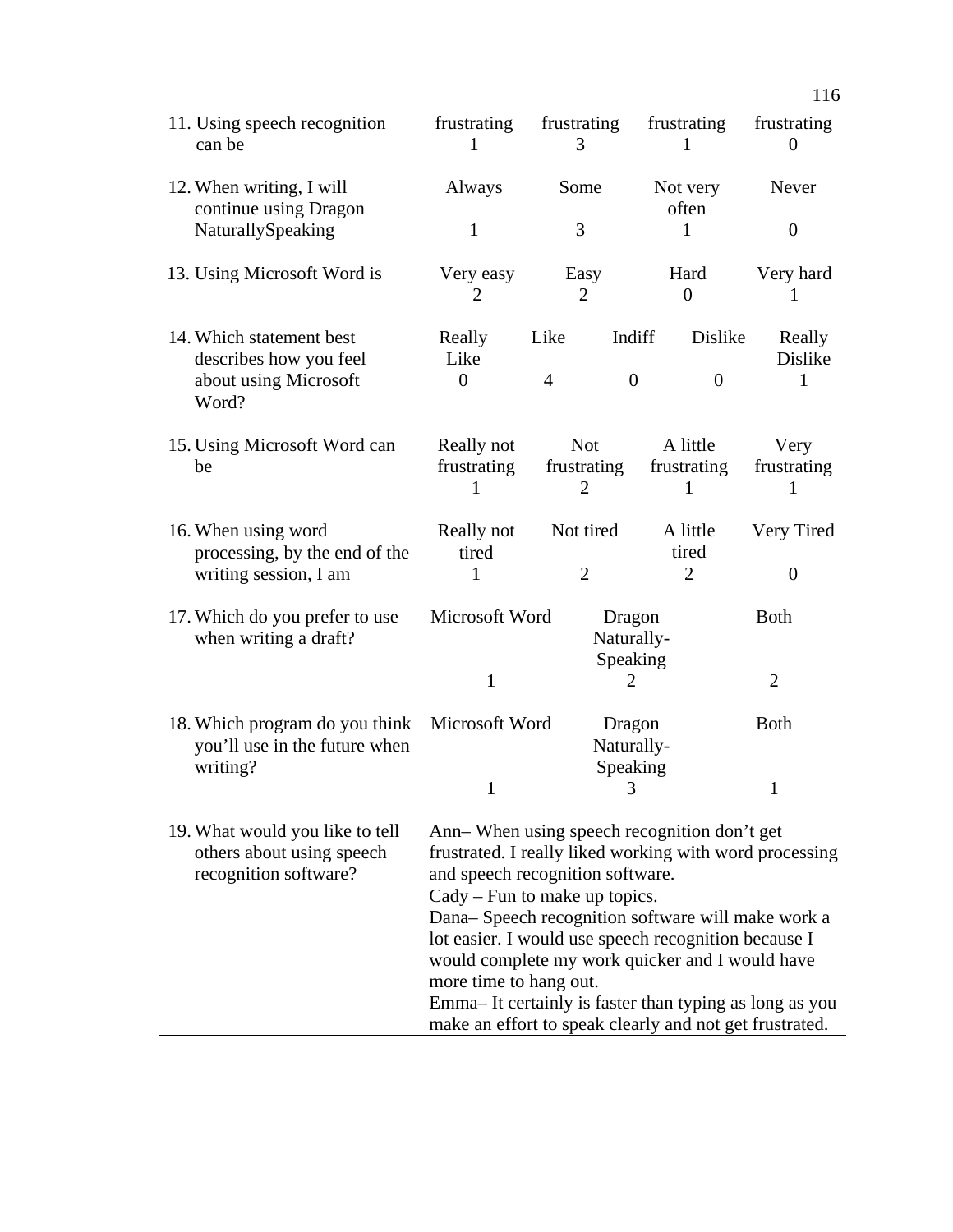indicated Microsoft Word, three indicated Dragon NaturallySpeaking, and one indicated both.

 Responses to the open-ended question asking for comments included that speech recognition made work a lot easier, and is not frustrating. One student indicated that "It certainly is faster than typing as long as you make an effort to speak clearly and not get frustrated." Another student wrote, "I would use speech recognition because I would complete my work quicker and I would have more time to hang out."

In terms of the final writing prompt, out of the five participants, only three participants were able to complete the writing task. Beau was not able to complete the final writing prompt due to a conflict in his academic schedule. Emma was not able to complete the writing prompt due to an absence because of a college visit. Ann, Cady, and Dana, however, were able to complete the final writing prompt.

Ann chose to type her final writing prompt using Microsoft Word. She stated that "My experience with speech recognition was really great. It taught me a whole lot. It kept on making a lot of mistakes. I felt really good about the training. I would recommend it to other students in this school. It made me feel really good about myself."

Cady chose to handwrite her final writing prompt. She stated, "I thought using speech recognition was fun for the most part. I liked watching what I said come up on the screen. One thing I didn't like was sometimes it took a while for it to put the word I am really saying on to the screen. Using speech recognition was easy. The training is fun. Making corrections was one of the best parts. I would recommend using this program to others to make word easier and faster."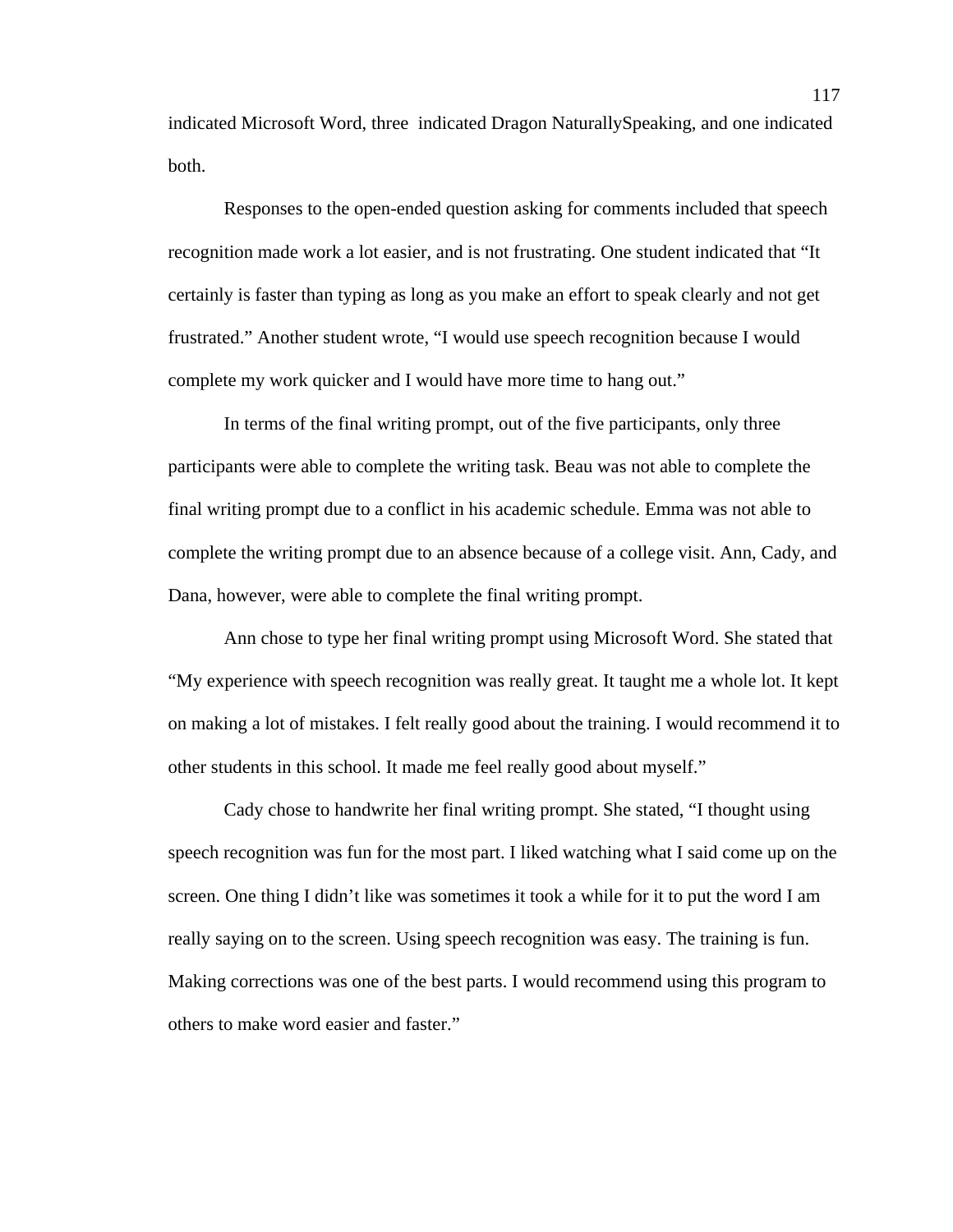Dana responded that speech recognition helped her complete work quickly. She stated, "Since the first session of [speech recognition] training [the software has been] able to recognize what I'm saying and my writing is legible." She indicated that things that were frustrating included that it would say something that it shouldn't and pick up things that other people said and spell things incorrectly. She also stated that assignments did not take as much time as they did with Microsoft Word. Finally, she concluded with the statement, "I would recommend speech recognition to anybody who can't use their hands because of cerebral palsy spinal muscular atrophy, or other physical handicaps. The only drawback to speech recognition is that people who can't talk will not be able to use it."

### Discussion

Because some physical disabilities can affect writing severely, it is necessary to find ways to increase writing efficiency. The researcher, therefore, set out to determine if the use of speech recognition software could increase the writing fluency of individuals with physical disabilities when writing a draft of a paper. This study asked five research questions. They were:

- 1. To what extent does the use of speech recognition software affect the fluency rate as compared to word processing for individuals with physical disabilities in writing a first draft of a paper?
- 2. To what extent does the use of speech recognition software affect the writing accuracy rate compared to word processing for individuals with physical disabilities?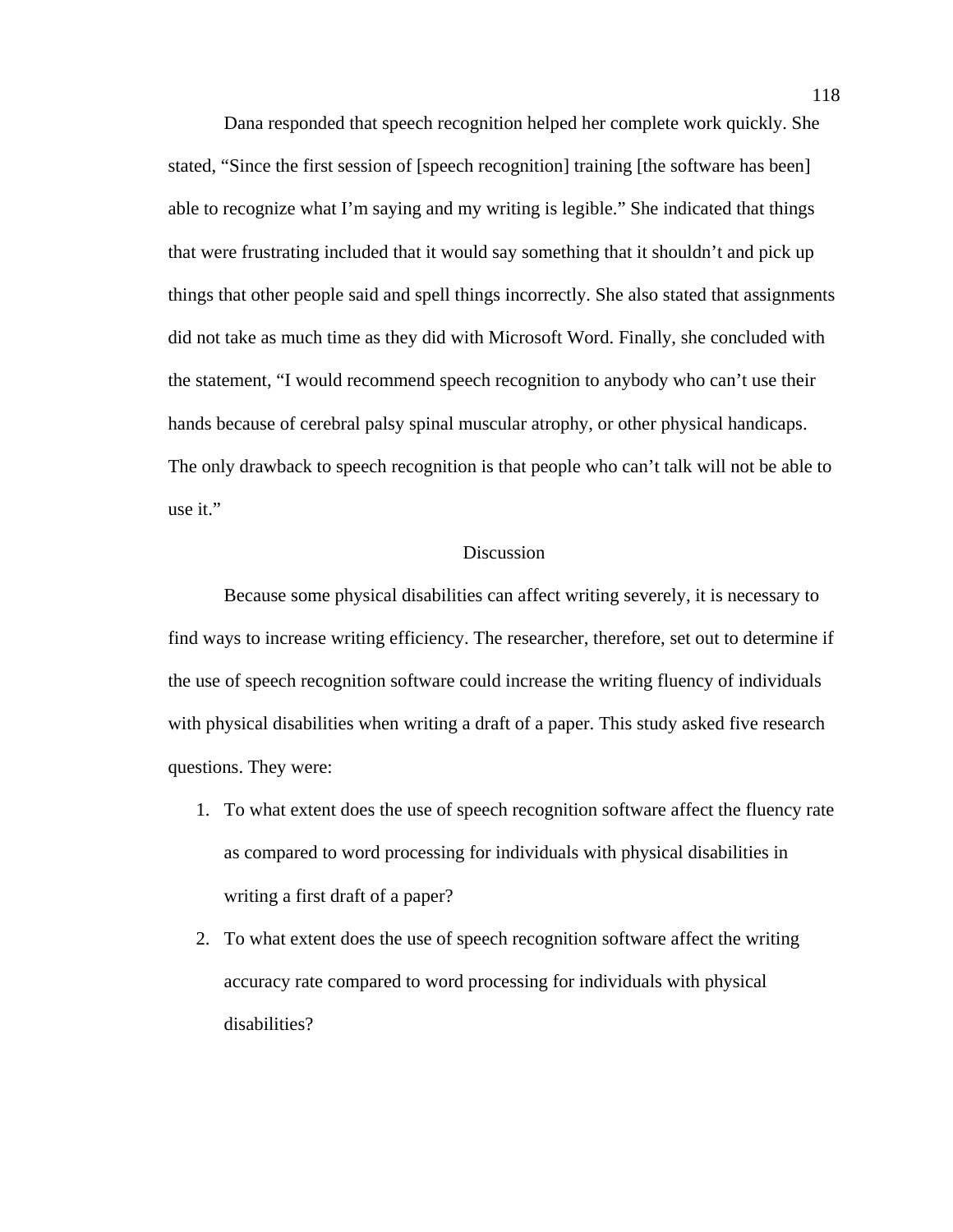- 3. To what extent does the use of speech recognition software affect the production of different types of errors compared to errors produced using word processing?
- 4. To what extent does the use of speech recognition software affect the students' ability to recall the intended meaning when they begin to identify the errors in their first draft as compared to word processing? and
- 5. To what extent does the use of speech recognition software affect the length of the draft compared to word processing?

The writing fluency data from this study supported the use of speech recognition software for draft writing of individuals with physical disabilities. The data also demonstrated that when using speech recognition compared to word processing, individuals with physical disabilities wrote longer drafts. Accuracy, in terms of percent correct, however, was lower for all participants when using speech recognition when compared to word processing. Other factors, such as types of word errors and the participants' abilities to recall what they intended to write, despite the errors, were important analyses that were made in order to determine whether or not speech recognition software can help individuals with physical disabilities to write.

# *Fluency*

In the area of writing fluency, speech recognition was clearly faster than word processing for all participants. All participants started with higher fluency using speech recognition, and it remained higher than word processing throughout all sessions except for Dana, who started lower with speech recognition but then surpassed her word processing fluency.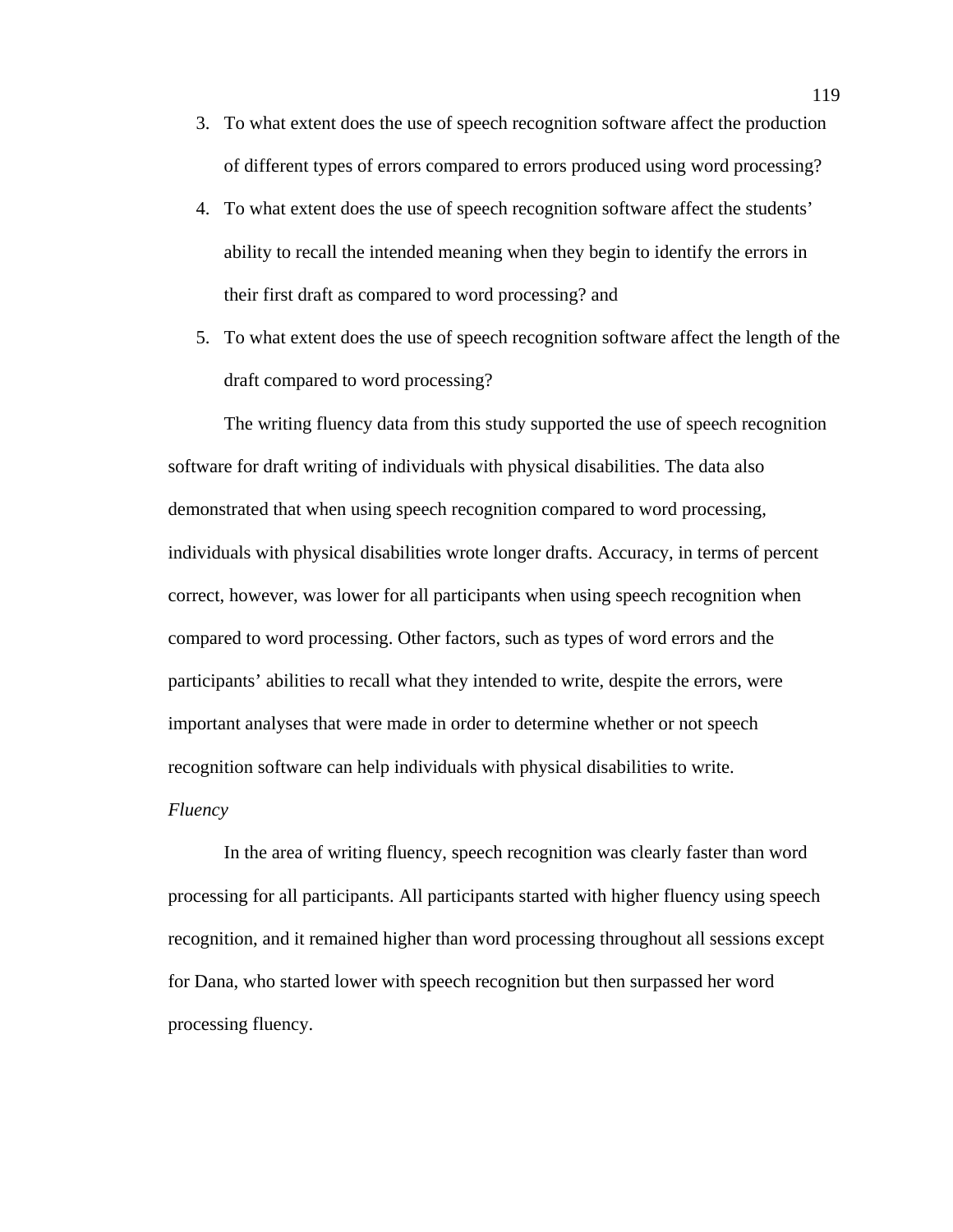When examining the increase in fluency between word processing and speech recognition, the slower typists were able to increase their speech recognition writing fluency over four times their word processing fluency. Cady and Emma doubled their writing fluency using speech recognition. It is important to note that Emma was the fastest typist and was able to go from 48.0 wcpm to 112.7 wcpm using speech recognition. Although Dana's mean speech recognition writing fluency was 36.6 wcpm, which is aligned with Ann, Beau, and Cady, who ranged from 27.8 wcpm to 37.1 wcpm mean speech recognition fluency, Dana did not have as much of an increase in writing fluency using speech recognition software. Part of this may be due to the fact that she dictated much slower using speech recognition in the first several sessions.

*Dictation patterns.* Another aspect of fluency relates to dictation patterns of participants. Although the vast majority of the students were dictating in phrases, Dana began the study dictating one word at a time. As she gained more experience with the software through the course of the study, she began dictating in short phrases and sentences. This resulted in her fluency rate consistently being faster than word processing starting at Session 10.

Dictation patterns were also influenced by students who looked at the screen. All participants, with the exception of Emma, looked at the screen as their dictated words appeared, thus monitoring what was written as they dictated. Upon observation, these students spoke in a choppier pattern, pausing to look at the screen, waiting for the words to appear on the screen. Conversely, Emma specifically stated that she did not want to look at the screen in order to avoid becoming distracted by the recognition errors. This may have allowed Emma to speak at a more rapid rate, since she did not wait for the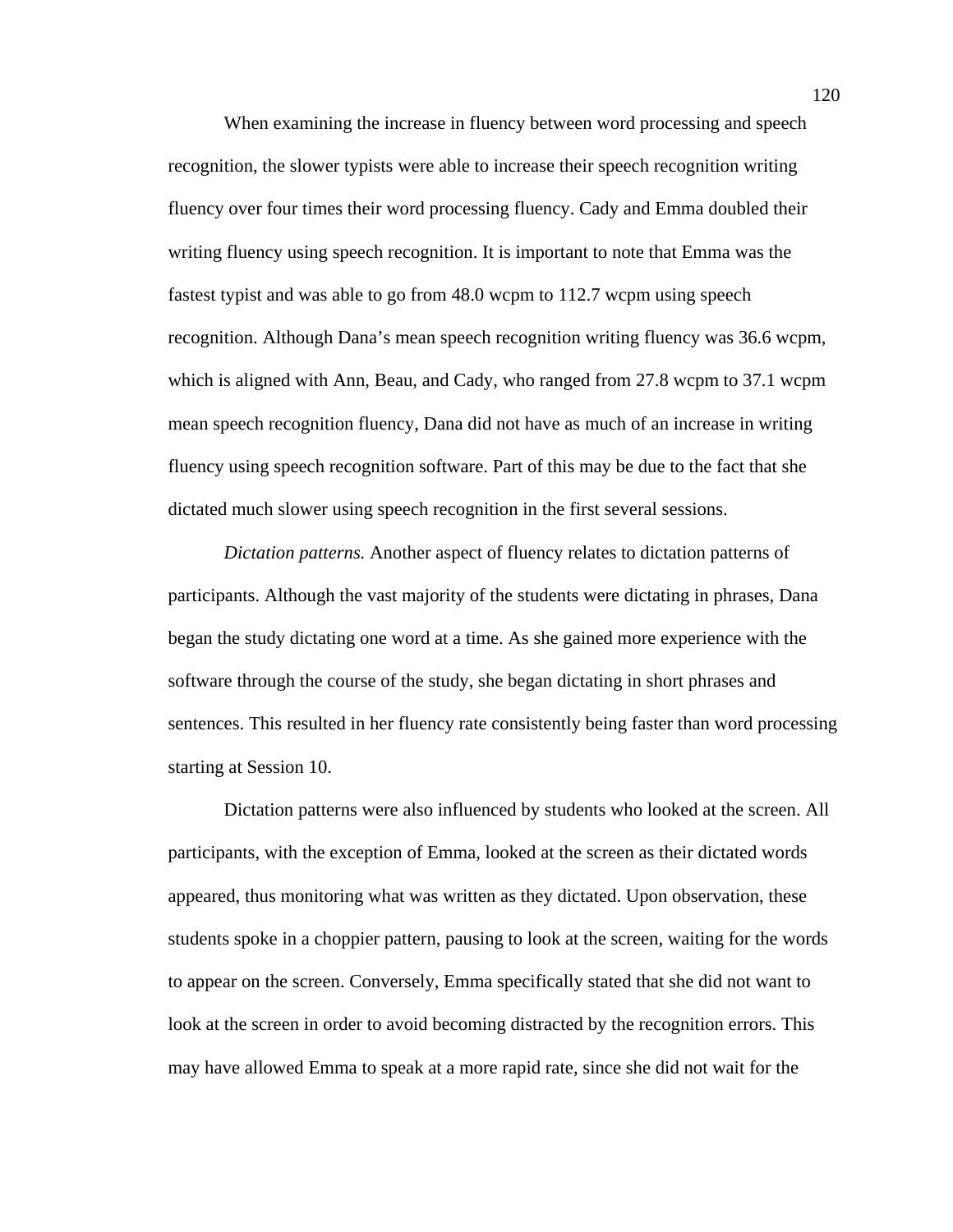words to appear on the screen like the other participants. In speech recognition software, it is not unusual for there to be a delay for the words to appear on the screen. However, the user does not need to wait for the words to appear on the screen before continuing to dictate because the program will eventually catch up. This tendency for four of the students to pause while waiting for the program to catch up may have influenced the fluency rate. It is possible that with more experience using the program and not looking at the screen that their dictation patterns could become more rapid, resulting in an even faster fluency rate than they showed in the study.

It is important to note that during the pre-intervention speech recognition training, all students were taught and were required to practice proper dictation strategies. However, because they did not have any interaction with the software prior to the study, with the exception of the tutorial, watching the words appear on the screen while they were dictating was a new experience and could have been distracting to them, thus impacting their overall fluency. Future training could include practice sessions with the researcher coaching the participants on how to maximize their dictation to achieve higher levels of fluency.

When examining if the fluency rate increased across the study, two of the five participants showed some increase in fluency using speech recognition. For Dana this increase may be attributed to the change in her dictation pattern. This possible conclusion is strengthened by the fact that her error rate stayed fairly constant, hence the increase in fluency was not due to a decrease in errors. It should also be noted that she had twice as many sessions, giving her the opportunity to show an increase in fluency across the sessions. Beau also showed some modest increases in fluency when using speech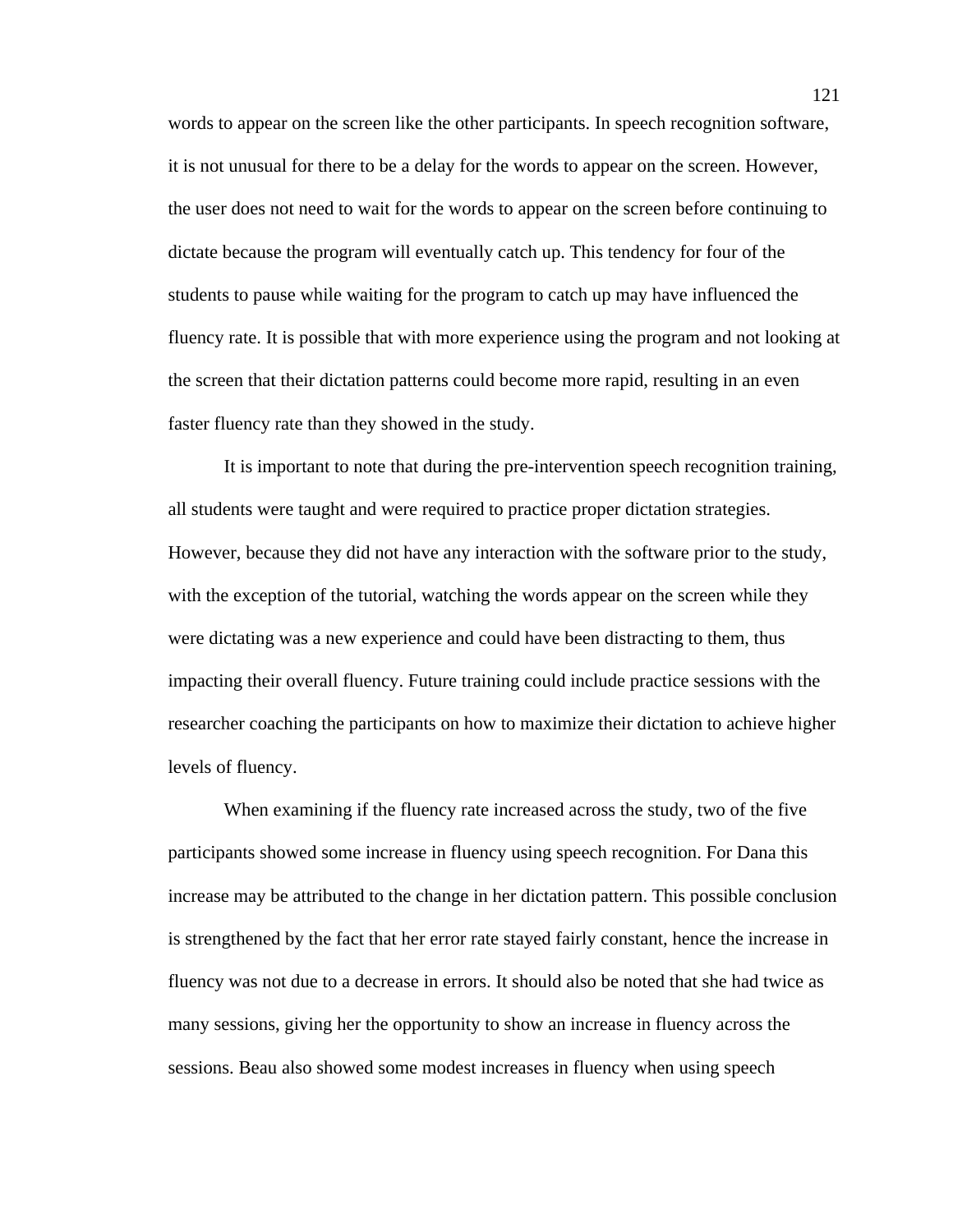recognition software, which is not attributed to a reduction in errors. The other students did not demonstrate an increase in fluency from the beginning to the end of the study, especially when including the replication phase. It is possible if the other students had ten sessions instead of five using speech recognition software that further gains may have been seen in fluency. However, that cannot be ascertained in this study.

It is clear that speech recognition software provided a faster means of input for draft writing for the participants in this study. In the social validity questionnaire, all participants thought they produced work faster using speech recognition, and they were correct. Therefore, for individuals with physical disabilities who often have much lower typing rates than individuals without disabilities, speech recognition was shown, in this study, to improve fluency rates that greatly improved their rate of input.

#### *Accuracy and Word Errors*

 In contrast to writing fluency, the accuracy of the drafts for all participants was higher when using word processing. Speech recognition accuracy ranged across students from the 62.9% (Beau) to 98.0% (Dana). When looking at speech recognition errors, almost one-fourth of the words for three participants were errors (27.4%, 25.8%, and 20.1%). Dana had the fewest errors at 7.5%, followed by Emma with 11.7%. The higher error rates in speech recognition primarily consisted of incorrect words for all participants except Dana, whose error rate was slightly higher for additional unintended words. The second highest error type for three of the participants was additional words, in which the program may have picked an extraneous sound (e.g., sigh, environmental sound) and typed a word. In Cady's and Dana's case, the second highest error type was command errors and incorrect words respectively. These speech recognition error rates are in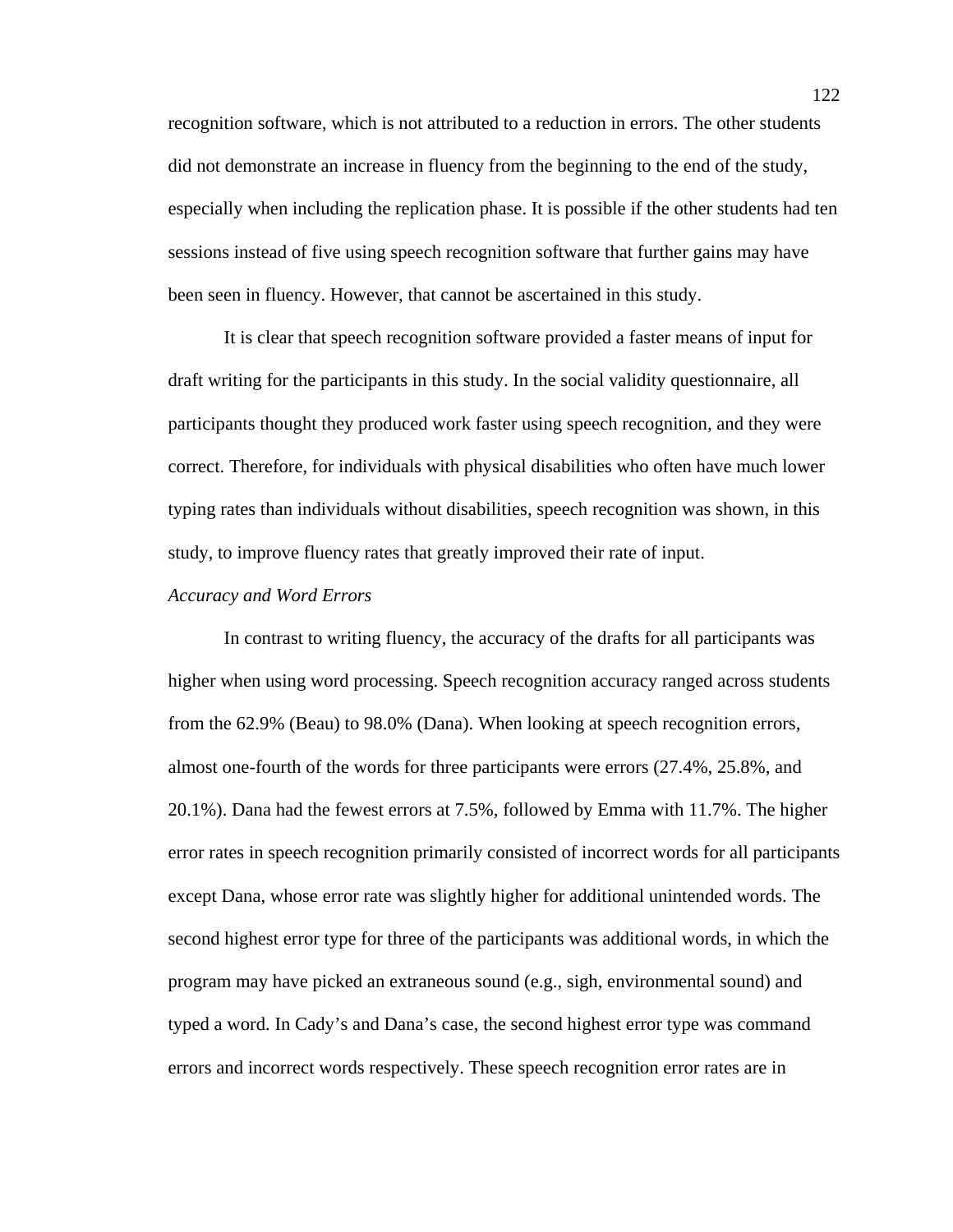contrast to very low error rates using word processing by four of the participants (ranging from 3.7% to 8.7%) in which the errors were almost exclusively spelling/keyboarding errors. The exception was Beau, who in addition to having spelling/keyboarding errors also had keypress errors where he held down a key, getting a repeated key error. His error rate was 12.0% with word processing.

The high error rate when using speech recognition may be attributed partially to the quality of the students' dictation and voice quality. Some students spoke more clearly than others, and although they practiced dictation prior to intervention, some could have possibly benefited from more practice. When training speech recognition software, all participants created their voice files by reading two passages. For some participants, such as Ann and Beau, training was difficult. Ann's voice had a nasal quality to it, and she had to dictate one word at a time in the first few paragraphs of the first training passage before the software sufficiently recognized her voice. Also, she tended to breathe heavily into the microphone, creating additional unintended words in some instances. During training and intervention, Beau was only able to dictate a few words at a time due to breath issues. As he dictated, his voice tapered off toward the end of the phrase that he was saying. These qualities of his voice are related to his disability, Muscular Dystrophy. In future studies, if accuracy is low, the individual should consider conducting additional training by reading more training passages.

The MDVP (Kay Elemetrics) recording analyses indicated that voice quality for all students was abnormal. It is felt that the abnormality was due to the recording environment (public school with normal background noise) and the recording device (which was thought to be insufficient). Instead of concluding that there was a generalized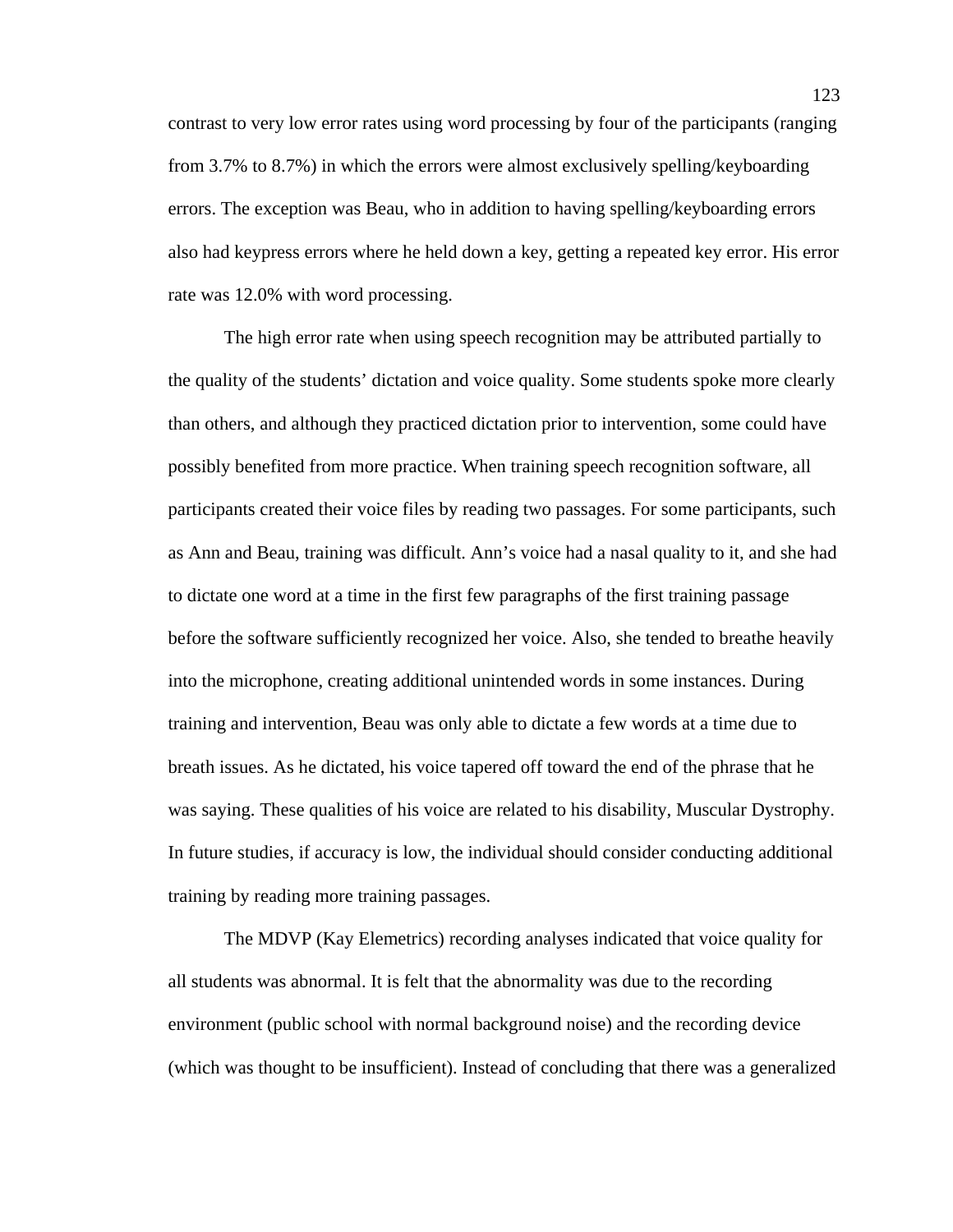abnormality in all students' voices, it is more likely that the researcher was unable to obtain a true measure of voice quality due to the background noise and the recording device. With this said, however, the analysis did indicate abnormalities for all participants in the area of vAM, which is a measure of amplitude variation. Cady's voice measured abnormal in most areas.

*Corrections.* With speech recognition software, recognition accuracy can improve as individuals use the program more. Dana's accuracy, in the first two speech recognition sessions, was 82.5% and 83.1%. After that time, the rest of her accuracy was 90% and higher. The other students' accuracy did not show an increase, possibly due to the fewer sessions these students had using speech recognition.

In order for the speech recognition program to improve its accuracy with an individual student, the student needs to correct the errors so the software can learn the student's voice. In order to accomplish this, after dictating their passages using voice commands, students corrected their errors. Between sessions, participants were required, with the help of the researcher, to make corrections to their drafts using voice commands. The reason that this was required was because as long as the user makes corrections with voice commands, the mistakes are updated and the program learns what the user meant to say and therefore correctly updates the voice files. For some, making the corrections was extremely difficult because the program put another error in the document instead of recognizing the student's correction command. When the program did not recognize the student's voice correctly when making corrections, the student was unable to correct with voice commands. If corrections are not made with voice commands, the program may continue making the same errors until the user teaches it otherwise. Participants who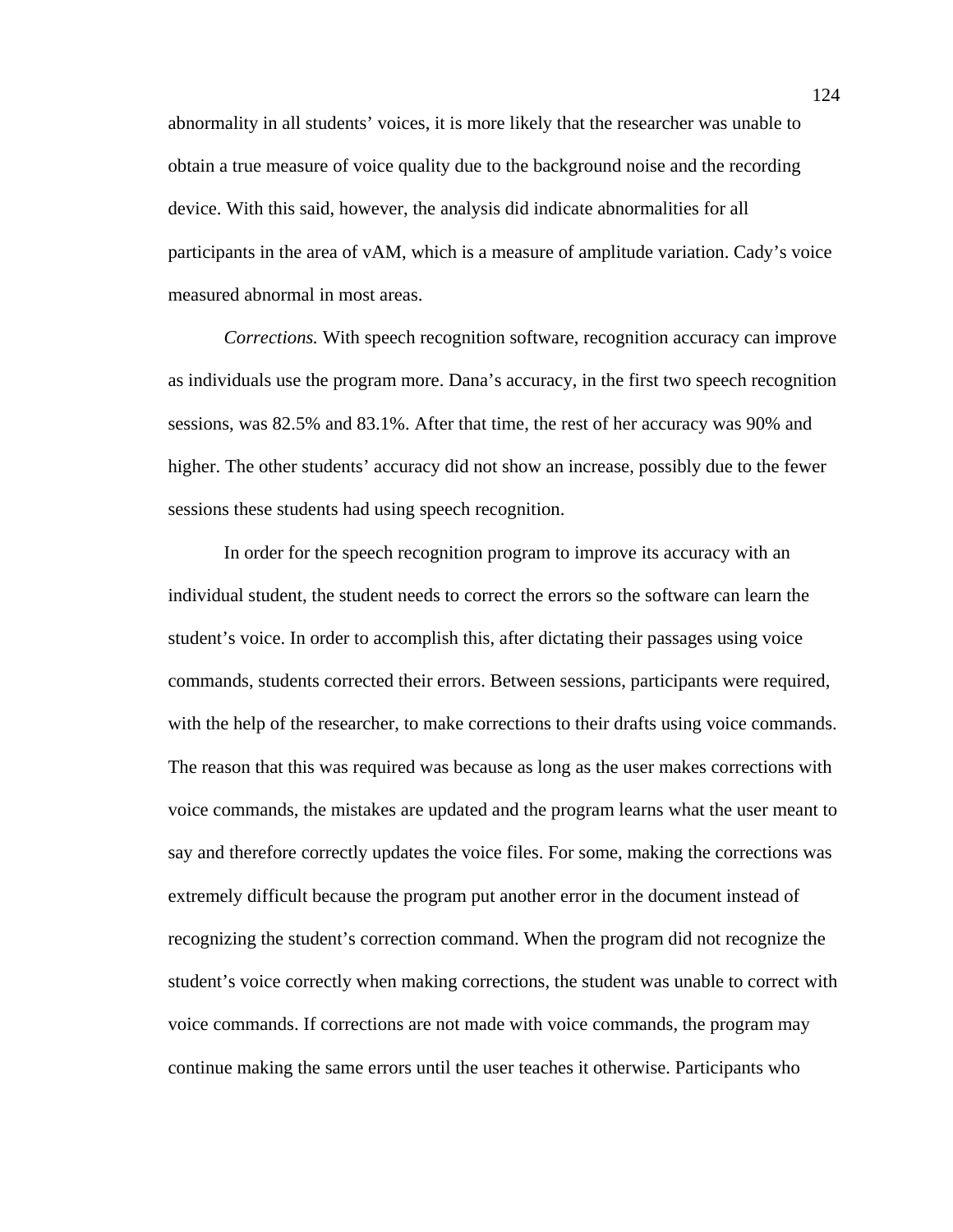experienced some difficulty making corrections included Ann, Beau, and Cady. In two of the speech recognition sessions, Ann was not able to use voice commands to edit some of the errors in the draft because the program was not able to recognize her correction commands. Therefore, her voice files were not completely updated in those two sessions. Dana and Emma did not experience any difficulty or frustration making corrections. By the end of the study, Dana needed minimal assistance from the researcher to make corrections. Emma made corrections without the assistance from the researcher.

*Types of errors.* In addition to accuracy, data also were collected on the different types of word errors that participants made. When using speech recognition software, all participants had fewer additional unintended words (usually due to sounds the student made, which additional training could help with), omissions, and command errors. Four out of five participants made the highest percentage of substituted incorrect words or phrases (word or phrase replacements). These errors could occur for different reasons. The program could have misrecognized the participant's speech (recognition error) or the participant could have dictated a word or phrase unclearly so the program could not accurately recognize it. One step that could be taken in the future to prevent these issues with substituted incorrect word(s) or phrases would be to train specific words that the speech recognition program consistently misrecognizes (for example, the program substituting the word "theory" for the command "period", in Cady's case). Something else that could be done differently in the future is to expand the specific vocabulary within the speech recognition system to improve recognition of specific groups of words.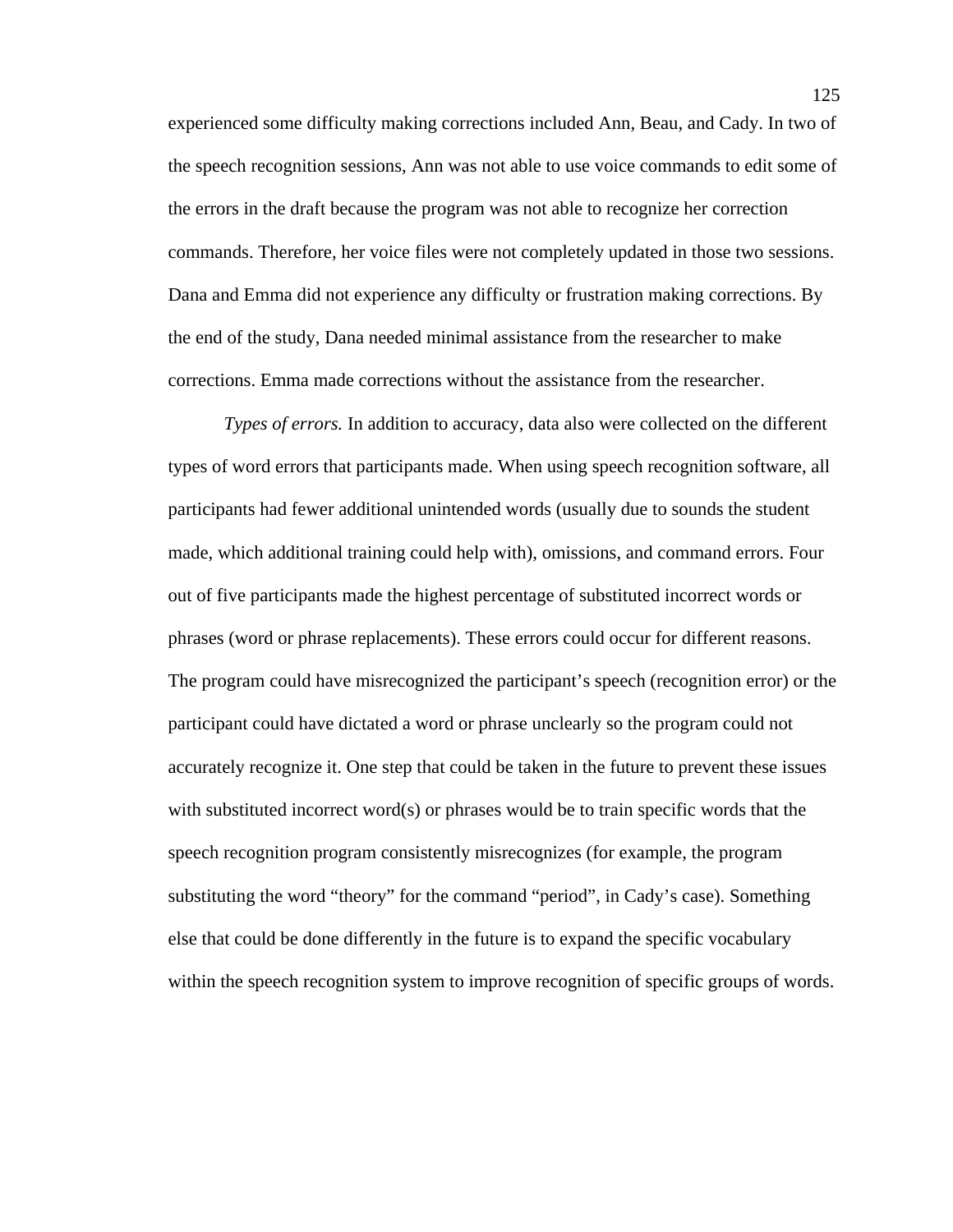# *Errors and Recall of Intended Meaning*

 When writing a draft, errors are often acceptable (Honeycutt, 2003; Kellogg, 1996). However, when writing the final product, the student needs to be able to correct these errors accurately and efficiently. Part of the editing process includes being able to recall the intended meaning of the error. This study examined whether or not the participants could recover from the errors that they made by remembering what they intended to write. Data were taken on whether the students could recall the intended meaning of their errors immediately, recall their errors with a delay, recall the errors differently than they originally wrote them, or could not recall the error at all. Recalling errors immediately is ideal. Recalling errors with a delay could affect efficiency of writing because the writers would have to pause to remember what they meant to say before correcting the error and proceeding with the writing. Recalling errors differently or not at all would affect the accuracy of the writing, in terms of whether or not the final product represented what the writer truly was trying to say.

In word processing, the students were able to recall their errors immediately for the most part. This possibly may be due to the fact that they had fewer errors and the errors they made resembled the words they were trying to type. However, using speech recognition, the students encountered more difficulty. When breaking down recall into the percentage of errors based on all words written in speech recognition (see Table 3) two participants had issues with recalling errors efficiently and a high percentage of recalling errors accurately. For example, out of all of the words written, Ann had efficiency issues in 3.7% of the words, recalling them with a delay. However, in 12.3% of the words, Ann had accuracy issues and was not able to recall what she typed correctly or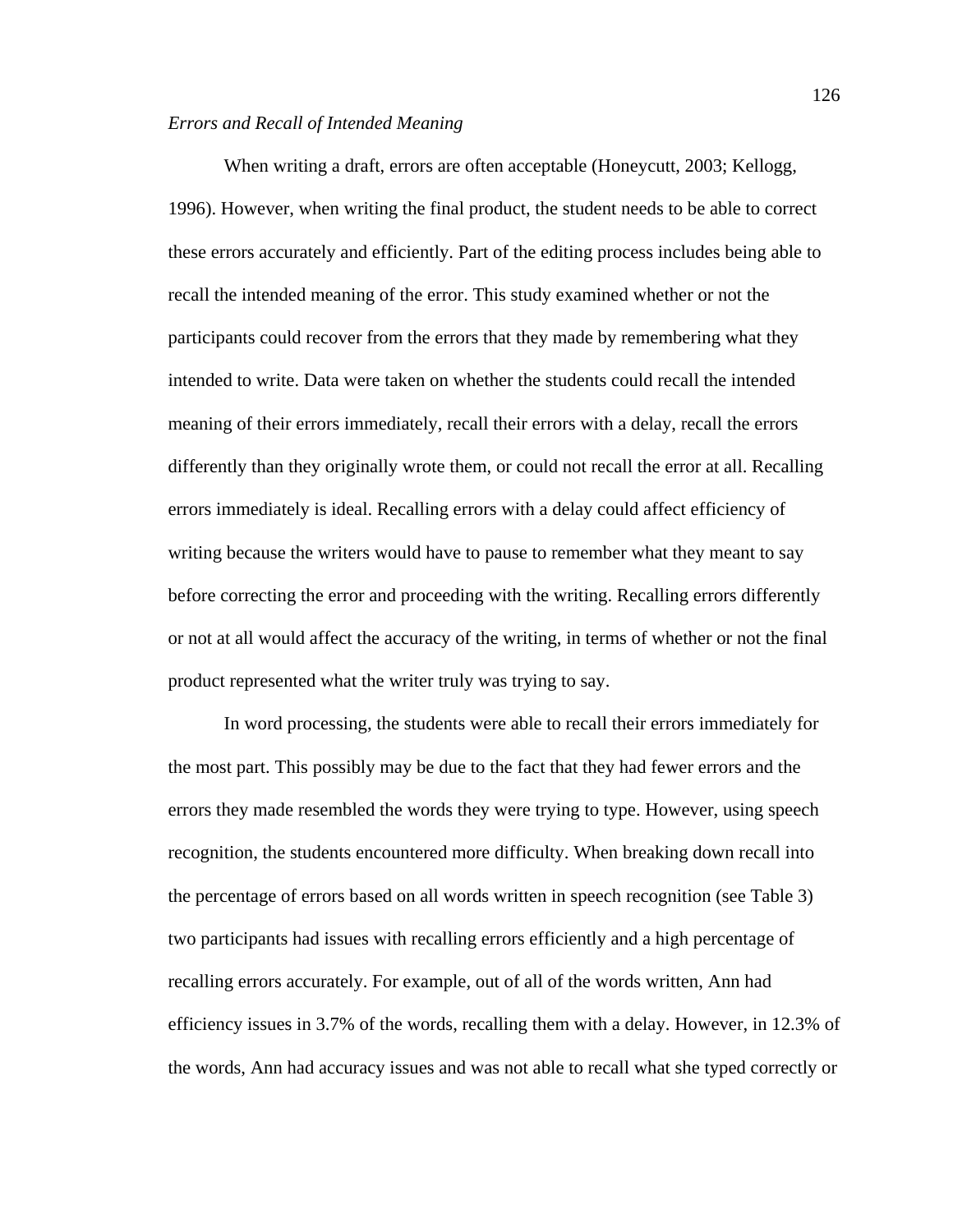at all. In the effective treatment replication, Ann could not recall 23.1% of the words in the document accurately. Ann had a mild intellectual disability, which may have impacted her ability to recall her writing effectively. In Beau's case, he had efficiency issues in 2.6% of the words and accuracy issues in 6.9% of the words. Beau's difficulty with recall could be attributed, in some cases, to what he was writing and how the speech recognition software interpreted it. For example, in the second speech recognition session, the incorrect word(s) errors that were made were very different than what Beau dictated. For example, in the second speech recognition session, Beau dictated "go outside with friends" and the speech recognition software wrote "OSI with reference." In this case, Beau could not recall the error at all. Similar errors occurred in other speech recognition sessions as well. In addition, Cady's efficiency was similar to Ann's and Beau's, given that she had a delay in recall in 2.2% of the total number of words. *Length* 

Aside from higher rates of fluency, the findings of this study also indicated that all participants increased the length of their drafts when using speech recognition software compared to word processing. There was a considerable difference between the lengths of the drafts using word processing and speech recognition. With speech recognition, on average, Emma wrote 225.9 more words in the three minutes than with word processing, Ann wrote 98.6 more words, Beau wrote 90.6 more words, Cady wrote 79.7 more words, and Dana wrote 57.2 more words. Obviously when individuals are able to input their writing faster, the length of their writing will be longer.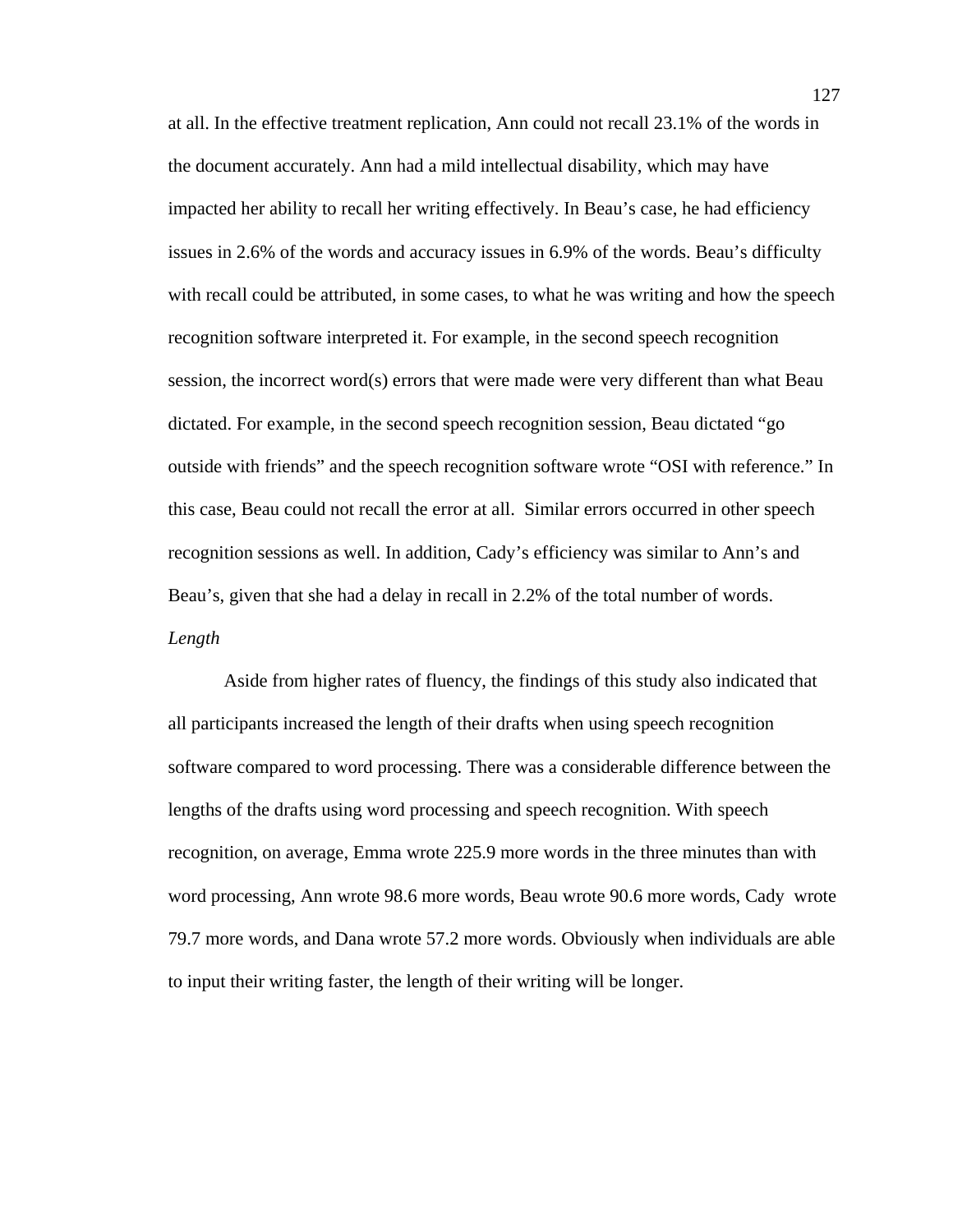# *Student Preference*

The social validity questionnaire that all students took after intervention and effective treatment replication included items about the participants' perceptions of their accuracy when using speech recognition and word processing. Surprisingly, all of the participants except Dana thought their work had fewer errors when using speech recognition. Dana thought her work had the same amount of errors. Dana's perception of accuracy between the two programs was not too far off, because she had 94% accuracy with word processing and 92.5% with speech recognition. Everyone else, however, was disillusioned. When asked how much speech recognition recognized what they dictated, all participants responded that speech recognition recognized most of what they said. They all also felt that making corrections was easy and did not take too much time.

Although their accuracy was lower when using speech recognition, the participants indicated that they felt that they made fewer errors when using speech recognition compared to word processing. One reason for this may be that when writing with word processing, the participants may have felt that they were responsible for the errors because they physically made the mistakes when typing. However, with speech recognition, they may have blamed the production of errors on the speech recognition software instead of on themselves. The participants also indicated that they thought that making corrections was easy with speech recognition. By the end of the study, Emma was able to make her corrections without the researcher directing her how (although the researcher observed her correction making process and stood by in case guidance was needed). After the study was over, Dana used speech recognition software to provide the researcher with some feedback and made her own corrections. Interestingly, she made the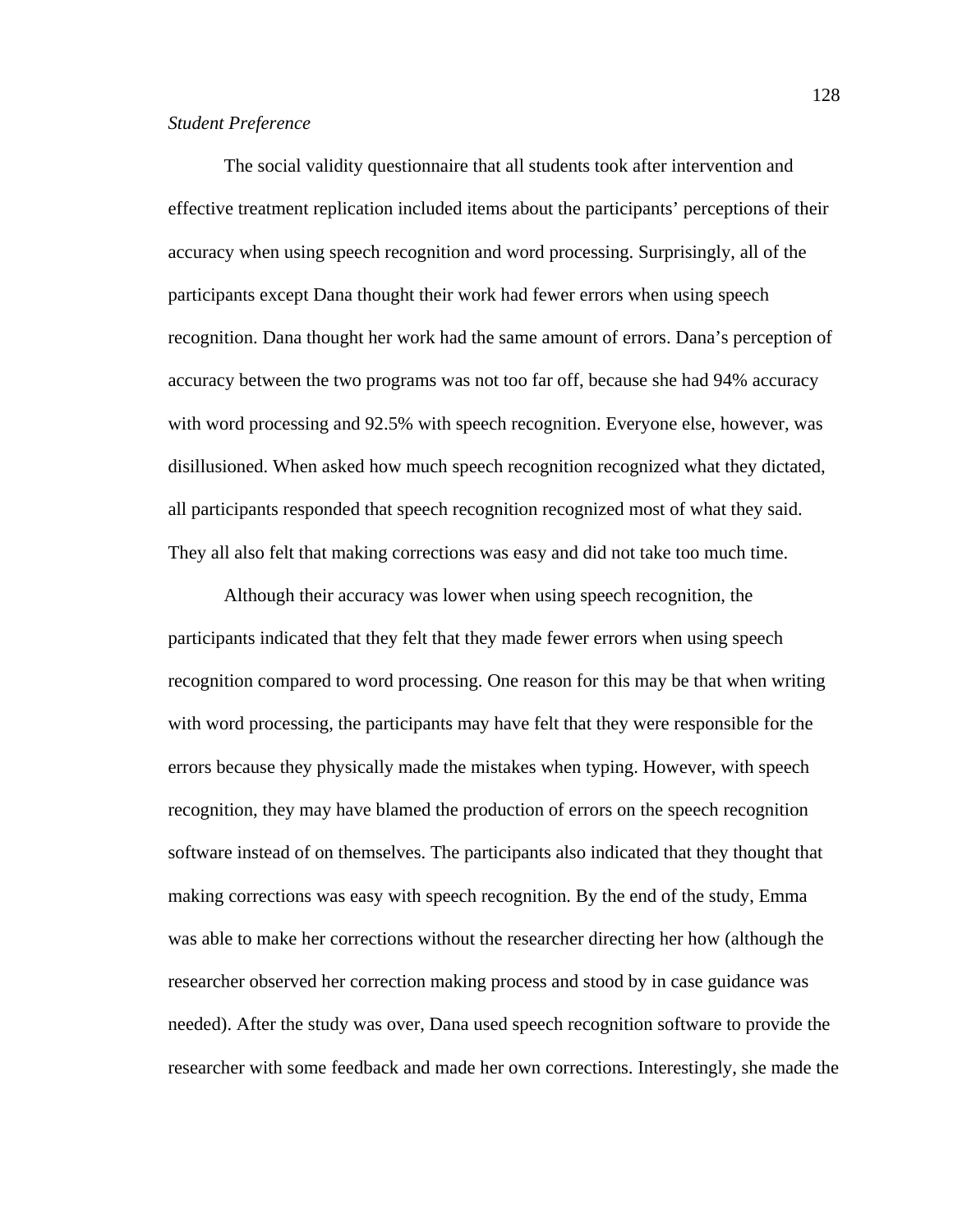corrections as she dictated instead of waiting until finished with the draft and going back to edit (like in the study). Ann, Beau, and Cady were not able by the end of the study to independently make corrections. They still needed the researcher's guidance on correctly making corrections.

 More information from the social validity questionnaire indicated that all participants indicated that they liked or really liked using speech recognition. Four out of the five participants indicated that they liked using word processing. However, Beau indicated that he really disliked using word processing and that it was hard to use. When asked which programs they preferred when writing, Cady indicated that she preferred word processing when writing, Beau and Dana preferred speech recognition, and Emma and Ann indicated that they preferred both. Beau stated that for future writing, he would always use speech recognition for writing, whereas three other participants said they may use it some. Cady indicated that she would not use speech recognition very often. These responses make sense given that Beau's other options for writing are somewhat limited (handwriting is slow, word processing is slow), Dana was very motivated by using speech recognition, and Ann enjoyed using it. Emma is still able to handwrite and type at acceptable speeds, but as her disabilities progress, this may change, and speech recognition may be a good future option for her.

Emma indicated that she would use word processing for writing in the future, Cady said that she would use both word processing and speech recognition, surprisingly, because earlier she said that she did not think she would use speech recognition very often. Ann, Beau, and Dana indicated that they would like to use speech recognition for future writing.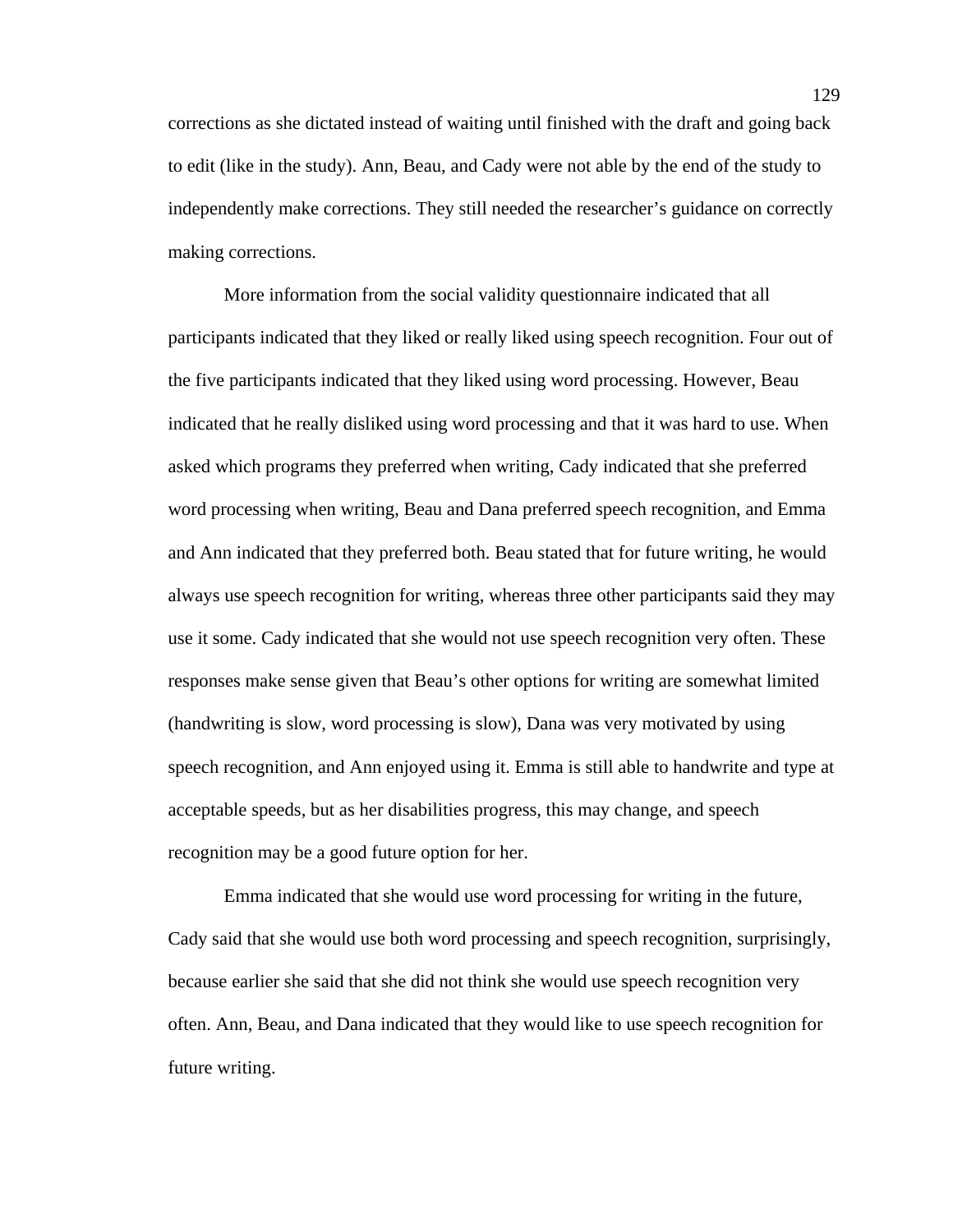Interestingly, Dana was the only participant who chose to dictate her response using speech recognition software. In one item of the social validity questionnaire, Ann stated that she preferred both word processing and speech recognition when writing a draft. Cady responded that she preferred word processing when writing a draft, and Dana stated that she preferred speech recognition. When asked which program they would use in the future for writing, however, Ann and Dana both stated speech recognition, while Cady stated that she would use both. However, when given the opportunity, Ann typed her draft, and Cady handwrote hers.

### *Current and Future Considerations*

The data from this study raise some valid concerns when promoting the use of speech recognition software for individuals with physical disabilities. For example, increased fluency at the expense of making numerous errors can be problematic. If speech recognition users have to spend a large amount of time editing their drafts due to numerous recognition errors and low accuracy rates, other means of inputting their drafts may need to be considered. So the question becomes, in light of the high error rate for some participants, is speech recognition software worth using? Because this study cannot answer that question, it becomes obvious that there is a need for future research to determine efficiency when writing a final draft of a paper using speech recognition.

 When analyzing and discussing the results of this study, generalized comments that indicate that speech recognition is effective for students with physical disabilities cannot be made. Although all participants' writing fluency was much higher using speech recognition compared to word processing, accuracy was lower for all participants. It was considerably lower in some cases. Future studies are needed that will consider the impact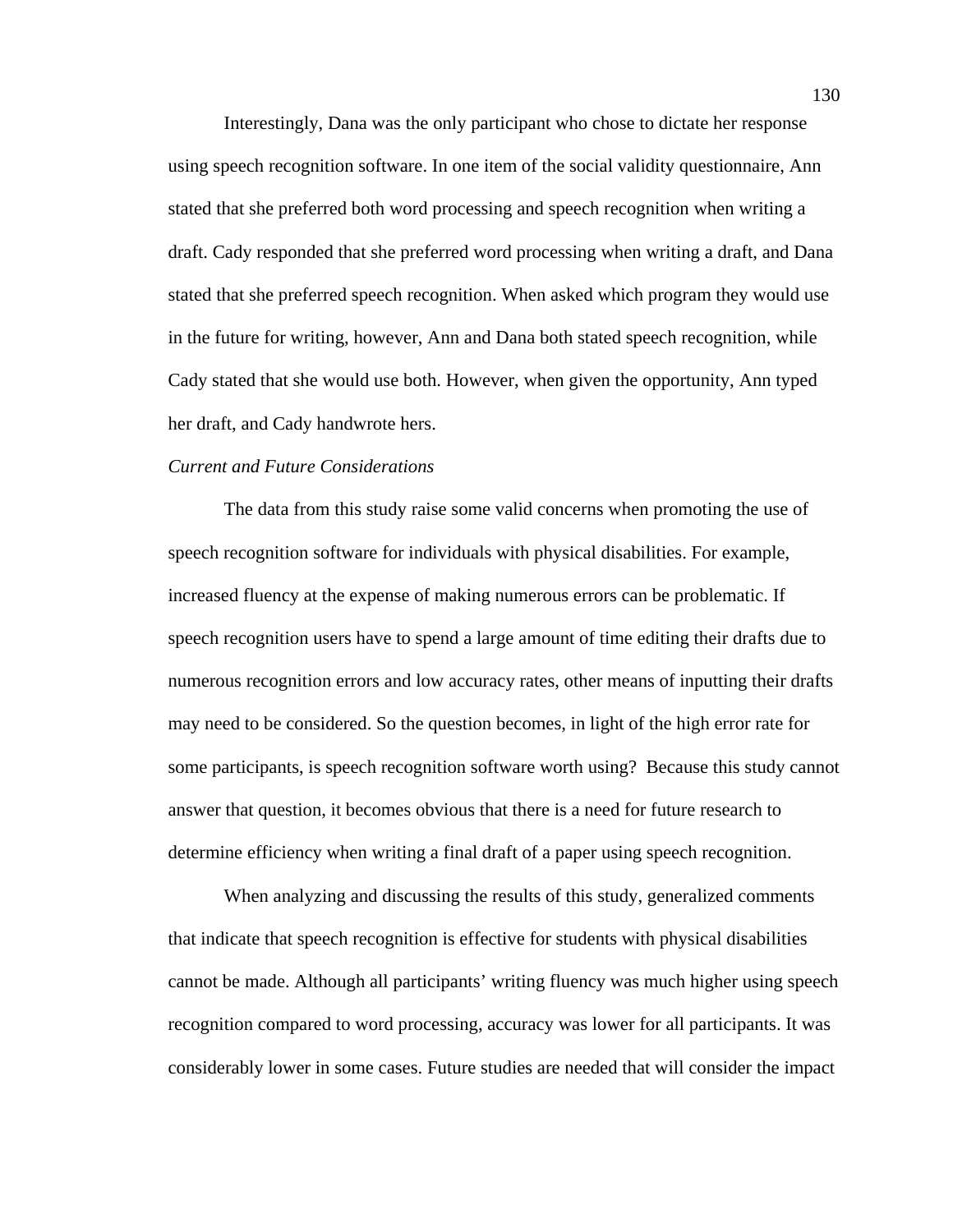of low accuracy on students' writing and that will help determine whether or not speech recognition is truly more efficient when error correction time is considered.

This study did not take into consideration the time it took participants to correct the mistakes when using speech recognition. Future studies should address correction time, because it is important to determine whether or not speech recognition writing fluency is actually higher when the error rate is high and students have to spend additional time correcting the mistakes. Longitudinal studies could be beneficial in determining whether or not recognition accuracy improves as the speech recognition learns the user's voice and develops more extensive voice files. Future studies should also consider issues of multimodal correcting. If the user corrects errors using voice, keyboard, and/or the mouse, what impact would it have on both error correction time and recognition accuracy?

Training is another consideration. Future studies could incorporate additional training components, such as training select words and specific vocabulary. Future studies should be aimed at trying to determine a decision rule for when additional training is necessary. If future studies expand to include content area writing, training of specific content words would be necessary.

Another consideration that needs to be addressed further is that if the participants had been writing longer, would recalling the intended meaning have been more difficult? Writing longer passages could affect recall because there would be more time between when the students originally wrote the sentence and when they corrected it. Because most people write for more than three minutes at a time, this is an important future consideration.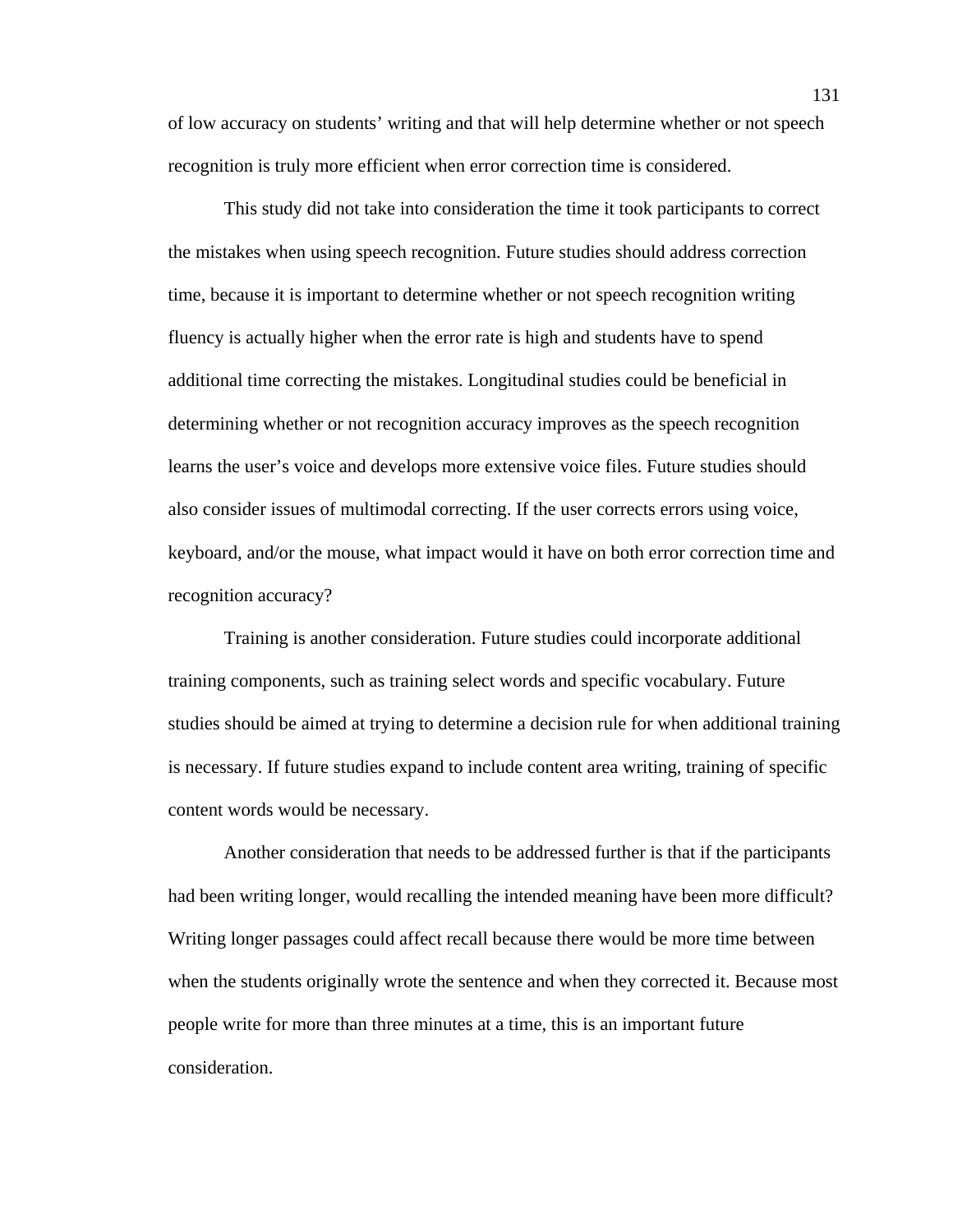Another limitation lies in the fact that Dana corrected her draft as she typed using word processing, and therefore her data may not be comparable with other students. However, this brings good questions for the design of future studies. She wrote her draft as she typically did for her schoolwork, correcting her errors as she composed. Future studies may consider using the participant's preferred manner of draft writing. Researchers also may want to consider incorporating an editing component to further determine whether or not speech recognition software is worth using for individuals with physical disabilities. Obviously, if the editing process takes too much time, it may not be worth it. However, for individuals who do not have hand functioning, despite the editing process, speech recognition may still be the best option.

Finally, as with most single subject designs, this study included a small number of participants. Further replications of this study need to be conducted to determine the effects of speech recognition across a greater number of students. Additionally, future studies that include individuals with more severe physical disabilities for whom handwriting is difficult or not an option need to be designed and implemented.

 Although speech recognition software assisted individuals with physical disabilities to improve their writing fluency, the results should be used with caution because other variables, such as low accuracy rates, exist. Therefore, further research is needed to replicate and extendthis study and to examine some of the limitations of this study.

#### **Conclusions**

 The data from this study lead to several conclusions. The use of speech recognition software possibly could be an effective tool for improving writing fluency for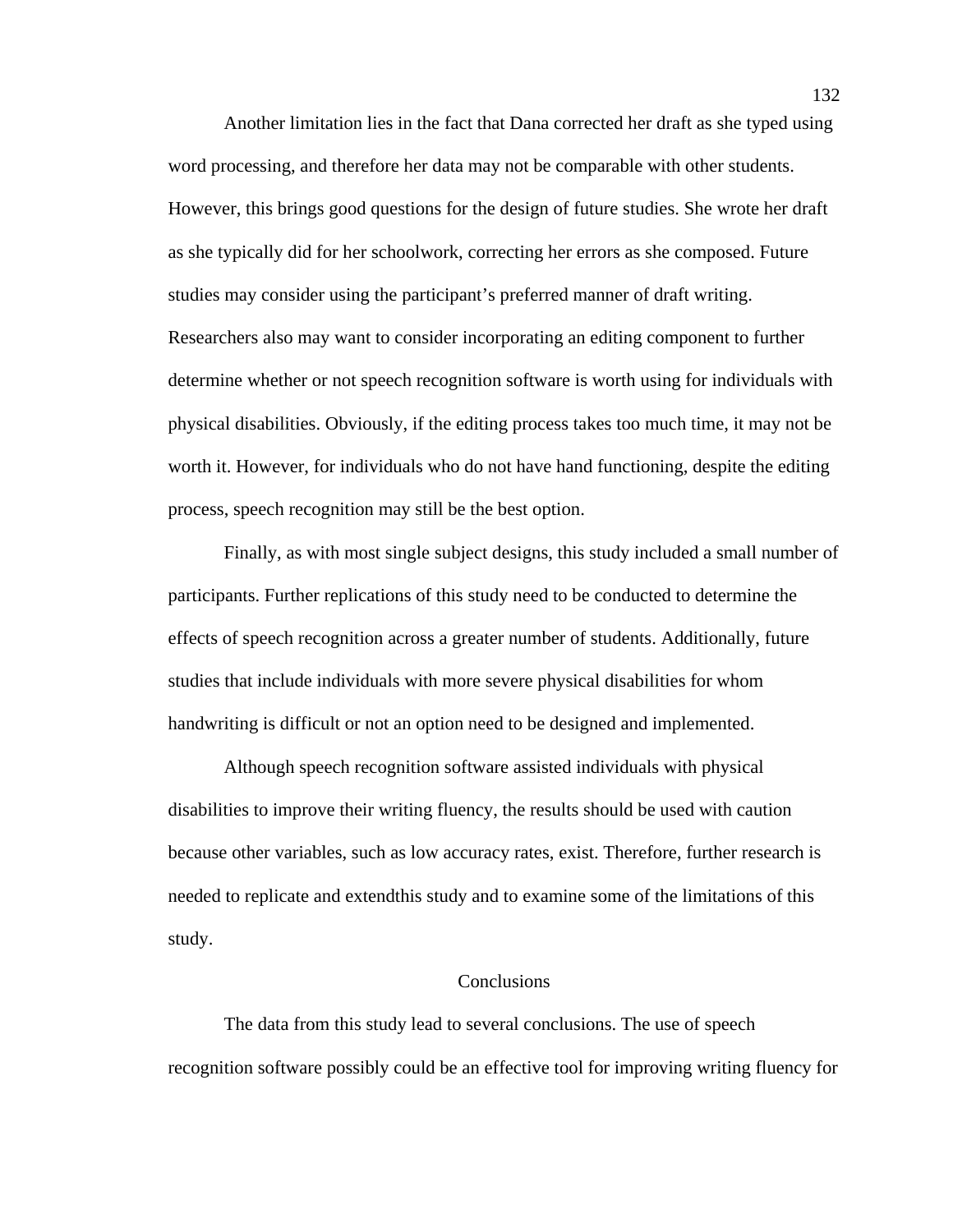individuals with physical disabilities because it makes writing hands free, thus removing the physical act of writing. All participants had higher writing fluency when using speech recognition software compared to word processing. Some participants doubled, tripled, or quadrupled their writing rate when using speech recognition software compared to word processing. However, due to recognition accuracy issues, the speech recognition error rates in this study were much higher than when participants used word processing to write. Therefore, the fluency results should be used with caution and on an individualized basis in cases where participants experienced very low accuracy using speech recognition software. For students with high 80s to 90% accuracy, speech recognition could be a viable solution. However, for those with accuracy rates in the 60 to 70% range, other factors should weigh in on the decision of whether or not speech recognition could be an effective tool for writing for these individuals. More research is needed to determine whether or not the use of speech recognition is a viable solution for individuals with physical disabilities.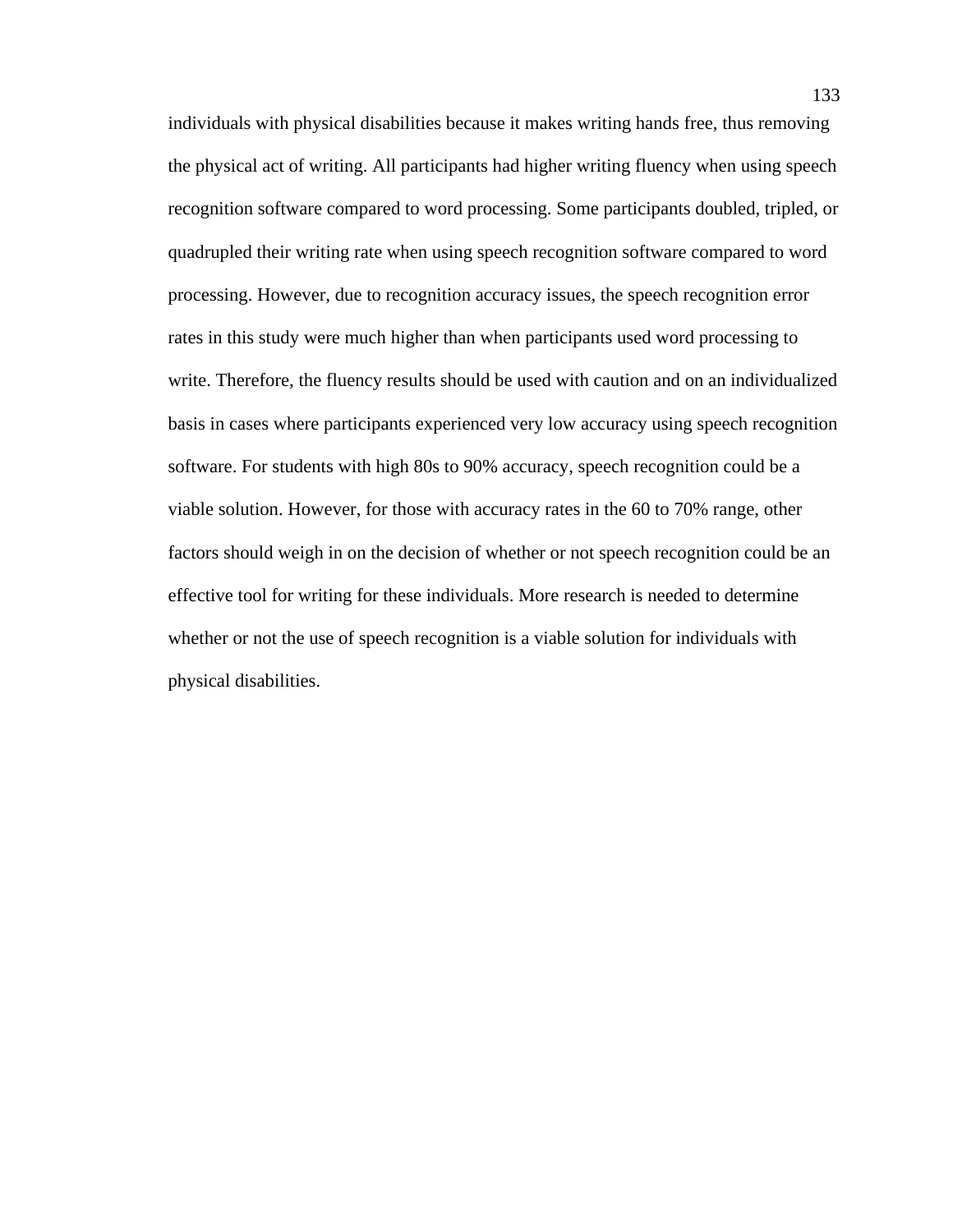## REFERENCES

Alberto, P. A., & Troutman, A. C. (2006). *Applied behavior analysis for teachers* (7<sup>th</sup> ed.). Upper Saddle River, NJ: Pearson/Merrill Prentice Hall.

 Bangert-Drowns, R. L. (1993). The word processor as an instructional tool: A metaanalysis of word processing in writing instruction. *Review of Educational Research, 63(1)*, 69-93.

- Barlow, D. H., & Hayes, S. C. (1979). Alternating-treatments design: One strategy for comparing the effects of two treatments in a single subject. *Journal of Applied Behavior Analysis, 12*, 199-210.
- Best, S. J., Heller, K. W., & Bigge, J. L., (2005). *Teaching individuals with physical or multiple disabilities* (5th ed.). Upper Saddle River, NJ: Pearson/Merrill Prentice Hall.
- Bourdin, B., & Fayol, M. (2000). Is graphic activity cognitively costly? A developmental approach. *Reading and Writing: An Interdisciplinary Journal, 13,* 183-196.
- Bruce, C., Edmundson, A., & Coleman, M. (2003). Writing with voice: An investigation of the use of a voice recognition system as a writing aid for a man with aphasia. *International Journal of Language & Communication Disorders, 38(2)*, 131-148.
- De La Paz, S. (1999). Composing via dictation and speech recognition systems: Compensatory technology for students with learning disabilities*. Learning Disability Quarterly, 22*, 173-182.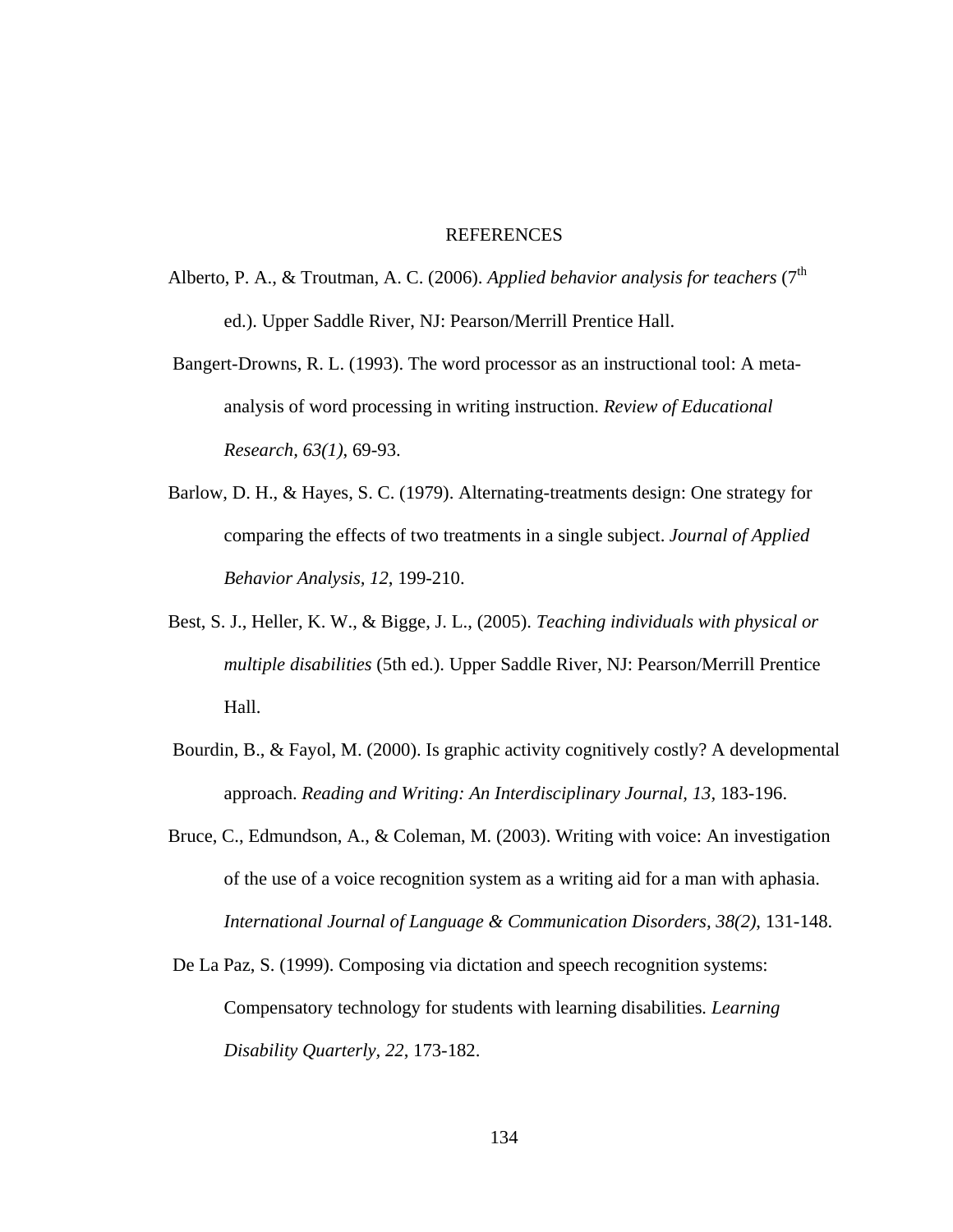- De La Paz, S., & Graham, S. (1997). Effects of dictation and advanced planning instruction on the composing of students with writing and learning problems*. Journal of Educational Psychology, 89,* 203-222.
- Feng, J., Karat, C-M, & Sears, A. (2005). How productivity improves in hands-free continuous dictation tasks: Lessons learned from a longitudinal study. *Interacting with Computers, 17,* 265-289.
- Heller, K. W., & Swinehart-Jones, D. (2003). Supporting the educational needs of students with orthopedic impairments. *Physical Disabilities: Education and Related Services, 22*(1), 3-24.
- Hetzroni, O. E., & Shrieber, B. (2004). Word processing as an assistive technology tool for enhancing academic outcomes of students with writing disabilities in the general classroom. *Journal of Learning Disabilities, 37,* 143-154.
- Higgins, E. L., & Raskind, M. H. (1995). Compensatory effectiveness of speech recognition on the written composition performance of postsecondary students with learning disabilities. *Learning Disability Quarterly, 18*, 159-174.
- Honeycutt, L. (2003). Researching the use of voice recognition writing software. *Computers and Composition, 20,* 77-95.
- Hux, K., Rankin-Erickson, J., Manasse, N., & Lauritzen, E. (2000). Accuracy of three speech recognition systems: Case study of dysarthric speech. *AAC Augmentative and Alternative Communication, 16,* 186-196.
- Karat, J., Horn, D. B., Halverson, C. A., & Karat. C. –M. (2000, April). *Overcoming unusabilty: Developing efficient strategies in speech recognition systems*. Poster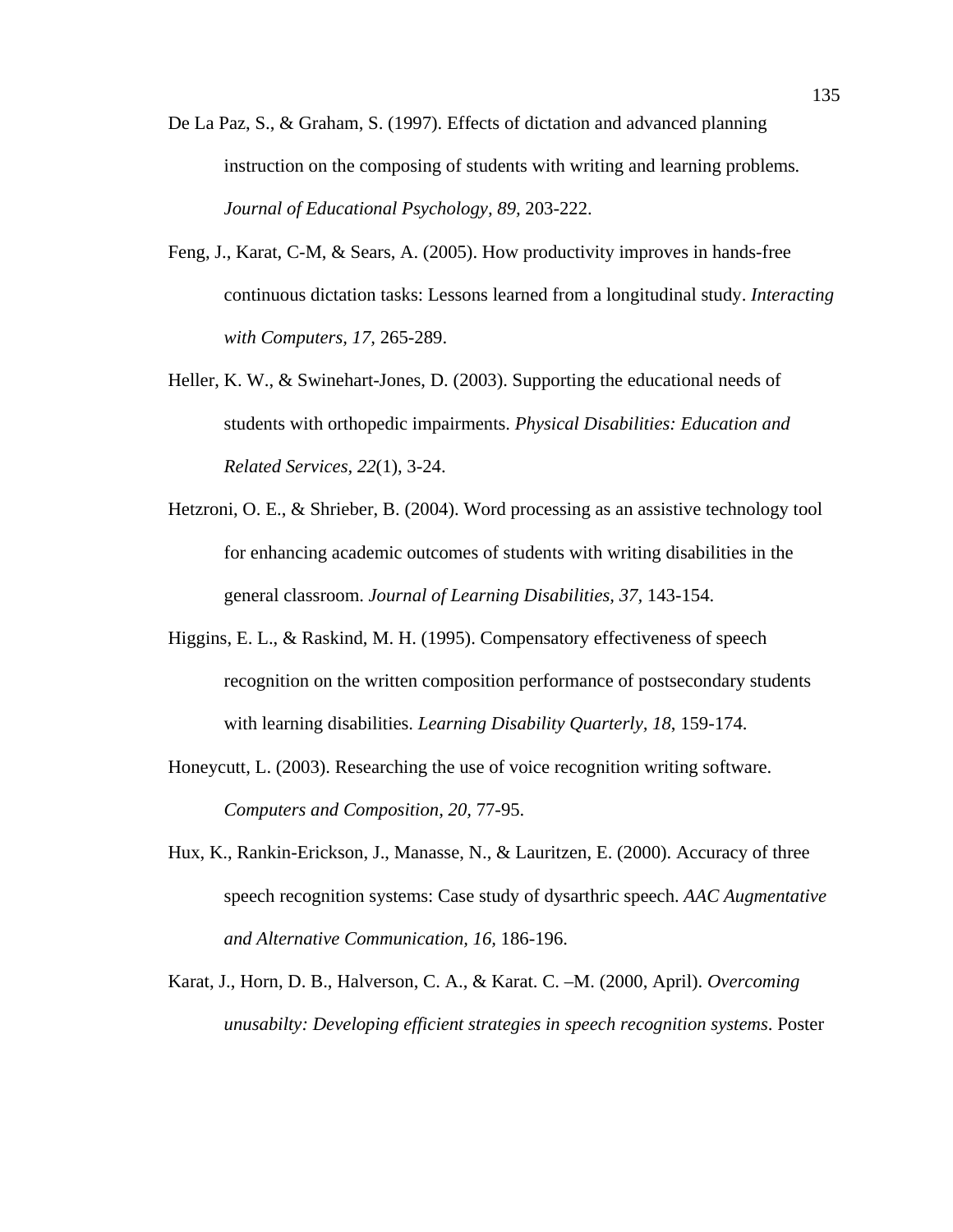session presented at CHI 2000, the AMC Conference on Human Factors in Computer Systems, The Hague, Netherlands.

- Kay Elemetrics (1993). Multi-Dimensional Voice Program (MDVP). [Computer program.] Pine Brook, NJ: Author
- Kellogg, R. T. (1996). A model of working memory in writing. In C. M. Levy, & S. Ransdell (Eds.), *The Science of writing: Theories, methods, individual differences, and applications* (pp. 57-71). Mahwah, NJ: Lawrence Erlbaum Associates.
- Koester H. H. (2001). User performance with speech recognition: A literature review. *Assistive Technology, 13,* 116-130.
- Koester, H. H. (2003). *Abandonment of speech recognition by new users*. Paper presented at the RESNA 26<sup>th</sup> International Annual Conference, Atlanta, GA.
- Koester, H. H. (2004). Usage, performance, and satisfaction outcomes for experienced users of automatic speech recognition. *Journal of Rehabilitation Research & Development, 41,* 739-754.
- Kotler, A.-L., & Tam, C. (2002). Effectiveness of using discrete utterance speech recognition software. *AAC Augmentative and Alternative Communication, 18,*  137-146.
- Kotler, A.-L., & Thomas-Stonell. (1997). Effects of speech training on the accuracy of speech recognition for an individual with a speech impairment. *AAC Augmentative and Alternative Communication, 13,* 71-80.
- Lewis, R. B., Graves, A. W., Ashton, T. M., & Kieley, C. L. (1998). Word processing tools for students with learning disabilities: A comparison of strategies to increase text entry speed. *Learning Disabilities Research & Practice, 13,* 95-108.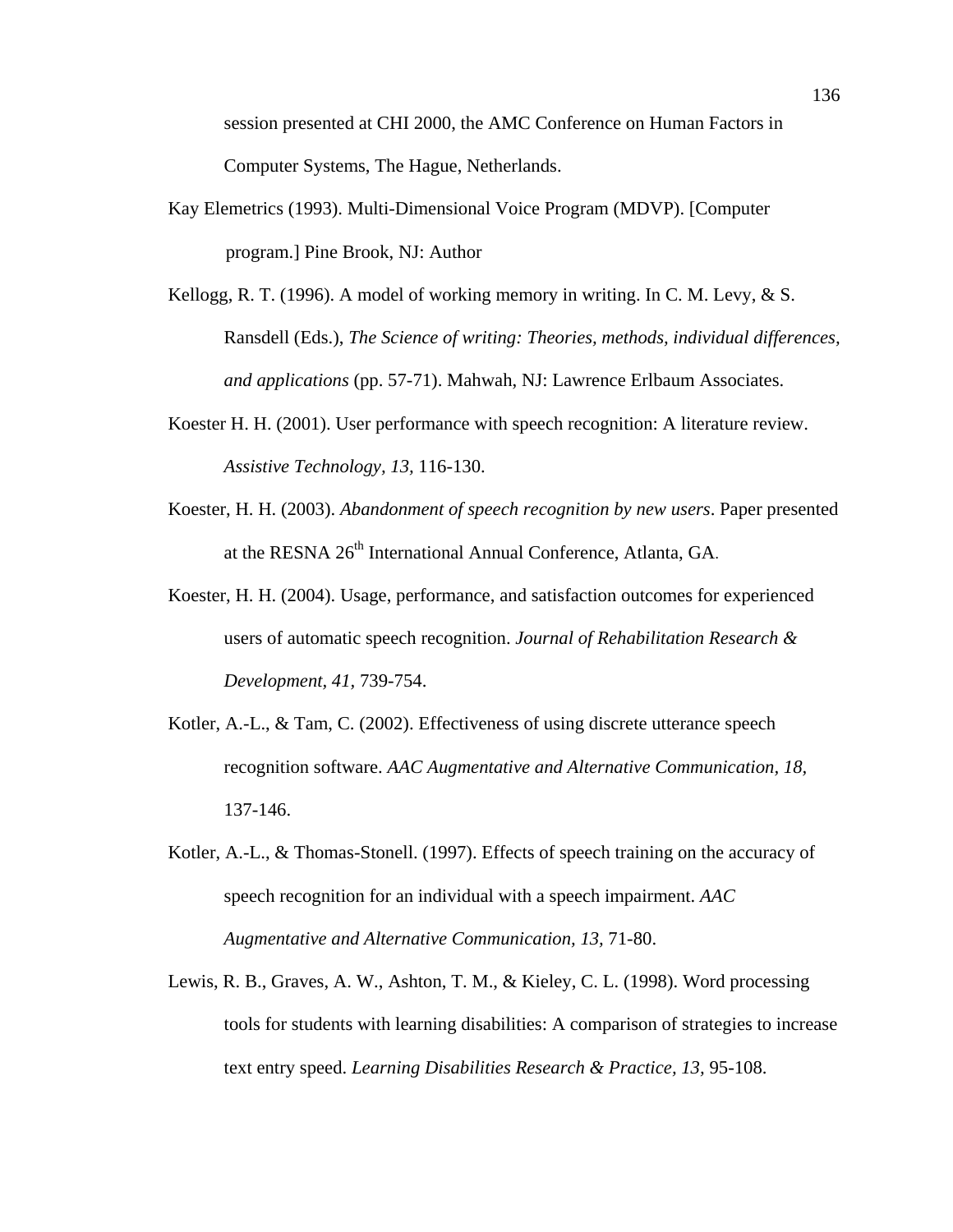- MacArthur, C. A. (1998a). From illegible to understandable: How word recognition and speech synthesis can help. *Teaching Exceptional Children, July/Aug,* 66-71.
- MacArthur, C. A. (1998b). Word processing with speech synthesis and word prediction: Effects of the dialogue journal writing of students with learning disabilities*. Learning Disability Quarterly, 21,* 151-166.
- MacArthur, C. A. (1999a). Overcoming barriers to writing: Computer support for basic writing skills. *Reading & Writing Quarterly, 15,* 169-192.
- MacArthur, C. A. (1999b). Word prediction for students with severe spelling problems. *Learning Disability Quarterly, 22,* 158-172.
- MacArthur, C. A. (2000). New tools for writing: Assistive technology for students with writing difficulties. *Topics in Language Disorders, 20*(4), 85-100.
- MacArthur, C. A., & Cavalier, A. R. (2004). Dictation and speech recognition technology as test accommodations. *Exceptional Children, 71*, 43-58.
- MacArthur, C. A., Schwartz, S. S., & Graham, S. (1991). A model for writing instruction: Integrating word processing and strategy instruction into a process approach to writing. *Learning Disabilities Research & Practice, 6,* 230-236.
- MacArthur, C. A., & Shneiderman, B. (1986). Learning disabled students' difficulties in learning to use a word processor: Implications for instruction and software evaluation. *Journal of Learning Disabilities, 19,* 248-253.
- Poling, A., Methot, L. L., & LeSage, M. G. (1995). *Fundamentals of behavior analytic research*. New York: Plenum Press.
- Quinlan, T. (2004). Speech recognition technology and students with writing difficulties: Improving fluency. *Journal of Educational Psychology, 96*, 337-346.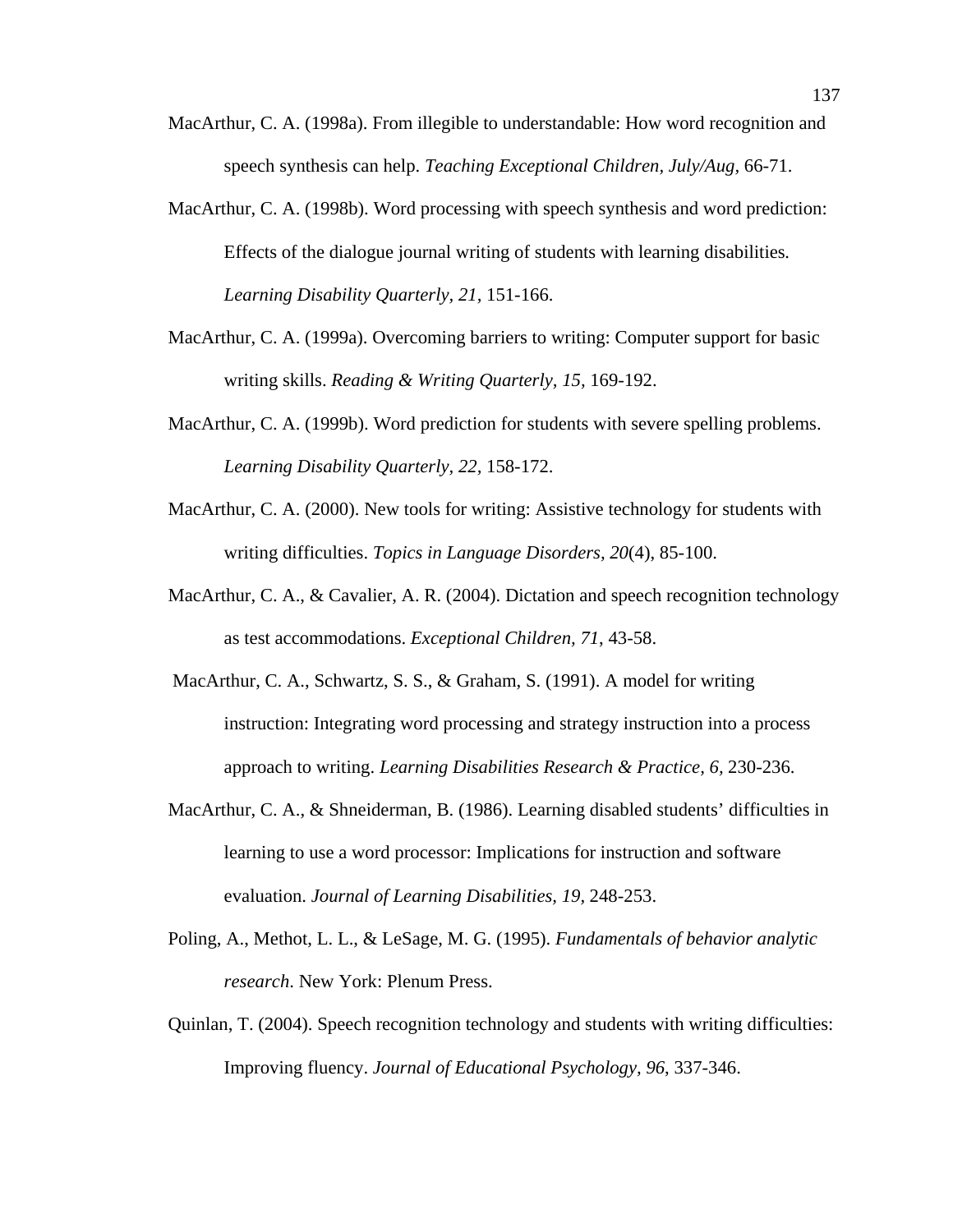- Reece, J. E., & Cumming, G. (1996). Evaluating speech-based composition methods: Planning, dictation and the listening word processor. In C. M. Levy, & S. Ransdell (Eds.), *The Science of writing: Theories, methods, individual differences, and applications* (pp.361-380). Mahwah, NJ: Lawrence Erlbaum Associates.
- Sandberg, A. D. (2001). Reading and spelling, phonological awareness, and working memory in children with severe speech impairments: A longitudinal study. *AAC Augmentative and Alternative Communication, 17*, 11-26.
- Shaer, C. (1997). The infant and young child with Spina Bifida: Major medical concerns. *Infants and Young Children, 9*(3), 13-25.
- Tumlin, J., & Heller, K. W. (2004). Using word prediction software to increase typing fluency with students with physical disabilities. *Journal of Special Education Technology, 19*(3), 5-14.
- Wetzel, K. (1996). Speech-recognizing computers: A written-communication tool for students with learning disabilities. *Journal of Learning Disabilities, 29,* 371-380.
- Wilkinson, G. S. (1993). *Wide Range Achievement Test 3*. Wilmington, DE: Wide Range.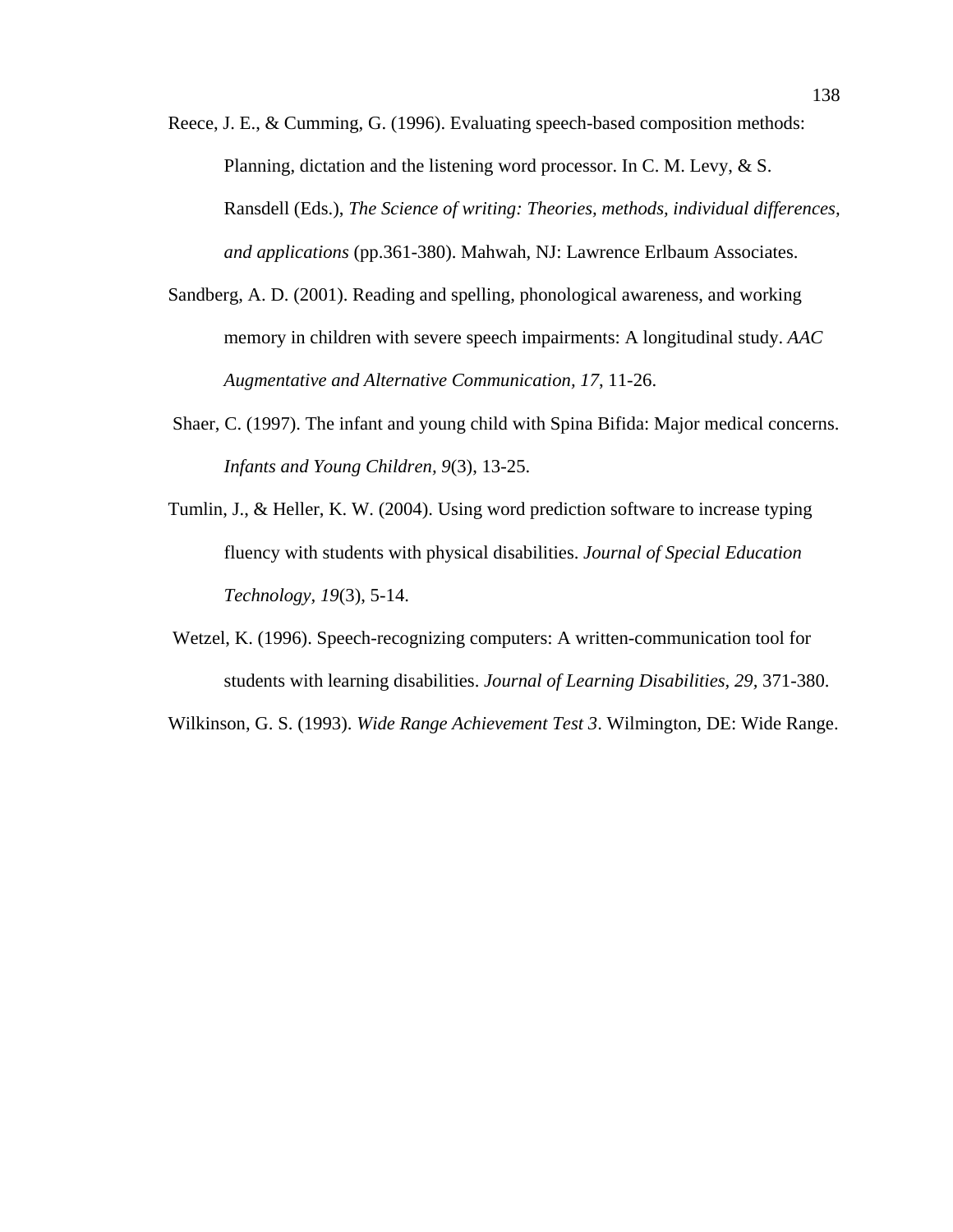APPENDIX A: PROCEDURAL INTEGRITY PROTOCOLS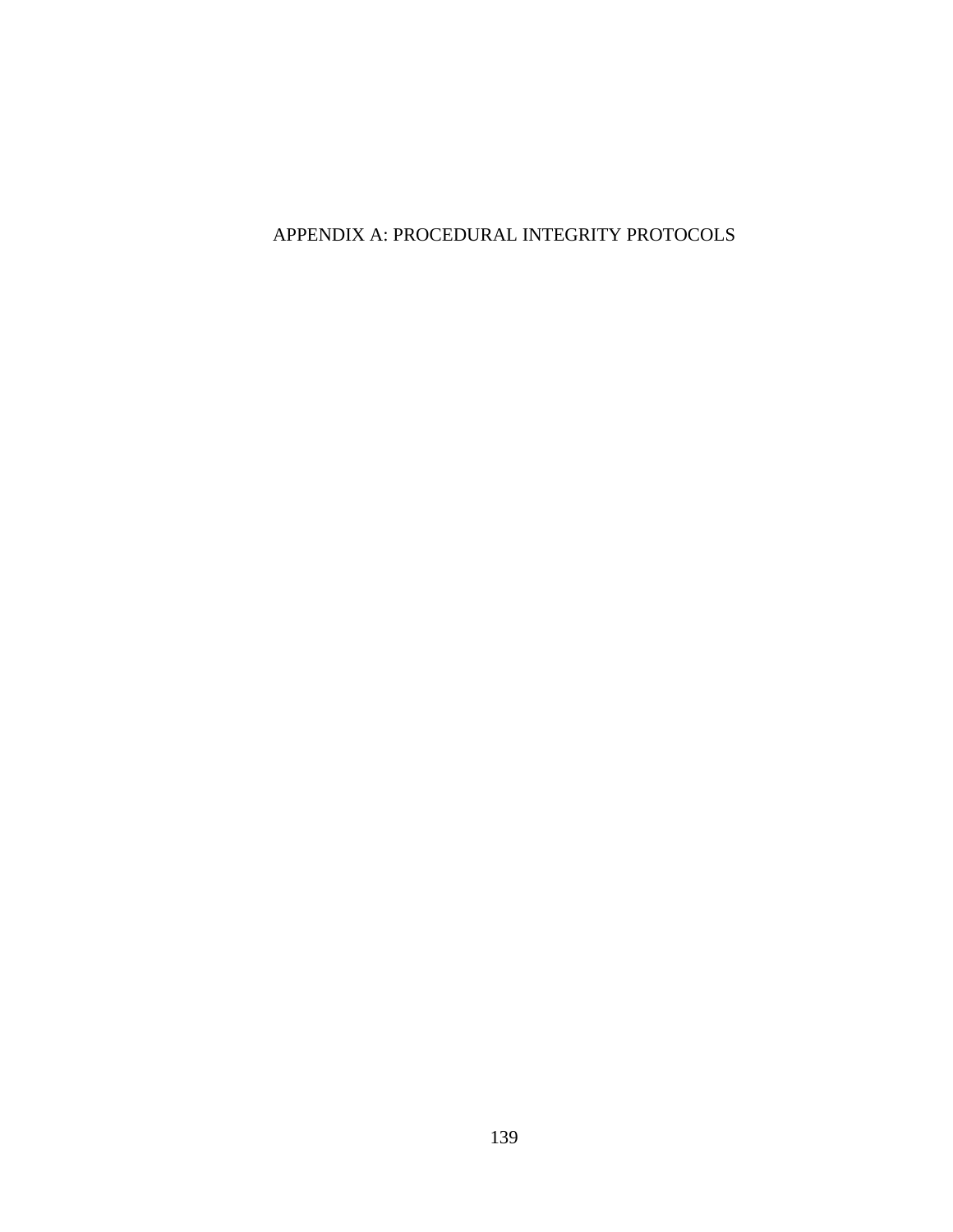## **Script for determining Research Question # 5: ABLE TO RECALL INTENDED MEANING**

Directions: Let's look at what you wrote.

Word Processing:

Sometimes when people are typing, they make errors, and that's okay. Read back what you wrote the way you meant to write it.

Speech Recognition:

Sometimes, speech recognition software writes something different than what you said. Read back what you wrote and see if you can remember what you told it to say.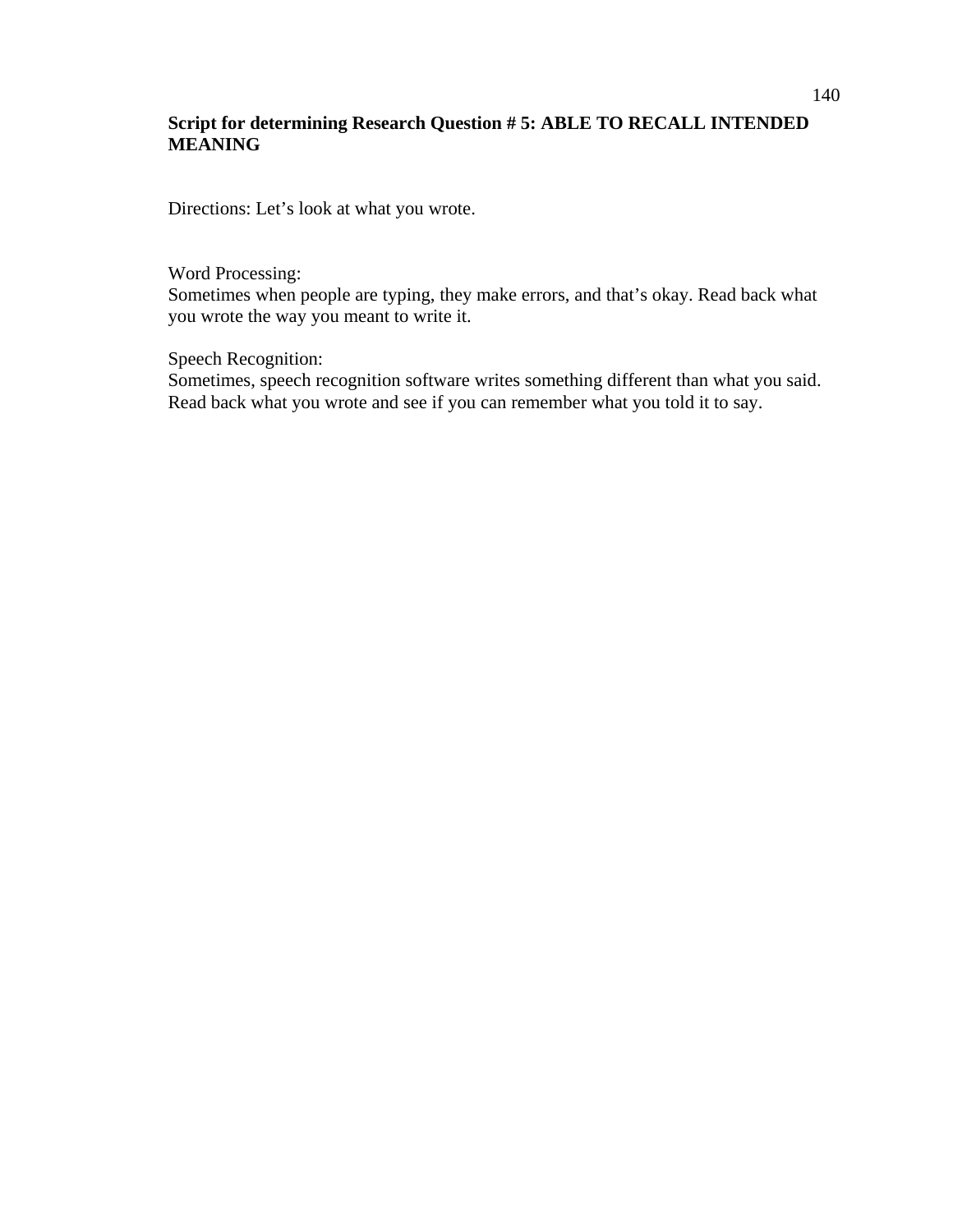# **Training Checklist**

| PRE-VOICE FILE TRAINING                            |  |  |  |
|----------------------------------------------------|--|--|--|
| Practices dictating sentences clearly              |  |  |  |
| Demonstrates how to put microphone on or           |  |  |  |
| direct someone else correctly for 3 consecutive    |  |  |  |
| trials                                             |  |  |  |
| <b>VOICE FILE TRAINING</b>                         |  |  |  |
| Completes reading of Training Passage #1           |  |  |  |
| Completes reading of Training Passage # 2          |  |  |  |
| <b>Completes Dragon NaturallySpeaking Tutorial</b> |  |  |  |
| Lessons $1 - 14$                                   |  |  |  |
| <b>COMMAND TRAINING</b>                            |  |  |  |
| Demonstrates dictation of punctuation mark         |  |  |  |
| period (.) for 3 consecutive trials                |  |  |  |
| Demonstrates dictation of punctuation mark         |  |  |  |
| question mark (?) for 3 consecutive trials         |  |  |  |
| Demonstrates dictation of punctuation mark         |  |  |  |
| exclamation mark (!) for 3 consecutive trials      |  |  |  |
| Demonstrates dictation of punctuation mark         |  |  |  |
| comma (,) for 3 consecutive trials                 |  |  |  |
| Demonstrates dictation of punctuation mark         |  |  |  |
| semicolon (;) for 3 consecutive trials             |  |  |  |
| Demonstrates dictation of punctuation mark         |  |  |  |
| colon (:) for 3 consecutive trials                 |  |  |  |
| Demonstrates dictation of punctuation mark         |  |  |  |
| dash (-) for 3 consecutive trials                  |  |  |  |
| Demonstrates capitalization command for 3          |  |  |  |
| consecutive trials                                 |  |  |  |
| Demonstrates use of navigation command: new        |  |  |  |
| line for 3 consecutive trials                      |  |  |  |
| Demonstrates use of navigation command: new        |  |  |  |
| paragraph for 3 consecutive trials                 |  |  |  |
| Demonstrates use of navigation command: tab        |  |  |  |
| key for 3 consecutive trials.                      |  |  |  |
| PRE-INTERVENTION SKILLS                            |  |  |  |
| Demonstrates independently turning on              |  |  |  |
| computer for 3 consecutive trials                  |  |  |  |
| Demonstrates independently opening                 |  |  |  |
| Microsoft Word for 3 consecutive trials            |  |  |  |
| Demonstrates independently opening Dragon          |  |  |  |
| NaturallySpeaking for 3 consecutive trials         |  |  |  |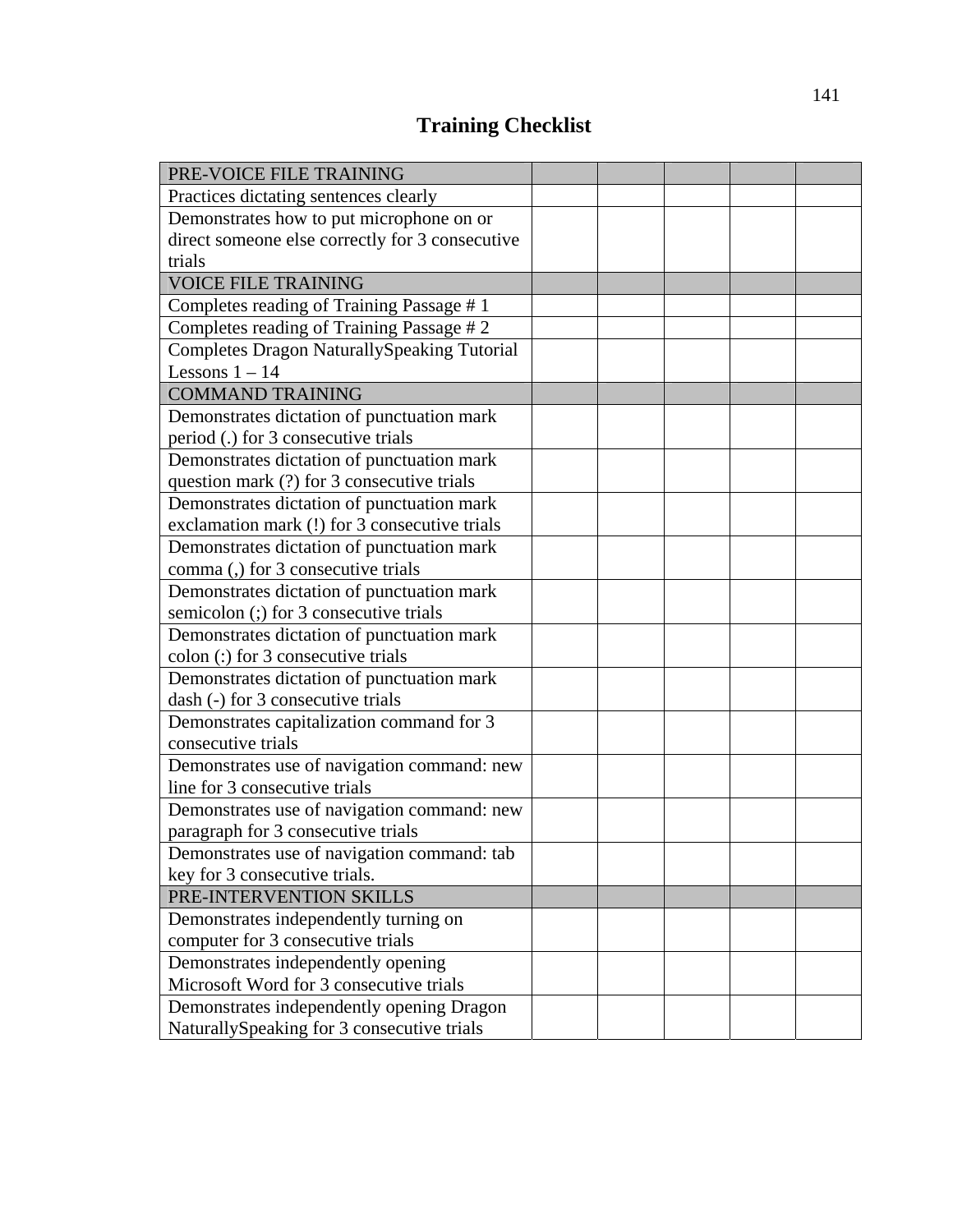## **WRITING Procedural Integrity Checklist**

| <u>Yes</u> | (check appropriate line)<br>$\mathbf{N}\mathbf{o}$                                                                                                                                                                                                           |
|------------|--------------------------------------------------------------------------------------------------------------------------------------------------------------------------------------------------------------------------------------------------------------|
|            | Explain which program the student will be using (word processing or<br>speech recognition).                                                                                                                                                                  |
|            | Have the student prepare the computer (open the program, set up<br>materials, put name, date, session, and topic in header).                                                                                                                                 |
|            | Ensure the programs are set to correct settings (e.g., vocabulary,<br>level, spell/grammar check disabled, auto complete and auto<br>correct disabled).                                                                                                      |
| $\ast$     | If using speech recognition, ensure the correct user is open on<br>Dragon NaturallySpeaking.                                                                                                                                                                 |
|            | Once the computer is prepared, provide the student with a choice<br>from the student's list of the general topic. Topic:                                                                                                                                     |
| ∗          | If using speech recognition, record the student saying "ahhh".                                                                                                                                                                                               |
|            | Give the student 5 minutes to think about the prompt, write notes, and<br>rehearse what he or she is going to compose.                                                                                                                                       |
|            | Post student's notes and reminder of commands next to the computer.                                                                                                                                                                                          |
|            | Before beginning the timing, explain that the student will have as<br>much time as he or she needs to compose, but he or she will draw a<br>line under the writing at the end of three minutes to document what<br>was written for data collection purposes. |
|            | Remind the student that this is a draft and not to correct mistakes as<br>he or she composes.                                                                                                                                                                |
| ∗          | If using speech recognition, the researcher will audio tape the<br>dictation.                                                                                                                                                                                |
|            | Timing will begin when the student types/speaks the first letter/word.                                                                                                                                                                                       |
|            | The researcher will note backspaces and pauses when the student is<br>composing.<br>$1st$ 3 minutes # of backspaces                                                                                                                                          |
|            | Addl time # of backspaces __________                                                                                                                                                                                                                         |
|            |                                                                                                                                                                                                                                                              |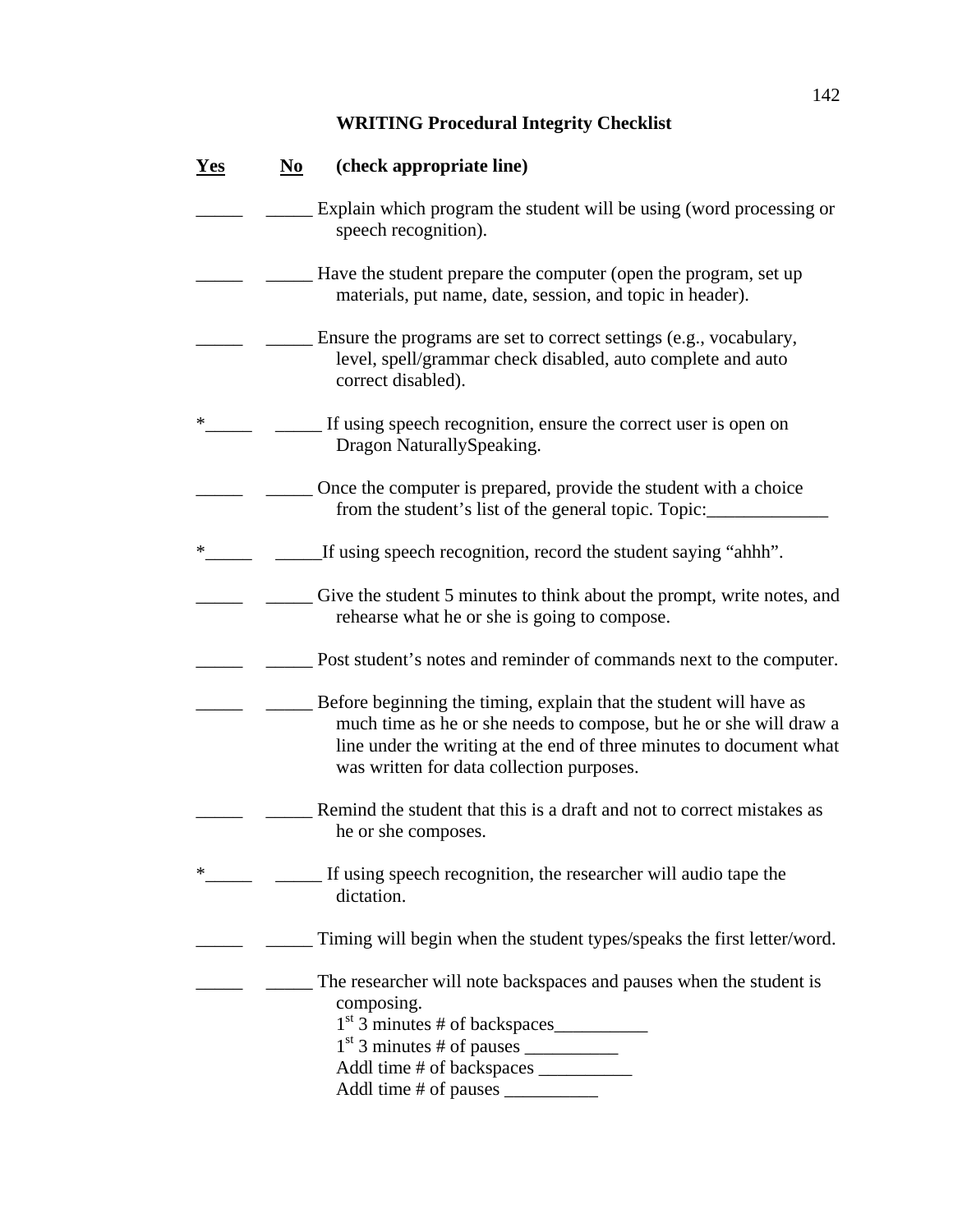| Timing will end after 3 minutes when the researcher tells the student<br>to draw a line under the last line written.                                        |
|-------------------------------------------------------------------------------------------------------------------------------------------------------------|
| The student will then be instructed to continue with the writing (and<br>timing will resume) until he or she is finished.<br>Addl Time Used:<br>Total Time: |
| Once the student is finished composing, the researcher will instruct<br>the student to read out loud what he/she just typed, following the<br>script.       |
| The researcher will audio record the read-backs (in both word<br>processing and speech recognition).                                                        |
| The researcher will save the document.                                                                                                                      |
| The researcher will print the document.                                                                                                                     |
| The researcher will transcribe the audio recordings.                                                                                                        |
| For data analysis, the researcher will conduct a character and word<br>count.                                                                               |
| The researcher will score the document and will document the data<br>on the data sheet and graph.                                                           |
|                                                                                                                                                             |

Word Processing: 19 steps Speech Recognition: 22 steps \* Procedural Integrity Check: Number of steps correctly completed / total number of steps \_\_\_\_\_\_\_\_\_\_\_\_\_\_\_\_\_\_\_\_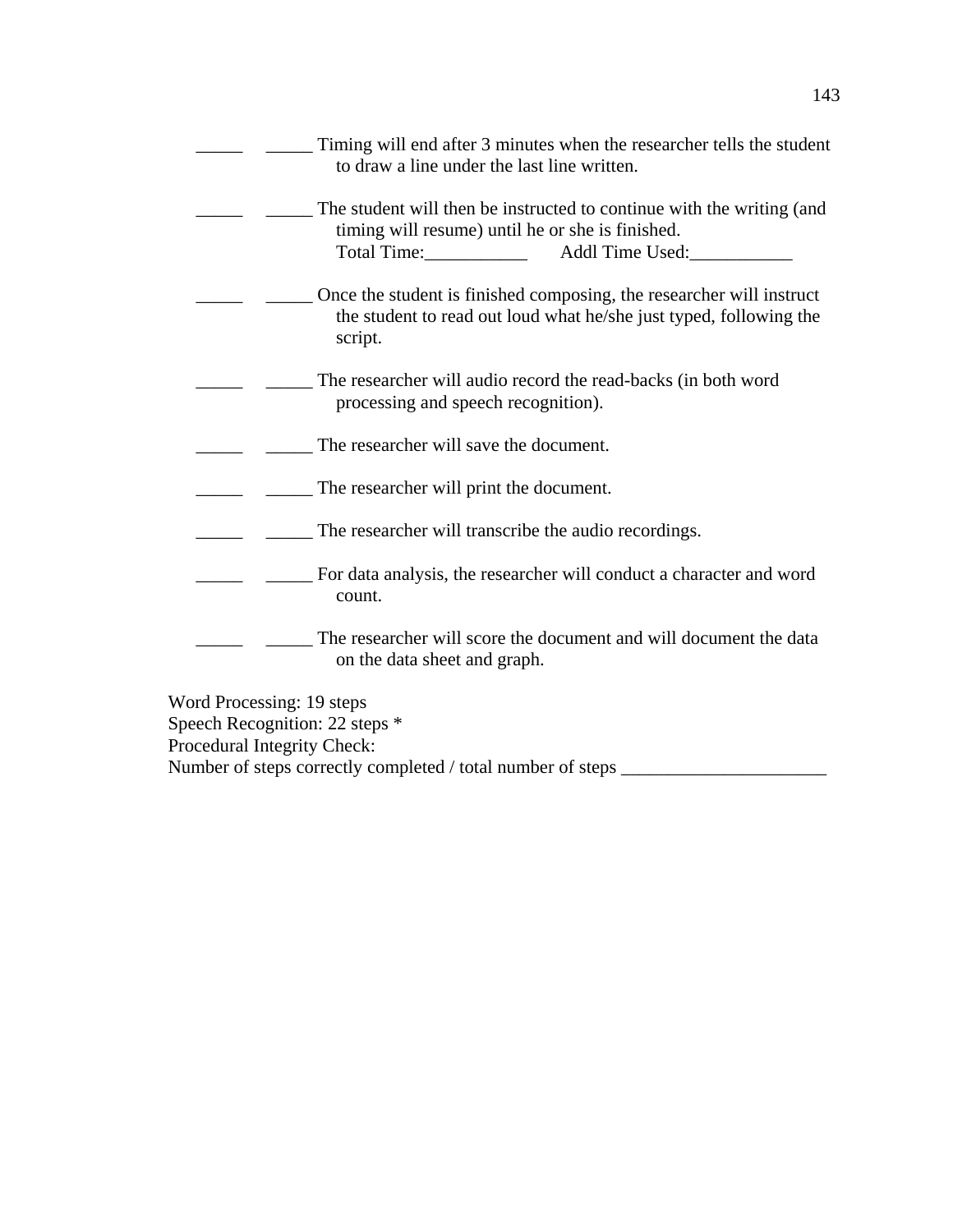## APPENDIX B: DATA SHEETS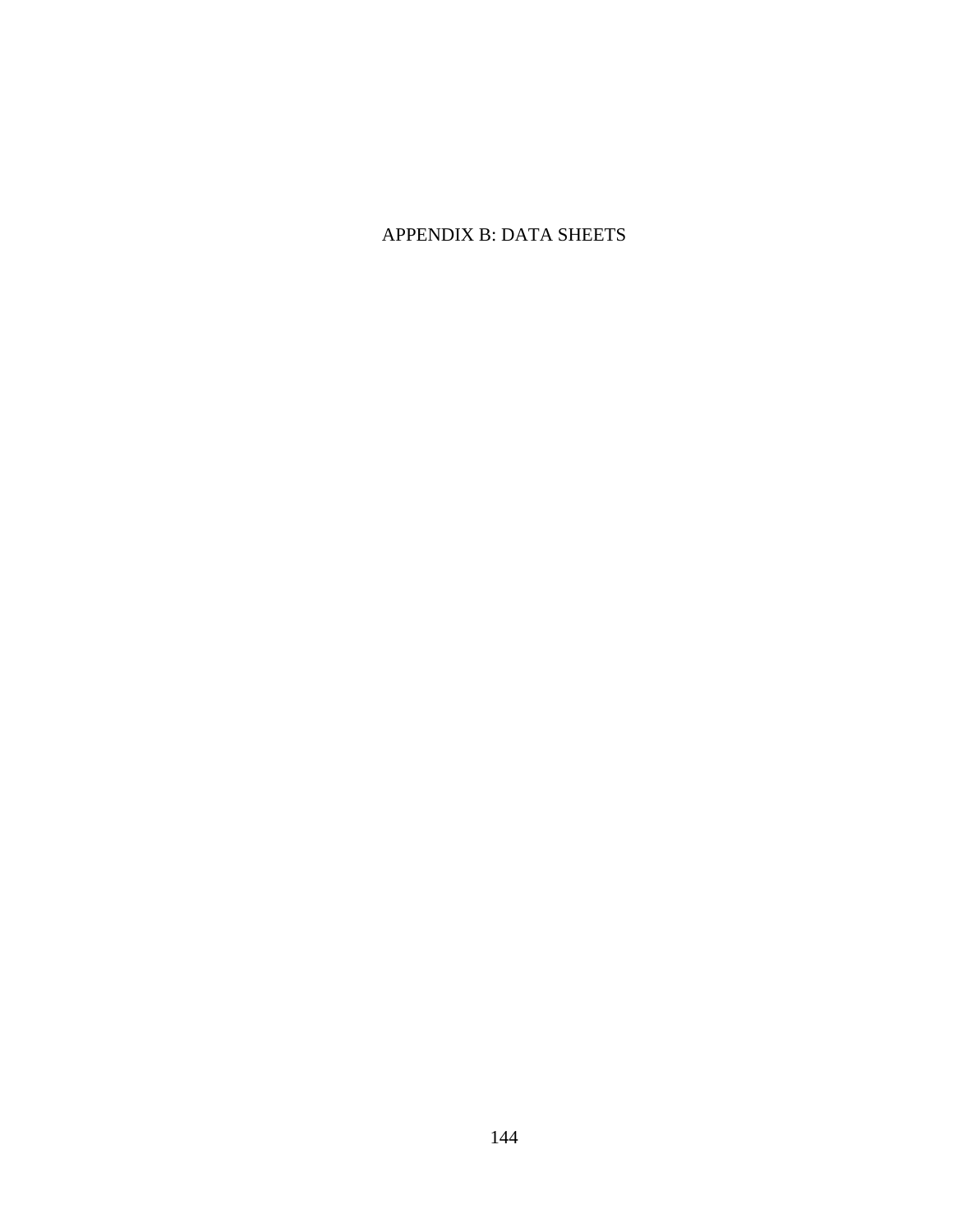|                                                                            | Date:                                                             |  |  |  |
|----------------------------------------------------------------------------|-------------------------------------------------------------------|--|--|--|
|                                                                            |                                                                   |  |  |  |
| Circle one:<br>Word Processing or                                          | <b>Speech Recognition</b>                                         |  |  |  |
| wcpm                                                                       |                                                                   |  |  |  |
| a) Total number of characters                                              | $=$ $\sim$ $\sim$                                                 |  |  |  |
| b) Total number of characters<br>w/ errors removed                         | $\equiv$ 1000 $\pm$                                               |  |  |  |
| c) Total correct characters (b) $\div 5$                                   | $=$ _________ (number of correct<br>words via character<br>count) |  |  |  |
| d) Correct words $(c) \div \#$ of minutes                                  | wcpm                                                              |  |  |  |
| <b>ACCURACY</b>                                                            |                                                                   |  |  |  |
| a) # of words in passage                                                   |                                                                   |  |  |  |
| b) $#$ of errors                                                           |                                                                   |  |  |  |
| c) # of correct words $(a - b)$                                            | <b>correct words</b>                                              |  |  |  |
| d) # correct words $\div$ total number<br>of words $(c \div a) \times 100$ | % correct<br>$=$                                                  |  |  |  |
| <b>LENGTH</b>                                                              |                                                                   |  |  |  |
| a) # of characters                                                         |                                                                   |  |  |  |
| b) length $(a \div 5)$                                                     | number of words                                                   |  |  |  |